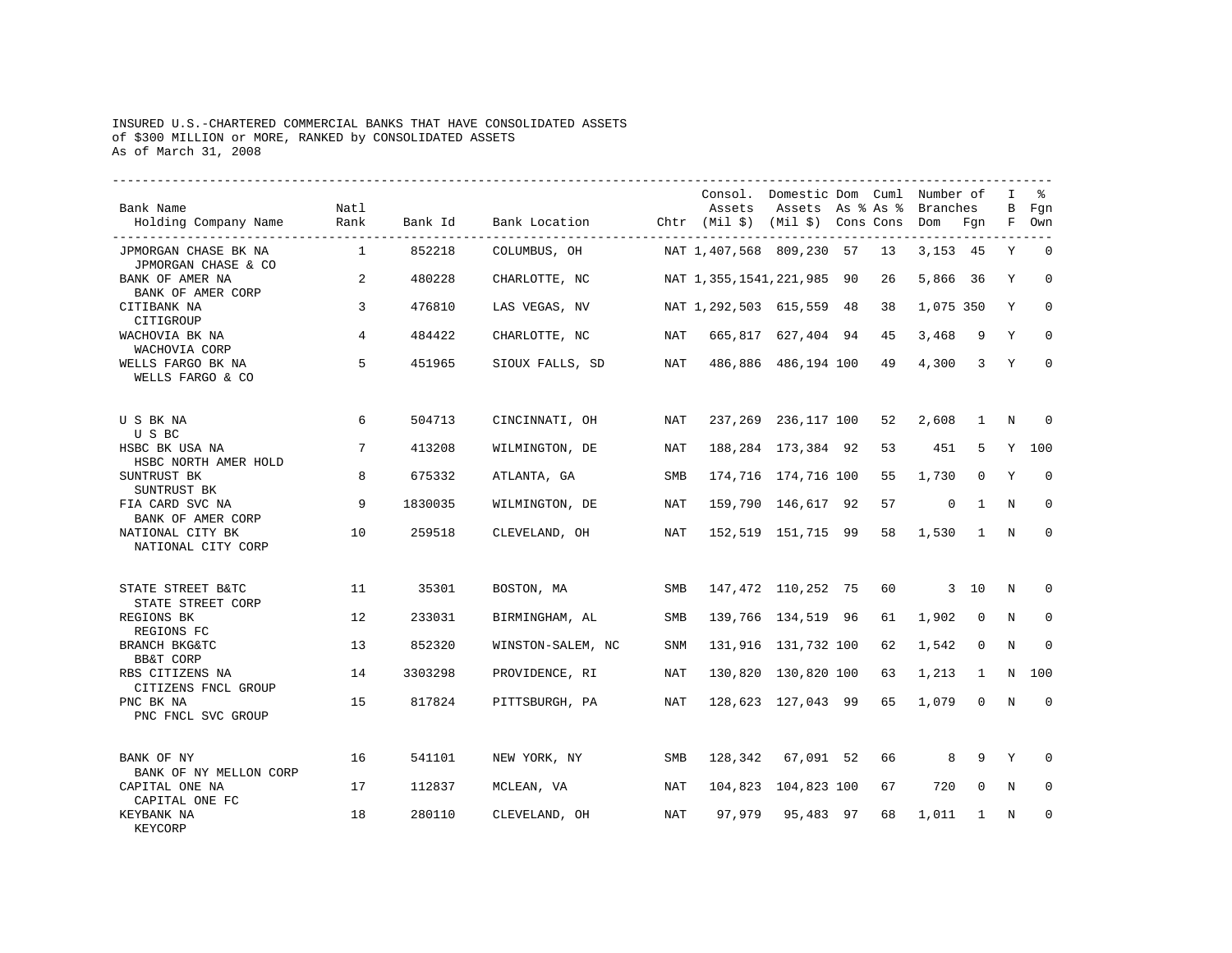| CITIBANK SD NA<br>CITIGROUP                                            | 19 | 486752  | SIOUX FALLS, SD   | NAT        | 79,347 | 79,347 100  | 68 | 0            | 0            | N       | $\Omega$    |
|------------------------------------------------------------------------|----|---------|-------------------|------------|--------|-------------|----|--------------|--------------|---------|-------------|
| CHASE BK USA NA<br>JPMORGAN CHASE & CO                                 | 20 | 489913  | NEWARK, DE        | <b>NAT</b> | 76,637 | 76,637 100  | 69 | $\mathbf{1}$ | $\Omega$     | Y       | $\mathbf 0$ |
| LASALLE BK NA                                                          | 21 | 455534  | CHICAGO, IL       | NAT        | 71,098 | 71,098 100  | 70 | 138          | $\mathbf{1}$ | N       | $\mathbf 0$ |
| BANK OF AMER CORP<br>NORTHERN TC                                       | 22 | 210434  | CHICAGO, IL       | SMB        | 67,962 | 45,614 67   | 70 | 18           | 3            | Υ       | $\Omega$    |
| NORTHERN TR CORP<br>COMERICA BK<br>COMERICA                            | 23 | 60143   | DALLAS, TX        | SMB        | 66,967 | 65,502 98   | 71 | 422          | $\mathbf{1}$ | N       | $\mathbf 0$ |
| MANUFACTURERS & TRADERS TC<br>M&T BK CORP                              | 24 | 501105  | BUFFALO, NY       | <b>SMB</b> | 65,263 | 65,263 100  | 72 | 737          | 1            | Υ       | 24          |
| FIFTH THIRD BK<br>FIFTH THIRD BC                                       | 25 | 723112  | CINCINNATI, OH    | SMB        | 64,564 | 64,564 100  | 72 | 421          | $\mathbf{1}$ | N       | $\mathbf 0$ |
| BANK OF THE WEST                                                       | 26 | 804963  | SAN FRANCISCO, CA | SNM        | 62,021 | 62,021 100  | 73 | 679          | $\mathbf 0$  | Y       | 99          |
| BANCWEST CORP<br>COMPASS BK                                            | 27 | 697633  | BIRMINGHAM, AL    | SMB        | 59,931 | 59,931 100  | 74 | 609          | 0            | N       | 100         |
| BBVA USA BSHRS<br>UNION BK OF CA NA                                    | 28 | 212465  | SAN FRANCISCO, CA | NAT        | 57,413 | 56,452 98   | 74 | 339          | 3            | Y       | 65          |
| UNIONBANCAL CORP<br>M&I MARSHALL & ILSLEY BK<br>MARSHALL & ILSLEY CORP | 29 | 983448  | MILWAUKEE, WI     | SMB        | 57,089 | 57,089 100  | 75 | 357          | $\mathbf 0$  | N       | $\mathbf 0$ |
| HUNTINGTON NB<br>HUNTINGTON BSHRS                                      | 30 | 12311   | COLUMBUS, OH      | NAT        | 55,567 | 55,567 100  | 75 | 671          | $\mathbf 0$  | N       | $\mathbf 0$ |
| FIFTH THIRD BK                                                         | 31 | 913940  | GRAND RAPIDS, MI  | SMB        | 54,143 | 54,143 100  | 76 | 844          | $\mathbf 0$  | N       | $\Omega$    |
| FIFTH THIRD BC<br>COMMERCE BK NA                                       | 32 | 363415  | PHILADELPHIA, PA  | NAT        | 51,374 | 51,374 100  | 76 | 438          | 0            | N       | 100         |
| TD US P & C HOLD ULC<br>TD BANKNORTH NA<br>TD US P & C HOLD ULC        | 33 | 497404  | PORTLAND, ME      | NAT        | 43,417 | 43, 417 100 | 77 | 681          | 1            | N       | 100         |
| MELLON BK NA<br>BANK OF NY MELLON CORP                                 | 34 | 934329  | PITTSBURGH, PA    | NAT        | 41,727 | 27,803 67   | 77 | 20           | $\mathbf{1}$ | $\rm N$ | $\mathbf 0$ |
| HARRIS NA<br>HARRIS FC                                                 | 35 | 75633   | CHICAGO, IL       | NAT        | 41,431 | 41,372 100  | 77 | 229          | 0            |         | N 100       |
| DEUTSCHE BK TC AMERICAS                                                | 36 | 214807  | NEW YORK, NY      | SMB        | 38,216 | 33,034 86   | 78 | $\mathbf{1}$ | 2            |         | Y 100       |
| TAUNUS CORP<br>FIRST TENNESSEE BK NA MMPHS<br>FIRST HORIZON NAT CORP   | 37 | 485559  | MEMPHIS, TN       | NAT        | 37,064 | 37,064 100  | 78 | 229          | $\mathbf 0$  | N       | $\mathbf 0$ |
| LASALLE BK MIDWEST NA<br>BANK OF AMER CORP                             | 38 | 445843  | TROY, MI          | NAT        | 37,008 | 37,008 100  | 78 | 267          | $\mathbf 0$  | N       | $\mathbf 0$ |
| BANK OF AMERICA RI NA<br>BANK OF AMER CORP                             | 39 | 3344611 | PROVIDENCE, RI    | NAT        | 35,791 | 35,791 100  | 79 | $\mathbf 0$  | $\mathbf 0$  | Ν       | 0           |
| CAPITAL ONE BK USA NA<br>CAPITAL ONE FC                                | 40 | 2253891 | GLEN ALLEN, VA    | NAT        | 32,051 | 29,936 93   | 79 | $\mathbf 0$  | 2            | N       | $\mathbf 0$ |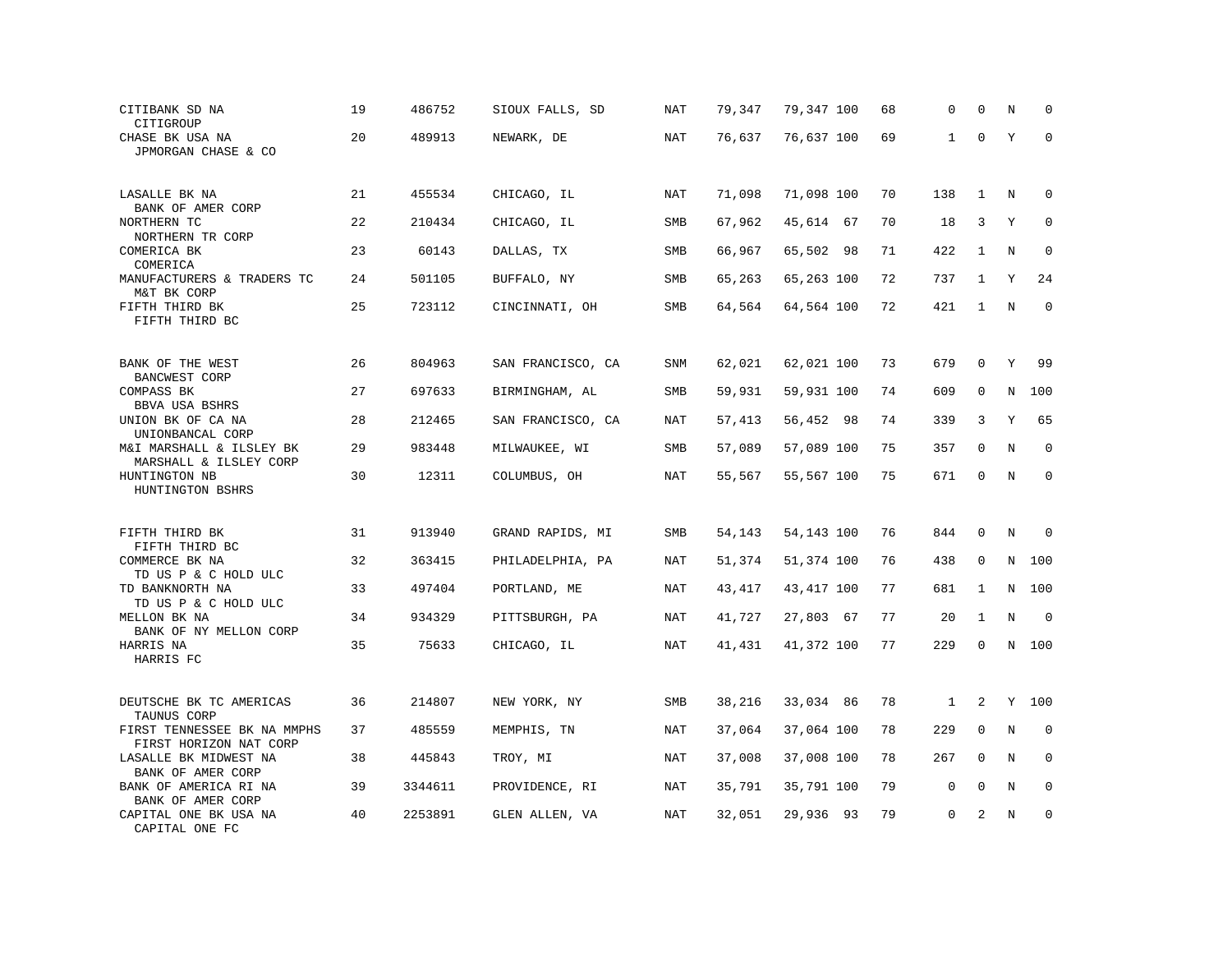| DISCOVER BK<br>MORGAN STANLEY                     | 41 | 30810   | GREENWOOD, DE      | <b>SNM</b> | 31,124 | 31,117 100 | 79 | 0            | $\mathbf 0$  | Ν       | $\mathbf 0$ |
|---------------------------------------------------|----|---------|--------------------|------------|--------|------------|----|--------------|--------------|---------|-------------|
| WF NB SOUTH CENTRAL<br>WELLS FARGO & CO           | 42 | 2362458 | FARIBAULT, MN      | NAT        | 27,710 | 27,710 100 | 80 | $\mathsf 0$  | $\mathbf 0$  | $\rm N$ | $\mathbf 0$ |
| COLONIAL BK NA<br>COLONIAL BANCGROUP              | 43 | 570231  | MONTGOMERY, AL     | NAT        | 27,302 | 27,302 100 | 80 | 340          | $\mathbf{1}$ | Y       | $\mathbf 0$ |
| RBC CENTURA BK<br>ROYAL BK HOLD                   | 44 | 1494240 | RALEIGH, NC        | SMB        | 25,548 | 25,548 100 | 80 | 350          | $\mathbf{1}$ | N       | 99          |
| ASSOCIATED BK NA<br>ASSOCIATED BANC CORP          | 45 | 917742  | GREEN BAY, WI      | NAT        | 21,625 | 21,625 100 | 80 | 306          | $\mathbf 0$  | $\rm N$ | $\mathbf 0$ |
| BANK OF AMER CA NA                                | 46 | 1443266 | SAN FRANCISCO, CA  | NAT        | 18,879 | 18,879 100 | 80 | 0            | 0            | N       | 0           |
| BANK OF AMER CORP<br>ZIONS FIRST NB<br>ZIONS BC   | 47 | 276579  | SALT LAKE CITY, UT | NAT        | 18,721 | 18,720 100 | 81 | 145          | 0            | N       | 0           |
| T D BK USA NA<br>TD US P & C HOLD ULC             | 48 | 2121196 | PORTLAND, ME       | NAT        | 18,438 | 18,438 100 | 81 | $\mathbf{1}$ | $\mathbf 0$  | N       | 100         |
| WEBSTER BK NA<br>WEBSTER FNCL CORP                | 49 | 761806  | WATERBURY, CT      | NAT        | 17,076 | 17,076 100 | 81 | 176          | $\mathbf{1}$ | N       | $\mathbf 0$ |
| TCF NB<br>TCF FC                                  | 50 | 266271  | WAYZATA, MN        | NAT        | 16,396 | 16,396 100 | 81 | 459          | $\mathbf 0$  | N       | $\mathbf 0$ |
| CITY NB                                           | 51 | 63069   | BEVERLY HILLS, CA  | NAT        | 15,440 | 15,440 100 | 81 | 62           | 0            | N       | $\mathbf 0$ |
| CITY NAT CORP<br>COMMERCE BK NA<br>COMMERCE BSHRS | 52 | 601050  | KANSAS CITY, MO    | NAT        | 15,349 | 15,349 100 | 81 | 187          | 0            | N       | $\mathbf 0$ |
| BANK OF OK NA<br>BOK FC                           | 53 | 339858  | TULSA, OK          | NAT        | 14,972 | 14,972 100 | 82 | 79           | $\mathbf 0$  | N       | $\mathbf 0$ |
| WELLS FARGO BK NW NA<br>WELLS FARGO & CO          | 54 | 688079  | OGDEN, UT          | NAT        | 14,501 | 14,501 100 | 82 | $\mathsf 0$  | $\mathbf{0}$ | N       | $\mathbf 0$ |
| FIRST-CITIZENS B&TC<br>FIRST CITIZENS BSHRS       | 55 | 491224  | RALEIGH, NC        | <b>SNM</b> | 13,944 | 13,944 100 | 82 | 347          | $\mathbf 0$  | N       | $\Omega$    |
| FROST NB<br>CULLEN/FROST BKR                      | 56 | 682563  | SAN ANTONIO, TX    | NAT        | 13,887 | 13,887 100 | 82 | 119          | $\mathbf 0$  | N       | $\mathbf 0$ |
| CAROLINA FIRST BK<br>SOUTH FNCL GROUP             | 57 | 310727  | GREENVILLE, SC     | <b>SNM</b> | 13,694 | 13,694 100 | 82 | 171          | $\mathbf{0}$ | N       | $\mathbf 0$ |
| BANCORPSOUTH BK<br>BANCORPSOUTH                   | 58 | 606046  | TUPELO, MS         | SNM        | 13,152 | 13,152 100 | 82 | 270          | $\mathbf{0}$ | N       | $\mathbf 0$ |
| FIRST HAWAIIAN BK<br><b>BANCWEST CORP</b>         | 59 | 980661  | HONOLULU, HI       | SNM        | 12,957 | 12,232 94  | 82 | 62           | $\mathbf 0$  | Y       | 99          |
| VALLEY NB<br>VALLEY NBC                           | 60 | 229801  | PASSAIC, NJ        | NAT        | 12,934 | 12,934 100 | 82 | 174          | $\mathbf 0$  | N       | $\mathbf 0$ |
| BANCO POPULAR N AMER<br>POPULAR                   | 61 | 2736291 | NEW YORK, NY       | SMB        | 12,738 | 12,738 100 | 83 | 139          | $\Omega$     |         | Y 100       |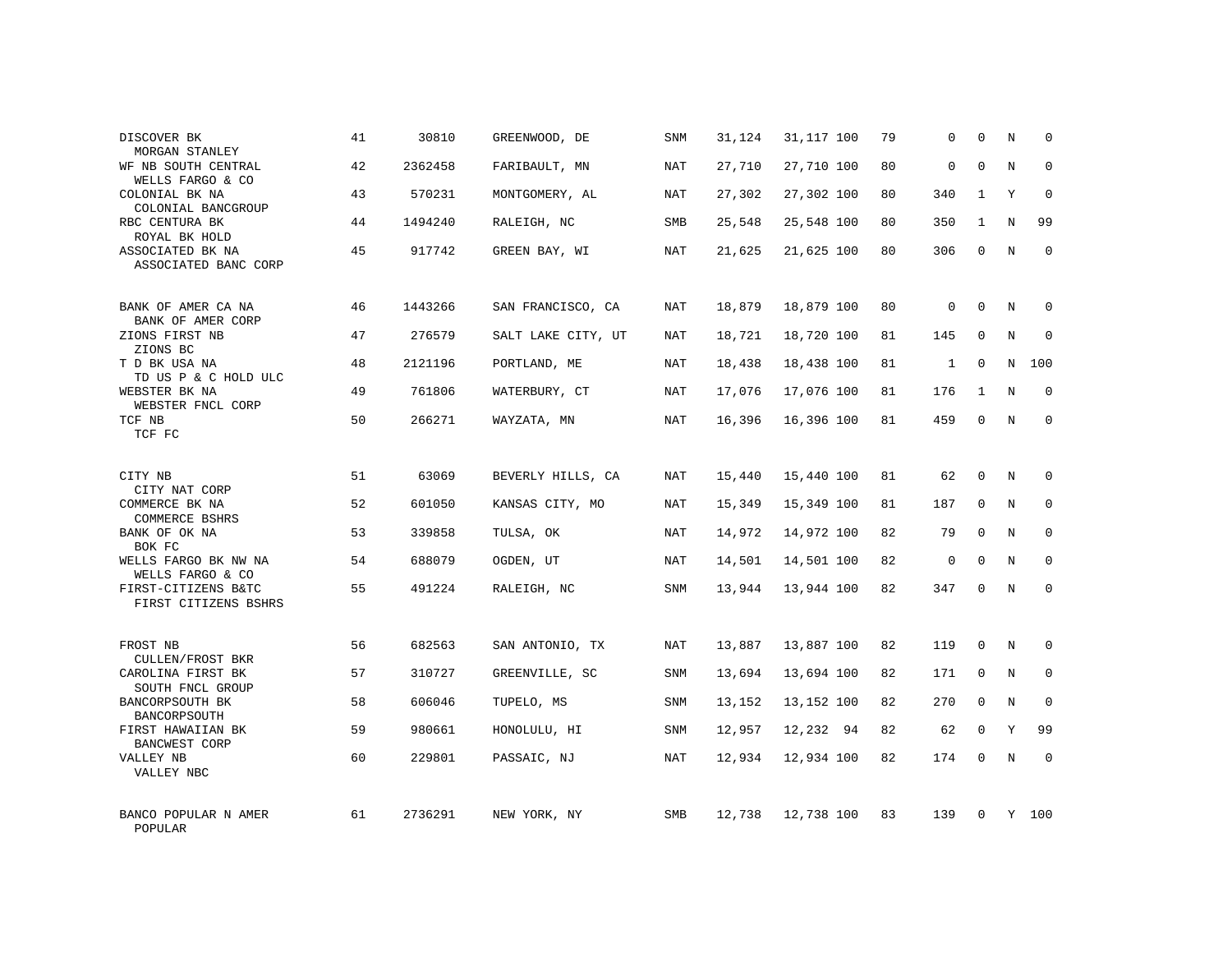| UNITED CMRL BK<br>UCBH HOLD                           | 62 | 43173   | SAN FRANCISCO, CA | <b>SNM</b> | 12,723 | 11,460<br>-90 | 83 | 62          | 1            | N       | $\mathbf 0$         |
|-------------------------------------------------------|----|---------|-------------------|------------|--------|---------------|----|-------------|--------------|---------|---------------------|
| CITIZENS BK<br>CITIZENS REPUBLIC BC                   | 63 | 222147  | FLINT, MI         | <b>SMB</b> | 12,539 | 12,539 100    | 83 | 239         | $\mathbf 0$  | N       | $\mathbf 0$         |
| STERLING SVG BK<br>STERLING FC                        | 64 | 741871  | SPOKANE, WA       | SNM        | 12,190 | 12,190 100    | 83 | 176         | $\mathbf 0$  | N       | 0                   |
| AMEGY BK NA<br>ZIONS BC                               | 65 | 676656  | HOUSTON, TX       | NAT        | 11,955 | 11,955 100    | 83 | 90          | $\mathbf{0}$ | N       | $\mathsf{O}\xspace$ |
| EAST WEST BK<br>EAST W BC                             | 66 | 197478  | PASADENA, CA      | SMB        | 11,744 | 11,669 99     | 83 | 71          | $\mathbf{1}$ | N       | $\mathbf 0$         |
| MELLON TR OF NEW ENGLAND NA<br>BANK OF NY MELLON CORP | 67 | 44602   | BOSTON, MA        | NAT        | 11,288 | 11,288 100    | 83 | 1           | $\mathbf 0$  | N       | $\mathbf 0$         |
| BANK OF HAWAII<br>BANK OF HI CORP                     | 68 | 795968  | HONOLULU, HI      | SMB        | 10,798 | 10,129 94     | 83 | 80          | 1            | Y       | $\mathbf 0$         |
| FIRST BK<br>FIRST BKS                                 | 69 | 169653  | CREVE COEUR, MO   | SMB        | 10,783 | 10,783 100    | 84 | 215         | $\mathbf{0}$ | N       | $\mathbf 0$         |
| WHITNEY NB<br>WHITNEY HC                              | 70 | 873138  | NEW ORLEANS, LA   | NAT        | 10,765 | 10,765 100    | 84 | 158         | 1            | N       | $\Omega$            |
| BANK OF AMER OR NA<br>BANK OF AMER CORP               | 71 | 2867056 | PORTLAND, OR      | NAT        | 10,697 | 10,697 100    | 84 | $\mathbf 0$ | $\mathbf 0$  | N       | 0                   |
| NORTHERN TR NA<br>NORTHERN TR CORP                    | 72 | 665931  | MIAMI, FL         | NAT        | 10,506 | 10,506 100    | 84 | 58          | 0            | Υ       | 0                   |
| FIRSTMERIT BK NA<br>FIRSTMERIT CORP                   | 73 | 67311   | AKRON, OH         | <b>NAT</b> | 10,501 | 10,501 100    | 84 | 159         | $\mathbf 0$  | N       | $\mathbf 0$         |
| CATHAY BK<br>CATHAY GEN BC                            | 74 | 595869  | LOS ANGELES, CA   | SNM        | 10,429 | 10,400 100    | 84 | 49          | 1            | N       | 0                   |
| WILMINGTON TC<br>WILMINGTON TR CORP                   | 75 | 272218  | WILMINGTON, DE    | SMB        | 10,377 | 10,377 100    | 84 | 62          | $\mathbf 0$  | N       | $\mathbf 0$         |
| CALIFORNIA B&TC<br>ZIONS BC                           | 76 | 837260  | SAN DIEGO, CA     | SNM        | 10,269 | 10,269 100    | 84 | 90          | $\mathbf 0$  | Υ       | $\mathbf 0$         |
| ARVEST BK<br>ARVEST BK GROUP                          | 77 | 311845  | FAYETTEVILLE, AR  | SMB        | 9,957  | 9,957 100     | 84 | 222         | $\mathbf 0$  | N       | $\mathbf 0$         |
| FIRST NB OF OMAHA<br>LAURITZEN CORP                   | 78 | 527954  | OMAHA, NE         | NAT        | 9,432  | 9,432 100     | 84 | 34          | $\mathbf 0$  | $\rm N$ | 0                   |
| ISRAEL DISCOUNT BK OF NY<br>DISCOUNT BC               | 79 | 320119  | NEW YORK, NY      | SNM        | 9,403  | 7,826 83      | 84 | 6           | $\mathbf 0$  | Y       | 9                   |
| INTERNATIONAL BK OF CMRC<br>INTERNATIONAL BSHRS CORP  | 80 | 1001152 | LAREDO, TX        | <b>SNM</b> | 9,360  | 9,360 100     | 85 | 231         | $\mathbf 0$  | N       | $\mathbf 0$         |
| CORUS BK NA                                           | 81 | 259031  | CHICAGO, IL       | NAT        | 8,977  | 8,977 100     | 85 | 12          | 0            | N       | 0                   |
| CORUS BSHRS<br>TRUSTMARK NB<br>TRUSTMARK CORP         | 82 | 342634  | JACKSON, MS       | NAT        | 8,951  | 8,951 100     | 85 | 156         | $\mathbf 0$  | N       | $\mathbf 0$         |
| NATIONAL PENN BK<br>NATIONAL PENN BSHRS               | 83 | 802110  | BOYERTOWN, PA     | NAT        | 8,892  | 8,892 100     | 85 | 147         | $\mathbf 0$  | N       | $\mathbf 0$         |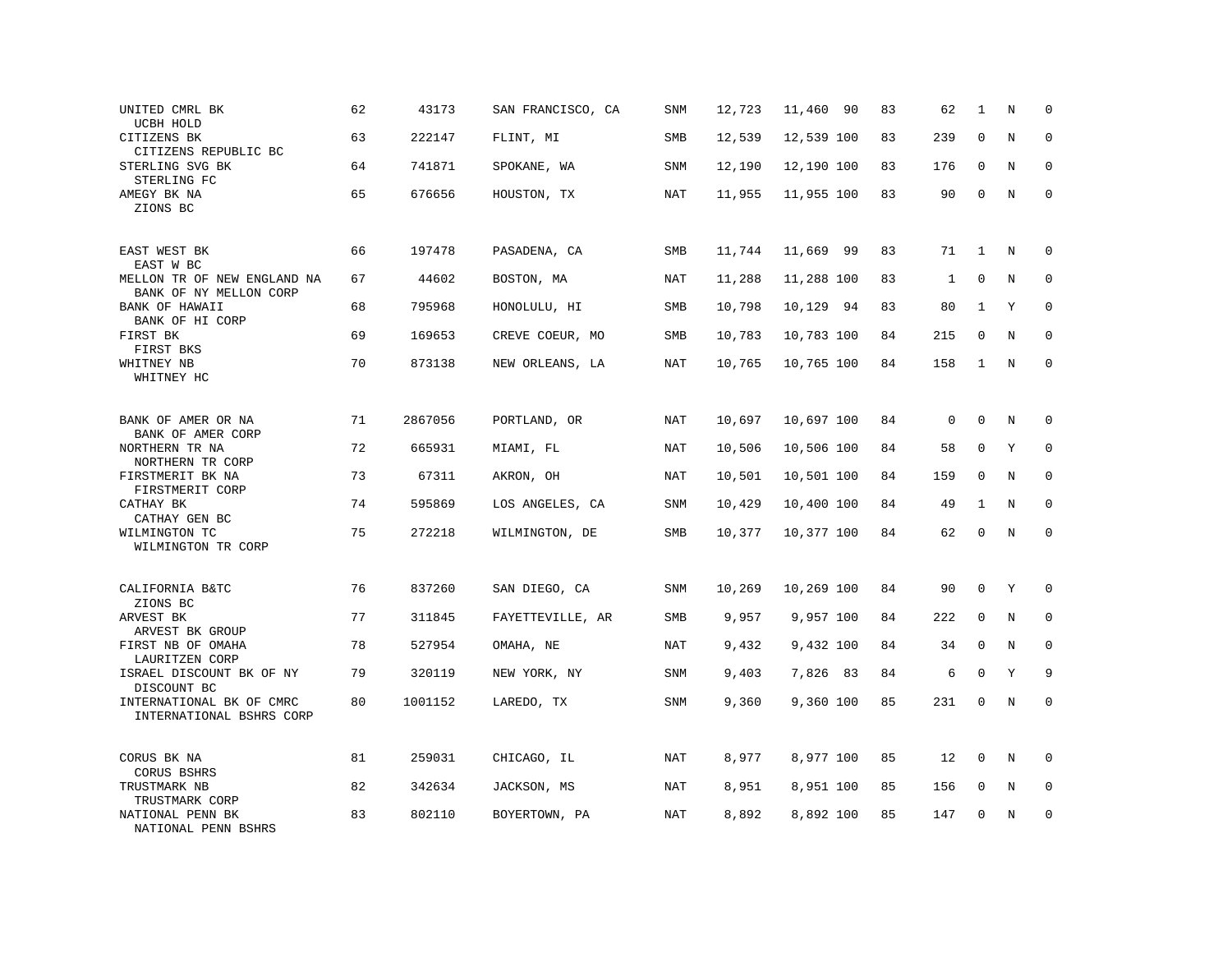| RABOBANK NA<br>RABOBANK INTL HOLD BV                           | 84  | 877369  | EL CENTRO, CA     | <b>NAT</b> | 8,423 | 8,423 100 | 85 | 82           | $\mathbf 0$  | N       | 100          |
|----------------------------------------------------------------|-----|---------|-------------------|------------|-------|-----------|----|--------------|--------------|---------|--------------|
| UNITED CMNTY BK<br>UNITED CMNTY BK                             | 85  | 1017939 | BLAIRSVILLE, GA   | SNM        | 8,380 | 8,380 100 | 85 | 107          | $\mathbf 0$  | $\rm N$ | $\mathbf 0$  |
| UMPQUA BK<br>UMPQUA HC                                         | 86  | 143662  | ROSEBURG, OR      | <b>SNM</b> | 8,339 | 8,339 100 | 85 | 144          | $\mathbf 0$  | N       | $\mathbf 0$  |
| FULTON BK<br>FULTON FNCL CORP                                  | 87  | 474919  | LANCASTER, PA     | SNM        | 8,337 | 8,337 100 | 85 | 107          | 0            | N       | $\mathbf 0$  |
| FIRST MIDWEST BK<br>FIRST MIDWEST BC                           | 88  | 1007846 | ITASCA, IL        | SMB        | 8,264 | 8,264 100 | 85 | 102          | $\mathbf 0$  | N       | $\mathbf 0$  |
| MB FNCL BK NA<br>M B FNCL                                      | 89  | 656733  | CHICAGO, IL       | <b>NAT</b> | 8,075 | 8,074 100 | 85 | 67           | $\mathbf 0$  | Υ       | $\mathbf 0$  |
| UMB BK NA<br>UMB FC                                            | 90  | 936855  | KANSAS CITY, MO   | <b>NAT</b> | 7,716 | 7,716 100 | 85 | 111          | $\mathbf 0$  | N       | $\mathbf 0$  |
| METLIFE BK NA<br>METLIFE                                       | 91  | 2777650 | BRIDGEWATER, NJ   | <b>NAT</b> | 7,614 | 7,614 100 | 85 | $\mathbf{1}$ | $\mathbf 0$  | $\rm N$ | 0            |
| OLD NB<br>OLD NAT BANCORP                                      | 92  | 208244  | EVANSVILLE, IN    | NAT        | 7,575 | 7,575 100 | 86 | 119          | $\mathbf 0$  | N       | $\mathbf 0$  |
| PACIFIC CAP BK NA<br>PACIFIC CAP BC                            | 93  | 785062  | SANTA BARBARA, CA | NAT        | 7,392 | 7,392 100 | 86 | 49           | $\mathbf 0$  | N       | $\mathbf 0$  |
| BARCLAYS BK DE<br>BARCLAYS GROUP US                            | 94  | 2980209 | WILMINGTON, DE    | <b>SNM</b> | 7,125 | 7,125 100 | 86 | $\mathsf 0$  | $\mathbf 0$  | N       | 100          |
| SUSQUEHANNA BK PA<br>SUSQUEHANNA BSHRS                         | 95  | 682611  | LITITZ, PA        | SMB        | 6,516 | 6,516 100 | 86 | 124          | $\mathbf 0$  | N       | $\mathbf 0$  |
| MERCANTIL COMMERCEBANK NA                                      | 96  | 83638   | CORAL GABLES, FL  | NAT        | 6,501 | 6,501 100 | 86 | 14           | 0            | Υ       | 99           |
| MERCANTIL COMMERCEBANK HC<br>PROSPERITY BK<br>PROSPERITY BSHRS | 97  | 664756  | EL CAMPO, TX      | SNM        | 6,456 | 6,456 100 | 86 | 135          | $\mathbf{0}$ | N       | $\mathbf 0$  |
| SILICON VALLEY BK<br>SVB FNCL GRP                              | 98  | 802866  | SANTA CLARA, CA   | SMB        | 6,386 | 6,119 96  | 86 | 3            | $\mathbf{0}$ | N       | $\mathbf 0$  |
| CITIZENS BUS BK<br>CVB FC                                      | 99  | 933966  | ONTARIO, CA       | SNM        | 6,368 | 6,368 100 | 86 | 44           | $\mathbf 0$  | N       | $\mathbf{0}$ |
| FIRST CITIZENS B&T CO<br>FIRST CITIZENS BC                     | 100 | 93721   | COLUMBIA, SC      | SNM        | 6,258 | 6,258 100 | 86 | 166          | $\mathbf 0$  | N       | $\mathbf 0$  |
| CALIFORNIA NB<br>FBOP CORP                                     | 101 | 2643438 | LOS ANGELES, CA   | NAT        | 6,202 | 6,202 100 | 86 | 66           | $\mathbf{0}$ | N       | 0            |
| PROVIDENT BK OF MD<br>PROVIDENT BSHRS CORP                     | 102 | 437521  | BALTIMORE, MD     | SNM        | 6,130 | 6,130 100 | 86 | 141          | 0            | N       | 0            |
| COLUMBUS B&TC<br>SYNOVUS FC                                    | 103 | 395238  | COLUMBUS, GA      | SNM        | 6,084 | 6,084 100 | 86 | 19           | 1            | N       | $\mathbf 0$  |
| FIRST COMMONWEALTH BK<br>FIRST COMMONWEALTH FNCL CORP          | 104 | 42420   | INDIANA, PA       | SNM        | 6,064 | 6,064 100 | 86 | 112          | 0            | Ν       | 0            |
| FIRST NB OF PA<br>FNB CORP                                     | 105 | 379920  | GREENVILLE, PA    | NAT        | 5,977 | 5,977 100 | 86 | 156          | $\mathbf{0}$ | N       | $\mathbf 0$  |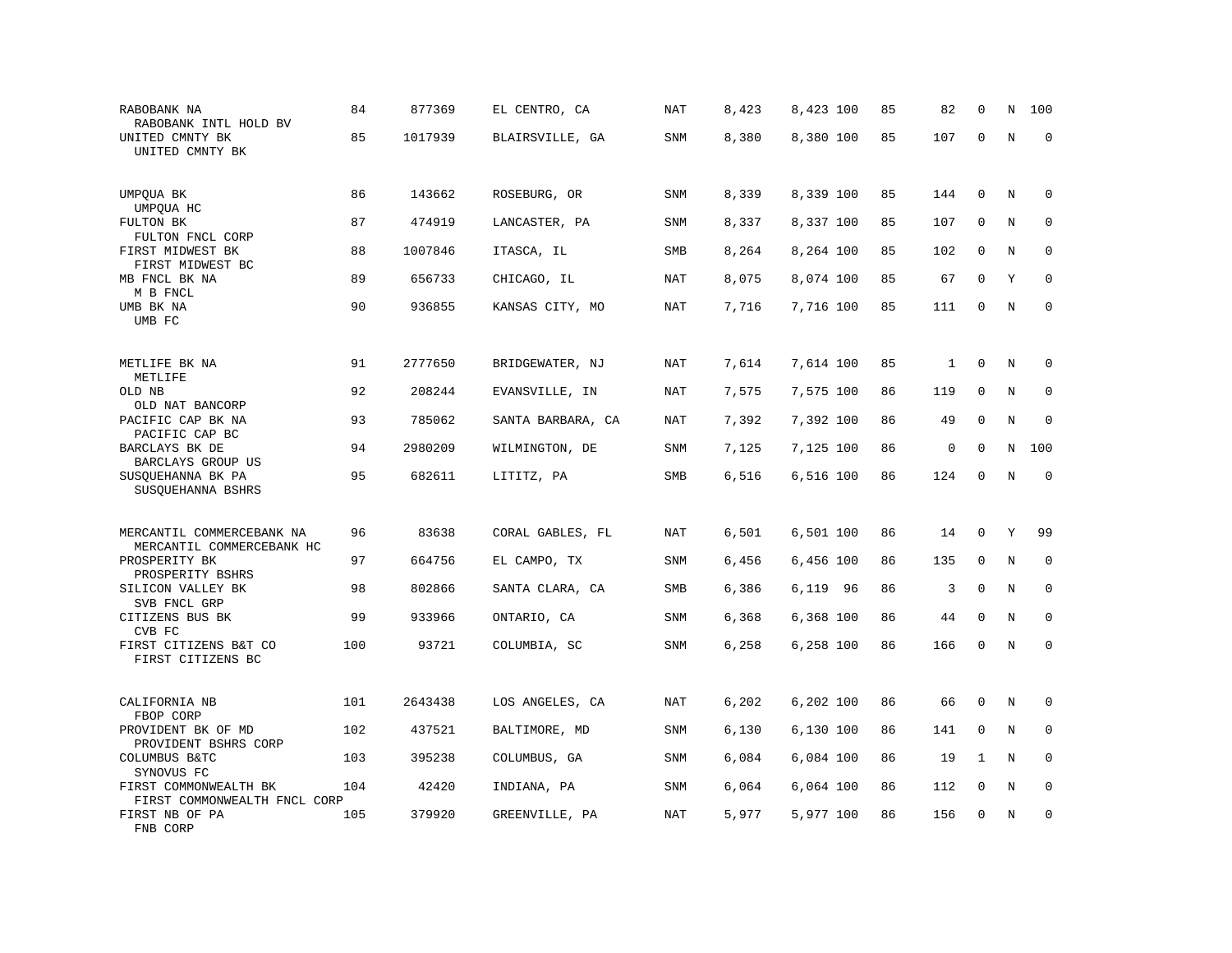| WELLS FARGO FNCL BK<br>WELLS FARGO & CO                                | 106 | 363956  | SIOUX FALLS, SD | SNM        | 5,858 | 5,858 100 | 86 | 0   | 0           | Ν | 0           |
|------------------------------------------------------------------------|-----|---------|-----------------|------------|-------|-----------|----|-----|-------------|---|-------------|
| SIGNATURE BK                                                           | 107 | 2942690 | NEW YORK, NY    | SNM        | 5,819 | 5,819 100 | 86 | 7   | $\mathbf 0$ | N | $\mathbf 0$ |
| CENTRAL PACIFIC BK<br>CENTRAL PACIFIC FNCL CORP                        | 108 | 701062  | HONOLULU, HI    | SNM        | 5,791 | 5,791 100 | 86 | 39  | 0           | N | 0           |
| BANK LEUMI USA                                                         | 109 | 101019  | NEW YORK, NY    | <b>SNM</b> | 5,752 | 5,402 94  | 87 | 13  | 0           | Y | 97          |
| BANK LEUMI LE-ISRAEL CORP<br>COMMERCE BK NORTH<br>TD US P & C HOLD ULC | 110 | 782904  | RAMSEY, NJ      | SNM        | 5,616 | 5,616 100 | 87 | 48  | $\mathbf 0$ | Ν | 100         |
| BANK OF N GA                                                           | 111 | 832377  | ALPHARETTA, GA  | SNM        | 5,433 | 5,433 100 | 87 | 40  | 0           | N | 0           |
| SYNOVUS FC<br>IRWIN UNION B&TC                                         | 112 | 130943  | COLUMBUS, IN    | SMB        | 5,425 | 5,056 93  | 87 | 22  | 0           | N | 0           |
| IRWIN FC<br>NATIONAL BK OF AZ<br>ZIONS BC                              | 113 | 1004368 | TUCSON, AZ      | NAT        | 5,320 | 5,318 100 | 87 | 77  | $\mathbf 0$ | N | 0           |
| U S BK NA ND<br>U S BC                                                 | 114 | 2582023 | FARGO, ND       | NAT        | 5,306 | 5,306 100 | 87 | 0   | 0           | N | 0           |
| NBT BK NA<br>NBT BC                                                    | 115 | 702117  | NORWICH, NY     | NAT        | 5,210 | 5,210 100 | 87 | 121 | 0           | N | 0           |
| FIRST INTRST BK                                                        | 116 | 659855  | BILLINGS, MT    | SMB        | 5,190 | 5,190 100 | 87 | 50  | 0           | N | $\mathbf 0$ |
| FIRST INTRST BANCSYSTEM<br>AMCORE BK NA<br>AMCORE FNCL                 | 117 | 938840  | ROCKFORD, IL    | NAT        | 5,136 | 5,136 100 | 87 | 75  | 0           | N | 0           |
| OCEAN BK<br><b>OCEAN BSHRS</b>                                         | 118 | 663834  | MIAMI, FL       | SNM        | 5,121 | 5,121 100 | 87 | 20  | 0           | N | $\mathbf 0$ |
| PACIFIC WESTERN BK<br>WJR CORP                                         | 119 | 494261  | SAN DIEGO, CA   | SNM        | 4,885 | 4,885 100 | 87 | 120 | 0           | N | $\mathbf 0$ |
| PACIFIC WESTERN BK<br>EGGEMEYER ADVIS CORP                             | 119 | 494261  | SAN DIEGO, CA   | SNM        |       |           |    |     |             |   |             |
| JOHNSON BK<br>JOHNSON FNCL GRP                                         | 120 | 58243   | RACINE, WI      | SMB        | 4,851 | 4,851 100 | 87 | 55  | 0           | N | 0           |
| NATIONAL BK OF SC<br>SYNOVUS FC                                        | 121 | 580623  | SUMTER, SC      | NAT        | 4,817 | 4,817 100 | 87 | 44  | 0           | Ν | 0           |
| WACHOVIA BK OF DE NA<br>WACHOVIA CORP                                  | 122 | 1224812 | WILMINGTON, DE  | NAT        | 4,815 | 4,815 100 | 87 | 27  | 0           | N | $\mathbf 0$ |
| FIRST CHARTER BK<br>FIRST CHARTER CORP                                 | 123 | 45627   | CHARLOTTE, NC   | SMB        | 4,788 | 4,788 100 | 87 | 61  | 0           | N | 0           |
| STERLING BK<br>STERLING BSHRS                                          | 124 | 978154  | HOUSTON, TX     | <b>SNM</b> | 4,746 | 4,746 100 | 87 | 62  | $\mathbf 0$ | N | $\mathbf 0$ |
| SOUTHWEST BK AN M&I BK<br>MARSHALL & ILSLEY CORP                       | 125 | 543253  | SAINT LOUIS, MO | <b>SMB</b> | 4,667 | 4,667 100 | 87 | 16  | 0           | N | $\mathbf 0$ |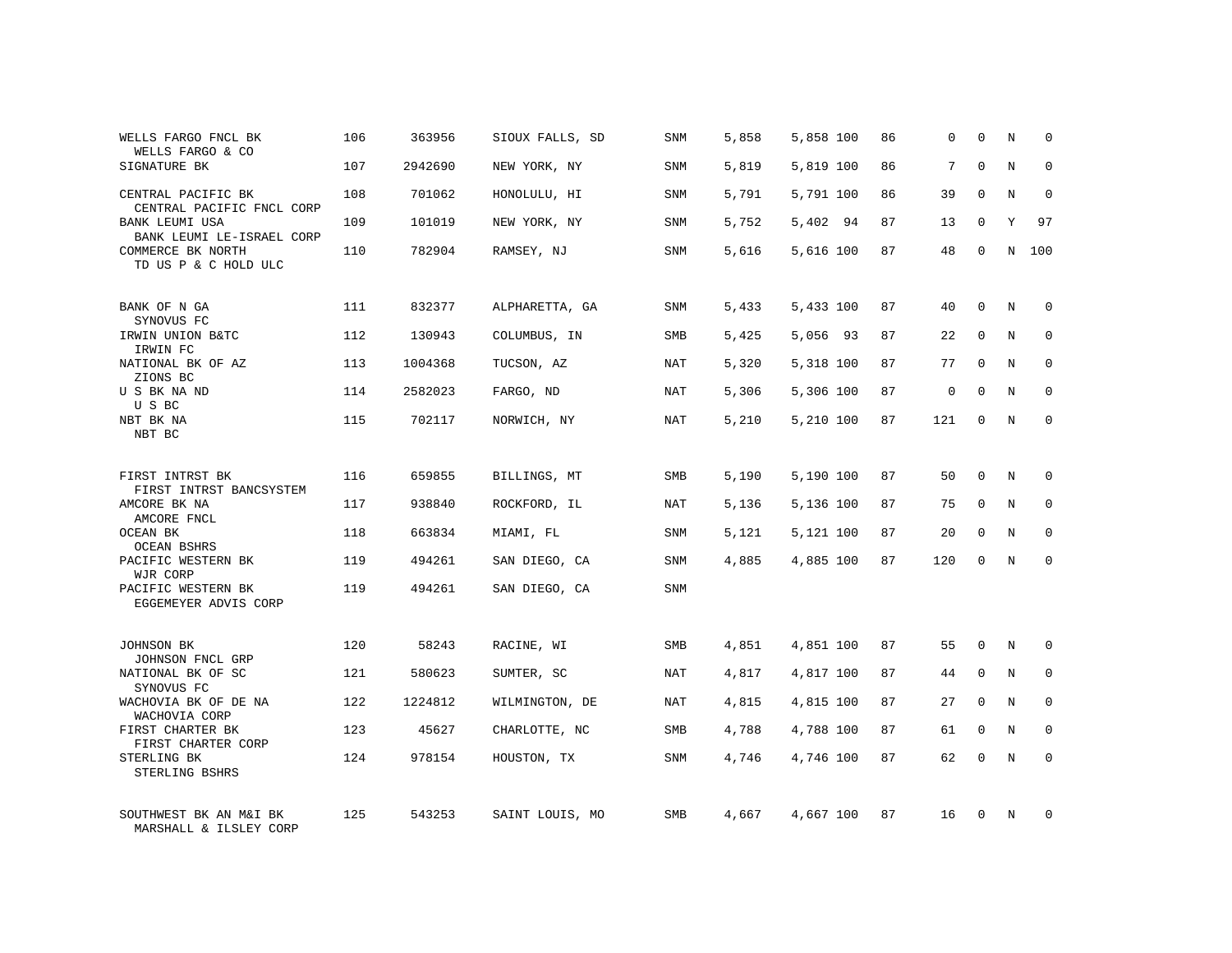| COMMUNITY BK NA<br>COMMUNITY BK SYS         | 126 | 202907  | CANTON, NY       | NAT        | 4,643 | 4,643 100 | 87 | 133         | 0            | N | $\mathbf 0$ |
|---------------------------------------------|-----|---------|------------------|------------|-------|-----------|----|-------------|--------------|---|-------------|
| AMALGAMATED BK<br>UNITE HERE                | 127 | 661308  | NEW YORK, NY     | SNM        | 4,609 | 4,609 100 | 87 | 15          | $\mathbf{0}$ | N | $\mathbf 0$ |
| RIVERSIDE NB OF FL<br>RIVERSIDE BKG CO      | 128 | 101233  | FORT PIERCE, FL  | NAT        | 4,520 | 4,520 100 | 87 | 67          | $\mathbf 0$  | N | $\mathbf 0$ |
| FIRST NB<br>FIRST NB GROUP                  | 129 | 659257  | EDINBURG, TX     | <b>NAT</b> | 4,483 | 4,483 100 | 87 | 58          | $\mathbf 0$  | N | $\mathbf 0$ |
| PRIVATEBANK & TC<br>PRIVATEBANCORP          | 130 | 1842065 | CHICAGO, IL      | <b>SNM</b> | 4,475 | 4,475 100 | 88 | 7           | $\mathbf{0}$ | N | $\mathbf 0$ |
| PARK NB<br>FBOP CORP                        | 131 | 15536   | CHICAGO, IL      | <b>NAT</b> | 4,458 | 4,458 100 | 88 | 30          | 0            | N | 0           |
| BANK MIDWEST NA<br>DICKINSON FC II          | 132 | 635859  | KANSAS CITY, MO  | <b>NAT</b> | 4,440 | 4,440 100 | 88 | 70          | $\mathbf 0$  | N | $\mathbf 0$ |
| BANK TX NA<br>BOK FC                        | 133 | 533852  | DALLAS, TX       | <b>NAT</b> | 4,424 | 4,424 100 | 88 | 49          | $\Omega$     | N | $\mathbf 0$ |
| BANNER BK<br>BANNER CORP                    | 134 | 352772  | WALLA WALLA, WA  | SNM        | 4,398 | 4,398 100 | 88 | 80          | $\mathbf 0$  | N | $\mathbf 0$ |
| TEXAS CAP BK NA<br>TEXAS CAP BSHRS          | 135 | 2618780 | DALLAS, TX       | NAT        | 4,348 | 4,348 100 | 88 | 8           | $\mathbf 0$  | N | $\mathbf 0$ |
| WESTAMERICA BK<br>WESTAMERICA BC            | 136 | 697763  | SAN RAFAEL, CA   | SNM        | 4,306 | 4,306 100 | 88 | 85          | 0            | N | $\mathbf 0$ |
| BANK TOK-MIT UFJ TC                         | 137 | 968605  | NEW YORK, NY     | <b>SNM</b> | 4,303 | 4,183 97  | 88 | $\mathsf 0$ | $\mathbf 0$  | Y | 100         |
| UNITED BK<br>UNITED BSHRS                   | 138 | 1010930 | PARKERSBURG, WV  | SMB        | 4,232 | 4,232 100 | 88 | 55          | $\Omega$     | N | $\mathbf 0$ |
| SAFRA NB OF NY<br>SNBNY HOLD                | 139 | 918918  | NEW YORK, NY     | NAT        | 4,187 | 3,919 94  | 88 | 2           | $\mathbf 0$  | Y | 99          |
| UNITED BK<br>UNITED BSHRS                   | 140 | 365325  | FAIRFAX, VA      | <b>SMB</b> | 4,037 | 4,037 100 | 88 | 57          | $\mathbf 0$  | N | $\mathbf 0$ |
| 1ST SOURCE BK<br>1ST SOURCE CORP            | 141 | 991340  | SOUTH BEND, IN   | SMB        | 4,007 | 4,007 100 | 88 | 65          | $\mathbf 0$  | N | 0           |
| WESBANCO BK<br>WESBANCO                     | 142 | 645625  | WHEELING, WV     | <b>SNM</b> | 3,987 | 3,987 100 | 88 | 79          | $\mathbf 0$  | N | $\mathbf 0$ |
| FRONTIER BK<br>FRONTIER FC                  | 143 | 150071  | EVERETT, WA      | SNM        | 3,951 | 3,951 100 | 88 | 50          | $\mathbf 0$  | N | $\Omega$    |
| MIZUHO CORP BK USA                          | 144 | 229913  | NEW YORK, NY     | SMB        | 3,929 | 3,474 88  | 88 | 0           | $\mathbf{1}$ |   | Y 100       |
| HANMI BK<br>HANMI FC                        | 145 | 657365  | LOS ANGELES, CA  | <b>SMB</b> | 3,928 | 3,928 100 | 88 | 25          | $\mathbf 0$  | N | $\mathbf 0$ |
| PINNACLE NB<br>PINNACLE FNCL PTNR           | 146 | 2925666 | NASHVILLE, TN    | <b>NAT</b> | 3,881 | 3,881 100 | 88 | 28          | 0            | N | 0           |
| HARLEYSVILLE NB&TC<br>HARLEYSVILLE NAT CORP | 147 | 284819  | HARLEYSVILLE, PA | <b>NAT</b> | 3,879 | 3,879 100 | 88 | 53          | $\mathbf 0$  | N | $\mathbf 0$ |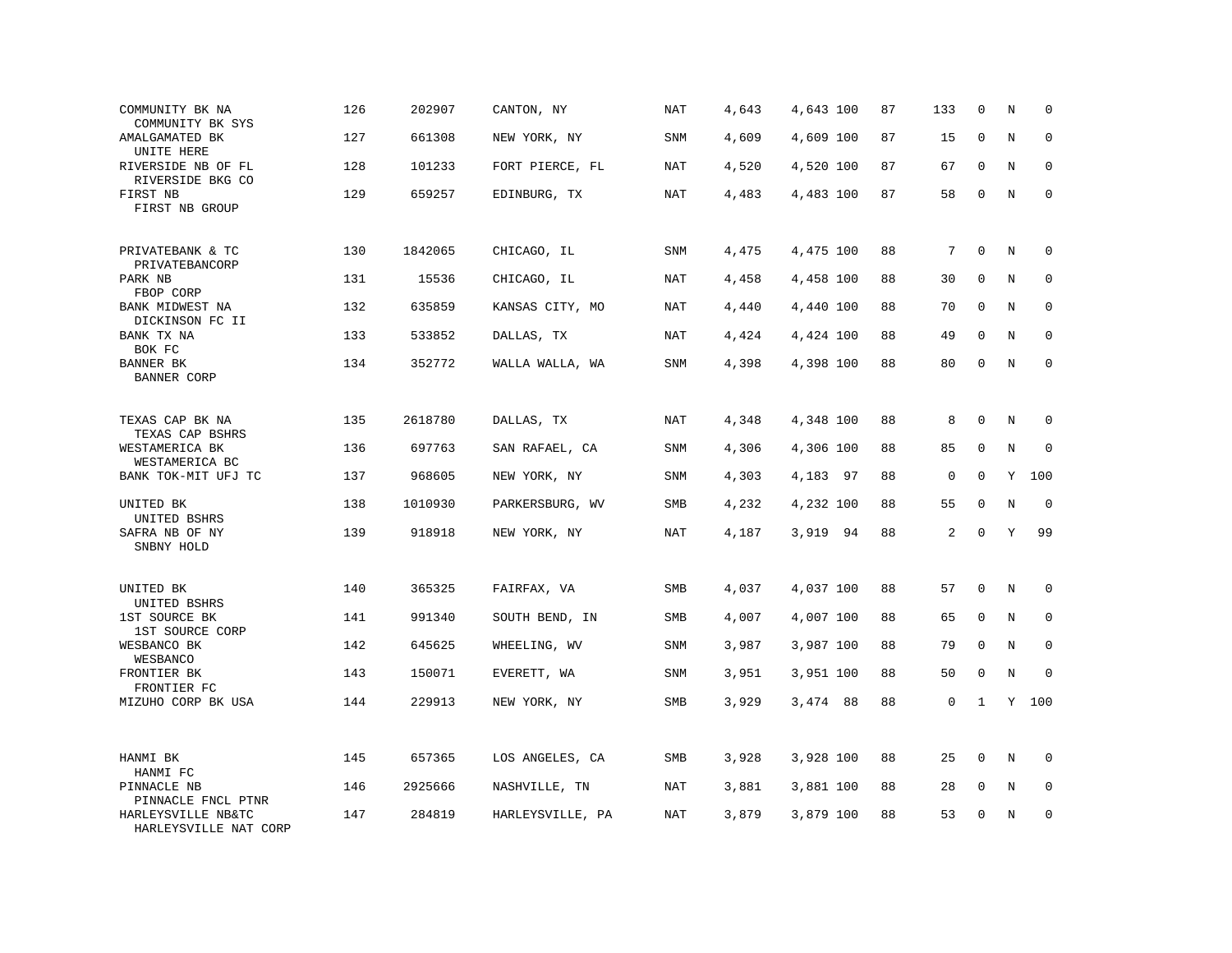| NEVADA ST BK<br>ZIONS BC                            | 148 | 456960  | LAS VEGAS, NV     | SNM        | 3,830 | 3,830 100 | 88 | 71  | $\mathbf 0$ | N       | $\mathbf 0$ |
|-----------------------------------------------------|-----|---------|-------------------|------------|-------|-----------|----|-----|-------------|---------|-------------|
| WASHINGTON TR BK<br>WTB FC                          | 149 | 58971   | SPOKANE, WA       | <b>SNM</b> | 3,821 | 3,821 100 | 88 | 36  | $\mathbf 0$ | $\rm N$ | $\mathbf 0$ |
| CHEMICAL BK<br>CHEMICAL FC                          | 150 | 542649  | MIDLAND, MI       | SMB        | 3,793 | 3,793 100 | 88 | 128 | $\mathbf 0$ | $\rm N$ | 0           |
| BANCFIRST<br>BANCFIRST CORP                         | 151 | 1386251 | OKLAHOMA CITY, OK | SNM        | 3,774 | 3,774 100 | 88 | 90  | $\mathbf 0$ | N       | $\mathbf 0$ |
| BUSEY BK<br>FIRST BUSEY CORP                        | 152 | 416245  | CHAMPAIGN, IL     | <b>SNM</b> | 3,755 | 3,755 100 | 88 | 50  | $\mathbf 0$ | N       | $\mathbf 0$ |
| MIDWEST B&TC<br>MIDWEST BANC HOLD                   | 153 | 968436  | ELMWOOD PARK, IL  | SMB        | 3,718 | 3,718 100 | 88 | 28  | $\mathbf 0$ | N       | $\mathbf 0$ |
| RENASANT BK<br>RENASANT CORP                        | 154 | 749242  | TUPELO, MS        | SNM        | 3,695 | 3,695 100 | 88 | 63  | $\Omega$    | N       | $\mathbf 0$ |
| HANCOCK BK<br>HANCOCK HC                            | 155 | 463735  | GULFPORT, MS      | SNM        | 3,642 | 3,642 100 | 88 | 46  | $\mathbf 0$ | N       | $\mathbf 0$ |
| IBERIABANK<br>IBERIABANK CORP                       | 156 | 808176  | LAFAYETTE, LA     | SMB        | 3,628 | 3,628 100 | 89 | 50  | 0           | $\rm N$ | 0           |
| FIRST AMER BK<br>ROYAL BK HOLD                      | 157 | 424035  | BIRMINGHAM, AL    | SMB        | 3,601 | 3,601 100 | 89 | 44  | $\mathbf 0$ | N       | 99          |
| INTRUST BK NA<br>INTRUST FC                         | 158 | 557858  | WICHITA, KS       | NAT        | 3,563 | 3,563 100 | 89 | 48  | $\mathbf 0$ | N       | $\mathbf 0$ |
| GREAT WESTERN BK<br>GREAT WESTERN BC                | 159 | 131650  | WATERTOWN, SD     | <b>SNM</b> | 3,539 | 3,539 100 | 89 | 99  | $\mathbf 0$ | $\rm N$ | $\mathbf 0$ |
| IMPERIAL CAP BK                                     | 160 | 1349890 | LA JOLLA, CA      | SNM        | 3,530 | 3,530 100 | 89 | 9   | $\mathbf 0$ | N       | $\mathbf 0$ |
| IMPERIAL CAP BC<br>COLE TAYLOR BK<br>TAYLOR CAP GRP | 161 | 412135  | CHICAGO, IL       | SMB        | 3,511 | 3,511 100 | 89 | 11  | $\mathbf 0$ | N       | $\mathbf 0$ |
| FIRST CMNTY BK<br>FIRST ST BC                       | 162 | 236751  | TAOS, NM          | SMB        | 3,456 | 3,456 100 | 89 | 63  | $\mathbf 0$ | N       | $\mathbf 0$ |
| S&T BK<br>S&T BC                                    | 163 | 936426  | INDIANA, PA       | SNM        | 3,437 | 3,437 100 | 89 | 47  | 0           | N       | 0           |
| INTEGRA BK NA<br>INTEGRA BK CORP                    | 164 | 23241   | EVANSVILLE, IN    | <b>NAT</b> | 3,393 | 3,393 100 | 89 | 82  | $\mathsf 0$ | $\rm N$ | $\mathbf 0$ |
| SUN NB<br>SUN BC NJ                                 | 165 | 925710  | VINELAND, NJ      | <b>NAT</b> | 3,363 | 3,363 100 | 89 | 80  | $\mathbf 0$ | $\rm N$ | 0           |
| SUSQUEHANNA BK<br>SUSQUEHANNA BSHRS                 | 166 | 818625  | HAGERSTOWN, MD    | SMB        | 3,352 | 3,352 100 | 89 | 61  | $\mathbf 0$ | N       | 0           |
| ROCKLAND TC<br>INDEPENDENT BC                       | 167 | 613008  | ROCKLAND, MA      | SNM        | 3,333 | 3,333 100 | 89 | 65  | $\Omega$    | N       | $\mathbf 0$ |
| FARMERS & MRCH BK<br>PALOMAR ENT LLC                | 168 | 871769  | LONG BEACH, CA    | SMB        | 3,319 | 3,319 100 | 89 | 21  | $\mathbf 0$ | N       | $\mathbf 0$ |
| PLAINSCAPITAL BK<br>MAEDGEN & WHITE                 | 169 | 637451  | LUBBOCK, TX       | SMB        | 3,318 | 3,318 100 | 89 | 24  | $\mathbf 0$ | N       | $\mathbf 0$ |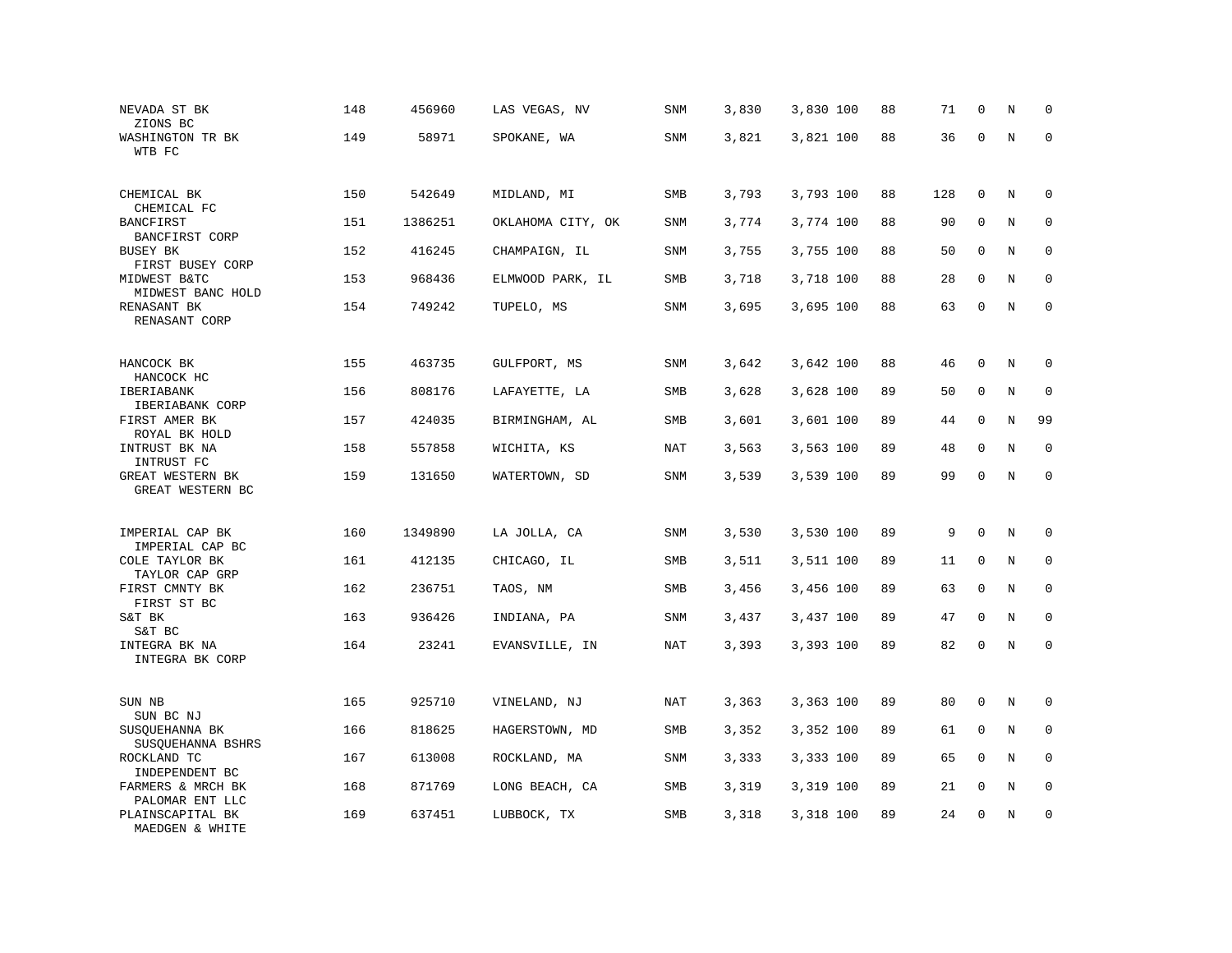| FIRST FNCL BK NA<br>FIRST FNCL BC                             | 170 | 165628  | HAMILTON, OH     | <b>NAT</b> | 3,311 | 3,311 100 | 89 | 82  | $\mathbf 0$  | N       | $\mathbf 0$ |
|---------------------------------------------------------------|-----|---------|------------------|------------|-------|-----------|----|-----|--------------|---------|-------------|
| PNC BK DE                                                     | 171 | 83311   | WILMINGTON, DE   | SMB        | 3,279 | 3,279 100 | 89 | 54  | $\mathbf 0$  | N       | $\mathbf 0$ |
| PNC FNCL SVC GROUP<br>INDEPENDENT BK                          | 172 | 636771  | IONIA, MI        | SMB        | 3,239 | 3,239 100 | 89 | 108 | $\mathbf 0$  | N       | $\mathbf 0$ |
| INDEPENDENT BK CORP<br>SUSQUEHANNA BK DV<br>SUSQUEHANNA BSHRS | 173 | 189419  | BRYN MAWR, PA    | SMB        | 3,209 | 3,209 100 | 89 | 47  | $\mathbf{0}$ | N       | $\mathbf 0$ |
| BLC BK NA<br>STERLING FNCL CORP                               | 174 | 872711  | STRASBURG, PA    | NAT        | 3,179 | 3,179 100 | 89 | 66  | 0            | N       | $\mathbf 0$ |
| MELLON 1ST BUS BK NA<br>BANK OF NY MELLON CORP                | 175 | 627863  | LOS ANGELES, CA  | NAT        | 3,176 | 3,176 100 | 89 | 6   | $\mathbf{0}$ | N       | 0           |
| SANDY SPRING BK<br>SANDY SPRING BC                            | 176 | 506922  | OLNEY, MD        | SMB        | 3,153 | 3,153 100 | 89 | 40  | $\mathbf 0$  | N       | 0           |
| BANK OF NV<br>WESTERN ALLI BC                                 | 177 | 2197098 | LAS VEGAS, NV    | SNM        | 3,098 | 3,098 100 | 89 | 14  | $\Omega$     | N       | $\mathbf 0$ |
| REPUBLIC B&TC<br>REPUBLIC BANCORP                             | 178 | 316840  | LOUISVILLE, KY   | SNM        | 3,049 | 3,049 100 | 89 | 36  | $\mathbf 0$  | N       | $\mathbf 0$ |
| BANK OF THE OZARKS<br>BANK OF THE OZARKS                      | 179 | 107244  | LITTLE ROCK, AR  | <b>SNM</b> | 3,041 | 3,041 100 | 89 | 69  | $\mathbf{0}$ | N       | $\mathbf 0$ |
| COLUMBIA ST BK<br>COLUMBIA BKG SYS                            | 180 | 2078290 | TACOMA, WA       | <b>SNM</b> | 3,016 | 3,016 100 | 89 | 50  | $\mathbf{0}$ | N       | $\mathbf 0$ |
| OLD SECOND NB                                                 | 181 | 936136  | AURORA, IL       | NAT        | 2,998 | 2,998 100 | 89 | 34  | $\mathbf 0$  | $\rm N$ | 0           |
| OLD SECOND BC<br>ORION BK<br>ORION BC                         | 182 | 270036  | NAPLES, FL       | SMB        | 2,936 | 2,936 100 | 89 | 22  | $\mathbf{0}$ | N       | $\mathbf 0$ |
| <b>GREENBANK</b><br><b>GREEN BSHRS</b>                        | 183 | 488439  | GREENEVILLE, TN  | <b>SNM</b> | 2,909 | 2,909 100 | 89 | 69  | $\mathbf{0}$ | N       | $\mathbf 0$ |
| COMMUNITY TR BK INC<br>COMMUNITY TR BC                        | 184 | 509811  | PIKEVILLE, KY    | <b>SMB</b> | 2,893 | 2,893 100 | 89 | 75  | 0            | N       | $\mathbf 0$ |
| CITY NB OF FL<br>CITY NAT BSHRS                               | 185 | 814430  | MIAMI, FL        | NAT        | 2,870 | 2,870 100 | 89 | 19  | $\mathbf 0$  | N       | 0           |
| AMERICAN CHARTERED BK<br>AMERICAN CHARTERED BC                | 186 | 231242  | SCHAUMBURG, IL   | <b>SNM</b> | 2,842 | 2,842 100 | 89 | 13  | 0            | N       | $\mathbf 0$ |
| BOSTON PRIVATE B&TC<br>BOSTON PRIVATE FNCL HOLD               | 187 | 964700  | BOSTON, MA       | SNM        | 2,839 | 2,839 100 | 89 | 9   | $\mathbf{0}$ | N       | $\mathbf 0$ |
| FIRST NB OF AZ<br>FIRST NAT BHC                               | 188 | 1397190 | SCOTTSDALE, AZ   | NAT        | 2,836 | 2,836 100 | 89 | 17  | 0            | N       | 0           |
| NEW YORK CMRL BK<br>NEW YORK CMNTY BC                         | 189 | 1438589 | ISLANDIA, NY     | SNM        | 2,790 | 2,790 100 | 90 | 37  | $\mathbf{0}$ | $\rm N$ | $\mathbf 0$ |
| CARTER BK & TR                                                | 190 | 3476192 | MARTINSVILLE, VA | SNM        | 2,775 | 2,775 100 | 90 | 125 | 0            | Ν       | 0           |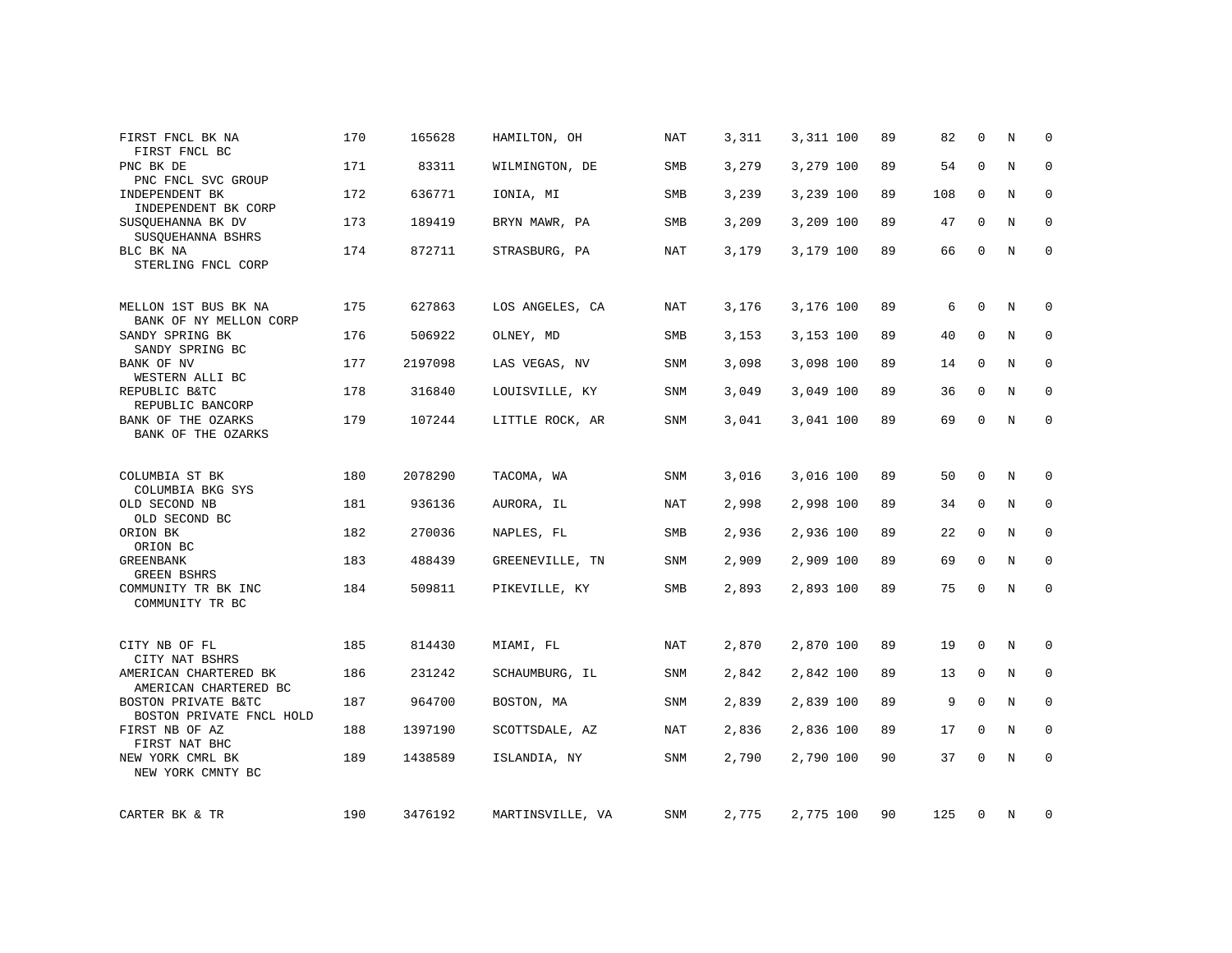| VECTRA BK COLORADO NA<br>ZIONS BC           | 191 | 933957  | FARMINGTON, NM      | <b>NAT</b> | 2,766 | 2,766 100 | 90 | 40  | $\mathbf 0$  | N       | 0           |
|---------------------------------------------|-----|---------|---------------------|------------|-------|-----------|----|-----|--------------|---------|-------------|
| SAN DIEGO NB<br>FBOP CORP                   | 192 | 127260  | SAN DIEGO, CA       | NAT        | 2,727 | 2,727 100 | 90 | 21  | $\mathbf{0}$ | N       | $\mathbf 0$ |
| SILVERTON BK NA                             | 193 | 740931  | ATLANTA, GA         | NAT        | 2,710 | 2,710 100 | 90 | 0   | $\mathbf{0}$ | N       | 0           |
| SILVERTON FNCL SVC<br>MECHANICS BK          | 194 | 936462  | RICHMOND, CA        | SNM        | 2,706 | 2,706 100 | 90 | 31  | $\mathbf 0$  | N       | $\mathbf 0$ |
|                                             |     |         |                     |            |       |           |    |     |              |         |             |
| AMBOY BK<br>AMBOY BC                        | 195 | 9807    | OLD BRIDGE, NJ      | SMB        | 2,696 | 2,696 100 | 90 | 24  | $\mathbf{0}$ | N       | $\mathbf 0$ |
| CAPITAL CITY BK<br>CAPITAL CITY BK GRP      | 196 | 876634  | TALLAHASSEE, FL     | SMB        | 2,674 | 2,674 100 | 90 | 76  | $\mathbf 0$  | N       | 0           |
| CHINATRUST BK USA<br>CHINATRUST CAP CORP    | 197 | 996260  | TORRANCE, CA        | SNM        | 2,672 | 2,672 100 | 90 | 21  | 0            | Ν       | 100         |
| TOWNEBANK                                   | 198 | 2797724 | PORTSMOUTH, VA      | SNM        | 2,648 | 2,648 100 | 90 | 16  | $\mathbf{0}$ | $\rm N$ | $\mathbf 0$ |
| HANCOCK BK OF LA<br>HANCOCK HC              | 199 | 1464122 | BATON ROUGE, LA     | SNM        | 2,638 | 2,638 100 | 90 | 49  | $\Omega$     | N       | $\Omega$    |
|                                             |     |         |                     |            |       |           |    |     |              |         |             |
| AMARILLO NB<br>AMARILLO NAT BC              | 200 | 353555  | AMARILLO, TX        | NAT        | 2,623 | 2,623 100 | 90 | 14  | $\mathbf 0$  | N       | 0           |
| WEST COAST BK<br>WEST COAST BC              | 201 | 593865  | LAKE OSWEGO, OR     | SNM        | 2,608 | 2,608 100 | 90 | 61  | $\mathbf 0$  | N       | 0           |
| FIRST AMER BK<br>FIRST AMER BK CORP         | 202 | 850036  | CARPENTERSVILLE, IL | <b>SNM</b> | 2,604 | 2,604 100 | 90 | 46  | $\mathbf{0}$ | N       | $\mathbf 0$ |
| WELLS FARGO FNCL NB<br>WELLS FARGO & CO     | 203 | 1225761 | LAS VEGAS, NV       | NAT        | 2,596 | 2,596 100 | 90 | 0   | $\mathbf 0$  | N       | 0           |
| WOODFOREST NB<br>WOODFOREST FNCL GROUP      | 204 | 412751  | HOUSTON, TX         | NAT        | 2,589 | 2,589 100 | 90 | 427 | $\mathbf 0$  | N       | $\mathbf 0$ |
| WASHINGTON TC                               | 205 | 816603  | WESTERLY, RI        | SNM        | 2,564 | 2,564 100 | 90 | 16  | 0            | $\rm N$ | 0           |
| WASHINGTON TR BC<br>LAKELAND BK             | 206 | 687009  | NEWFOUNDLAND, NJ    | SNM        | 2,548 | 2,548 100 | 90 | 47  | $\mathbf{0}$ | N       | $\mathbf 0$ |
| LAKELAND BC<br>NARA BK                      | 207 | 1398580 | LOS ANGELES, CA     | SMB        | 2,543 | 2,543 100 | 90 | 20  | 0            | N       | $\mathbf 0$ |
| NARA BC<br>STILLWATER NB&TC<br>SOUTHWEST BC | 208 | 398350  | STILLWATER, OK      | <b>NAT</b> | 2,541 | 2,541 100 | 90 | 13  | $\mathbf{0}$ | N       | $\mathbf 0$ |
| GREAT SOUTHERN BK<br>GREAT SOUTHERN BANCORP | 209 | 572374  | REEDS SPRING, MO    | <b>SNM</b> | 2,529 | 2,529 100 | 90 | 45  | $\mathbf 0$  | N       | $\mathbf 0$ |
| FIRST NB<br>LAURITZEN CORP                  | 210 | 552451  | FORT COLLINS, CO    | NAT        | 2,525 | 2,525 100 | 90 | 27  | 0            | N       | 0           |
| MERIDIAN BK NA<br>MARQUETTE FNCL CO         | 211 | 978369  | WICKENBURG, AZ      | NAT        | 2,506 | 2,506 100 | 90 | 8   | $\mathbf 0$  | N       | 0           |
| VIRGINIA CMRC BK<br>VIRGINIA CMRC BC        | 212 | 1190074 | ARLINGTON, VA       | SMB        | 2,500 | 2,500 100 | 90 | 24  | $\mathbf{0}$ | N       | $\mathbf 0$ |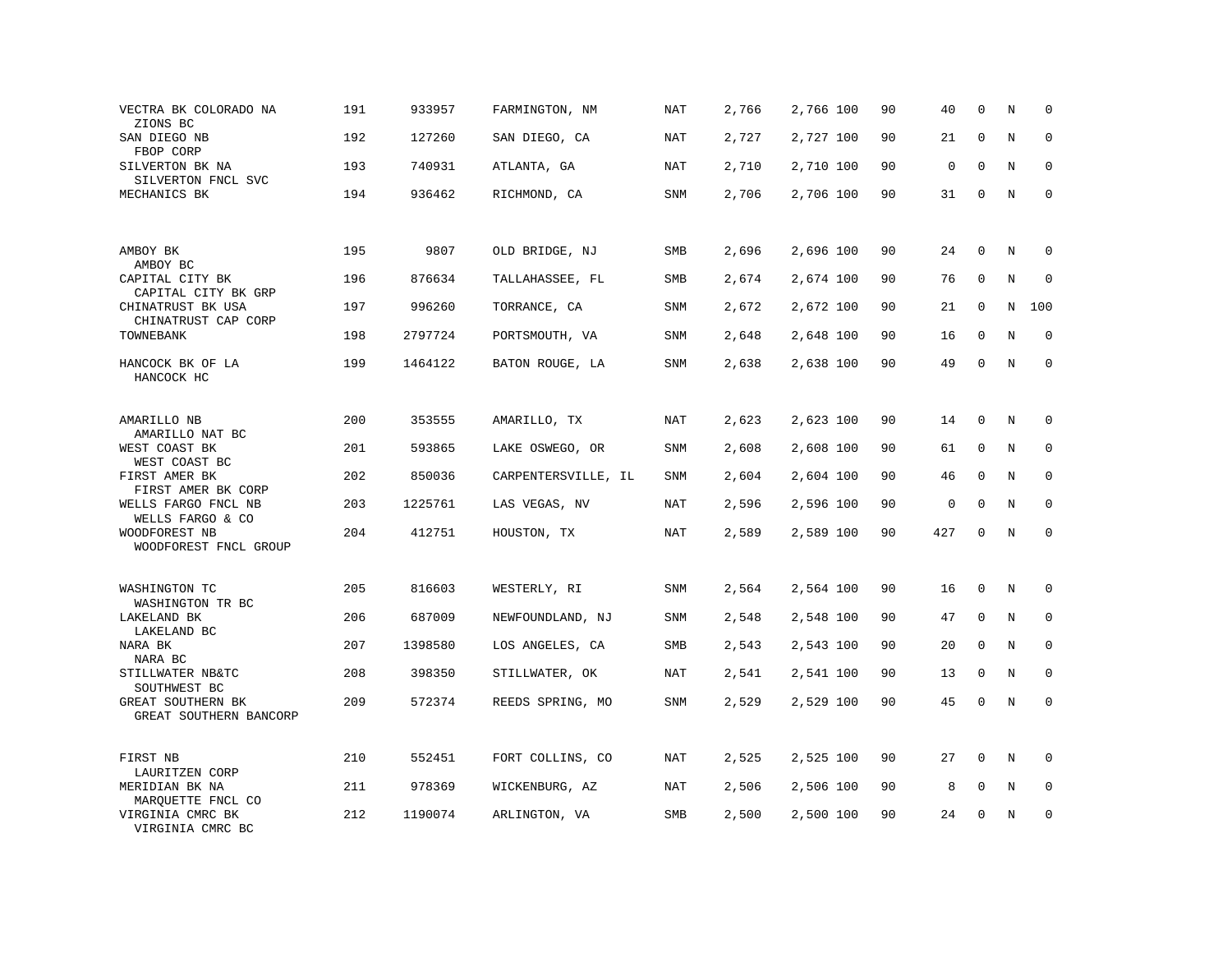| BREMER BK NA<br>OTTO BREMER FOUNDATION               | 213 | 800657  | SOUTH SAINT PAUL, MN | NAT        | 2,494 | 2,494 100 | 90 | 28 | $\mathbf 0$  | N       | $\mathbf 0$ |
|------------------------------------------------------|-----|---------|----------------------|------------|-------|-----------|----|----|--------------|---------|-------------|
| PARK NB<br>PARK NAT CORP                             | 214 | 489623  | NEWARK, OH           | <b>NAT</b> | 2,491 | 2,491 100 | 90 | 41 | $\mathbf 0$  | $\rm N$ | $\mathbf 0$ |
| CITY NB OF WV<br>CITY HC                             | 215 | 1011526 | CHARLESTON, WV       | <b>NAT</b> | 2,480 | 2,480 100 | 90 | 71 | $\mathbf 0$  | N       | 0           |
| ALPINE BK<br>ALPINE BK OF CO                         | 216 | 260055  | GLENWOOD SPRINGS, CO | <b>SNM</b> | 2,441 | 2,441 100 | 90 | 41 | $\mathbf{0}$ | N       | $\mathbf 0$ |
| LIBERTY BANK OF ARKANSAS<br>LIBERTY BSHRS            | 217 | 2967349 | JONESBORO, AR        | <b>SNM</b> | 2,436 | 2,436 100 | 90 | 46 | $\mathbf 0$  | N       | $\mathbf 0$ |
| MELLON UNITED NB<br>BANK OF NY MELLON CORP           | 218 | 53033   | MIAMI, FL            | <b>NAT</b> | 2,430 | 2,430 100 | 90 | 15 | 0            | N       | 0           |
| FIFTH THIRD BK<br>FIFTH THIRD BC                     | 219 | 1408069 | NASHVILLE, TN        | <b>NAT</b> | 2,426 | 2,426 100 | 90 | 33 | $\mathbf 0$  | N       | $\mathbf 0$ |
| BANK OF THE CASCADES                                 | 220 | 17464   | BEND, OR             | SNM        | 2,404 | 2,404 100 | 90 | 32 | 0            | N       | 0           |
| CASCADE BC<br>SEACOAST NB<br>SEACOAST BKG CORP OF FL | 221 | 34537   | STUART, FL           | NAT        | 2,391 | 2,391 100 | 90 | 44 | 0            | N       | $\mathbf 0$ |
| COBIZ BK<br>COBIZ FNCL                               | 222 | 56557   | DENVER, CO           | <b>SMB</b> | 2,388 | 2,388 100 | 90 | 19 | $\mathbf 0$  | N       | $\mathbf 0$ |
| FIRST BK<br>FIRST BC                                 | 223 | 216922  | TROY, NC             | SNM        | 2,382 | 2,382 100 | 90 | 69 | $\mathbf 0$  | N       | $\mathbf 0$ |
| FIRST NB ALASKA                                      | 224 | 114260  | ANCHORAGE, AK        | <b>NAT</b> | 2,341 | 2,341 100 | 90 | 28 | $\mathbf 0$  | N       | $\mathbf 0$ |
|                                                      |     |         |                      |            |       |           |    |    |              |         |             |
| GUARANTY B&TC<br>CENTENNIAL BK HOLD                  | 225 | 666657  | DENVER, CO           | SMB        | 2,338 | 2,338 100 | 90 | 35 | $\mathbf 0$  | Ν       | $\mathbf 0$ |
| VINEYARD BK NA<br>VINEYARD NAT BC                    | 226 | 807665  | RANCHO CUCAMONGA, CA | <b>NAT</b> | 2,327 | 2,327 100 | 90 | 15 | $\mathbf 0$  | N       | $\mathbf 0$ |
| FIRST RGNL BK<br>FIRST RGNL BC                       | 227 | 974866  | LOS ANGELES, CA      | <b>SNM</b> | 2,317 | 2,317 100 | 90 | 7  | $\mathbf{0}$ | N       | $\mathbf 0$ |
| CAMDEN NB<br>CAMDEN NAT CORP                         | 228 | 593007  | CAMDEN, ME           | NAT        | 2,277 | 2,277 100 | 90 | 37 | $\mathbf 0$  | N       | 0           |
| WILSHIRE ST BK<br>WILSHIRE BC                        | 229 | 382667  | LOS ANGELES, CA      | SNM        | 2,258 | 2,258 100 | 90 | 19 | $\mathsf 0$  | N       | $\mathbf 0$ |
| SHOREBANK<br>SHOREBANK CORP                          | 230 | 141734  | CHICAGO, IL          | <b>SNM</b> | 2,245 | 2,245 100 | 90 | 13 | $\mathbf 0$  | $\rm N$ | 0           |
| WACHOVIA CARD SVC NA<br>WACHOVIA CORP                | 231 | 3550131 | ATLANTA, GA          | <b>NAT</b> | 2,224 | 2,224 100 | 91 | 0  | $\mathbf 0$  | N       | $\mathbf 0$ |
| HUDSON VALLEY BK NA<br>HUDSON VALLEY HOLD CORP       | 232 | 436711  | STAMFORD, CT         | NAT        | 2,223 | 2,223 100 | 91 | 24 | $\Omega$     | N       | $\mathbf 0$ |
| FIRST FNCL BK NA<br>FIRST FC                         | 233 | 693345  | TERRE HAUTE, IN      | <b>NAT</b> | 2,217 | 2,217 100 | 91 | 48 | $\mathbf 0$  | N       | $\mathbf 0$ |
| LAKE CITY BK<br>LAKELAND FC                          | 234 | 874845  | WARSAW, IN           | SMB        | 2,203 | 2,203 100 | 91 | 44 | $\mathbf{0}$ | N       | $\mathbf 0$ |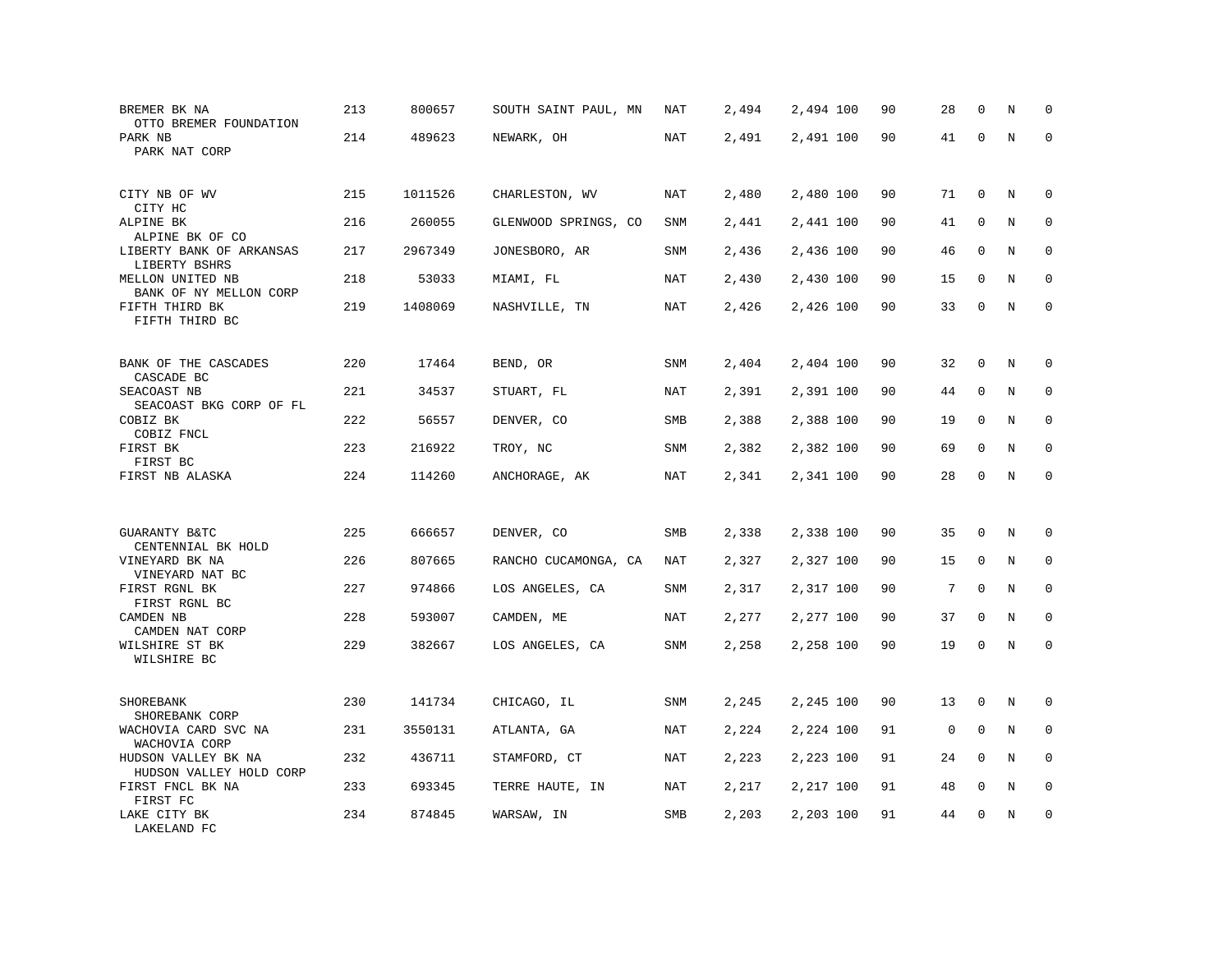| BANKERS TC NA<br>BTC FC                 | 235 | 811046  | DES MOINES, IA      | <b>NAT</b> | 2,196 | 2,196 100 | 91 | 16 | $\mathbf{0}$ | N       | $\Omega$     |
|-----------------------------------------|-----|---------|---------------------|------------|-------|-----------|----|----|--------------|---------|--------------|
| PINNACLE BK<br>PINNACLE BC              | 236 | 913856  | LINCOLN, NE         | SNM        | 2,183 | 2,183 100 | 91 | 54 | $\mathbf{0}$ | N       | $\mathbf 0$  |
| FREMONT BK<br>FREMONT BC                | 237 | 739560  | FREMONT, CA         | SNM        | 2,161 | 2,161 100 | 91 | 23 | 0            | N       | 0            |
| SOUTH CAROLINA B&T NA<br>SCBT FNCL CORP | 238 | 540926  | ORANGEBURG, SC      | <b>NAT</b> | 2,155 | 2,155 100 | 91 | 38 | $\mathbf{0}$ | $\rm N$ | $\mathbf 0$  |
| COMMUNITY BK                            | 239 | 770367  | PASADENA, CA        | SNM        | 2,153 | 2,153 100 | 91 | 13 | $\mathbf 0$  | N       | $\mathbf{0}$ |
|                                         |     |         |                     |            |       |           |    |    |              |         |              |
| STANDARD B&TC<br>STANDARD BSHRS         | 240 | 19730   | HICKORY HILLS, IL   | SNM        | 2,153 | 2,153 100 | 91 | 41 | $\mathbf{0}$ | N       | $\mathbf 0$  |
| CENTER BK<br>CENTER FC                  | 241 | 671464  | LOS ANGELES, CA     | <b>SNM</b> | 2,151 | 2,151 100 | 91 | 18 | $\mathbf{0}$ | N       | $\mathbf 0$  |
| MACATAWA BK<br>MACATAWA BC              | 242 | 2634351 | HOLLAND, MI         | <b>SNM</b> | 2,133 | 2,133 100 | 91 | 28 | $\mathbf 0$  | N       | 0            |
| PARKWAY B&TC<br>PARKWAY BC              | 243 | 1001639 | HARWOOD HEIGHTS, IL | SNM        | 2,120 | 2,120 100 | 91 | 21 | $\Omega$     | N       | $\mathbf 0$  |
| AMERIS BK<br>AMERIS BC                  | 244 | 764030  | MOULTRIE, GA        | <b>SNM</b> | 2,118 | 2,118 100 | 91 | 45 | $\mathbf 0$  | N       | $\mathbf 0$  |
|                                         |     |         |                     |            |       |           |    |    |              |         |              |
| MAINSOURCE BK<br>MAINSOURCE FNCL GRP    | 245 | 623445  | GREENSBURG, IN      | SNM        | 2,114 | 2,114 100 | 91 | 68 | $\mathbf 0$  | N       | 0            |
| MERCANTILE BK MI<br>MERCANTILE BK CORP  | 246 | 2608754 | GRAND RAPIDS, MI    | SNM        | 2,112 | 2,112 100 | 91 | 8  | $\mathbf{0}$ | N       | $\mathbf 0$  |
| AMERICANWEST BK<br>AMERICANWEST BC      | 247 | 39475   | SPOKANE, WA         | <b>SNM</b> | 2,106 | 2,106 100 | 91 | 63 | 0            | N       | 0            |
| SOUTHSIDE BK<br>SOUTHSIDE BSHRS         | 248 | 361167  | TYLER, TX           | <b>SNM</b> | 2,099 | 2,099 100 | 91 | 31 | 0            | N       | 0            |
| AMERICAN ST BK<br>AMERICAN ST FNCL CORP | 249 | 822154  | LUBBOCK, TX         | <b>SNM</b> | 2,095 | 2,095 100 | 91 | 43 | $\mathbf 0$  | $\rm N$ | $\mathsf 0$  |
|                                         |     |         |                     |            |       |           |    |    |              |         |              |
| BANKPLUS<br>BANCPLUS CORP               | 250 | 121642  | BELZONI, MS         | SNM        | 2,088 | 2,088 100 | 91 | 60 | 0            | N       | 0            |
| COUNTY BK<br>CAPITAL CORP OF THE WEST   | 251 | 191663  | MERCED, CA          | SMB        | 2,078 | 2,078 100 | 91 | 40 | $\mathbf 0$  | N       | $\mathbf 0$  |
| <b>GEORGIAN BK</b><br>GEORGIAN BC       | 252 | 3030969 | ATLANTA, GA         | SNM        | 2,078 | 2,078 100 | 91 | 5  | $\mathbf 0$  | N       | 0            |
| STERLING NB<br>STERLING BC              | 253 | 64619   | NEW YORK, NY        | NAT        | 2,077 | 2,077 100 | 91 | 11 | 0            | Υ       | 0            |
| NEWBRIDGE BK<br>NEWBRIDGE BC            | 254 | 617024  | LEXINGTON, NC       | SNM        | 2,069 | 2,069 100 | 91 | 39 | $\mathbf 0$  | N       | $\mathbf 0$  |
| MANUFACTURERS BK                        | 255 | 930965  | LOS ANGELES, CA     | SNM        | 2,053 | 2,053 100 | 91 | 8  | 0            |         | N 100        |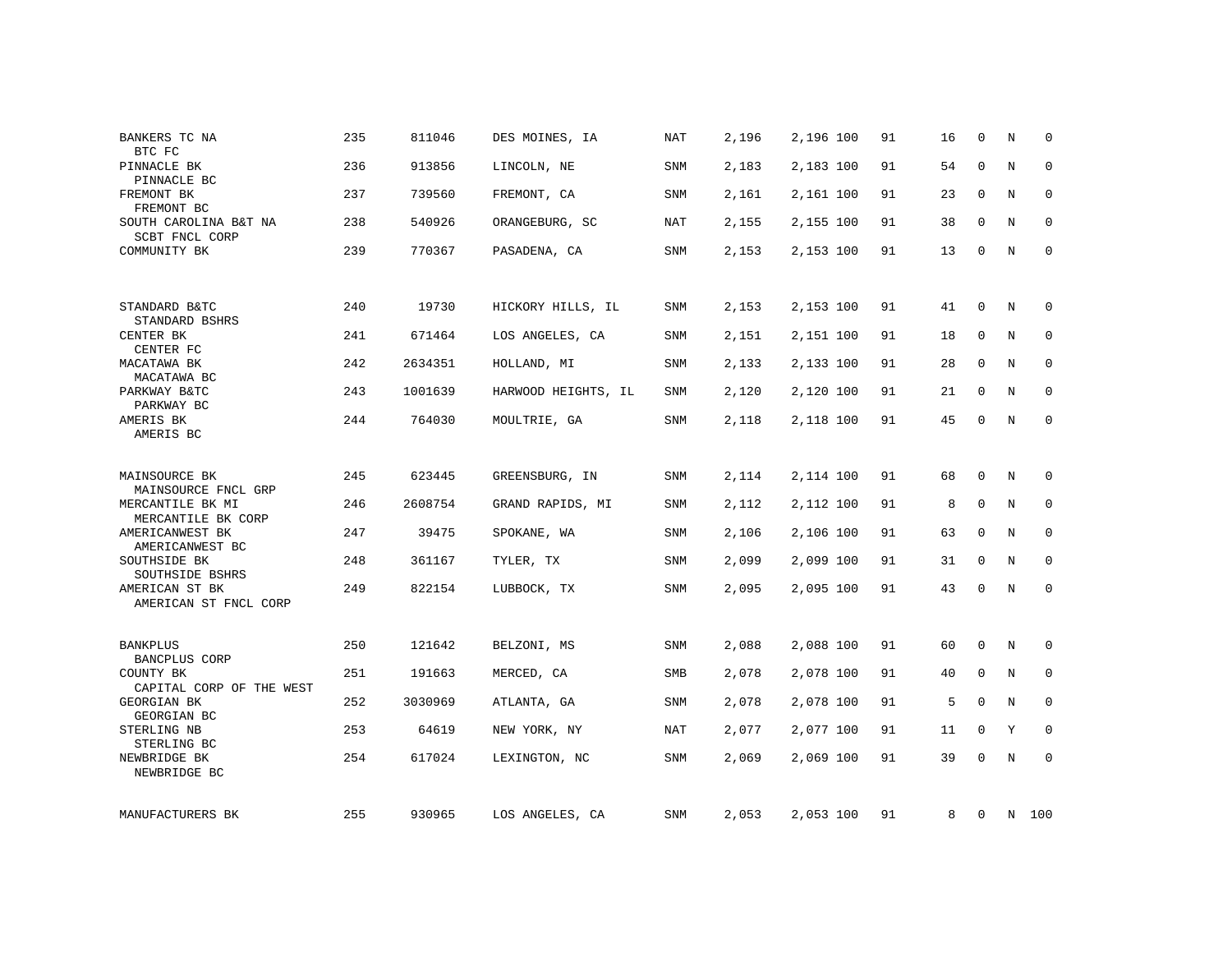| INTERVEST NB<br>INTERVEST BSHRS CORP                  | 256 | 2764258 | NEW YORK, NY       | <b>NAT</b> | 2,047 | 2,047 100 | 91 | 6  | $\mathbf 0$  | N       | $\mathbf 0$ |
|-------------------------------------------------------|-----|---------|--------------------|------------|-------|-----------|----|----|--------------|---------|-------------|
| FIRST CMNTY BK NA<br>FIRST CMNTY BSHRS                | 257 | 2353595 | BLUEFIELD, VA      | NAT        | 2,046 | 2,046 100 | 91 | 56 | $\mathbf 0$  | N       | $\mathbf 0$ |
| UNIVEST NB&TC<br>UNIVEST CORP OF PA                   | 258 | 354310  | SOUDERTON, PA      | NAT        | 2,042 | 2,042 100 | 91 | 32 | $\mathbf 0$  | N       | $\mathbf 0$ |
| COMMUNITYONE BK NA<br>FNB UNITED CORP                 | 259 | 591825  | ASHEBORO, NC       | NAT        | 2,034 | 2,034 100 | 91 | 43 | $\mathbf 0$  | N       | $\mathbf 0$ |
| FIRST BK<br>FIRST SOUTH BC                            | 260 | 436159  | LEXINGTON, TN      | SNM        | 2,028 | 2,028 100 | 91 | 39 | $\mathbf 0$  | N       | 0           |
| NEW FRONTIER BK<br>NEW FRONTIER BC                    | 261 | 2694935 | GREELEY, CO        | SNM        | 2,023 | 2,023 100 | 91 | 2  | $\mathbf 0$  | $\rm N$ | 0           |
| FAR E NB<br>SINOPAC BC                                | 262 | 676160  | LOS ANGELES, CA    | NAT        | 2,013 | 1,958 97  | 91 | 14 | 1            | N       | 100         |
| TRI CTY BK<br>TRICO BSHRS                             | 263 | 100562  | CHICO, CA          | SNM        | 1,998 | 1,998 100 | 91 | 57 | $\mathbf 0$  | N       | $\mathbf 0$ |
| CADENCE BK NA<br>CADENCE FNCL CORP                    | 264 | 115641  | STARKVILLE, MS     | NAT        | 1,996 | 1,996 100 | 91 | 38 | $\mathbf 0$  | N       | $\mathbf 0$ |
| BANK<br>FULTON FNCL CORP                              | 265 | 1407932 | WOODBURY, NJ       | SNM        | 1,994 | 1,994 100 | 91 | 46 | $\mathbf 0$  | N       | 0           |
| GATEWAY B&TC<br>GATEWAY FNCL HOLD                     | 266 | 2748650 | ELIZABETH CITY, NC | SMB        | 1,985 | 1,985 100 | 91 | 34 | 0            | N       | 0           |
| AMERICAN NAT BK<br>STURM FNCL GROUP INC               | 267 | 828651  | DENVER, CO         | <b>NAT</b> | 1,963 | 1,963 100 | 91 | 33 | $\mathbf 0$  | N       | $\mathbf 0$ |
| COMMERCE BK HARRISBURG NA<br>PENNSYLVANIA COMMERCE BC | 268 | 775214  | LEMOYNE, PA        | NAT        | 1,957 | 1,957 100 | 91 | 32 | 0            | Ν       | 14          |
| FIRST MRCH BK NA<br>FIRST MRCH CORP                   | 269 | 17147   | MUNCIE, IN         | <b>NAT</b> | 1,937 | 1,937 100 | 91 | 39 | $\mathbf 0$  | $\rm N$ | $\mathbf 0$ |
| FIRST CMRL BK<br>SYNOVUS FC                           | 270 | 44134   | BIRMINGHAM, AL     | SNM        | 1,906 | 1,906 100 | 91 | 14 | $\mathbf{1}$ | N       | 0           |
| FIVE STAR BK<br>FINANCIAL INST                        | 271 | 601416  | WARSAW, NY         | SMB        | 1,905 | 1,905 100 | 91 | 49 | 0            | N       | 0           |
| <b>BANKTRUST</b><br>BANCTRUST FNCL GRP                | 272 | 576130  | MOBILE, AL         | SNM        | 1,904 | 1,904 100 | 91 | 46 | $\mathbf 0$  | N       | $\mathbf 0$ |
| ANB FNCL NAT ASSOC<br>ANB BSHRS                       | 273 | 2203355 | ROGERS, AR         | <b>NAT</b> | 1,896 | 1,896 100 | 91 | 9  | $\mathbf 0$  | $\rm N$ | 0           |
| HILLCREST BK<br>HILLCREST BSHRS                       | 274 | 400253  | OVERLAND PARK, KS  | <b>SNM</b> | 1,883 | 1,883 100 | 91 | 32 | $\mathbf 0$  | N       | $\mathbf 0$ |
| WEST SUBURBAN BK<br>WEST SUBURBAN BC                  | 275 | 375034  | LOMBARD, IL        | SNM        | 1,882 | 1,882 100 | 91 | 38 | 0            | N       | $\mathbf 0$ |
| PEOPLES BK NA<br>PEOPLES BC                           | 276 | 577128  | MARIETTA, OH       | NAT        | 1,879 | 1,879 100 | 91 | 49 | $\mathbf 0$  | N       | $\mathbf 0$ |
| FIRST SECURITY BK<br>FIRST SECURITY BANCORP           | 277 | 673440  | SEARCY, AR         | SNM        | 1,857 | 1,857 100 | 91 | 52 | $\mathbf 0$  | N       | $\mathbf 0$ |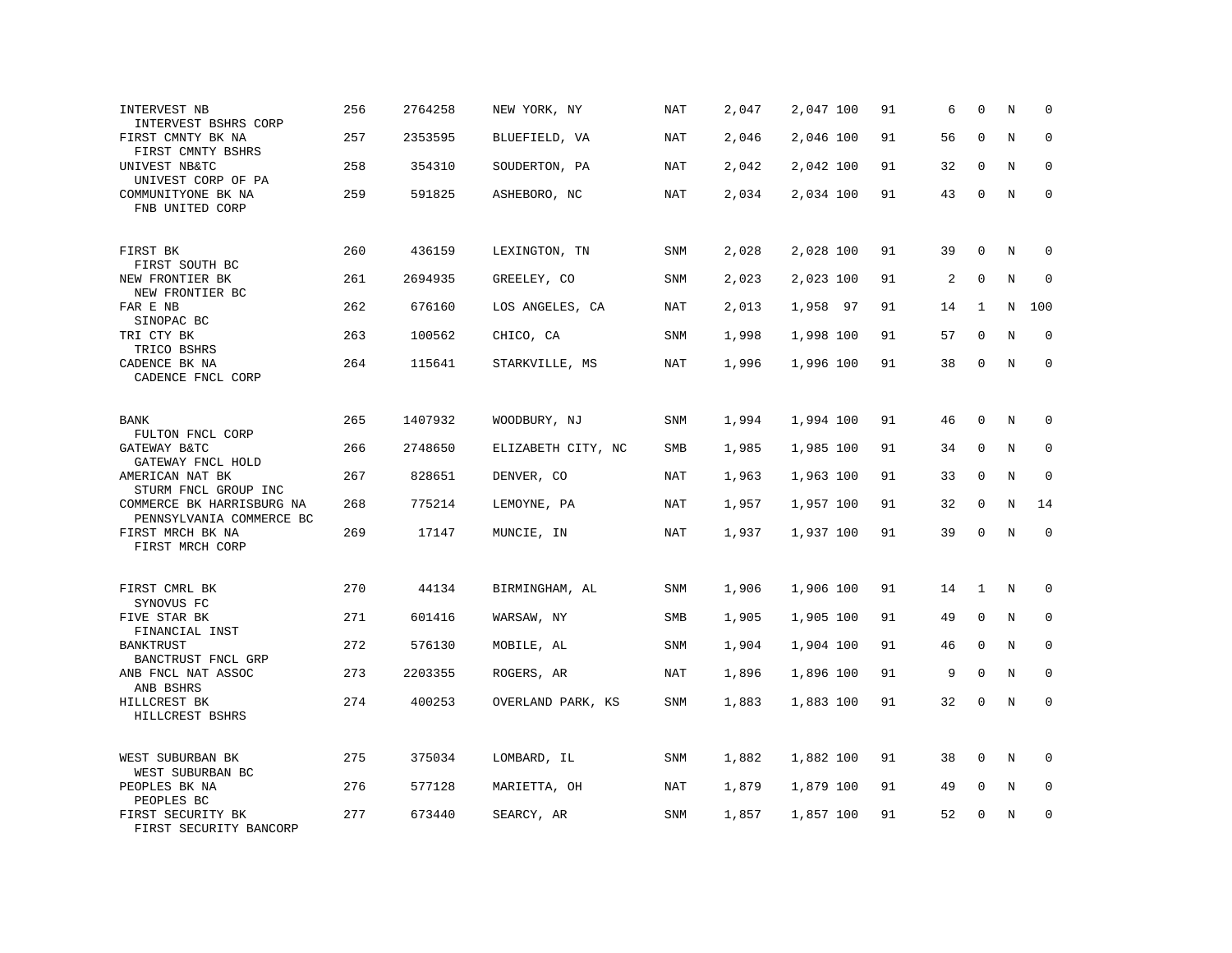| FIRST UNITED B&TC<br>DURANT BC                    | 278 | 509950  | DURANT, OK        | SNM        | 1,853 | 1,853 100 | 91 | 28 | $\mathbf 0$ | N       | $\mathbf 0$ |
|---------------------------------------------------|-----|---------|-------------------|------------|-------|-----------|----|----|-------------|---------|-------------|
| GREAT FL BK                                       | 279 | 3277876 | MIAMI, FL         | SNM        | 1,850 | 1,850 100 | 91 | 21 | $\mathbf 0$ | Y       | $\mathbf 0$ |
| WELLS FARGO HSBC TRADE BK NA<br>WELLS FARGO & CO  | 280 | 2332808 | SAN FRANCISCO, CA | NAT        | 1,850 | 1,850 100 | 91 | 0  | $\mathbf 0$ | N       | 20          |
| METROPOLITAN NB<br>ROGERS BSHRS                   | 281 | 874649  | LITTLE ROCK, AR   | <b>NAT</b> | 1,842 | 1,842 100 | 91 | 54 | $\mathbf 0$ | N       | $\mathbf 0$ |
| TOTALBANK                                         | 282 | 790534  | MIAMI, FL         | SNM        | 1,835 | 1,835 100 | 91 | 16 | $\mathbf 0$ | N       | 100         |
| TIB INDEPENDENT BANKERSBANK<br>INDEPENDENT BKR FC | 283 | 529958  | IRVING, TX        | SMB        | 1,822 | 1,822 100 | 92 | 2  | $\mathbf 0$ | N       | 0           |
| STATE B&T<br>STATE BSHRS                          | 284 | 929352  | FARGO, ND         | <b>SNM</b> | 1,822 | 1,822 100 | 92 | 13 | $\mathbf 0$ | N       | $\mathbf 0$ |
| CENTIER BK                                        | 285 | 783648  | WHITING, IN       | SNM        | 1,819 | 1,819 100 | 92 | 42 | $\mathbf 0$ | N       | 0           |
| FIRST BSHRS<br>ENTERPRISE BK & TR                 | 286 | 1190476 | CLAYTON, MO       | SNM        | 1,815 | 1,815 100 | 92 | 9  | $\mathbf 0$ | N       | 0           |
| ENTERPRISE FINANCIAL SVC CORP<br>COLUMBIA BK      | 287 | 1189993 | COLUMBIA, MD      | SNM        | 1,800 | 1,800 100 | 92 | 25 | $\mathbf 0$ | N       | $\mathbf 0$ |
| FULTON FNCL CORP<br>BROADWAY NB<br>BROADWAY BSHRS | 288 | 474254  | SAN ANTONIO, TX   | <b>NAT</b> | 1,799 | 1,799 100 | 92 | 37 | $\mathbf 0$ | N       | $\mathbf 0$ |
| BANK OF COLORADO<br>PINNACLE BC                   | 289 | 255659  | FORT COLLINS, CO  | <b>SNM</b> | 1,770 | 1,770 100 | 92 | 39 | $\mathbf 0$ | N       | $\mathbf 0$ |
| OMEGA BK                                          | 290 | 868817  | STATE COLLEGE, PA | SMB        | 1,755 | 1,755 100 | 92 | 64 | $\mathbf 0$ | Ν       | $\mathbf 0$ |
| OMEGA FNCL CORP<br>UNION B&TC<br>UNION BSHRS      | 291 | 693224  | BOWLING GREEN, VA | SMB        | 1,752 | 1,752 100 | 92 | 37 | $\mathbf 0$ | N       | $\mathbf 0$ |
| BANK OF STOCKTON<br>1867 WESTERN FC               | 292 | 479268  | STOCKTON, CA      | SNM        | 1,752 | 1,752 100 | 92 | 15 | $\mathbf 0$ | N       | $\mathbf 0$ |
| HSBC BK NV NA<br>HSBC NORTH AMER HOLD             | 293 | 2129008 | LAS VEGAS, NV     | NAT        | 1,734 | 1,734 100 | 92 | 0  | $\mathbf 0$ | N       | 100         |
| FIDELITY BK<br>FIDELITY SOUTHERN CORP             | 294 | 598534  | NORCROSS, GA      | SNM        | 1,733 | 1,733 100 | 92 | 23 | $\mathbf 0$ | $\rm N$ | $\mathbf 0$ |
| FIRST AMER BK<br>STARK BK GRP                     | 295 | 653648  | FORT DODGE, IA    | SMB        | 1,726 | 1,726 100 | 92 | 20 | $\mathbf 0$ | N       | 0           |
| BANK OF NY TC NA<br>BANK OF NY MELLON CORP        | 296 | 398668  | LOS ANGELES, CA   | <b>NAT</b> | 1,706 | 1,706 100 | 92 | 1  | $\mathbf 0$ | N       | $\mathbf 0$ |
| PACIFIC NAT BK<br>FBOP CORP                       | 297 | 976477  | SAN FRANCISCO, CA | NAT        | 1,702 | 1,702 100 | 92 | 17 | $\Omega$    | N       | $\mathbf 0$ |
| SOUTHERN CMNTY B&TC<br>SOUTHERN CMNTY FC          | 298 | 2514547 | WINSTON-SALEM, NC | SNM        | 1,687 | 1,687 100 | 92 | 21 | $\mathbf 0$ | N       | $\mathbf 0$ |
| CARDINAL BK<br>CARDINAL FC                        | 299 | 2683014 | MCLEAN, VA        | SNM        | 1,686 | 1,686 100 | 92 | 24 | $\mathbf 0$ | N       | $\mathbf 0$ |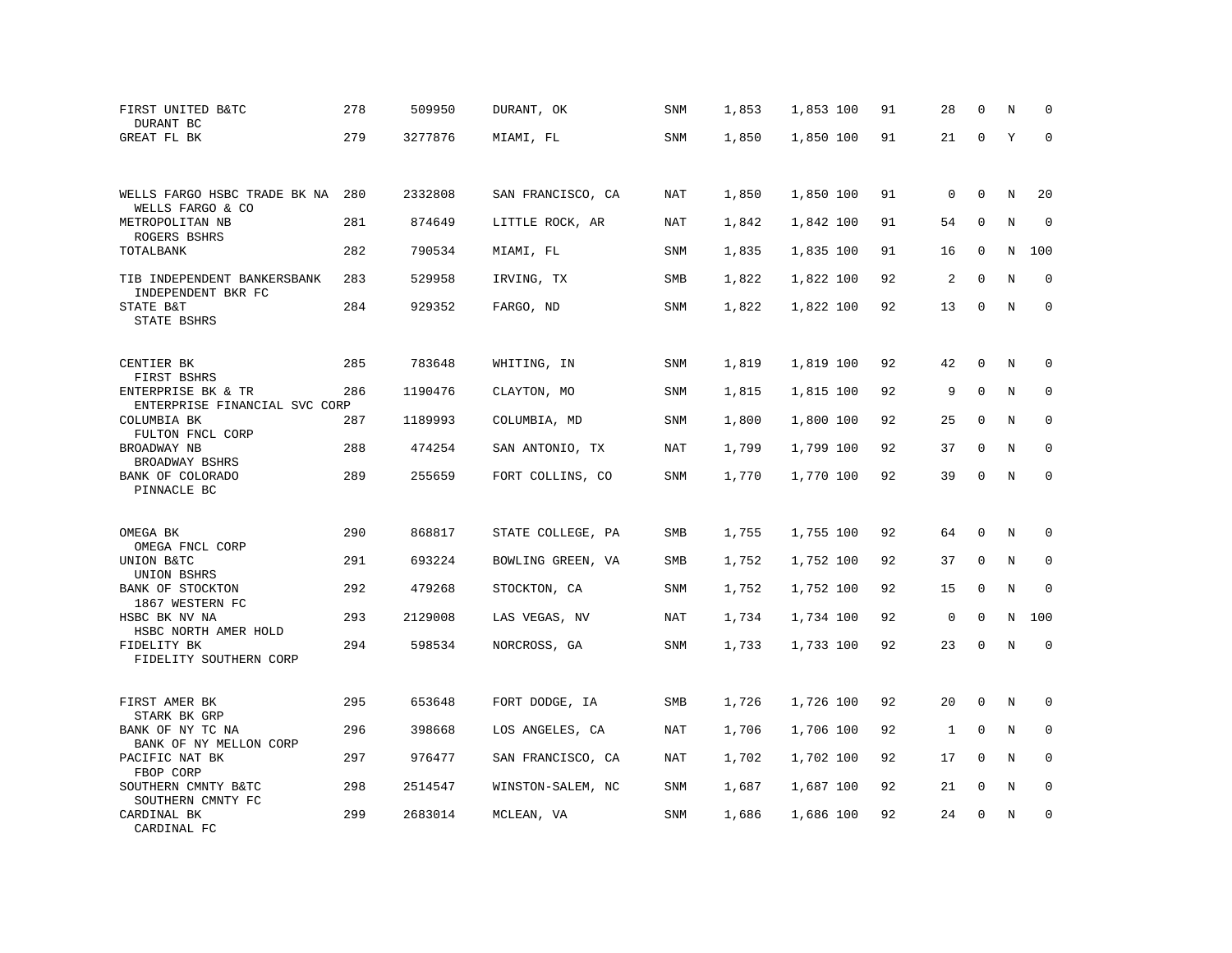| HILLS B&TC<br>HILLS BC                     | 300 | 731247  | HILLS, IA             | <b>SNM</b> | 1,679 | 1,679 100 | 92 | 12          | $\mathbf 0$  | N | $\mathbf 0$  |
|--------------------------------------------|-----|---------|-----------------------|------------|-------|-----------|----|-------------|--------------|---|--------------|
| AMERICAN NB<br>AMERICAN NAT CORP           | 301 | 660655  | OMAHA, NE             | NAT        | 1,677 | 1,677 100 | 92 | 30          | $\Omega$     | N | $\mathbf 0$  |
| COMMUNITY BKS OF CO<br>COMMUNITY BSHRS     | 302 | 785259  | GREENWOOD VILLAGE, CO | SMB        | 1,668 | 1,668 100 | 92 | 38          | $\mathbf 0$  | N | $\mathbf 0$  |
| AMERICAN NB TX<br>ANB HC                   | 303 | 599764  | TERRELL, TX           | NAT        | 1,666 | 1,666 100 | 92 | 29          | $\mathbf{0}$ | N | $\mathbf 0$  |
| LONE STAR NB<br>LONE STAR NATL BSHRS TX    | 304 | 842460  | PHARR, TX             | NAT        | 1,659 | 1,659 100 | 92 | 20          | $\Omega$     | N | $\Omega$     |
| UNION B&TC<br>FARMERS & MRCH INV           | 305 | 450856  | LINCOLN, NE           | <b>SNM</b> | 1,656 | 1,656 100 | 92 | 34          | $\mathbf 0$  | N | $\mathbf 0$  |
| INTER NB<br>BANORTE USA CORP               | 306 | 894553  | MCALLEN, TX           | NAT        | 1,655 | 1,655 100 | 92 | 17          | 0            | N | 67           |
| EXCHANGE BK<br>FRANK P DOYLE TR ARTICLE IX | 307 | 507068  | SANTA ROSA, CA        | <b>SNM</b> | 1,647 | 1,647 100 | 92 | 20          | $\Omega$     | N | $\mathbf 0$  |
| BANCORP BK<br><b>BANCORP</b>               | 308 | 2858960 | WILMINGTON, DE        | SNM        | 1,646 | 1,646 100 | 92 | 0           | $\mathbf 0$  | N | 0            |
| MERCHANTS & FARMERS BK<br>FIRST M&F CORP   | 309 | 844343  | KOSCIUSKO, MS         | <b>SNM</b> | 1,644 | 1,644 100 | 92 | 50          | $\mathbf{0}$ | N | $\mathbf 0$  |
| CENTRAL TR BK<br>CENTRAL BANCOMPANY        | 310 | 853952  | JEFFERSON CITY, MO    | SNM        | 1,642 | 1,642 100 | 92 | 9           | $\mathbf 0$  | N | $\mathbf 0$  |
| STATE BK OF LONG ISLAND<br>STATE BC        | 311 | 651103  | NEW HYDE PARK, NY     | SNM        | 1,636 | 1,636 100 | 92 | 15          | $\mathbf{0}$ | N | $\mathbf 0$  |
| FIRST NB OF NV<br>FIRST NAT BHC            | 312 | 411464  | RENO, NV              | NAT        | 1,634 | 1,634 100 | 92 | 11          | 0            | N | $\mathbf 0$  |
| FISERV TC                                  | 313 | 665052  | DENVER, CO            | <b>SNM</b> | 1,629 | 1,629 100 | 92 | $\mathbf 0$ | $\Omega$     | N | $\mathbf 0$  |
| CENTURY B&TC<br>CENTURY BC                 | 314 | 377908  | SOMERVILLE, MA        | SNM        | 1,626 | 1,626 100 | 92 | 20          | $\mathbf 0$  | N | $\mathbf 0$  |
| SILVER ST BK<br>SILVER ST BC               | 315 | 2479310 | HENDERSON, NV         | SNM        | 1,625 | 1,625 100 | 92 | 11          | $\mathbf 0$  | N | 0            |
| COMMUNITY BK OF NV<br>COMMUNITY BC         | 316 | 2319676 | LAS VEGAS, NV         | SMB        | 1,619 | 1,619 100 | 92 | 13          | $\mathbf 0$  | N | 0            |
| STAR FNCL BK<br>STAR FNCL GRP              | 317 | 547840  | FORT WAYNE, IN        | <b>SNM</b> | 1,609 | 1,609 100 | 92 | 44          | $\Omega$     | N | $\mathbf{0}$ |
| SUNFLOWER BK NA<br>SUNFLOWER BK            | 318 | 474759  | SALINA, KS            | NAT        | 1,606 | 1,606 100 | 92 | 34          | $\mathbf 0$  | N | 0            |
| BANK OF ALBUOUEROUE NA<br>BOK FC           | 319 | 2727673 | ALBUQUERQUE, NM       | NAT        | 1,604 | 1,604 100 | 92 | 20          | $\Omega$     | N | $\mathbf 0$  |
| PREMIER BK<br>PREMIER BSHRS                | 320 | 2302379 | JEFFERSON CITY, MO    | SNM        | 1,582 | 1,582 100 | 92 | 10          | $\Omega$     | N | $\mathbf 0$  |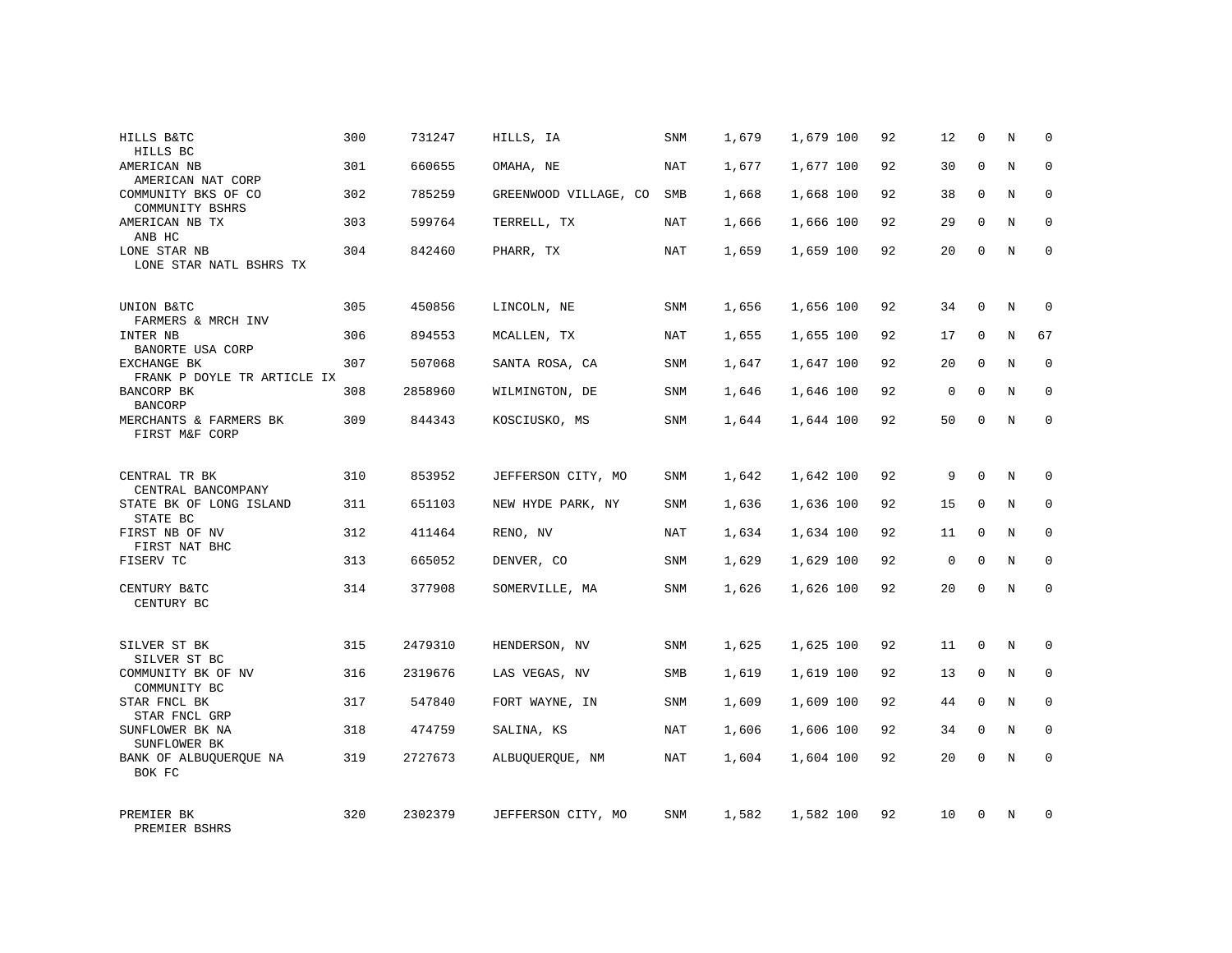| MARQUETTE BK<br>MARQUETTE NAT CORP               | 321 | 716833  | CHICAGO, IL       | SMB        | 1,579 | 1,579 100 | 92 | 23 | $\mathbf 0$  | N       | $\mathbf 0$         |
|--------------------------------------------------|-----|---------|-------------------|------------|-------|-----------|----|----|--------------|---------|---------------------|
| CAPITAL BK<br>CAPITAL BK CORP                    | 322 | 2532662 | RALEIGH, NC       | <b>SNM</b> | 1,575 | 1,575 100 | 92 | 27 | $\mathbf{0}$ | N       | $\mathbf 0$         |
| FARMERS & MRCH BK CENT CA<br>FARMERS & MRCHS BC  | 323 | 808260  | LODI, CA          | SNM        | 1,565 | 1,565 100 | 92 | 22 | $\Omega$     | N       | 0                   |
| LEGACYTEXAS BK<br>LEGACYTEXAS GRP                | 324 | 913267  | PLANO, TX         | SMB        | 1,557 | 1,557 100 | 92 | 16 | $\mathbf 0$  | N       | $\mathsf{O}\xspace$ |
| FIRST UNITED B&TC<br>FIRST UNITED CORP           | 325 | 61122   | OAKLAND, MD       | <b>SNM</b> | 1,557 | 1,557 100 | 92 | 25 | $\mathbf{0}$ | N       | $\mathbf 0$         |
| PBI BK<br>PORTER BANCORP                         | 326 | 522847  | LOUISVILLE, KY    | SNM        | 1,556 | 1,556 100 | 92 | 20 | $\mathbf 0$  | N       | $\mathbf 0$         |
| MONROE BK & TR<br>MBT FC                         | 327 | 364449  | MONROE, MI        | SNM        | 1,555 | 1,555 100 | 92 | 25 | $\Omega$     | N       | $\mathbf 0$         |
| PREFERRED BK                                     | 328 | 1918344 | LOS ANGELES, CA   | SNM        | 1,551 | 1,551 100 | 92 | 10 | $\mathbf 0$  | N       | $\mathbf 0$         |
| CITY BK<br>SOUTH PLAINS FNCL ESOP                | 329 | 575254  | LUBBOCK, TX       | <b>SNM</b> | 1,548 | 1,548 100 | 92 | 27 | $\mathbf 0$  | N       | $\mathbf 0$         |
| MORTON CMNTY BK<br>HOMETOWN CMNTY BC ESOP & TR   | 330 | 825146  | MORTON, IL        | SMB        | 1,543 | 1,543 100 | 92 | 20 | $\mathbf 0$  | N       | $\mathbf 0$         |
| BURKE & HERBERT B&TC                             | 331 | 933621  | ALEXANDRIA, VA    | SNM        | 1,539 | 1,539 100 | 92 | 16 | $\mathbf 0$  | N       | $\mathbf 0$         |
| MUTUAL BK<br>FIRST MUTUAL BC IL                  | 332 | 754433  | HARVEY, IL        | SNM        | 1,533 | 1,533 100 | 92 | 11 | $\mathbf 0$  | N       | $\mathbf 0$         |
| LAKE FOREST B&TC<br>WINTRUST FC                  | 333 | 1917301 | LAKE FOREST, IL   | SMB        | 1,531 | 1,531 100 | 92 | 8  | $\mathbf 0$  | N       | $\mathbf 0$         |
| SUFFOLK CTY NB<br>SUFFOLK BC                     | 334 | 799612  | RIVERHEAD, NY     | NAT        | 1,526 | 1,526 100 | 92 | 26 | $\mathbf 0$  | N       | $\mathbf 0$         |
| KLEINBANK<br>KLEIN FNCL                          | 335 | 303550  | BIG LAKE, MN      | SNM        | 1,515 | 1,515 100 | 92 | 21 | $\mathbf{0}$ | N       | 0                   |
| STOCK YARDS B&TC<br>S Y BANCORP                  | 336 | 317342  | LOUISVILLE, KY    | SNM        | 1,510 | 1,510 100 | 92 | 27 | 0            | N       | 0                   |
| CASCADE BK<br>CASCADE FC                         | 337 | 641476  | EVERETT, WA       | SNM        | 1,502 | 1,502 100 | 92 | 19 | $\mathbf{0}$ | N       | $\mathbf 0$         |
| <b>BANK RHODE ISLAND</b><br>BANCORP RHODE ISLAND | 338 | 2434113 | PROVIDENCE, RI    | SNM        | 1,490 | 1,490 100 | 92 | 16 | $\mathbf 0$  | N       | $\mathbf 0$         |
| ENCORE BK NA<br>ENCORE BSHRS                     | 339 | 2558970 | HOUSTON, TX       | <b>NAT</b> | 1,487 | 1,487 100 | 92 | 17 | $\mathbf 0$  | $\rm N$ | $\mathbf 0$         |
| STOCKMAN BK OF MT<br>STOCKMAN FC                 | 340 | 651859  | MILES CITY, MT    | SNM        | 1,480 | 1,480 100 | 92 | 23 | 0            | N       | 0                   |
| FIRST NB OF ST LOUIS<br>CENTRAL BANCOMPANY       | 341 | 506249  | CLAYTON, MO       | NAT        | 1,480 | 1,480 100 | 92 | 13 | $\mathbf 0$  | N       | 0                   |
| FIDELITY BK<br>FIDELITY BSHRS NC                 | 342 | 584920  | FUQUAY-VARINA, NC | SNM        | 1,477 | 1,477 100 | 92 | 68 | $\mathbf{0}$ | N       | $\mathbf 0$         |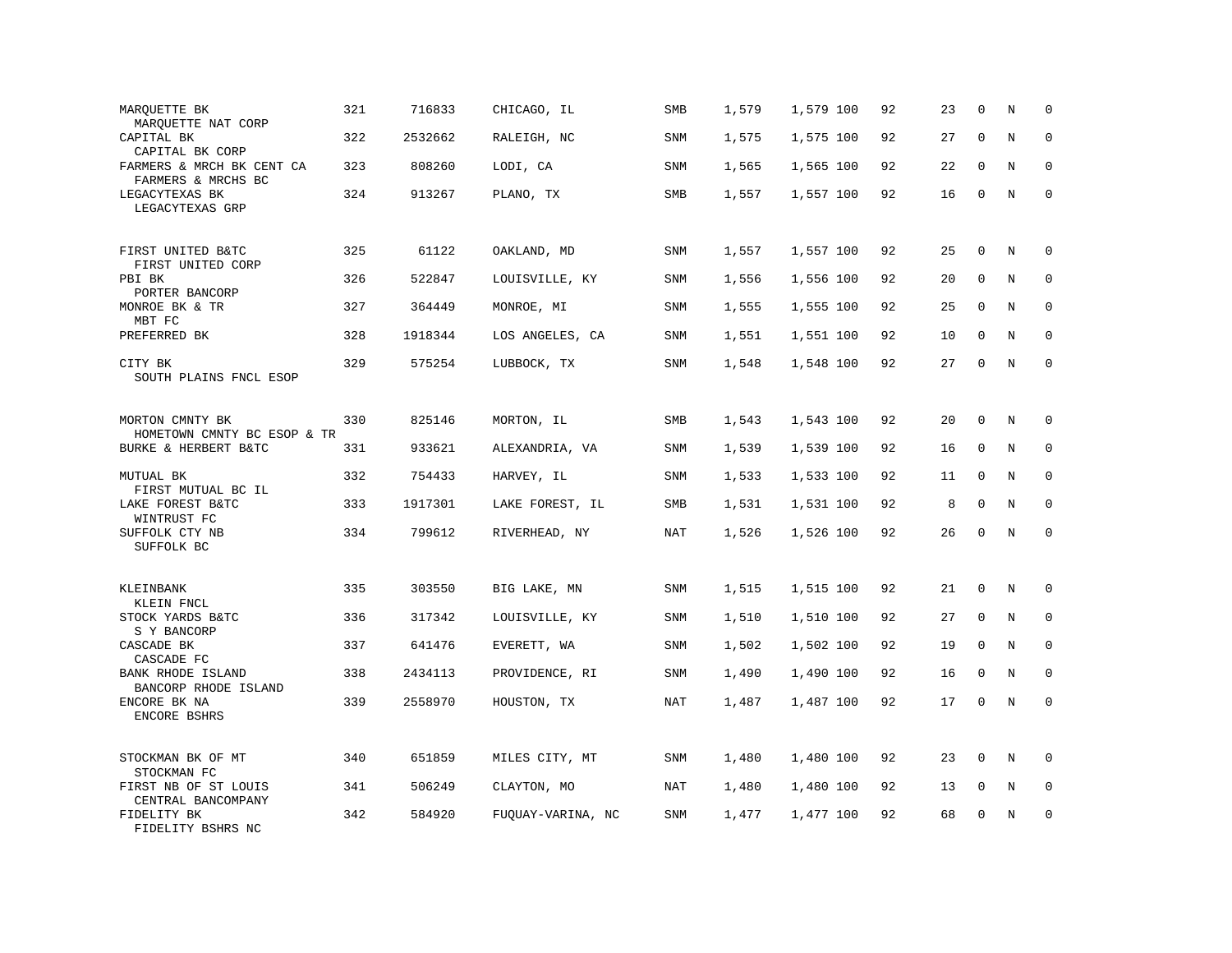| FIRST NB<br>STELLARONE CORP                                 | 343 | 1009420 | CHRISTIANSBURG, VA | <b>NAT</b> | 1,473 | 1,473 100 | 92 | 25           | $\mathbf 0$ | N       | $\mathbf 0$ |
|-------------------------------------------------------------|-----|---------|--------------------|------------|-------|-----------|----|--------------|-------------|---------|-------------|
| PREMIERWEST BK<br>PREMIERWEST BC                            | 344 | 1457003 | MEDFORD, OR        | SNM        | 1,468 | 1,468 100 | 92 | 44           | $\mathbf 0$ | $\rm N$ | $\mathbf 0$ |
| SUMMIT CMNTY BK<br>SUMMIT FNCL GROUP                        | 345 | 2372774 | MOOREFIELD, WV     | <b>SNM</b> | 1,438 | 1,438 100 | 92 | 14           | $\mathbf 0$ | N       | $\mathbf 0$ |
| SIMMONS FIRST NB<br>SIMMONS FIRST NAT CORP                  | 346 | 663245  | PINE BLUFF, AR     | <b>NAT</b> | 1,432 | 1,432 100 | 92 | 39           | 0           | N       | $\mathbf 0$ |
| DACOTAH BK<br>DACOTAH BKS                                   | 347 | 256553  | ABERDEEN, SD       | SMB        | 1,431 | 1,431 100 | 92 | 33           | $\mathbf 0$ | N       | $\mathbf 0$ |
| LOS ALAMOS NB<br>TRINITY CAP CORP                           | 348 | 205654  | LOS ALAMOS, NM     | <b>NAT</b> | 1,426 | 1,426 100 | 93 | 3            | $\Omega$    | N       | $\mathbf 0$ |
| US CENTURY BK                                               | 349 | 3146150 | MIAMI, FL          | SNM        | 1,425 | 1,425 100 | 93 | 0            | $\Omega$    | Y       | $\mathbf 0$ |
|                                                             |     |         |                    |            |       |           |    |              |             |         |             |
| CENTURY BK NA<br>CENTURY BSHRS                              | 350 | 896566  | TEXARKANA, TX      | NAT        | 1,424 | 1,424 100 | 93 | 31           | $\mathbf 0$ | $\rm N$ | 0           |
| TIB BK<br>TIB FNCL CORP                                     | 351 | 267737  | NAPLES, FL         | <b>SNM</b> | 1,424 | 1,424 100 | 93 | 17           | $\mathbf 0$ | N       | 0           |
| YADKIN VALLEY B&TC<br>YADKIN VALLEY FC                      | 352 | 282329  | ELKIN, NC          | SNM        | 1,424 | 1,424 100 | 93 | 30           | $\mathbf 0$ | N       | $\mathbf 0$ |
| CENTRAL B&TC<br>CENTRAL BSHRS                               | 353 | 1007015 | LEXINGTON, KY      | <b>SNM</b> | 1,420 | 1,420 100 | 93 | 17           | $\mathbf 0$ | N       | $\Omega$    |
| TOWN NORTH BK NA<br>CU BK SHARES                            | 354 | 384652  | DALLAS, TX         | <b>NAT</b> | 1,414 | 1,414 100 | 93 | $\mathbf{1}$ | $\mathbf 0$ | N       | $\mathbf 0$ |
| HERITAGE BK OF CMRC<br>HERITAGE CMRC CORP                   | 355 | 2209553 | SAN JOSE, CA       | SMB        | 1,413 | 1,413 100 | 93 | 10           | 0           | Ν       | 0           |
| WILSON B&TC                                                 | 356 | 159636  | LEBANON, TN        | SNM        | 1,411 | 1,411 100 | 93 | 21           | $\mathbf 0$ | N       | $\mathbf 0$ |
| WILSON BHC<br>FIRST BK OF BEVERLY HILLS<br>BEVERLY HILLS BC | 357 | 402172  | CALABASAS, CA      | <b>SNM</b> | 1,411 | 1,411 100 | 93 | $\mathbf 0$  | $\mathbf 0$ | N       | $\mathbf 0$ |
| LAFAYETTE AMBASSADOR BK<br>FULTON FNCL CORP                 | 358 | 140018  | EASTON, PA         | SMB        | 1,410 | 1,410 100 | 93 | 26           | $\mathbf 0$ | N       | $\mathbf 0$ |
| BRIDGEVIEW BK GRP<br>BRIDGEVIEW BC                          | 359 | 312730  | BRIDGEVIEW, IL     | SNM        | 1,404 | 1,404 100 | 93 | 15           | $\mathbf 0$ | N       | $\mathbf 0$ |
| GLENS FALLS NB&TC<br>ARROW FC                               | 360 | 866000  | GLENS FALLS, NY    | NAT        | 1,402 | 1,402 100 | 93 | 26           | $\mathbf 0$ | N       | 0           |
| INWOOD NB<br>INWOOD BSHRS                                   | 361 | 913753  | DALLAS, TX         | NAT        | 1,395 | 1,395 100 | 93 | 14           | 0           | N       | 0           |
| HORIZON BK<br>HORIZON FC                                    | 362 | 508878  | BELLINGHAM, WA     | SNM        | 1,392 | 1,392 100 | 93 | 19           | $\mathbf 0$ | N       | $\mathbf 0$ |
| PEAPACK GLADSTONE BK<br>PEAPACK GLADSTONE FNCL CORP         | 363 | 236706  | GLADSTONE, NJ      | SMB        | 1,390 | 1,390 100 | 93 | 21           | 0           | Ν       | 0           |
| CENTRUE BK<br>CENTRUE FC                                    | 364 | 457547  | STREATOR, IL       | SMB        | 1,385 | 1,385 100 | 93 | 32           | $\mathbf 0$ | N       | $\mathbf 0$ |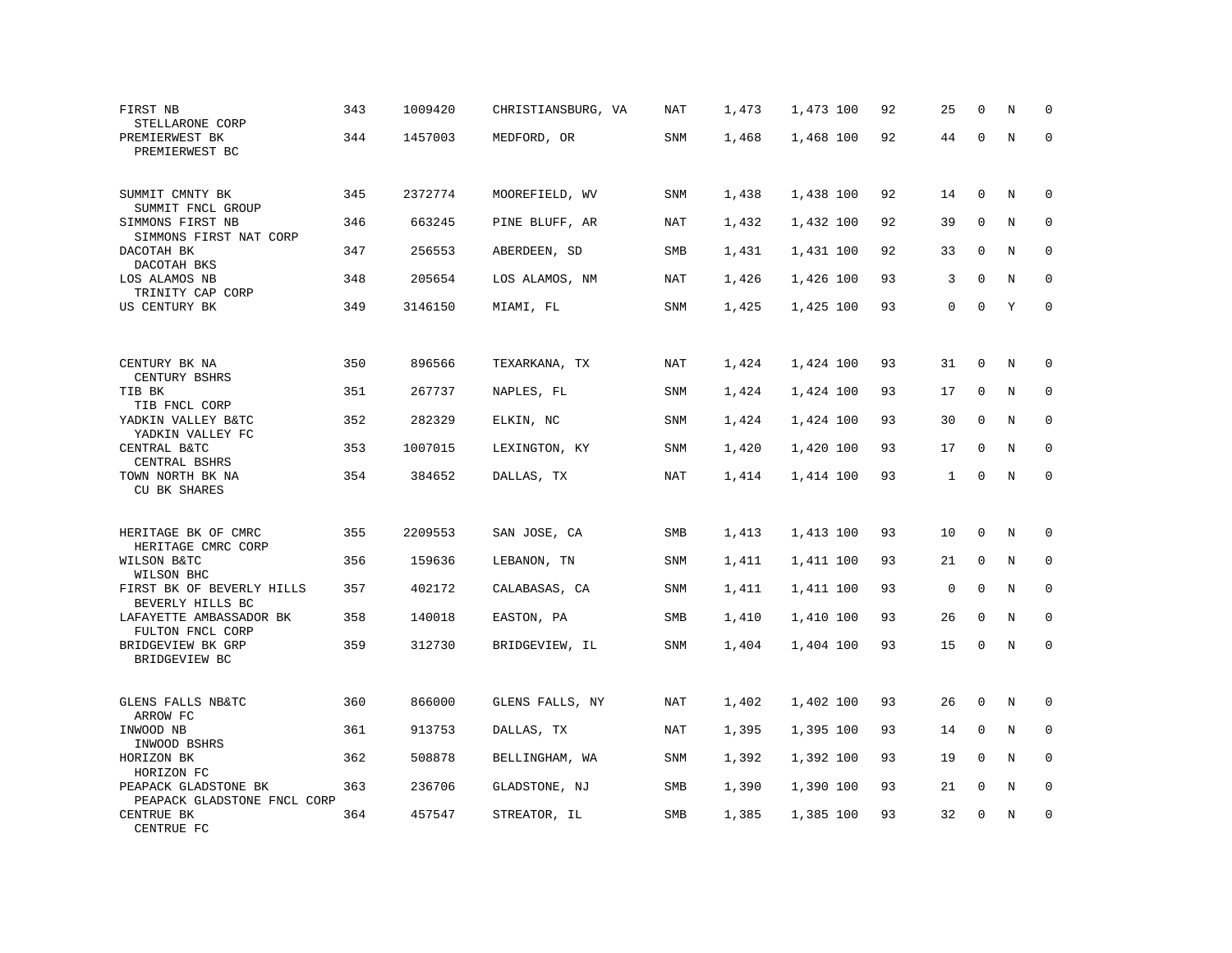| TEMECULA VALLEY BK<br>TEMECULA VALLEY BC    | 365 | 2522681 | TEMECULA, CA         | SNM        | 1,373 | 1,373 100 | 93 | 11           | 0            | Ν       | $\mathbf 0$ |
|---------------------------------------------|-----|---------|----------------------|------------|-------|-----------|----|--------------|--------------|---------|-------------|
| FIRST VICTORIA NB<br>MOW/RPW MGMT II        | 366 | 488167  | VICTORIA, TX         | NAT        | 1,362 | 1,362 100 | 93 | 17           | $\mathbf 0$  | N       | $\mathbf 0$ |
| CASTLE BK NA<br>LAURITZEN CORP              | 367 | 779539  | DEKALB, IL           | NAT        | 1,344 | 1,344 100 | 93 | 20           | $\Omega$     | $\rm N$ | $\mathbf 0$ |
| COMMUNITY BK GRP<br>HARRIS FC               | 368 | 969349  | MILWAUKEE, WI        | SNM        | 1,344 | 1,344 100 | 93 | 46           | $\mathbf 0$  | N       | 100         |
| ALLIANCE BK NA<br>ALLIANCE FC               | 369 | 814216  | SYRACUSE, NY         | NAT        | 1,342 | 1,342 100 | 93 | 27           | $\mathbf 0$  | N       | $\mathbf 0$ |
| BREMER BK NA<br>OTTO BREMER FOUNDATION      | 370 | 2516327 | FARGO, ND            | NAT        | 1,338 | 1,338 100 | 93 | 17           | 0            | N       | $\mathbf 0$ |
| OAK HILL BK<br>WESBANCO                     | 371 | 623922  | JACKSON, OH          | <b>SNM</b> | 1,336 | 1,336 100 | 93 | 38           | $\mathbf{0}$ | N       | $\mathbf 0$ |
| AFB&T<br>SYNOVUS FC                         | 372 | 947178  | ATHENS, GA           | SNM        | 1,331 | 1,331 100 | 93 | 16           | 0            | N       | 0           |
| SECURITY BK OF BIBB CTY<br>SECURITY BK CORP | 373 | 1221558 | MACON, GA            | SNM        | 1,315 | 1,315 100 | 93 | 13           | $\mathbf{0}$ | N       | $\mathbf 0$ |
| WEST BK<br>WEST BC                          | 374 | 139740  | WEST DES MOINES, IA  | SNM        | 1,315 | 1,315 100 | 93 | 9            | $\mathbf{0}$ | N       | $\mathbf 0$ |
| CB&S BK<br>CBS BANC CORP                    | 375 | 594433  | RUSSELLVILLE, AL     | <b>SNM</b> | 1,313 | 1,313 100 | 93 | 35           | $\Omega$     | N       | $\mathbf 0$ |
| CITY BK                                     | 376 | 456474  | LYNNWOOD, WA         | SNM        | 1,309 | 1,309 100 | 93 | 7            | $\mathbf 0$  | N       | 0           |
| COLORADO ST B&TC NA<br>BOK FC               | 377 | 658559  | DENVER, CO           | NAT        | 1,309 | 1,309 100 | 93 | 16           | $\Omega$     | N       | $\mathbf 0$ |
| SYNOVUS BK OF TAMPA BAY<br>SYNOVUS FC       | 378 | 2458119 | SAINT PETERSBURG, FL | SNM        | 1,304 | 1,304 100 | 93 | 18           | $\mathbf 0$  | N       | 0           |
| INTERAUDI BK                                | 379 | 538802  | NEW YORK, NY         | <b>SNM</b> | 1,303 | 1,303 100 | 93 | $\mathbf{1}$ | $\Omega$     | Y       | $\mathbf 0$ |
| WHITAKER BK                                 | 380 | 1445943 | LEXINGTON, KY        | SMB        | 1,301 | 1,301 100 | 93 | 36           | $\mathbf 0$  | N       | 0           |
| WHITAKER BC<br>PALMETTO BK                  | 381 | 862824  | LAURENS, SC          | SNM        | 1,296 | 1,296 100 | 93 | 35           | $\mathbf 0$  | N       | $\mathbf 0$ |
| PALMETTO BSHRS                              |     |         |                      |            |       |           |    |              |              |         |             |
| FIRST NAT CMNTY BK<br>FIRST NAT CMNTY BC    | 382 | 239613  | DUNMORE, PA          | NAT        | 1,286 | 1,286 100 | 93 | 18           | $\mathbf 0$  | N       | 0           |
| HINSDALE B&TC<br>WINTRUST FC                | 383 | 2119773 | HINSDALE, IL         | SMB        | 1,286 | 1,286 100 | 93 | 9            | $\mathbf 0$  | N       | 0           |
| BANK OF SMITHTOWN<br>SMITHTOWN BC           | 384 | 475215  | SMITHTOWN, NY        | <b>SNM</b> | 1,281 | 1,281 100 | 93 | 14           | $\Omega$     | N       | $\Omega$    |
| BANK OF THE SIERRA<br>SIERRA BC             | 385 | 662369  | PORTERVILLE, CA      | SNM        | 1,279 | 1,279 100 | 93 | 20           | $\Omega$     | N       | $\mathbf 0$ |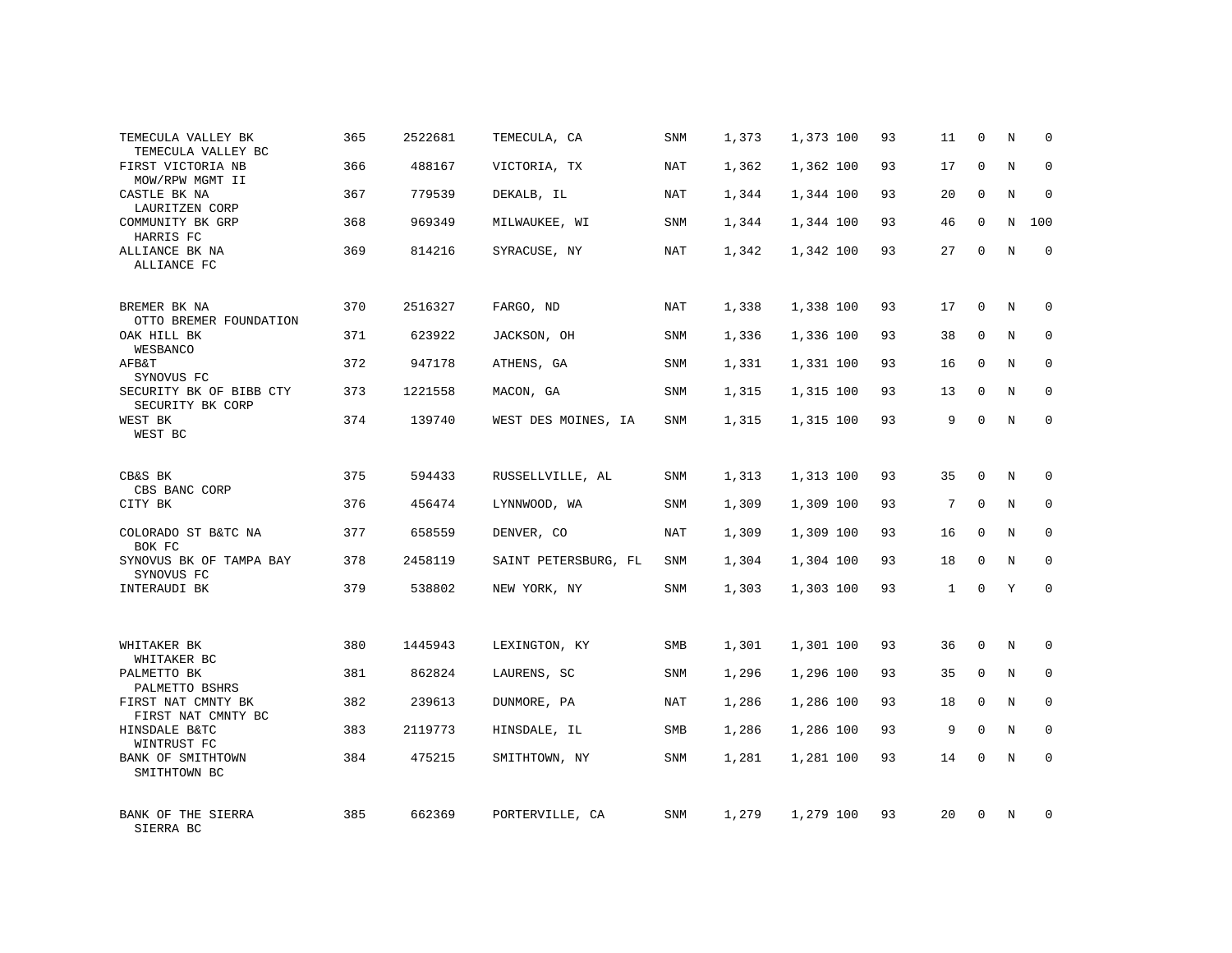| CANANDAIGUA NB&TC<br>CANANDAIGUA NAT CORP          | 386 | 161602  | CANANDAIGUA, NY     | <b>NAT</b> | 1,278 | 1,278 100 | 93 | 21          | $\mathbf 0$  | N       | $\mathbf 0$  |
|----------------------------------------------------|-----|---------|---------------------|------------|-------|-----------|----|-------------|--------------|---------|--------------|
| MERCHANTS BK<br>GENERAL EDUC FUND                  | 387 | 166803  | BURLINGTON, VT      | <b>SNM</b> | 1,276 | 1,276 100 | 93 | 37          | $\mathbf{0}$ | N       | $\mathbf 0$  |
| CITIBANK BANAMEX USA<br>CITIGROUP                  | 388 | 750864  | CENTURY CITY, CA    | SNM        | 1,276 | 1,139 89  | 93 | $\mathbf 0$ | $\mathbf 0$  | Y       | $\mathbf 0$  |
| COMMERCE BK NA<br>COMMERCE BSHRS                   | 389 | 500050  | WICHITA, KS         | <b>NAT</b> | 1,273 | 1,273 100 | 93 | 27          | $\mathbf 0$  | N       | $\mathbf 0$  |
| WILMINGTON TR OF PA<br>WILMINGTON TR CORP          | 390 | 551315  | VILLANOVA, PA       | SMB        | 1,271 | 1,271 100 | 93 | 4           | $\mathbf 0$  | N       | $\mathbf 0$  |
| COREFIRST B&TC<br>COMMERCE B&T HC ESOP             | 391 | 361055  | TOPEKA, KS          | SNM        | 1,262 | 1,262 100 | 93 | 24          | $\mathbf 0$  | N       | $\mathbf 0$  |
| SPIRITBANK<br>SPIRIT BC                            | 392 | 142955  | TULSA, OK           | SNM        | 1,258 | 1,258 100 | 93 | 16          | $\mathbf 0$  | N       | $\mathbf 0$  |
| TOMPKINS TC<br>TOMPKINS FNCL CORP                  | 393 | 433608  | ITHACA, NY          | <b>SNM</b> | 1,256 | 1,256 100 | 93 | 14          | $\Omega$     | N       | $\Omega$     |
| F&M B&TC<br>ONE RICH HILL MINING LLC               | 394 | 405959  | TULSA, OK           | SMB        | 1,254 | 1,254 100 | 93 | 10          | $\mathbf 0$  | N       | $\mathbf 0$  |
| SKYLANDS CMNTY BK<br>FULTON FNCL CORP              | 395 | 1484595 | HACKETTSTOWN, NJ    | SNM        | 1,253 | 1,253 100 | 93 | 24          | $\mathbf{0}$ | N       | 0            |
| HORIZON BK NA<br>HORIZON BC                        | 396 | 130541  | MICHIGAN CITY, IN   | <b>NAT</b> | 1,249 | 1,249 100 | 93 | 16          | $\mathbf{0}$ | N       | $\mathbf 0$  |
| FSGBANK NA<br>FIRST SCTY GRP                       | 397 | 2920737 | CHATTANOOGA, TN     | <b>NAT</b> | 1,247 | 1,247 100 | 93 | 39          | $\mathbf 0$  | N       | 0            |
| BANK OF KY<br>BANK OF KY FNCL CORP                 | 398 | 1459034 | CRESTVIEW HILLS, KY | SNM        | 1,236 | 1,236 100 | 93 | 27          | $\mathbf 0$  | N       | $\mathbf{0}$ |
| HAWTHORN BK<br>HAWTHORN BSHRS                      | 399 | 508346  | JEFFERSON CITY, MO  | SNM        | 1,231 | 1,231 100 | 93 | 24          | $\Omega$     | $\rm N$ | $\Omega$     |
| MILE HIGH BK NA<br>BIG SANDY HC                    | 400 | 515353  | LIMON, CO           | NAT        | 1,230 | 1,230 100 | 93 | 13          | $\mathbf 0$  | N       | $\mathbf 0$  |
| BANK OF PENSACOLA<br>SYNOVUS FC                    | 401 | 391838  | PENSACOLA, FL       | SNM        | 1,227 | 1,227 100 | 93 | 6           | $\mathbf 0$  | N       | 0            |
| CITIZENS & NORTHERN BK<br>CITIZENS & NORTHERN CORP | 402 | 895710  | WELLSBORO, PA       | SNM        | 1,225 | 1,225 100 | 93 | 23          | $\mathbf 0$  | N       | $\mathbf 0$  |
| FIRST NA<br>FIRST NAT LINCOLN CORP                 | 403 | 439404  | DAMARISCOTTA, ME    | <b>NAT</b> | 1,217 | 1,217 100 | 93 | 14          | $\mathbf 0$  | N       | $\mathbf 0$  |
| VENTURE BK<br>VENTURE FNCL GRP                     | 404 | 452270  | LACEY, WA           | SNM        | 1,211 | 1,211 100 | 93 | 17          | $\mathbf 0$  | N       | $\mathbf 0$  |
| RCB BK<br>RCB HC                                   | 405 | 945053  | CLAREMORE, OK       | SNM        | 1,209 | 1,209 100 | 93 | 18          | $\mathbf 0$  | N       | $\mathbf 0$  |
| FIRST ST BK<br>COMMUNITY FIRST BSHRS               | 406 | 126254  | UNION CITY, TN      | SNM        | 1,205 | 1,205 100 | 93 | 28          | 0            | Ν       | 0            |
| INTEGRITY BK<br>INTEGRITY BSHES                    | 407 | 2922339 | ALPHARETTA, GA      | SNM        | 1,204 | 1,204 100 | 93 | 4           | $\mathbf 0$  | N       | $\mathbf 0$  |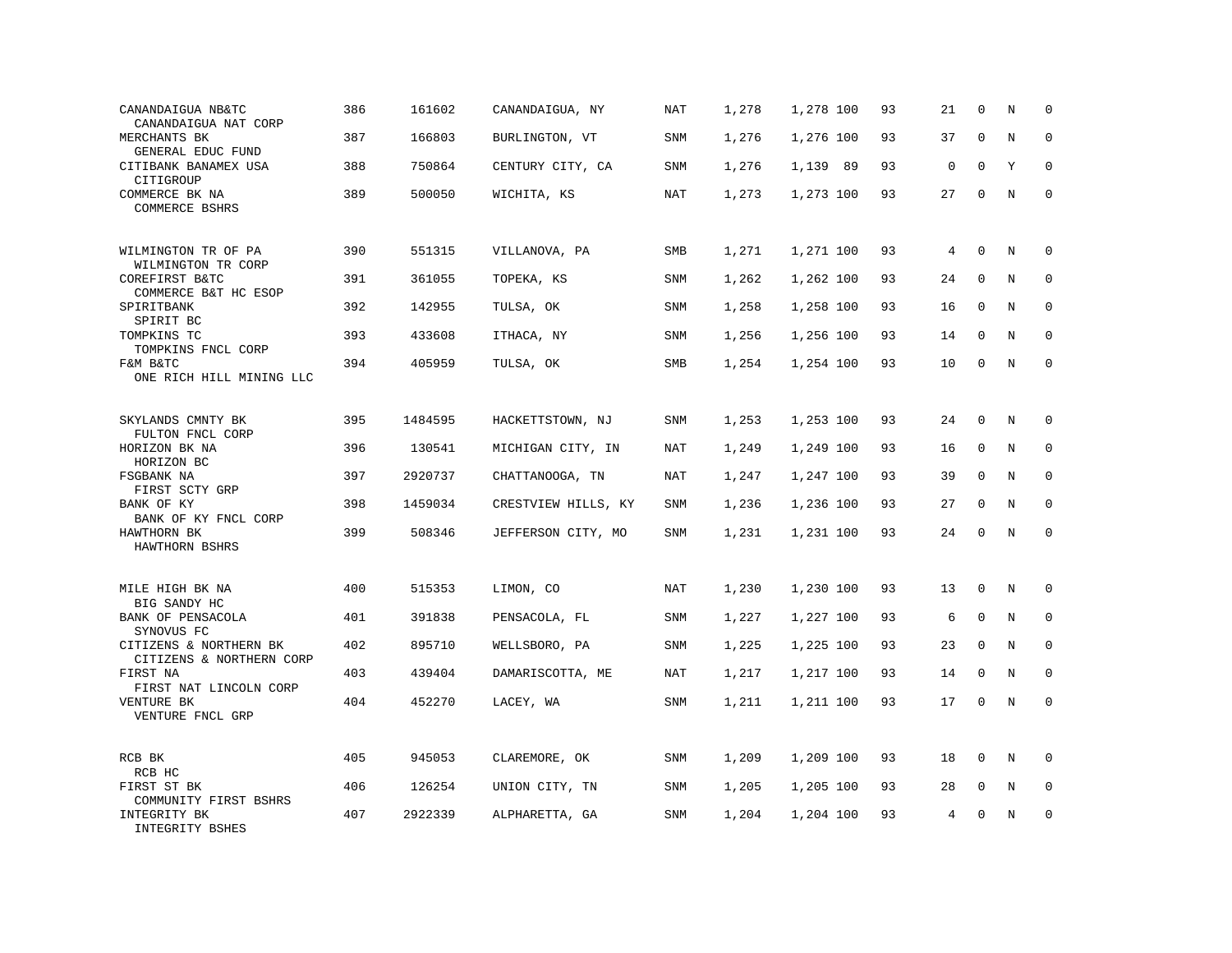| PARK AVE BK<br>PAB BSHRS                                                              | 408 | 104038  | VALDOSTA, GA      | SMB        | 1,202 | 1,202 100 | 93 | 19           | $\mathbf 0$  | N       | $\mathbf 0$ |
|---------------------------------------------------------------------------------------|-----|---------|-------------------|------------|-------|-----------|----|--------------|--------------|---------|-------------|
| SOUTHERN B&TC<br>SOUTHERN BSHRS NC                                                    | 409 | 717924  | MOUNT OLIVE, NC   | SNM        | 1,199 | 1,199 100 | 93 | 55           | $\mathbf 0$  | $\rm N$ | $\mathbf 0$ |
| <b>BANK OF GRANITE</b><br>BANK OF GRANITE CORP                                        | 410 | 470724  | GRANITE FALLS, NC | <b>SNM</b> | 1,192 | 1,192 100 | 93 | 21           | $\mathbf 0$  | N       | $\mathbf 0$ |
| BANK OF NC<br>BNC BC                                                                  | 411 | 1908082 | THOMASVILLE, NC   | SNM        | 1,186 | 1,186 100 | 93 | 13           | 0            | N       | $\mathbf 0$ |
| GEORGIA B&TC OF AUGUSTA<br>SOUTHEASTERN BK FC                                         | 412 | 1402610 | AUGUSTA, GA       | <b>SNM</b> | 1,176 | 1,176 100 | 93 | 9            | $\mathbf 0$  | N       | $\mathbf 0$ |
| FIRST MARINER BK<br>FIRST MARINER BC                                                  | 413 | 309570  | BALTIMORE, MD     | SNM        | 1,173 | 1,173 100 | 93 | 25           | $\Omega$     | N       | $\mathbf 0$ |
| AFFINITY BK<br>AFFINITY BK HOLD                                                       | 414 | 1187391 | VENTURA, CA       | SNM        | 1,172 | 1,172 100 | 93 | 9            | $\mathbf 0$  | N       | $\mathbf 0$ |
| FIRST CHICAGO B&T<br>LEGIONS IV ADVIS CORP                                            | 415 | 686271  | ITASCA, IL        | SMB        | 1,172 | 1,172 100 | 93 | 18           | $\mathbf 0$  | N       | $\mathbf 0$ |
| FIRST CHICAGO B&T<br>RUH CAP LLC                                                      | 415 | 686271  | ITASCA, IL        | <b>SMB</b> |       |           |    |              |              |         |             |
| FIRST CHICAGO B&T<br>EGGEMEYER CAP LLC                                                | 415 | 686271  | ITASCA, IL        | SMB        |       |           |    |              |              |         |             |
| EMPRISE BK<br>EMPRISE FC                                                              | 416 | 65858   | WICHITA, KS       | SNM        | 1,167 | 1,167 100 | 93 | 40           | $\mathbf 0$  | N       | $\Omega$    |
| GERMAN AMERICAN BC<br>GERMAN AMERICAN BANCORP                                         | 417 | 37640   | JASPER, IN        | SNM        | 1,166 | 1,166 100 | 93 | 27           | 0            | $\rm N$ | $\mathbf 0$ |
| BOREL PRIV B&TC                                                                       | 418 | 208169  | SAN MATEO, CA     | SNM        | 1,163 | 1,163 100 | 93 | 4            | $\Omega$     | N       | 0           |
| BOSTON PRIVATE FNCL HOLD<br>NATIONAL BK INDIANAPOLIS<br>NATIONAL BK INDIANAPOLIS CORP | 419 | 2132941 | INDIANAPOLIS, IN  | NAT        | 1,152 | 1,152 100 | 93 | 9            | $\mathbf{1}$ | N       | $\mathbf 0$ |
| RELIANCE BK<br>RELIANCE BSHRS                                                         | 420 | 2769589 | DES PERES, MO     | <b>SNM</b> | 1,149 | 1,149 100 | 93 | 20           | $\mathbf 0$  | N       | $\mathbf 0$ |
| COMMUNITY B&TC<br>COMMUNITY BSHRS                                                     | 421 | 184937  | CORNELIA, GA      | SNM        | 1,148 | 1,148 100 | 93 | 41           | 0            | N       | $\mathbf 0$ |
| FIRST BK HIGHLAND PARK<br>BANK HIGHLAND PARK FC                                       | 422 | 804338  | HIGHLAND PARK, IL | SNM        | 1,148 | 1,148 100 | 93 | $\mathbf{1}$ | $\mathbf 0$  | N       | $\mathbf 0$ |
| BANK OF EDWARDSVILLE<br>BANC ED CORP                                                  | 423 | 219343  | EDWARDSVILLE, IL  | SNM        | 1,139 | 1,139 100 | 93 | 18           | 0            | N       | 0           |
| HEARTLAND B&TC<br>HEARTLAND BC                                                        | 424 | 426534  | BLOOMINGTON, IL   | SNM        | 1,139 | 1,139 100 | 93 | 34           | 0            | N       | 0           |
| CITIZENS NB OF MERIDIAN<br>CITIZENS NAT BANC CORP                                     | 425 | 69333   | MERIDIAN, MS      | NAT        | 1,137 | 1,137 100 | 93 | 26           | $\mathbf 0$  | N       | $\mathbf 0$ |
| FIRST NB IN SIOUX FALLS<br>MINNEHAHA BSHRS                                            | 426 | 326858  | SIOUX FALLS, SD   | NAT        | 1,135 | 1,135 100 | 93 | 18           | $\mathbf 0$  | Ν       | 0           |
| FIRST NB OF LONG ISLAND<br>FIRST OF LONG ISLAND CORP                                  | 427 | 837000  | GLEN HEAD, NY     | NAT        | 1,131 | 1,131 100 | 93 | 27           | $\mathbf 0$  | N       | $\mathbf 0$ |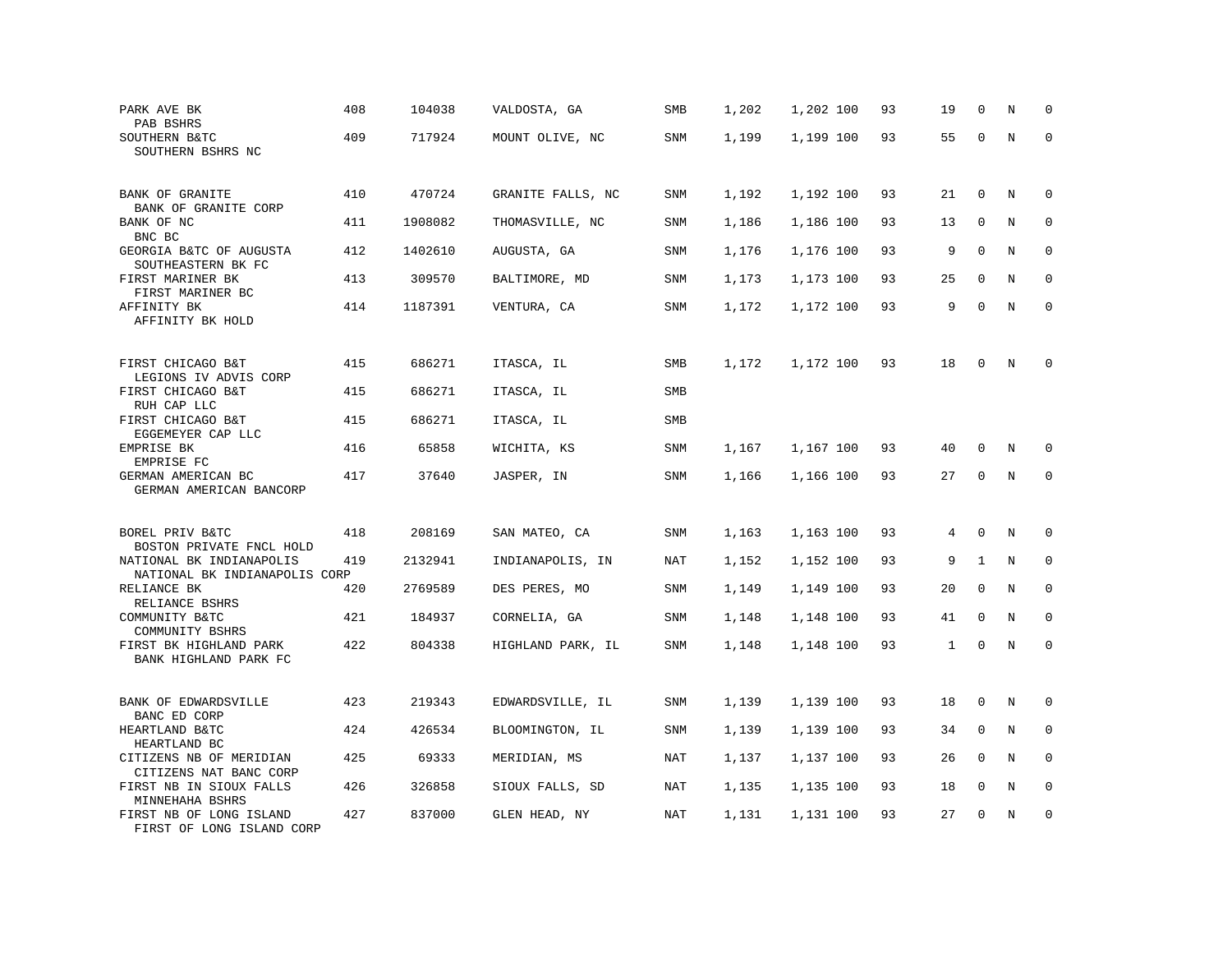| FIRST CA BK<br>FIRST CA FNCL GRP       | 428 | 994565  | CAMARILLO, CA       | SNM        | 1,130 | 1,130 100 | 93 | 11 | 0            | Ν | $\mathbf 0$ |
|----------------------------------------|-----|---------|---------------------|------------|-------|-----------|----|----|--------------|---|-------------|
| CITIZENS BKG CO<br>FIRST CITIZENS BC   | 429 | 542528  | SANDUSKY, OH        | <b>SMB</b> | 1,128 | 1,128 100 | 93 | 30 | $\mathbf{0}$ | N | $\mathbf 0$ |
| PARAGON CMRL BK<br>PARAGON CMRL CORP   | 430 | 2806626 | RALEIGH, NC         | <b>SNM</b> | 1,127 | 1,127 100 | 93 | 2  | $\Omega$     | N | $\mathbf 0$ |
| VIST BK<br>VIST FNCL CORP              | 431 | 678717  | WYOMISSING, PA      | SNM        | 1,121 | 1,121 100 | 94 | 19 | $\mathbf 0$  | N | 0           |
| CENTRA BK<br>CENTRA FNCL HOLD          | 432 | 2856500 | MORGANTOWN, WV      | <b>SNM</b> | 1,120 | 1,120 100 | 94 | 12 | $\mathbf 0$  | N | $\mathbf 0$ |
| BROADWAY BK<br>BROADWAY BC             | 433 | 268734  | CHICAGO, IL         | SNM        | 1,118 | 1,118 100 | 94 | 3  | $\mathbf 0$  | N | $\mathbf 0$ |
| METROBANK NA<br>METROCORP BSHRS        | 434 | 189352  | HOUSTON, TX         | NAT        | 1,112 | 1,112 100 | 94 | 12 | $\Omega$     | N | $\mathbf 0$ |
| ALLIANCE BK<br>ALLIANCE BSHRS CA       | 435 | 720465  | CULVER CITY, CA     | SNM        | 1,111 | 1,111 100 | 94 | 5  | $\mathbf 0$  | N | 0           |
| STEARNS BK NA<br>STEARNS FNCL SVC ESOP | 436 | 141556  | SAINT CLOUD, MN     | NAT        | 1,107 | 1,107 100 | 94 | 3  | $\Omega$     | N | $\mathbf 0$ |
| ROYAL BK AMERICA<br>ROYAL BSHRS OF PA  | 437 | 471217  | NARBERTH, PA        | SNM        | 1,100 | 1,100 100 | 94 | 17 | 0            | N | $\mathbf 0$ |
| PACIFIC MERC BK<br>PACIFIC MERC BC     | 438 | 2717012 | COSTA MESA, CA      | <b>SMB</b> | 1,098 | 1,098 100 | 94 | 8  | $\Omega$     | N | $\mathbf 0$ |
| FNB OF KS<br>LAURITZEN CORP            | 439 | 2033123 | OVERLAND PARK, KS   | NAT        | 1,091 | 1,091 100 | 94 | 6  | $\mathbf 0$  | N | 0           |
| EXTRACO BKS NA<br>EXTRACO CORP         | 440 | 537560  | TEMPLE, TX          | NAT        | 1,089 | 1,089 100 | 94 | 15 | $\Omega$     | N | $\mathbf 0$ |
| ENTERPRISE B&TC<br>ENTERPRISE BC       | 441 | 1356768 | LOWELL, MA          | SNM        | 1,087 | 1,087 100 | 94 | 13 | $\mathbf 0$  | N | 0           |
| CITIZENS FIRST NB<br>PRINCETON NAT BC  | 442 | 669443  | PRINCETON, IL       | NAT        | 1,087 | 1,087 100 | 94 | 19 | $\mathbf 0$  | N | $\mathbf 0$ |
| BAYLAKE BK<br><b>BAYLAKE CORP</b>      | 443 | 280044  | STURGEON BAY, WI    | SMB        | 1,079 | 1,079 100 | 94 | 27 | $\mathbf 0$  | N | 0           |
| JACKSON ST BK & TR<br>UNITED BC OF WY  | 444 | 14258   | JACKSON, WY         | <b>SMB</b> | 1,078 | 1,078 100 | 94 | 3  | $\mathbf 0$  | N | $\mathbf 0$ |
| PROSPERITY BK<br>PROSPERITY BKG CO     | 445 | 879532  | SAINT AUGUSTINE, FL | SNM        | 1,077 | 1,077 100 | 94 | 19 | $\mathbf 0$  | N | 0           |
| <b>CNLBANK</b><br><b>CNLBANCSHARES</b> | 446 | 2596262 | ORLANDO, FL         | SNM        | 1,073 | 1,073 100 | 94 | 5  | $\mathbf 0$  | N | 0           |
| COMMERCE B&TC<br>COMMERCE BSHRS CORP   | 447 | 824000  | WORCESTER, MA       | <b>SNM</b> | 1,068 | 1,068 100 | 94 | 12 | $\Omega$     | N | $\Omega$    |
| LORAIN NB<br>LNB BC                    | 448 | 39420   | LORAIN, OH          | NAT        | 1,067 | 1,067 100 | 94 | 23 | $\Omega$     | N | $\mathbf 0$ |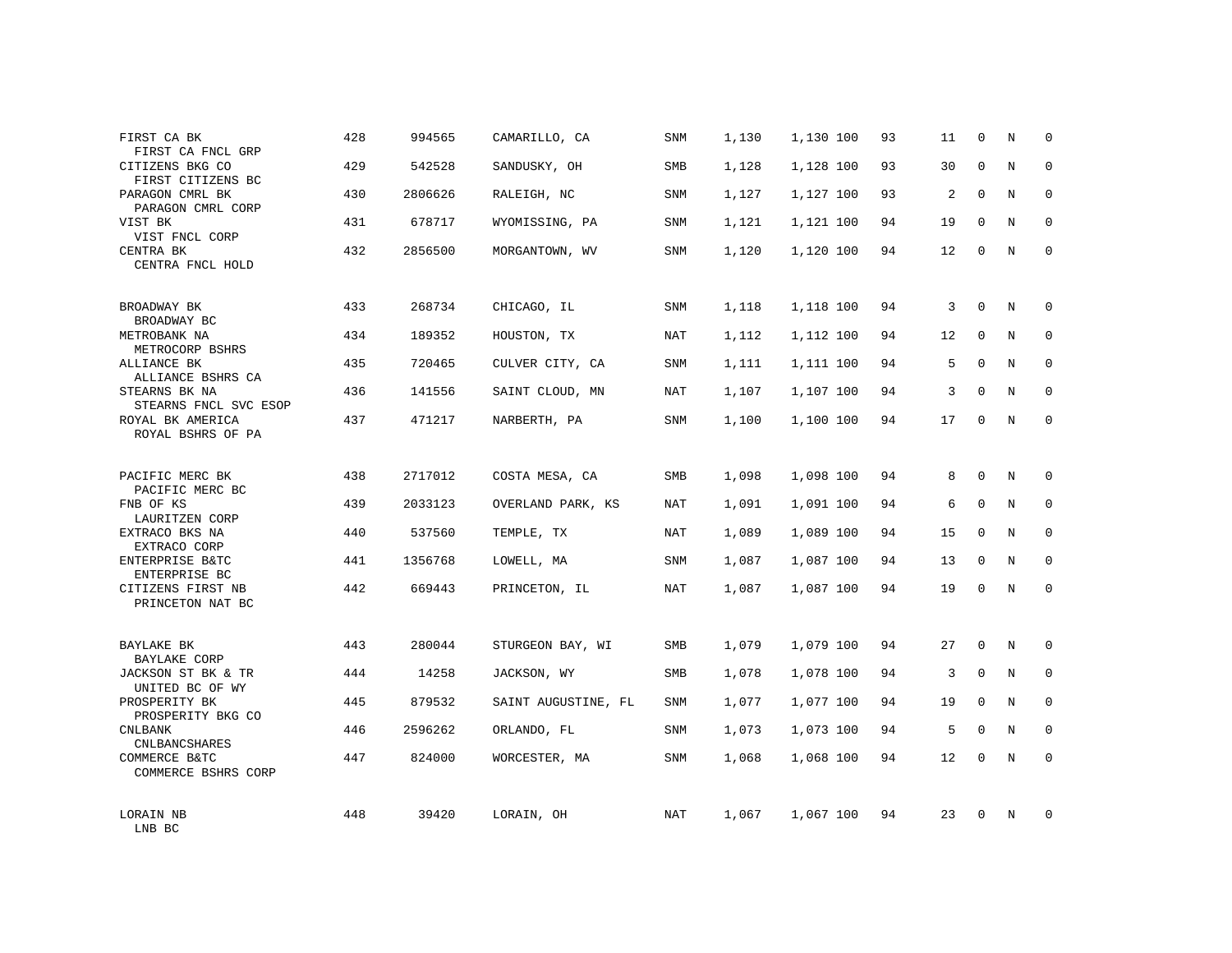| CITIZENS FIRST BK<br>VILLAGES BC                  | 449 | 1867983 | THE VILLAGES, FL   | SNM        | 1,065 | 1,065 100 | 94 | 8           | $\mathbf 0$  | N           | $\mathbf 0$  |
|---------------------------------------------------|-----|---------|--------------------|------------|-------|-----------|----|-------------|--------------|-------------|--------------|
| BOONE COUNTY NB OF COLUMBIA<br>CENTRAL BANCOMPANY | 450 | 299046  | COLUMBIA, MO       | NAT        | 1,064 | 1,064 100 | 94 | 15          | $\mathbf 0$  | N           | $\mathbf 0$  |
| FIRST FIDELITY BK NA<br>FIRST FIDELITY BC         | 451 | 106359  | OKLAHOMA CITY, OK  | NAT        | 1,063 | 1,063 100 | 94 | 24          | $\mathbf{0}$ | N           | $\mathbf 0$  |
| NATIONAL EXCHANGE B&T<br>NEB CORP                 | 452 | 722544  | FOND DU LAC, WI    | NAT        | 1,059 | 1,059 100 | 94 | 27          | $\mathbf 0$  | $\mathbf N$ | $\mathbf 0$  |
| AMERICAN BK OF TX<br>NORTH AMER BSHRS             | 453 | 627658  | SHERMAN, TX        | <b>SNM</b> | 1,055 | 1,055 100 | 94 | 17          | $\mathbf{0}$ | N           | $\mathbf 0$  |
| BRAND BKG CO<br>BRAND GRP HOLD                    | 454 | 701736  | LAWRENCEVILLE, GA  | SMB        | 1,050 | 1,050 100 | 94 | 7           | $\mathbf 0$  | N           | $\mathbf 0$  |
| MOUNTAIN W BK<br>GLACIER BC                       | 455 | 2114282 | COEUR D'ALENE, ID  | SNM        | 1,049 | 1,049 100 | 94 | 22          | $\mathbf 0$  | N           | $\mathbf 0$  |
| COLUMBIA RIVER BK<br>COLUMBIA BC                  | 456 | 644178  | THE DALLES, OR     | SNM        | 1,048 | 1,048 100 | 94 | 24          | $\Omega$     | N           | $\mathbf 0$  |
| ISABELLA BK<br>IBT BC                             | 457 | 74140   | MOUNT PLEASANT, MI | SMB        | 1,048 | 1,048 100 | 94 | 21          | $\mathbf 0$  | $\rm N$     | $\mathbf 0$  |
| FIDELITY BK<br>DEARBORN BC                        | 458 | 2171100 | DEARBORN, MI       | SNM        | 1,046 | 1,046 100 | 94 | 17          | $\mathbf 0$  | N           | 0            |
| BERKSHIRE BK<br>BERKSHIRE BC                      | 459 | 1396764 | NEW YORK, NY       | <b>SNM</b> | 1,036 | 1,036 100 | 94 | 12          | $\mathbf 0$  | N           | $\mathbf 0$  |
| ADVANTAGE BK<br>CAMCO FNCL CORP                   | 460 | 834979  | CAMBRIDGE, OH      | SNM        | 1,031 | 1,031 100 | 94 | 22          | $\mathbf 0$  | N           | 0            |
| CITIZENS B&TC<br>YOUNG CORP                       | 461 | 381343  | CHILLICOTHE, MO    | <b>SNM</b> | 1,028 | 1,028 100 | 94 | 20          | $\mathbf 0$  | N           | $\mathbf{0}$ |
| NATIONAL BK<br>NATIONAL BSHRS                     | 462 | 2949710 | MOLINE, IL         | NAT        | 1,027 | 1,027 100 | 94 | 22          | $\Omega$     | $\rm N$     | 0            |
| FIDUCIARY TC INTL<br>FRANKLIN RESOURCES           | 463 | 160614  | NEW YORK, NY       | SNM        | 1,027 | 1,007 98  | 94 | 0           | $\mathbf{1}$ | Y           | $\mathbf 0$  |
| LAFAYETTE B&TC NA<br>FIRST MRCH CORP              | 464 | 308649  | LAFAYETTE, IN      | NAT        | 1,023 | 1,023 100 | 94 | 15          | 0            | N           | 0            |
| <b>EVB</b><br>EASTERN VA BSHRS                    | 465 | 790721  | TAPPAHANNOCK, VA   | SMB        | 1,018 | 1,018 100 | 94 | 24          | $\mathbf 0$  | N           | $\mathbf 0$  |
| BAC FL BK                                         | 466 | 725732  | MIAMI, FL          | SNM        | 1,017 | 1,015 100 | 94 | $\mathsf 0$ | $\mathbf 0$  | Y           | $\mathbf 0$  |
| FIRST MID-IL B&T NA<br>FIRST MID-IL BSHRS         | 467 | 762447  | MATTOON, IL        | NAT        | 1,015 | 1,015 100 | 94 | 23          | $\mathbf 0$  | N           | $\mathbf 0$  |
| WOORI AMER BK                                     | 468 | 384018  | NEW YORK, NY       | SNM        | 1,009 | 1,009 100 | 94 | 12          | $\mathbf 0$  | N           | 100          |
| BANTERRA BK<br>BANTERRA CORP                      | 469 | 502849  | MARION, IL         | SNM        | 1,009 | 1,009 100 | 94 | 28          | 0            | Ν           | 0            |
| LIBERTYVILLE B&TC<br>WINTRUST FC                  | 470 | 2339795 | LIBERTYVILLE, IL   | SMB        | 1,006 | 1,006 100 | 94 | 8           | $\mathbf 0$  | N           | $\mathbf 0$  |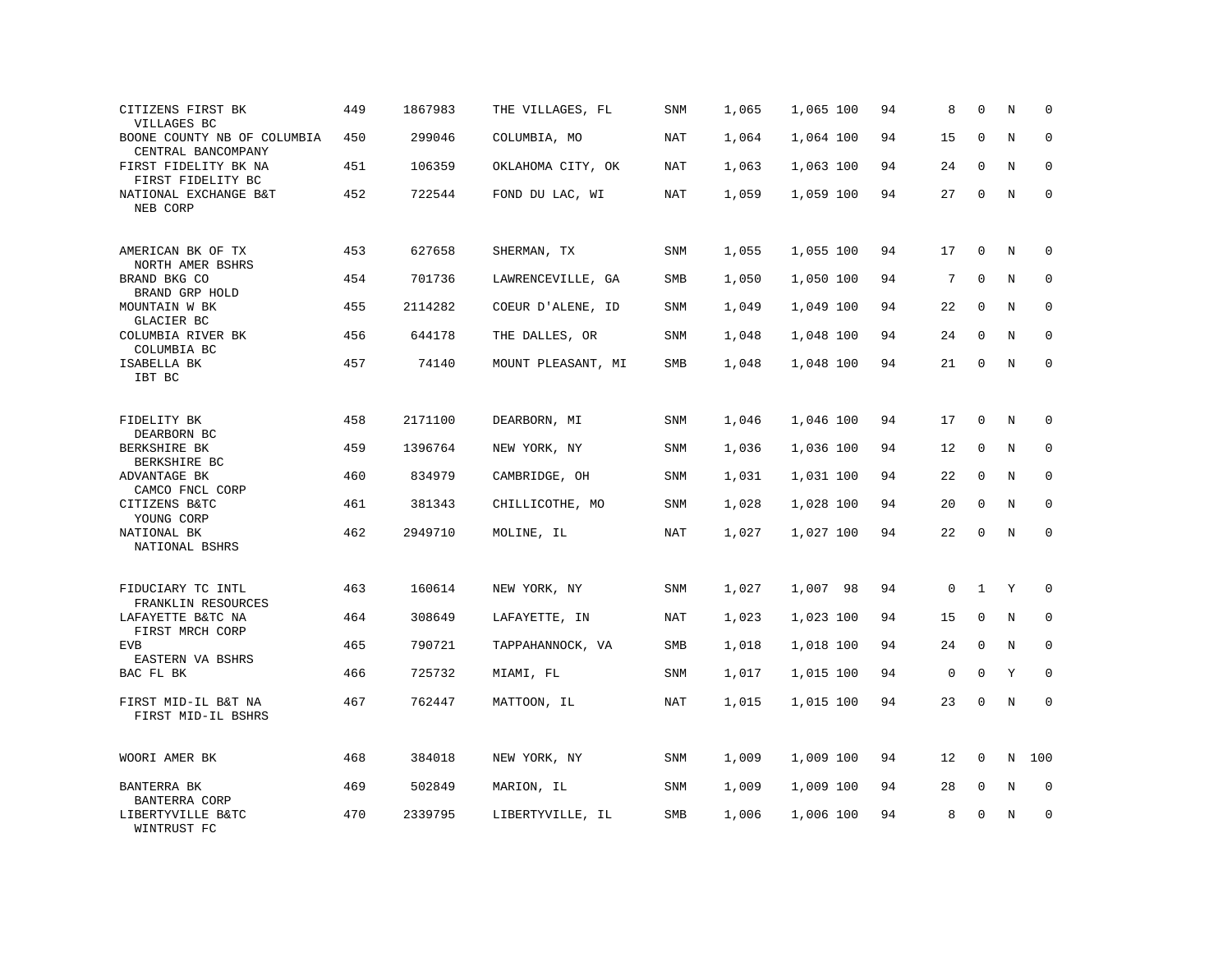| FIRST FNCL BK NA<br>FIRST FNCL BSHRS               | 471 | 470050  | ABILENE, TX       | NAT        | 1,004 | 1,004 100 | 94 | 12          | $\mathbf 0$ | N | $\mathbf 0$ |
|----------------------------------------------------|-----|---------|-------------------|------------|-------|-----------|----|-------------|-------------|---|-------------|
| WORLD FNCL NETWORK NB                              | 472 | 1391778 | COLUMBUS, OH      | NAT        | 1,004 | 1,004 100 | 94 | 0           | $\mathbf 0$ | N | $\mathbf 0$ |
| FIRST NB OF CHESTER CTY<br>FIRST CHESTER CTY CORP  | 473 | 23812   | WEST CHESTER, PA  | <b>NAT</b> | 1,003 | 1,003 100 | 94 | 16          | 0           | Ν | 0           |
| BRYN MAWR TC<br>BRYN MAWR BK CORP                  | 474 | 765019  | BRYN MAWR, PA     | SMB        | 1,000 | 1,000 100 | 94 | 17          | $\mathbf 0$ | N | $\mathbf 0$ |
| COPPERMARK BK<br>COPPERMARK BSHRS                  | 475 | 36054   | OKLAHOMA CITY, OK | <b>SNM</b> | 1,000 | 1,000 100 | 94 | 11          | $\mathbf 0$ | N | 0           |
| FORCHT BK NA<br>FORCHT BC INC                      | 476 | 3141726 | LEXINGTON, KY     | NAT        | 999   | 999 100   | 94 | 33          | $\mathbf 0$ | Ν | 0           |
| PACIFIC CONTINENTAL BK<br>PACIFIC CONTINENTAL CORP | 477 | 693662  | EUGENE, OR        | SNM        | 999   | 999 100   | 94 | 13          | $\mathbf 0$ | N | $\Omega$    |
| NORTHRIM BK<br>NORTHRIM BC                         | 478 | 1718188 | ANCHORAGE, AK     | SNM        | 998   | 998 100   | 94 | 10          | 0           | N | 0           |
| REPUBLIC FIRST BK<br>REPUBLIC FIRST BC             | 479 | 1216321 | PHILADELPHIA, PA  | SNM        | 998   | 998 100   | 94 | 11          | $\mathbf 0$ | N | $\mathbf 0$ |
| UNION CTR NB<br>CENTER BC                          | 480 | 29104   | UNION, NJ         | NAT        | 997   | 997 100   | 94 | 11          | $\mathbf 0$ | N | $\mathbf 0$ |
| FIRST NB OF OLATHE<br>FIRST OLATHE BSHRS           | 481 | 456456  | OLATHE, KS        | NAT        | 996   | 996 100   | 94 | 7           | $\Omega$    | N | $\mathbf 0$ |
| SQUARE 1 BK<br>SOUARE 1 FNCL INC                   | 482 | 3345449 | DURHAM, NC        | SNM        | 996   | 996 100   | 94 | 0           | $\mathbf 0$ | N | $\mathbf 0$ |
| BEAR STEARNS B&TC<br>BEAR STEARNS CO               | 483 | 931319  | PRINCETON, NJ     | SNM        | 995   | 995 100   | 94 | $\mathbf 0$ | $\mathbf 0$ | N | 0           |
| PANHANDLE ST BK<br>INTERMOUNTAIN CMNTY BC          | 484 | 257868  | SANDPOINT, ID     | SNM        | 995   | 995 100   | 94 | 18          | $\mathbf 0$ | N | 0           |
| GREATER CMNTY BK<br>GREATER CMNTY BC               | 485 | 367208  | TOTOWA, NJ        | SNM        | 995   | 995 100   | 94 | 16          | 0           | N | 0           |
| NEXITY BK<br>NEXITY FC                             | 486 | 509231  | BIRMINGHAM, AL    | SNM        | 995   | 995 100   | 94 | $\mathbf 0$ | $\mathbf 0$ | N | $\mathbf 0$ |
| AUSTIN BK TX NA<br>JANE AUSTIN CHAPMAN LP          | 487 | 548351  | JACKSONVILLE, TX  | NAT        | 994   | 994 100   | 94 | 54          | $\mathbf 0$ | N | 0           |
| AUSTIN BK TX NA<br>JSA FAM LP                      | 487 | 548351  | JACKSONVILLE, TX  | NAT        |       |           |    |             |             |   |             |
| MIDWEST BANKCENTRE<br>STUPP BROS                   | 488 | 657459  | LEMAY, MO         | SMB        | 993   | 993 100   | 94 | 11          | 0           | N | 0           |
| OMNI NB<br>OMNI FNCL SVC                           | 489 | 293026  | ATLANTA, GA       | NAT        | 993   | 993 100   | 94 | 10          | $\mathbf 0$ | N | $\mathbf 0$ |
| TEXAS B&TC<br>OVERTON FC                           | 490 | 949154  | LONGVIEW, TX      | <b>SNM</b> | 986   | 986 100   | 94 | 12          | 0           | N | $\mathbf 0$ |
| NORTH SHORE CMNTY B&TC<br>WINTRUST FC              | 491 | 2239288 | WILMETTE, IL      | SMB        | 981   | 981 100   | 94 | 7           | $\Omega$    | Ν | 0           |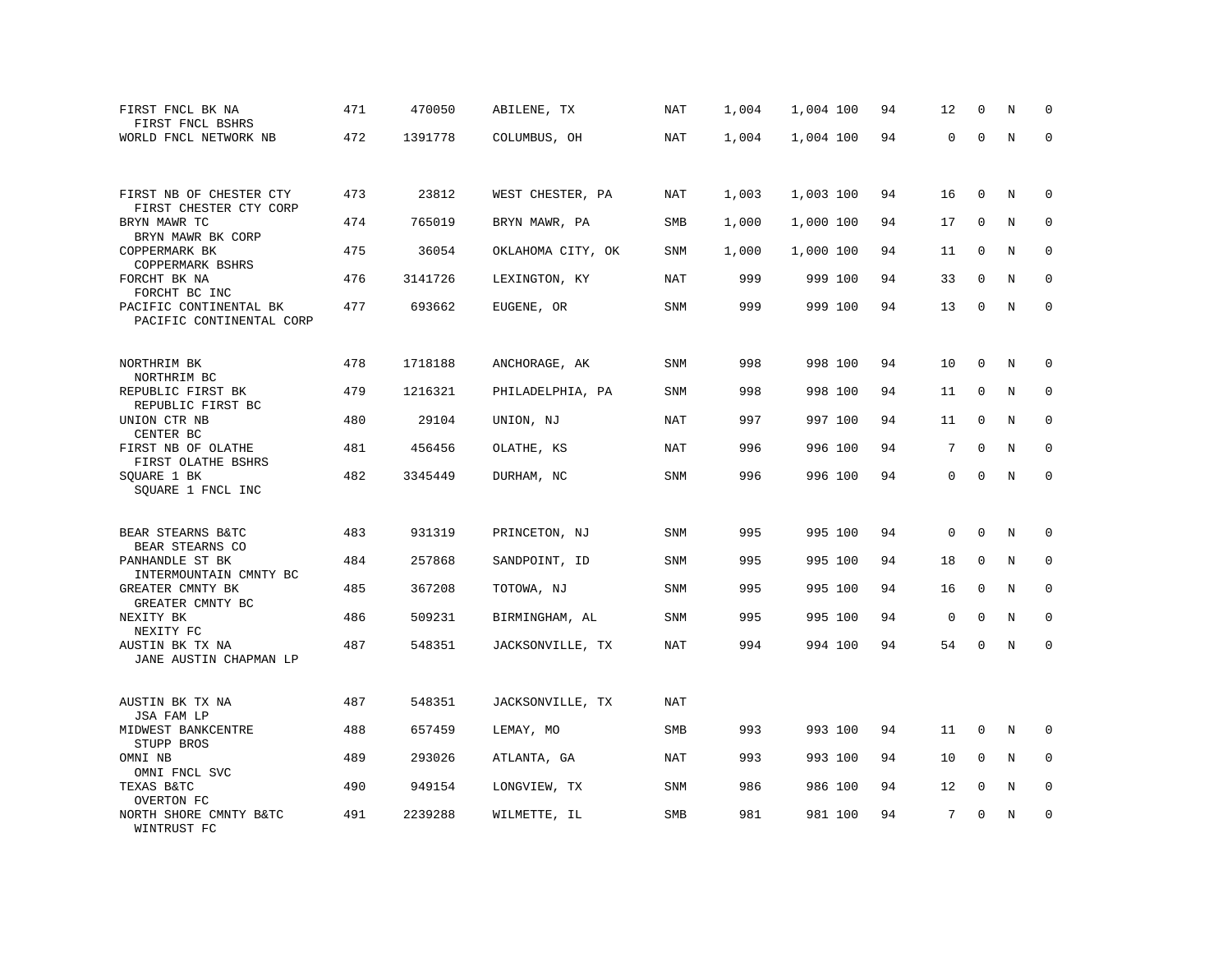| <b>BANK OF NASHVILLE</b><br>SYNOVUS FC            | 492 | 1407521 | NASHVILLE, TN      | <b>SNM</b> | 981 | 981 100 | 94 | 10 | $\mathbf 0$  | Ν | $\mathbf 0$ |
|---------------------------------------------------|-----|---------|--------------------|------------|-----|---------|----|----|--------------|---|-------------|
| FOUNDERS BK<br>PEOTONE BC                         | 493 | 554745  | WORTH, IL          | <b>SNM</b> | 980 | 980 100 | 94 | 11 | $\mathbf{0}$ | N | $\mathbf 0$ |
| APPALACHIAN CMNTY BK<br>APPALACHIAN BSHRS         | 494 | 2280552 | ELLIJAY, GA        | SNM        | 977 | 977 100 | 94 | 9  | $\Omega$     | N | $\mathbf 0$ |
| DUBUQUE B&TC<br>HEARTLAND FNCL USA                | 495 | 642549  | DUBUQUE, IA        | SNM        | 973 | 973 100 | 94 | 8  | $\mathbf 0$  | N | 0           |
| MONTGOMERY BK NA<br>MONTGOMERY BANCORP            | 496 | 613558  | SIKESTON, MO       | NAT        | 964 | 964 100 | 94 | 13 | $\Omega$     | N | $\mathbf 0$ |
| TENNESSEE CMRC BK<br>TENNESSEE CMRC BC            | 497 | 2874634 | FRANKLIN, TN       | SNM        | 963 | 963 100 | 94 | 0  | $\mathbf 0$  | N | $\mathbf 0$ |
| STATE B&TC<br>STATE BK & TR CO ESOP               | 498 | 736448  | GREENWOOD, MS      | <b>SNM</b> | 962 | 962 100 | 94 | 37 | $\Omega$     | N | $\mathbf 0$ |
| SERVISFIRST BK<br>SERVISFIRST BSHRS               | 499 | 3348888 | BIRMINGHAM, AL     | SNM        | 960 | 960 100 | 94 | 6  | $\Omega$     | N | 0           |
| STATE BK COUNTRYSIDE<br><b>SBC</b>                | 500 | 225335  | COUNTRYSIDE, IL    | SNM        | 960 | 960 100 | 94 | 5  | $\Omega$     | N | $\mathbf 0$ |
| LIBERTYBANK<br>LIBERTY FNCL GRP                   | 501 | 650674  | EUGENE, OR         | SNM        | 960 | 960 100 | 94 | 14 | $\mathbf 0$  | N | $\mathbf 0$ |
| COOPERATIVE BK                                    | 502 | 642370  | WILMINGTON, NC     | <b>SNM</b> | 959 | 959 100 | 94 | 21 | $\Omega$     | N | $\mathbf 0$ |
| COOPERATIVE BSHRS<br>FIRST NB OF SHELBY           | 503 | 86527   | SHELBY, NC         | NAT        | 958 | 958 100 | 94 | 13 | $\mathbf 0$  | N | 0           |
| ALIANT BK<br>ALIANT FNCL CORP                     | 504 | 861434  | ALEXANDER CITY, AL | <b>SMB</b> | 956 | 956 100 | 94 | 13 | $\Omega$     | N | $\mathbf 0$ |
| CRESCENT B&TC<br>CRESCENT BKG CO                  | 505 | 1391170 | JASPER, GA         | SNM        | 950 | 950 100 | 94 | 10 | $\mathbf 0$  | N | 0           |
| PEOPLES BK<br>PEOPLES BC                          | 506 | 455972  | LYNDEN, WA         | SNM        | 949 | 949 100 | 94 | 26 | $\Omega$     | N | $\mathbf 0$ |
| FIRST ST CMNTY BK<br>FIRST ST BSHRS               | 507 | 707354  | FARMINGTON, MO     | SNM        | 945 | 945 100 | 94 | 27 | $\mathbf 0$  | N | $\mathbf 0$ |
| NORTH VALLEY BK<br>NORTH VALLEY BC                | 508 | 808167  | REDDING, CA        | <b>SMB</b> | 945 | 945 100 | 94 | 24 | $\mathbf 0$  | N | $\mathbf 0$ |
| FIRST B&TC<br>FIRST BC                            | 509 | 223322  | LEBANON, VA        | SMB        | 943 | 943 100 | 94 | 17 | $\mathbf 0$  | N | 0           |
| BUCKHEAD CMNTY BK<br>BUCKHEAD CMNTY BC            | 510 | 2640594 | ATLANTA, GA        | SNM        | 943 | 943 100 | 94 | 6  | $\Omega$     | N | 0           |
| NATIONAL BK OF KANSAS CITY<br>AMERI-NATIONAL CORP | 511 | 2747587 | OVERLAND PARK, KS  | NAT        | 942 | 942 100 | 94 | 5  | $\Omega$     | N | $\Omega$    |
| FIRSTBANK OF COLORADO<br>FIRSTBANK HC             | 512 | 288853  | LAKEWOOD, CO       | <b>SNM</b> | 941 | 941 100 | 94 | 3  | $\Omega$     | N | $\mathbf 0$ |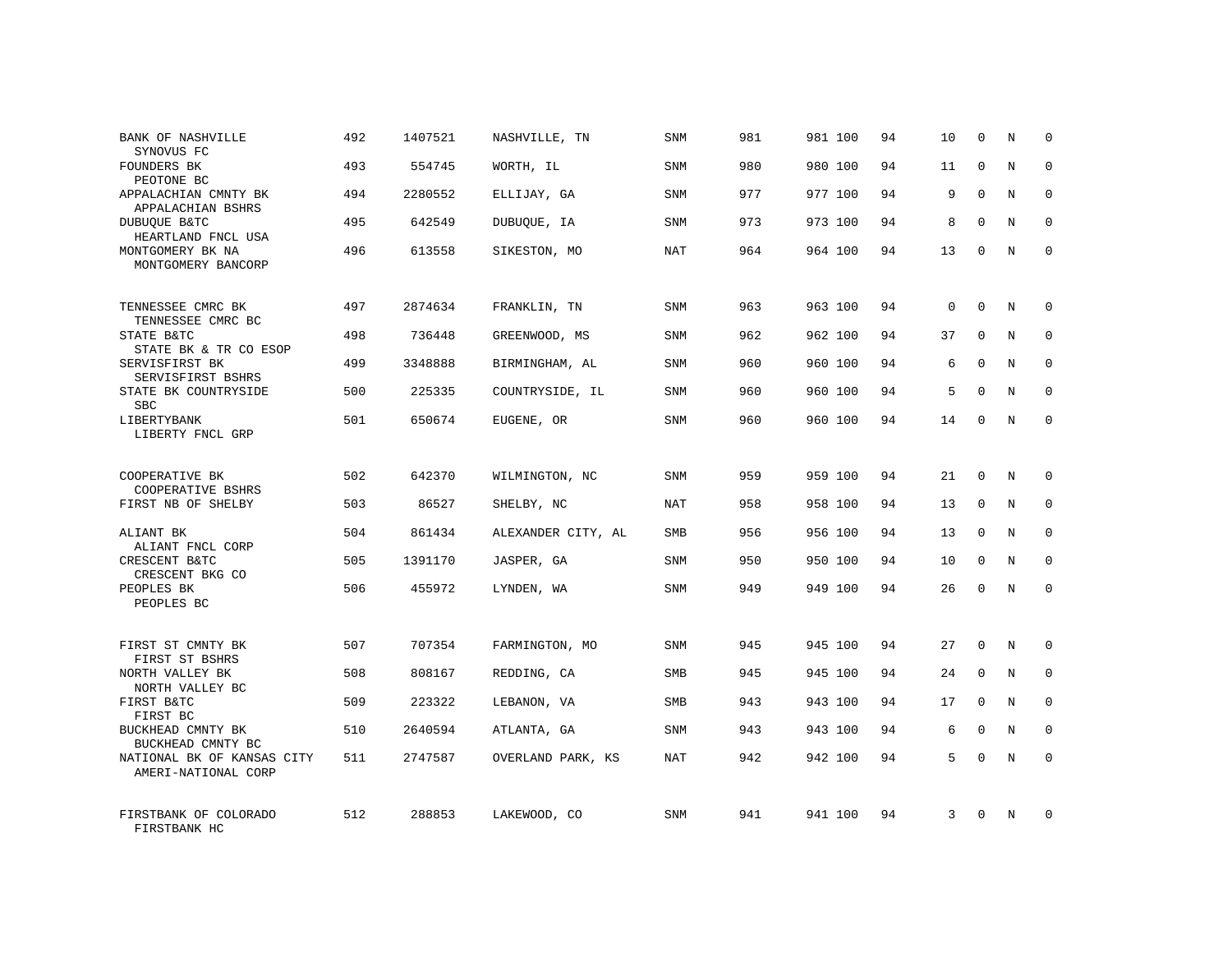| GLENVIEW ST BK<br>CUMMINS-AMER CORP          | 513 | 750239  | GLENVIEW, IL     | <b>SNM</b> | 936 | 936 100 | 94 | 7           | $\mathbf 0$  | N       | $\mathbf 0$  |
|----------------------------------------------|-----|---------|------------------|------------|-----|---------|----|-------------|--------------|---------|--------------|
| MIDSOUTH BK NA<br>MIDSOUTH BC                | 514 | 223331  | LAFAYETTE, LA    | NAT        | 936 | 936 100 | 94 | 32          | $\mathbf 0$  | N       | $\mathbf 0$  |
| FLORIDA CMNTY BK<br>FLORIDA CMNTY BK         | 515 | 92630   | IMMOKALEE, FL    | SNM        | 935 | 935 100 | 94 | 10          | $\mathbf 0$  | N       | $\mathbf 0$  |
| NORTH DALLAS B&TC                            | 516 | 490450  | DALLAS, TX       | <b>SNM</b> | 934 | 934 100 | 94 | 5           | $\mathbf 0$  | N       | $\mathbf 0$  |
| BESSEMER TC NA<br>BESSEMER GRP               | 517 | 976703  | NEW YORK, NY     | NAT        | 933 | 933 100 | 94 | $\mathbf 0$ | $\mathbf 0$  | N       | 0            |
| WAINWRIGHT B&TC                              | 518 | 689302  | BOSTON, MA       | SNM        | 929 | 929 100 | 94 | 11          | $\mathbf 0$  | N       | 0            |
| FIRST ST BK CENTRAL TX<br>CENTRAL CMNTY CORP | 519 | 751759  | AUSTIN, TX       | <b>SNM</b> | 925 | 925 100 | 94 | 24          | $\Omega$     | N       | $\mathbf{0}$ |
| VISION BK<br>PARK NAT CORP                   | 520 | 209335  | PANAMA CITY, FL  | SNM        | 922 | 922 100 | 94 | 17          | $\mathbf 0$  | N       | $\mathbf 0$  |
| BANK OF MARIN<br>BANK OF MARIN BC            | 521 | 1436204 | CORTE MADERA, CA | SNM        | 920 | 920 100 | 94 | 11          | $\mathbf{0}$ | N       | $\mathbf 0$  |
| INDIANA B&TC<br>HOME FED BC                  | 522 | 832470  | COLUMBUS, IN     | <b>SMB</b> | 919 | 919 100 | 94 | 19          | $\mathbf 0$  | N       | 0            |
| CITYWIDE BKS<br>CITYWIDE BKS CO              | 523 | 697754  | AURORA, CO       | SNM        | 918 | 918 100 | 94 | 13          | 0            | N       | $\mathbf 0$  |
| CASHMERE VALLEY BK<br>CASHMERE VALLEY FC     | 524 | 574976  | CASHMERE, WA     | SNM        | 917 | 917 100 | 94 | 8           | $\mathbf 0$  | N       | $\mathbf 0$  |
| MIDDLEBURG BK<br>MIDDLEBURG FC               | 525 | 679826  | MIDDLEBURG, VA   | SMB        | 916 | 916 100 | 94 | 8           | $\mathbf 0$  | N       | $\mathbf 0$  |
| SHINHAN BK AMER                              | 526 | 1494914 | NEW YORK, NY     | SNM        | 916 | 916 100 | 94 | 4           | $\mathbf 0$  | N       | 100          |
| ORRSTOWN BK<br>ORRSTOWN FNCL SVC             | 527 | 342410  | SHIPPENSBURG, PA | SMB        | 915 | 915 100 | 94 | 20          | $\mathbf{0}$ | N       | 0            |
| FIRST SOUTH BK<br>FIRST SOUTH BC             | 528 | 883874  | WASHINGTON, NC   | SNM        | 914 | 914 100 | 94 | 28          | $\mathbf 0$  | N       | 0            |
| BAR HARBOR BK & TR CO<br>BAR HARBOR BSHRS    | 529 | 522605  | BAR HARBOR, ME   | SNM        | 913 | 913 100 | 94 | 11          | $\mathbf{0}$ | N       | $\mathbf 0$  |
| GLACIER BK<br>GLACIER BC                     | 530 | 2634191 | KALISPELL, MT    | SMB        | 913 | 913 100 | 94 | 10          | $\Omega$     | $\rm N$ | 0            |
| COMMERCE BK OF WA NA<br>ZIONS BC             | 531 | 1198641 | SEATTLE, WA      | NAT        | 911 | 911 100 | 94 | $\mathbf 0$ | $\mathbf{0}$ | N       | $\mathbf 0$  |
| SUMMIT BK<br>SUMMIT BANCORP                  | 532 | 2505787 | ARKADELPHIA, AR  | SNM        | 910 | 910 100 | 94 | 17          | $\mathbf 0$  | N       | $\mathbf 0$  |
| ADAMS CTY NB<br>ACNB CORP                    | 533 | 5210    | GETTYSBURG, PA   | NAT        | 909 | 909 100 | 94 | 20          | $\mathbf 0$  | N       | $\mathbf 0$  |
| PEOPLES BK<br>PEOPLES BC OF NC               | 534 | 220527  | NEWTON, NC       | SNM        | 909 | 909 100 | 94 | 19          | $\mathbf 0$  | N       | $\mathbf 0$  |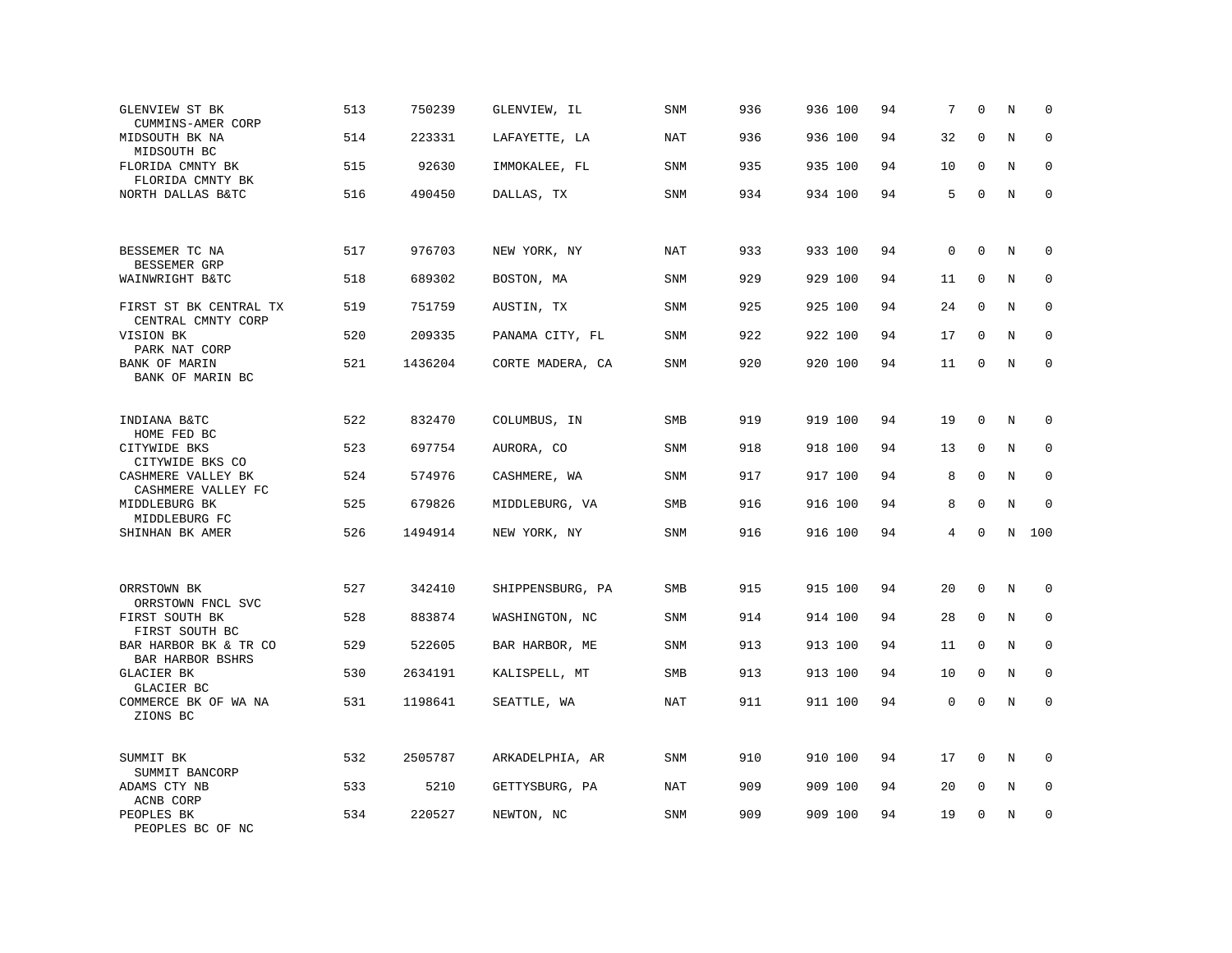| SAN JOAQUIN BK<br>SAN JOAQUIN BC                   | 535 | 91969   | BAKERSFIELD, CA   | SMB        | 909 | 909 100 | 94 | 3  | $\mathbf 0$ | N       | $\mathbf 0$ |
|----------------------------------------------------|-----|---------|-------------------|------------|-----|---------|----|----|-------------|---------|-------------|
| NATIONAL BK OF BLACKSBURG<br>NATIONAL BSHRS        | 536 | 754929  | BLACKSBURG, VA    | <b>NAT</b> | 908 | 908 100 | 94 | 25 | $\Omega$    | $\rm N$ | $\mathbf 0$ |
| AMERISERV FNCL BK<br>AMERISERV FNCL                | 537 | 928618  | JOHNSTOWN, PA     | SMB        | 906 | 906 100 | 95 | 19 | $\mathbf 0$ | N       | 0           |
| LAKESIDE BK<br>LAKESIDE BC                         | 538 | 201834  | CHICAGO, IL       | <b>SNM</b> | 904 | 904 100 | 95 | 5  | $\Omega$    | N       | $\mathbf 0$ |
| BANK OF TAMPA<br>TAMPA BKG CO                      | 539 | 273336  | TAMPA, FL         | <b>SNM</b> | 903 | 903 100 | 95 | 9  | $\mathbf 0$ | N       | $\mathbf 0$ |
| FIRST BKG CTR<br>FIRST BKG CTR                     | 540 | 41647   | BURLINGTON, WI    | SMB        | 898 | 898 100 | 95 | 15 | $\Omega$    | N       | $\mathbf 0$ |
| FIRST PREMIER BK<br>UNITED NAT CORP                | 541 | 374653  | SIOUX FALLS, SD   | SMB        | 897 | 897 100 | 95 | 14 | $\mathbf 0$ | N       | $\mathbf 0$ |
| EAGLEBANK<br>EAGLE BC                              | 542 | 2652092 | BETHESDA, MD      | <b>SMB</b> | 895 | 895 100 | 95 | 8  | $\Omega$    | N       | $\mathbf 0$ |
| FIRST CITIZENS NB<br>FIRST CITIZENS BSHRS          | 543 | 133850  | DYERSBURG, TN     | NAT        | 894 | 894 100 | 95 | 18 | 0           | N       | $\mathbf 0$ |
| FIRST INDEP BK<br>FIRST INDEP INV GRP              | 544 | 6972    | VANCOUVER, WA     | SNM        | 894 | 894 100 | 95 | 19 | $\mathbf 0$ | N       | $\mathbf 0$ |
| WHIDBEY ISLAND BK<br>WASHINGTON BKG CO             | 545 | 63078   | COUPEVILLE, WA    | <b>SNM</b> | 892 | 892 100 | 95 | 18 | $\mathbf 0$ | N       | $\mathbf 0$ |
| PEOPLES BK<br>PEOPLES FC                           | 546 | 870539  | BILOXI, MS        | <b>SNM</b> | 892 | 892 100 | 95 | 15 | $\mathbf 0$ | N       | $\mathbf 0$ |
| ATLANTIC SOUTHERN BK<br>ATLANTIC SOUTHERN FNCL GRP | 547 | 3075278 | MACON, GA         | <b>SNM</b> | 891 | 891 100 | 95 | 16 | $\mathbf 0$ | N       | $\mathbf 0$ |
| BANK OF AMER FORK<br>PEOPLES UT BC                 | 548 | 984379  | AMERICAN FORK, UT | <b>SNM</b> | 891 | 891 100 | 95 | 10 | $\Omega$    | N       | $\mathbf 0$ |
| FIRST CITIZENS NB<br>FIRST CITIZENS FC             | 549 | 186744  | MASON CITY, IA    | NAT        | 888 | 888 100 | 95 | 9  | $\mathbf 0$ | N       | 0           |
| PATRIOT NB<br>PATRIOT NAT BC                       | 550 | 2236821 | STAMFORD, CT      | <b>NAT</b> | 885 | 885 100 | 95 | 17 | $\mathbf 0$ | N       | $\mathbf 0$ |
| RIVER VALLEY BK<br>RIVER VALLEY BC                 | 551 | 163549  | WAUSAU, WI        | SNM        | 884 | 884 100 | 95 | 17 | 0           | N       | $\Omega$    |
| BANK OF THE COMMONWEALTH<br>COMMONWEALTH BSHRS     | 552 | 821120  | NORFOLK, VA       | <b>SMB</b> | 883 | 883 100 | 95 | 16 | $\mathbf 0$ | N       | 0           |
| FIRST NB OF GA<br>WGNB CORP                        | 553 | 147839  | CARROLLTON, GA    | NAT        | 883 | 883 100 | 95 | 15 | $\mathbf 0$ | N       | 0           |
| CRESCENT ST BK<br>CRESCENT FC                      | 554 | 2756785 | CARY, NC          | <b>SNM</b> | 881 | 881 100 | 95 | 11 | $\Omega$    | N       | $\mathbf 0$ |
| SECURITY BK OF KANSAS CITY<br>VALLEY VIEW BSHRS    | 555 | 1009354 | KANSAS CITY, KS   | <b>SNM</b> | 880 | 880 100 | 95 | 10 | $\mathbf 0$ | $\rm N$ | 0           |
| FIRST FSB<br>FIRST FNCL SERVICE CORP               | 556 | 368175  | ELIZABETHTOWN, KY | SNM        | 879 | 879 100 | 95 | 15 | $\mathbf 0$ | N       | $\mathbf 0$ |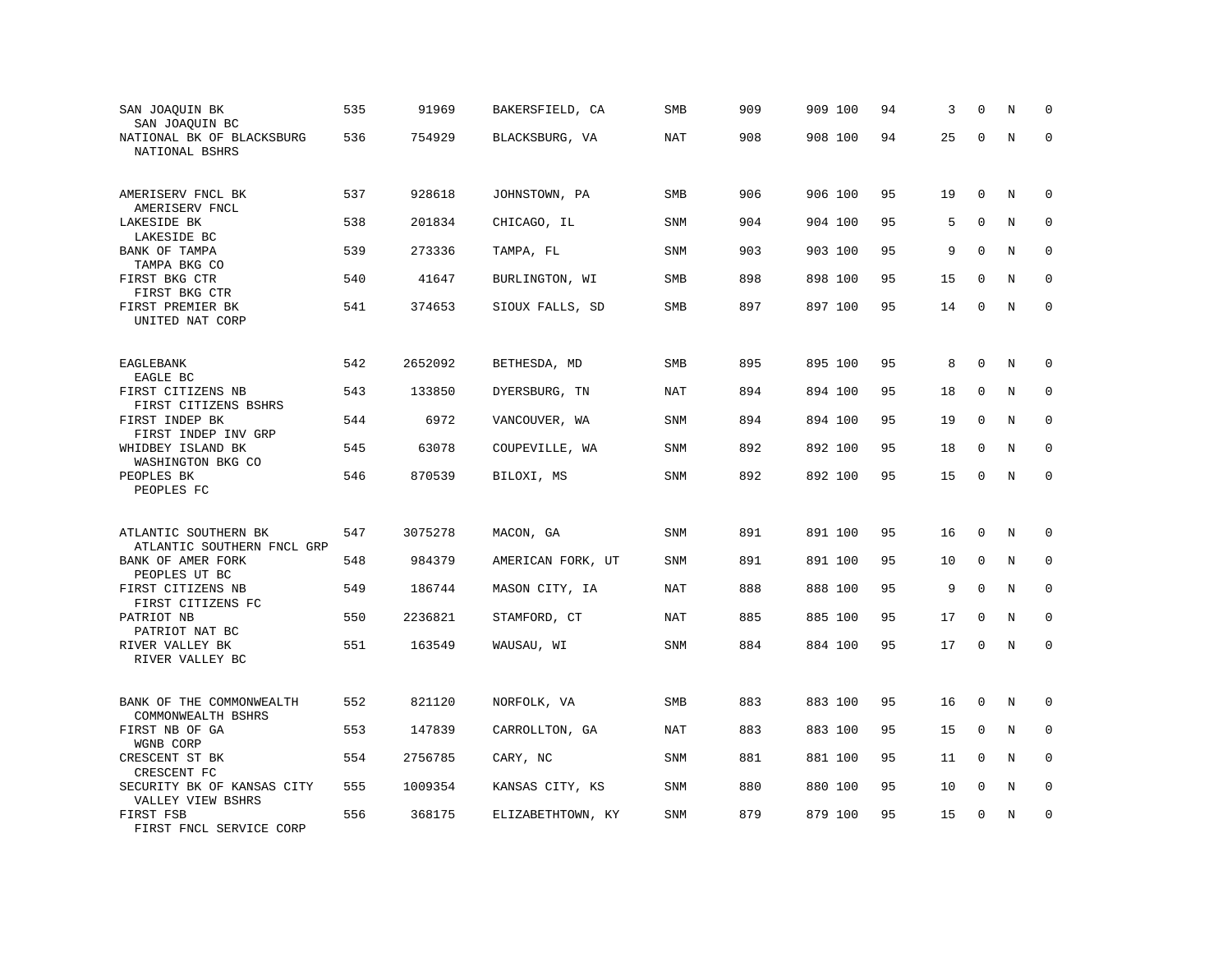| COMMUNITY TR BK<br>CTB FNCL CORP                                 | 557 | 667757  | CHOUDRANT, LA        | SNM        | 877 | 877 100 | 95 | 14             | $\Omega$     | N           | $\Omega$     |
|------------------------------------------------------------------|-----|---------|----------------------|------------|-----|---------|----|----------------|--------------|-------------|--------------|
| NATIONAL REPUBLIC BK CHICAGO                                     | 558 | 215130  | CHICAGO, IL          | <b>NAT</b> | 876 | 876 100 | 95 | $\mathbf{1}$   | $\mathbf 0$  | N           | $\mathbf 0$  |
| FIRST INTERNATIONAL B&TC<br>WATFORD CITY BSHRS                   | 559 | 236153  | WATFORD CITY, ND     | SNM        | 874 | 874 100 | 95 | 18             | 0            | N           | 0            |
| OUAD CTY B&TC<br>QCR HOLD                                        | 560 | 2142155 | BETTENDORF, IA       | <b>SMB</b> | 873 | 873 100 | 95 | $\overline{4}$ | $\Omega$     | $\mathbf N$ | $\mathbf 0$  |
| FALCON INTL BK<br>FALCON BSHRS                                   | 561 | 564557  | LAREDO, TX           | SNM        | 871 | 871 100 | 95 | 15             | 1            | N           | $\mathbf{0}$ |
| BARNES BKG CO<br><b>BARNES BC</b>                                | 562 | 868376  | KAYSVILLE, UT        | <b>SMB</b> | 871 | 871 100 | 95 | 9              | $\Omega$     | N           | $\mathbf 0$  |
| FLORIDA CHOICE BK<br>ROYAL BK HOLD                               | 563 | 2815262 | MOUNT DORA, FL       | <b>SNM</b> | 869 | 869 100 | 95 | 9              | $\Omega$     | $\rm N$     | 99           |
| AMERICAN BK NA<br>AMERICAN BK HOLDING CORP                       | 564 | 807955  | CORPUS CHRISTI, TX   | <b>NAT</b> | 868 | 868 100 | 95 | 12             | $\mathbf 0$  | N           | 0            |
| CNB BK<br>CNB FNCL CORP                                          | 565 | 399517  | CLEARFIELD, PA       | <b>SNM</b> | 867 | 867 100 | 95 | 23             | $\Omega$     | N           | $\mathbf 0$  |
| CAMBRIDGE TC<br>CAMBRIDGE BC                                     | 566 | 736206  | CAMBRIDGE, MA        | <b>SNM</b> | 865 | 865 100 | 95 | 8              | $\mathbf{0}$ | N           | 7            |
| PRIVATEBANK                                                      | 567 | 1404463 | BLOOMFIELD HILLS, MI | <b>SNM</b> | 864 | 864 100 | 95 | 2              | $\Omega$     | N           | 0            |
| PRIVATEBANCORP<br>LINCOLN BK                                     | 568 | 491774  | PLAINFIELD, IN       | <b>SNM</b> | 862 | 862 100 | 95 | 16             | $\mathbf 0$  | N           | $\mathbf 0$  |
| LINCOLN BC<br>SAEHAN BK                                          | 569 | 1865680 | LOS ANGELES, CA      | <b>SNM</b> | 860 | 860 100 | 95 | 9              | $\mathbf{0}$ | N           | 0            |
| SAEHAN BC<br>FIRST FARMERS & MRCH B<br>FIRST FARMERS & MRCH CORP | 570 | 150035  | COLUMBIA, TN         | <b>SMB</b> | 859 | 859 100 | 95 | 18             | $\mathbf 0$  | N           | 0            |
| CENTRAL NB<br>CENTRAL OF KS                                      | 571 | 234355  | JUNCTION CITY, KS    | NAT        | 858 | 858 100 | 95 | 36             | $\mathbf 0$  | $\rm N$     | $\mathbf 0$  |
| CONWAY NB<br>CNB CORP                                            | 572 | 631422  | CONWAY, SC           | NAT        | 855 | 855 100 | 95 | 14             | 0            | Ν           | 0            |
| AMERICAN T&SB<br>ATBANCORP                                       | 573 | 596848  | DUBUQUE, IA          | SMB        | 854 | 854 100 | 95 | 10             | $\mathbf 0$  | N           | $\mathbf 0$  |
| WILBER NB<br>WILBER CORP                                         | 574 | 875918  | ONEONTA, NY          | NAT        | 852 | 852 100 | 95 | 20             | $\mathbf{0}$ | N           | 0            |
| FIRST NB OF THE SOUTH<br>FIRST NAT BSHRS                         | 575 | 2859574 | SPARTANBURG, SC      | NAT        | 851 | 851 100 | 95 | 11             | $\mathbf 0$  | N           | 0            |
| JEFFERSON B&TC<br>DELTA BSHRS CO                                 | 576 | 598954  | EUREKA, MO           | SNM        | 848 | 848 100 | 95 | 4              | $\mathbf 0$  | N           | $\mathbf 0$  |
| BANK OF UTICA                                                    | 577 | 254317  | UTICA, NY            | SNM        | 846 | 846 100 | 95 | 0              | $\mathbf 0$  | N           | $\mathbf 0$  |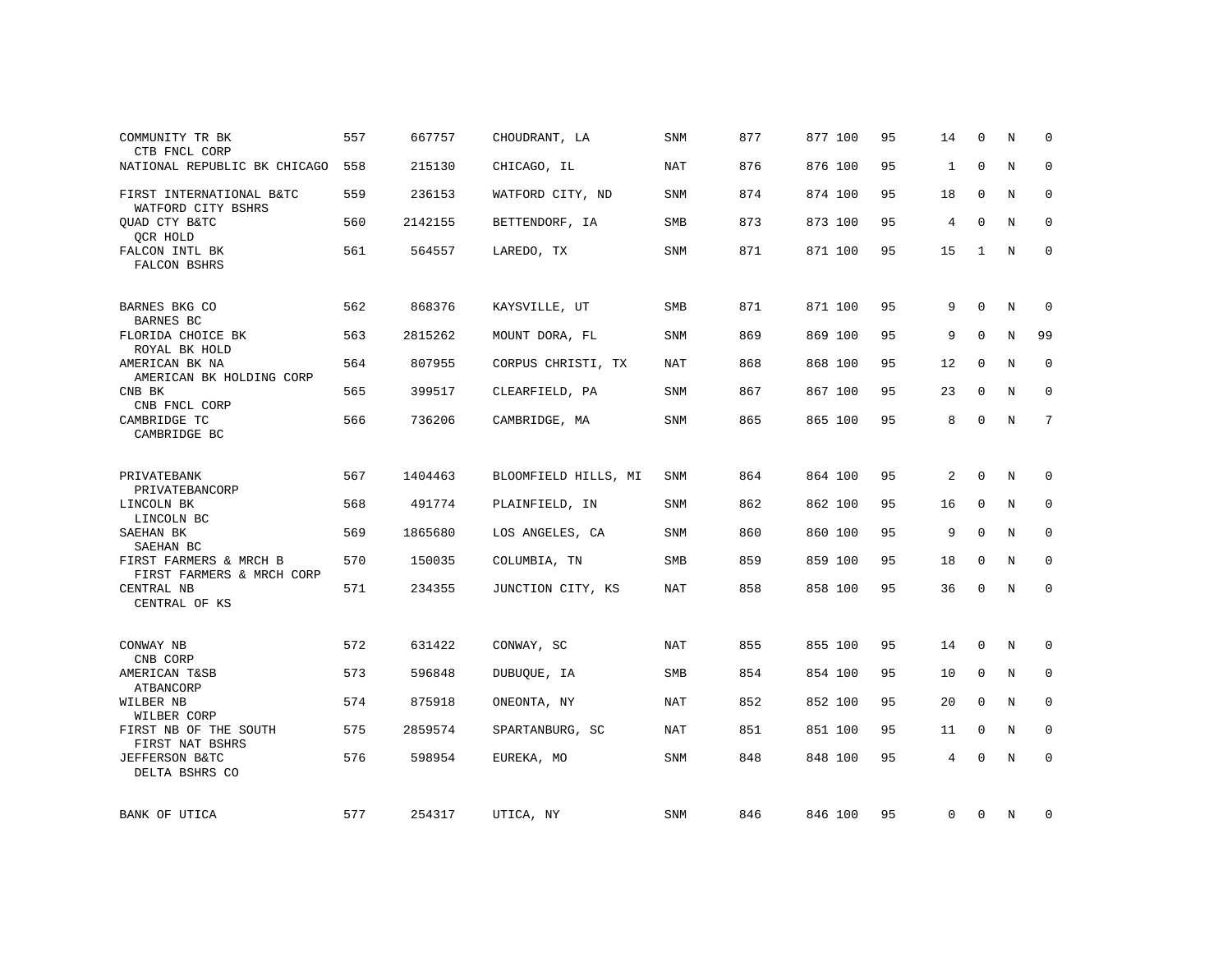| MILLENNIUM BCPBANK NA<br>BCP INTERNACIONAL II SGPS SOCI | 578 | 2944715 | NEWARK, NJ         | NAT        | 841 | 841 100 | 95 | 17 | 0            | N       | 100         |
|---------------------------------------------------------|-----|---------|--------------------|------------|-----|---------|----|----|--------------|---------|-------------|
| UNITED CENTRAL BK<br>CENTRAL BC                         | 579 | 259657  | GARLAND, TX        | SNM        | 841 | 841 100 | 95 | 11 | $\mathbf{0}$ | $\rm N$ | $\mathbf 0$ |
| FIRST BUS BK<br>FIRST BUS FS                            | 580 | 537449  | MADISON, WI        | <b>SNM</b> | 838 | 838 100 | 95 | 0  | $\mathbf 0$  | N       | 0           |
| OLD POINT NB OF PHOEBUS<br>OLD POINT FC                 | 581 | 186221  | HAMPTON, VA        | NAT        | 837 | 837 100 | 95 | 18 | $\mathbf{0}$ | N       | $\mathbf 0$ |
| OZAUKEE BK NA<br>HARRIS FC                              | 582 | 180649  | CEDARBURG, WI      | NAT        | 837 | 837 100 | 95 | 7  | $\mathbf{0}$ | N       | 100         |
| INTERNATIONAL BK OF MIAMI NA<br>GRANVALOR HOLD          | 583 | 666031  | CORAL GABLES, FL   | NAT        | 836 | 789 94  | 95 | 2  | $\Omega$     | Y       | 40          |
| UMB BK COLORADO NA<br>UMB FC                            | 584 | 593753  | DENVER, CO         | NAT        | 834 | 834 100 | 95 | 15 | $\mathbf 0$  | N       | $\mathbf 0$ |
| RIVER CITY BK<br>RCB CORP                               | 585 | 253468  | SACRAMENTO, CA     | SNM        | 833 | 833 100 | 95 | 16 | $\mathbf 0$  | N       | $\mathbf 0$ |
| <b>FARMERS NB</b><br>FARMERS NAT BC                     | 586 | 680813  | CANFIELD, OH       | NAT        | 830 | 830 100 | 95 | 16 | $\Omega$     | N       | $\mathbf 0$ |
| CHEMUNG CANAL TC<br>CHEMUNG FC                          | 587 | 884303  | ELMIRA, NY         | <b>SMB</b> | 829 | 829 100 | 95 | 19 | $\mathbf 0$  | N       | 0           |
| PLANTERS B&TC OF VA<br>STELLARONE CORP                  | 588 | 985620  | STAUNTON, VA       | SMB        | 827 | 827 100 | 95 | 19 | $\mathbf{0}$ | N       | $\mathbf 0$ |
| SECURITY NB&TC<br>PARK NAT CORP                         | 589 | 429526  | SPRINGFIELD, OH    | <b>NAT</b> | 827 | 827 100 | 95 | 21 | $\Omega$     | N       | $\mathbf 0$ |
| TRADITIONAL BK<br>TRADITIONAL BC                        | 590 | 786210  | MOUNT STERLING, KY | <b>SNM</b> | 826 | 826 100 | 95 | 11 | $\Omega$     | N       | $\Omega$    |
| IRWIN B&TC<br>IBT BC                                    | 591 | 938523  | IRWIN, PA          | SNM        | 824 | 824 100 | 95 | 9  | $\Omega$     | N       | $\mathbf 0$ |
| SALIN B&TC<br>SALIN BSHRS                               | 592 | 123646  | INDIANAPOLIS, IN   | SMB        | 823 | 823 100 | 95 | 28 | 0            | N       | 0           |
| FARMERS & MERCHANTS TR CO OF<br>FRANKLIN FNCL SVC CORP  | 593 | 289515  | CHAMBERSBURG, PA   | <b>SNM</b> | 821 | 821 100 | 95 | 23 | $\mathbf 0$  | N       | $\mathbf 0$ |
| MARATHON NB OF NY<br>MARATHON BKG CORP                  | 594 | 1416327 | ASTORIA, NY        | NAT        | 821 | 821 100 | 95 | 13 | $\Omega$     | N       | 86          |
| FLORIDA CAP BK NA<br>FLORIDA CAP GRP                    | 595 | 188430  | JACKSONVILLE, FL   | <b>NAT</b> | 820 | 820 100 | 95 | 17 | $\mathbf 0$  | N       | $\mathbf 0$ |
| FIRST ST BK OF THE FL                                   | 596 | 191935  | KEY WEST, FL       | SNM        | 819 | 819 100 | 95 | 6  | $\Omega$     | N       | $\mathbf 0$ |
| UNION BK<br>OLNEY BSHRS OF TX                           | 597 | 1187001 | OKLAHOMA CITY, OK  | <b>SMB</b> | 818 | 818 100 | 95 | 12 | $\mathbf 0$  | N       | $\mathbf 0$ |
| HOME NB<br>HNB CORP                                     | 598 | 518952  | BLACKWELL, OK      | NAT        | 816 | 816 100 | 95 | 20 | 0            | Ν       | 0           |
| QUEENSBOROUGH NB&TC<br>OUEENSBOROUGH CO                 | 599 | 960935  | LOUISVILLE, GA     | NAT        | 815 | 815 100 | 95 | 20 | $\mathbf 0$  | N       | $\mathbf 0$ |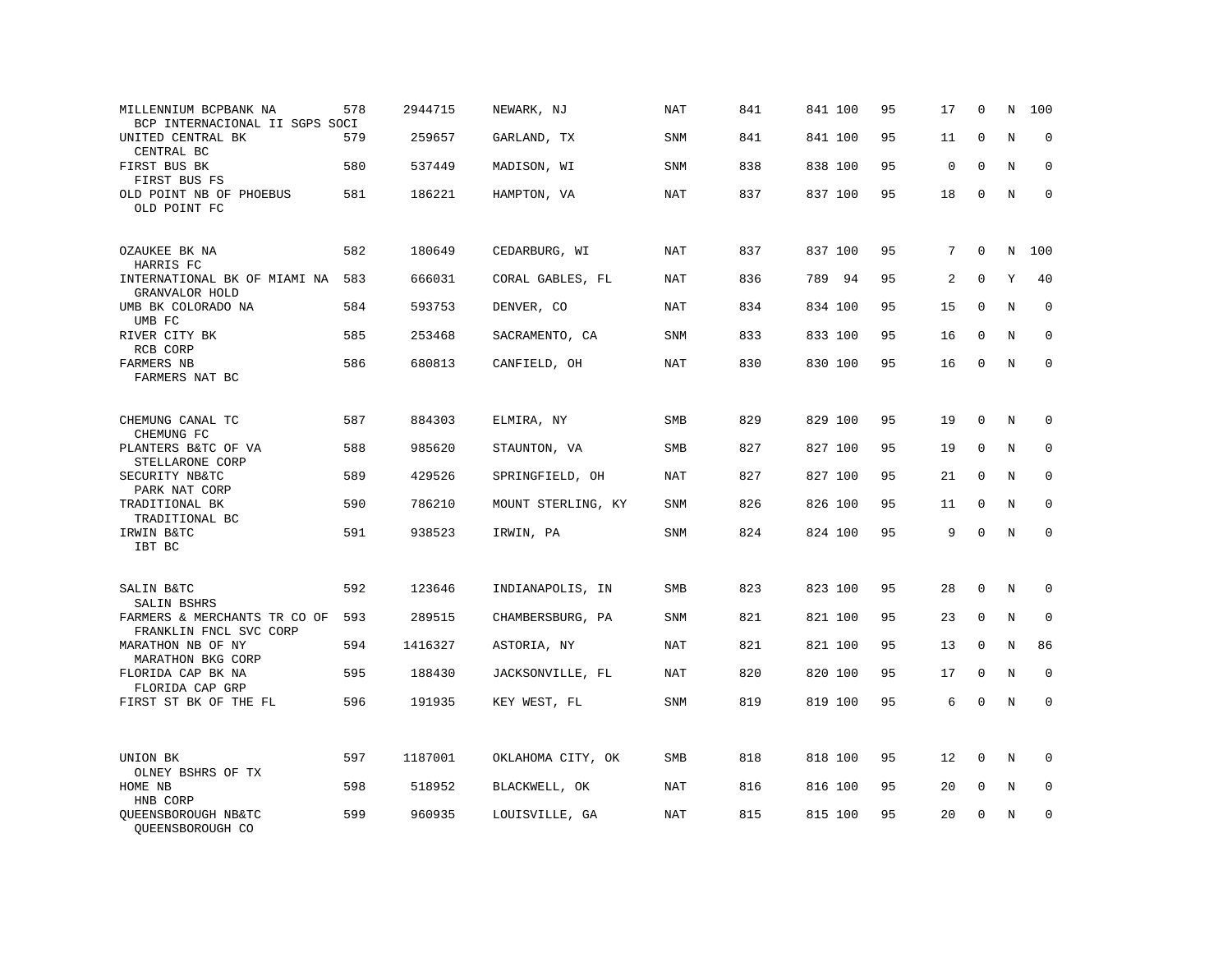| PATRIOT BK<br>PATRIOT BSHRS                           | 600 | 78858   | HOUSTON, TX          | SNM        | 811 | 811 100 | 95 | 10  | $\mathbf 0$  | N       | $\Omega$    |
|-------------------------------------------------------|-----|---------|----------------------|------------|-----|---------|----|-----|--------------|---------|-------------|
| MERCHANTS BK NA<br>MERCHANTS FNCL GROUP               | 601 | 779351  | WINONA, MN           | NAT        | 811 | 811 100 | 95 | 12  | $\Omega$     | N       | $\mathbf 0$ |
| CAPITALBANK<br>COMMUNITY CAPITAL CORP                 | 602 | 1356535 | GREENWOOD, SC        | SMB        | 810 | 810 100 | 95 | 17  | 0            | N       | $\mathbf 0$ |
| FIRST NB TX<br>FIRST CMNTY BSHRS                      | 603 | 613950  | KILLEEN, TX          | NAT        | 808 | 808 100 | 95 | 222 | $\mathbf 0$  | N       | $\mathbf 0$ |
| UNITY BK<br>UNITY BC                                  | 604 | 1890525 | CLINTON, NJ          | SNM        | 807 | 807 100 | 95 | 16  | $\mathbf 0$  | N       | $\mathbf 0$ |
| FIRST SECURITY BK MISSOULA<br>GLACIER BC              | 605 | 652351  | MISSOULA, MT         | SMB        | 805 | 805 100 | 95 | 12  | $\mathbf 0$  | N       | 0           |
| ARMED FORCES BK NA<br>DICKINSON FC II                 | 606 | 983457  | FORT LEAVENWORTH, KS | <b>NAT</b> | 804 | 804 100 | 95 | 52  | $\mathbf 0$  | N       | $\Omega$    |
| REPUBLIC BK OF CHICAGO<br>REPUBLIC BC CO              | 607 | 671334  | OAK BROOK, IL        | SNM        | 804 | 804 100 | 95 | 9   | $\Omega$     | N       | 0           |
| LIBERTY BK<br>LIBERTY BSHRS                           | 608 | 2352235 | SPRINGFIELD, MO      | <b>SNM</b> | 804 | 804 100 | 95 | 14  | $\mathbf 0$  | N       | $\mathbf 0$ |
| HIGH POINT B&TC<br>HIGH POINT BK CORP                 | 609 | 49821   | HIGH POINT, NC       | <b>SNM</b> | 800 | 800 100 | 95 | 7   | $\mathbf 0$  | N       | $\mathbf 0$ |
| PEOPLES NB<br>MARKET STREET BSHRS                     | 610 | 375043  | MOUNT VERNON, IL     | NAT        | 797 | 797 100 | 95 | 18  | $\Omega$     | N       | $\mathbf 0$ |
| GULF COAST B&TC                                       | 611 | 1458608 | NEW ORLEANS, LA      | SNM        | 796 | 796 100 | 95 | 11  | $\mathbf 0$  | N       | $\mathbf 0$ |
| KITSAP BK                                             | 612 | 584377  | PORT ORCHARD, WA     | SNM        | 796 | 796 100 | 95 | 25  | $\mathbf 0$  | N       | 0           |
| OLYMPIC BC<br>FIRST NB OF FORT SMITH<br>FIRST BK CORP | 613 | 397540  | FORT SMITH, AR       | NAT        | 795 | 795 100 | 95 | 11  | 0            | N       | $\mathbf 0$ |
| FIRST B&T<br>FISHBACK FC                              | 614 | 77851   | BROOKINGS, SD        | <b>SNM</b> | 794 | 794 100 | 95 | 5   | 0            | N       | 0           |
| WESTERN NB<br>WNB BSHRS                               | 615 | 778466  | ODESSA, TX           | <b>NAT</b> | 794 | 794 100 | 95 | 5   | $\mathbf{0}$ | $\rm N$ | $\mathbf 0$ |
| FIRST-KNOX NB<br>PARK NAT CORP                        | 616 | 273523  | MOUNT VERNON, OH     | <b>NAT</b> | 792 | 792 100 | 95 | 14  | $\mathbf 0$  | N       | 0           |
| FARMERS & MRCH ST BK<br>FARMERS & MRCH BC             | 617 | 214414  | ARCHBOLD, OH         | <b>SNM</b> | 792 | 792 100 | 95 | 17  | $\mathbf 0$  | N       | $\Omega$    |
| INTERNATIONAL BK OF CMRC<br>INTERNATIONAL BSHRS CORP  | 618 | 230759  | BROWNSVILLE, TX      | <b>SNM</b> | 791 | 791 100 | 95 | 14  | 0            | N       | 0           |
| FIRST GUARANTY BK<br>FIRST GUARANTY BSHRS             | 619 | 422433  | HAMMOND, LA          | <b>SNM</b> | 789 | 789 100 | 95 | 15  | $\mathbf 0$  | N       | $\mathbf 0$ |
| CITIZENS & FARMERS BK<br>C&F FC                       | 620 | 928421  | WEST POINT, VA       | <b>SNM</b> | 787 | 787 100 | 95 | 17  | $\mathbf 0$  | N       | $\mathbf 0$ |
| BARRINGTON B&TC NA<br>WINTRUST FC                     | 621 | 2508751 | BARRINGTON, IL       | NAT        | 786 | 786 100 | 95 | 4   | $\Omega$     | Ν       | 0           |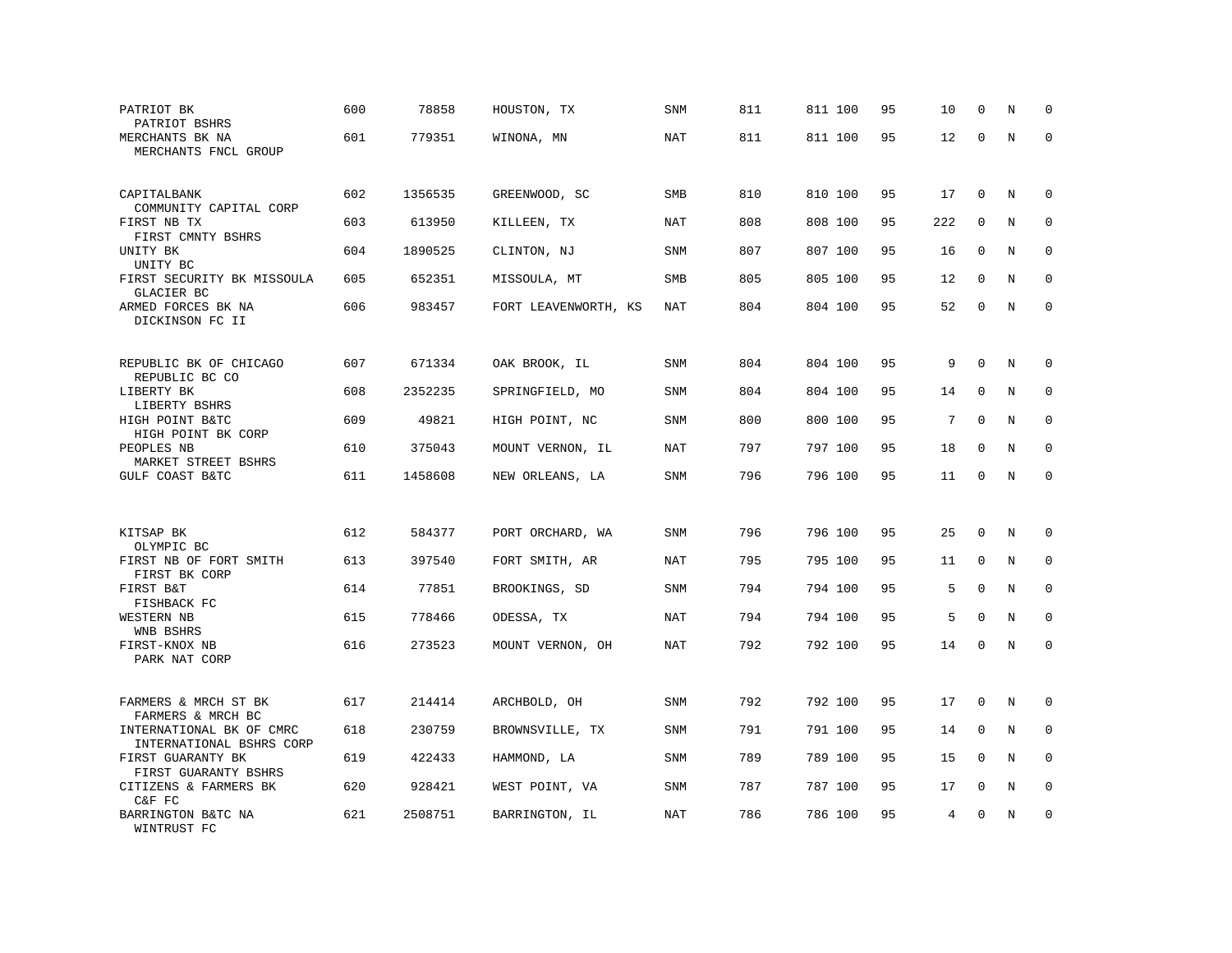| AMERICAN NB&TC<br>AMERICAN NAT BSHRS          | 622 | 958727  | DANVILLE, VA       | NAT        | 784 | 784 100 | 95 | 19           | $\mathbf 0$ | N          | $\Omega$     |
|-----------------------------------------------|-----|---------|--------------------|------------|-----|---------|----|--------------|-------------|------------|--------------|
| BRIDGE BK NA<br>BRIDGE CAP HOLD               | 623 | 3025406 | SAN JOSE, CA       | NAT        | 784 | 784 100 | 95 | $\mathbf{1}$ | $\Omega$    | N          | $\Omega$     |
| OHIO VALLEY BK CO<br>OHIO VALLEY BC           | 624 | 498317  | GALLIPOLIS, OH     | SNM        | 782 | 782 100 | 95 | 15           | 0           | N          | $\mathbf 0$  |
| MONTECITO B&T<br>MONTECITO BC                 | 625 | 514066  | SANTA BARBARA, CA  | SNM        | 781 | 781 100 | 95 | 6            | $\Omega$    | N          | $\mathbf 0$  |
| MIDWESTONE BK<br>MIDWESTONE FNCL GRP          | 626 | 66846   | OSKALOOSA, IA      | SNM        | 778 | 778 100 | 95 | 18           | 0           | N          | $\mathbf 0$  |
| BLACKHAWK B&T                                 | 627 | 890742  | MILAN, IL          | SNM        | 778 | 778 100 | 95 | 9            | $\mathbf 0$ | N          | $\mathbf 0$  |
| BLACKHAWK BC<br>BANK INDEP<br>BANCINDEPENDENT | 628 | 539032  | SHEFFIELD, AL      | <b>SMB</b> | 777 | 777 100 | 95 | 21           | $\mathbf 0$ | N          | $\mathbf 0$  |
| SECOND B&TC<br>STELLARONE CORP                | 629 | 831727  | FREDERICKSBURG, VA | <b>SMB</b> | 776 | 776 100 | 95 | 14           | $\mathbf 0$ | N          | $\mathbf 0$  |
| MONROE BK<br>MONROE BC                        | 630 | 220545  | BLOOMINGTON, IN    | SNM        | 773 | 773 100 | 95 | 15           | $\mathbf 0$ | N          | $\mathbf 0$  |
| ALLIANCE BK OF AZ<br>WESTERN ALLI BC          | 631 | 3138146 | PHOENIX, AZ        | <b>SNM</b> | 769 | 769 100 | 95 | 10           | $\mathbf 0$ | N          | $\mathbf 0$  |
| FOUR OAKS B&TC<br>FOUR OAKS FINCORP           | 632 | 292524  | FOUR OAKS, NC      | <b>SMB</b> | 769 | 769 100 | 95 | 13           | $\mathbf 0$ | N          | $\mathbf 0$  |
| TRI CITY NB<br>TRI CITY BSHRS CORP            | 633 | 242444  | OAK CREEK, WI      | NAT        | 768 | 768 100 | 95 | 37           | $\mathbf 0$ | N          | 0            |
| DARBY B&TC<br>DBT HC                          | 634 | 446336  | VIDALIA, GA        | SNM        | 768 | 768 100 | 95 | 6            | $\Omega$    | N          | $\mathbf 0$  |
| NEW PEOPLES BK<br>NEW PEOPLES BSHRS           | 635 | 2736451 | HONAKER, VA        | <b>SMB</b> | 766 | 766 100 | 95 | 29           | $\mathbf 0$ | N          | 0            |
| PACIFIC PREMIER BK<br>PACIFIC PREMIER BC      | 636 | 431172  | COSTA MESA, CA     | <b>SMB</b> | 765 | 765 100 | 95 | 5            | $\Omega$    | $_{\rm N}$ | $\mathbf 0$  |
| AMALGAMATED BK CHICAGO<br>AMALGAMATED INV CO  | 637 | 397531  | CHICAGO, IL        | SNM        | 765 | 765 100 | 95 | $\mathbf 0$  | $\Omega$    | N          | $\mathbf 0$  |
| BNC NB<br><b>BNCCORP</b>                      | 638 | 2358769 | PHOENIX, AZ        | NAT        | 765 | 765 100 | 95 | 20           | 0           | N          | 0            |
| MOODY NB<br>MOODY BSHRS                       | 639 | 253356  | GALVESTON, TX      | NAT        | 763 | 763 100 | 95 | 24           | $\Omega$    | N          | $\mathbf{0}$ |
| PARISH NB<br>PARISH NAT CORP                  | 640 | 651037  | BOGALUSA, LA       | NAT        | 762 | 762 100 | 95 | 16           | 0           | N          | 0            |
| BYRON BK<br>OAK FC                            | 641 | 945941  | BYRON CENTER, MI   | <b>SMB</b> | 762 | 762 100 | 95 | 12           | $\Omega$    | N          | $\mathbf 0$  |
| UNITED SCTY BK<br>UNITED SCTY BSHRS           | 642 | 1162017 | FRESNO, CA         | <b>SMB</b> | 760 | 760 100 | 95 | 11           | $\Omega$    | N          | $\mathbf 0$  |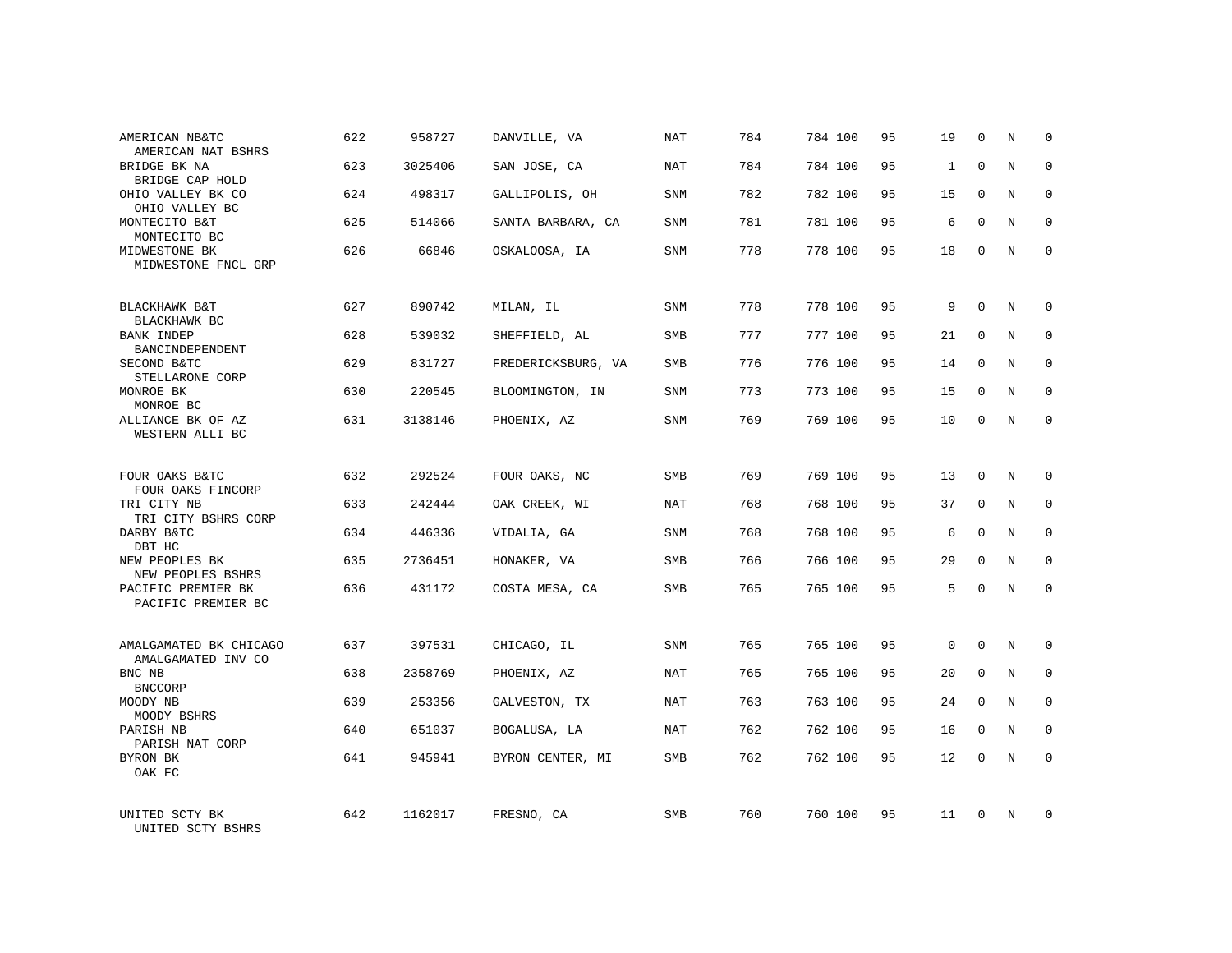| FIRST UNITED BK<br>PLAINS BC             | 643 | 578255  | DIMMITT, TX          | <b>SNM</b> | 760 | 760 100 | 95 | 13          | $\mathbf 0$  | N           | $\mathbf 0$  |
|------------------------------------------|-----|---------|----------------------|------------|-----|---------|----|-------------|--------------|-------------|--------------|
| HERITAGE BK<br>HERITAGE FC               | 644 | 881478  | OLYMPIA, WA          | <b>SNM</b> | 758 | 758 100 | 95 | 14          | $\mathbf{0}$ | N           | $\mathbf 0$  |
| HERITAGE OAKS BK<br>HERITAGE OAKS BC     | 645 | 797467  | PASO ROBLES, CA      | <b>SNM</b> | 758 | 758 100 | 95 | 14          | $\mathbf 0$  | N           | $\mathbf 0$  |
| PARK BK<br>BANKMANAGERS CORP             | 646 | 200640  | MILWAUKEE, WI        | <b>SNM</b> | 757 | 757 100 | 95 | 5           | $\mathbf 0$  | $\mathbf N$ | $\mathbf 0$  |
| CAPITALSOUTH BK<br>CAPITALSOUTH BC       | 647 | 567231  | BIRMINGHAM, AL       | SMB        | 756 | 756 100 | 95 | 11          | $\mathbf 0$  | N           | $\mathbf 0$  |
| D L EVANS BK<br>D L EVANS BC             | 648 | 543262  | BURLEY, ID           | SNM        | 754 | 754 100 | 95 | 18          | $\Omega$     | N           | $\mathbf 0$  |
| BREMER BK NA<br>OTTO BREMER FOUNDATION   | 649 | 995450  | GRAND FORKS, ND      | NAT        | 754 | 754 100 | 95 | 10          | $\Omega$     | N           | $\mathbf 0$  |
| CITIZENS NB<br>HENDERSON CITIZENS BSHRS  | 650 | 56351   | HENDERSON, TX        | NAT        | 753 | 753 100 | 95 | 17          | $\Omega$     | N           | $\Omega$     |
| BANK OF BLUE VALLEY<br>BLUE VALLEY BC    | 651 | 1421161 | OVERLAND PARK, KS    | SMB        | 753 | 753 100 | 95 | 5           | $\mathbf{0}$ | N           | $\mathbf 0$  |
| MID-MISSOURI BK<br>MID-MO BSHRS          | 652 | 950141  | SPRINGFIELD, MO      | SNM        | 753 | 753 100 | 95 | 14          | $\mathbf 0$  | N           | $\mathbf 0$  |
| BANK OF EAST ASIA USA NA<br>EAST ASIA HC | 653 | 1015560 | NEW YORK, NY         | <b>NAT</b> | 749 | 749 100 | 95 | 11          | $\mathbf 0$  | N           | 100          |
| ADIRONDACK TC<br>ADIRONDACK TR CO ESOT   | 654 | 645317  | SARATOGA SPRINGS, NY | SMB        | 746 | 746 100 | 95 | 9           | $\mathbf 0$  | N           | 0            |
| UNITED BK IA<br>IDA GROVE BSHRS          | 655 | 738040  | IDA GROVE, IA        | <b>SNM</b> | 744 | 744 100 | 95 | 16          | $\mathbf 0$  | N           | $\mathbf{0}$ |
| SAVINGS BK OF MENDOCINO CTY              | 656 | 146663  | UKIAH, CA            | SNM        | 744 | 744 100 | 95 | 8           | $\Omega$     | $\rm N$     | $\Omega$     |
| ONEUNITED BK                             | 657 | 935308  | BOSTON, MA           | <b>SNM</b> | 743 | 743 100 | 95 | 8           | $\mathbf 0$  | N           | 0            |
| BANK OF THE ORIENT<br>ORIENT BC          | 658 | 777366  | SAN FRANCISCO, CA    | <b>SMB</b> | 743 | 737 99  | 95 | 9           | $\mathbf{1}$ | Y           | $\mathbf 0$  |
| FIRST ST BK EAST DETROIT<br>FIRST ST FC  | 659 | 113740  | EASTPOINTE, MI       | SNM        | 739 | 739 100 | 95 | 10          | $\mathbf 0$  | N           | $\Omega$     |
| SUMITOMO TR & BKG CO USA                 | 660 | 925411  | HOBOKEN, NJ          | SNM        | 738 | 737 100 | 95 | $\mathsf 0$ | $\mathbf 0$  | Y           | 100          |
| EMPIRE BK<br>CENTRAL BANCOMPANY          | 661 | 290052  | SPRINGFIELD, MO      | SNM        | 737 | 737 100 | 95 | 13          | $\mathbf{0}$ | N           | $\mathbf 0$  |
| FIRST SOUTHERN NB<br>FIRST SOUTHERN BC   | 662 | 702612  | LANCASTER, KY        | NAT        | 737 | 737 100 | 95 | 22          | $\mathbf 0$  | N           | $\mathbf 0$  |
| COLUMBIAN B&TC<br>COLUMBIAN FC           | 663 | 422750  | TOPEKA, KS           | SNM        | 736 | 736 100 | 95 | 8           | 0            | Ν           | 0            |
| FIRST NB<br>FIRST NATIONAL SECURITY CO   | 664 | 324649  | HOT SPRINGS, AR      | NAT        | 732 | 732 100 | 95 | 28          | $\mathbf 0$  | N           | $\mathbf 0$  |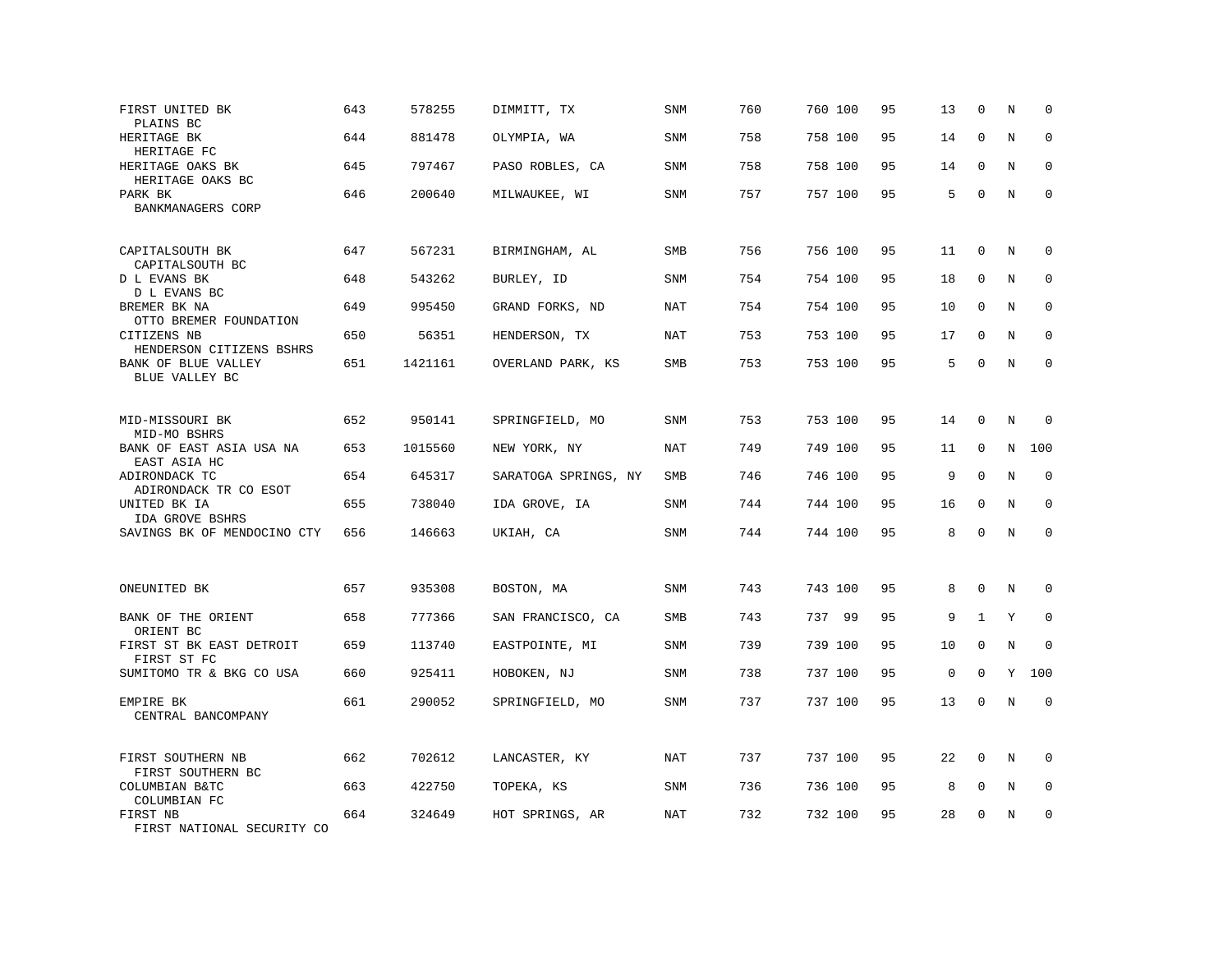| BANK OF CMRC                                     | 665 | 324863  | IDAHO FALLS, ID   | SNM        | 730 | 730 100 | 95 | 15          | 0           | N       | $\mathbf 0$ |
|--------------------------------------------------|-----|---------|-------------------|------------|-----|---------|----|-------------|-------------|---------|-------------|
| BANK FIRST NAT<br>FIRST MANITOWOC BC             | 666 | 594947  | MANITOWOC, WI     | <b>NAT</b> | 728 | 728 100 | 96 | 15          | $\mathbf 0$ | $\rm N$ | $\mathbf 0$ |
| OMNI BK                                          | 667 | 1229424 | METAIRIE, LA      | <b>SNM</b> | 728 | 728 100 | 96 | 10          | $\mathbf 0$ | N       | 0           |
| OMNI BSHRS<br>CENTURY NB                         | 668 | 195072  | ZANESVILLE, OH    | <b>NAT</b> | 725 | 725 100 | 96 | 15          | $\mathbf 0$ | N       | $\mathbf 0$ |
| PARK NAT CORP<br><b>AUBURNBANK</b><br>AUBURN NBC | 669 | 749635  | AUBURN, AL        | <b>SMB</b> | 725 | 725 100 | 96 | 8           | $\Omega$    | N       | $\mathbf 0$ |
| FIRST CMRL BK OF FL<br>FCB FL BC                 | 670 | 2737029 | ORLANDO, FL       | SMB        | 724 | 724 100 | 96 | 8           | $\mathbf 0$ | N       | 0           |
| HOME ST BK NA<br>HOME ST BC                      | 671 | 696430  | CRYSTAL LAKE, IL  | <b>NAT</b> | 721 | 721 100 | 96 | 8           | $\Omega$    | N       | $\mathbf 0$ |
|                                                  | 672 | 933256  |                   |            | 717 |         |    |             | $\mathbf 0$ |         |             |
| ALERUS FNCL NA<br>ALERUS FC                      |     |         | GRAND FORKS, ND   | <b>NAT</b> |     | 717 100 | 96 | 13          |             | N       | 0           |
| FRONTIER ST BK                                   | 673 | 632858  | OKLAHOMA CITY, OK | <b>SNM</b> | 717 | 717 100 | 96 | $\mathbf 0$ | $\mathbf 0$ | N       | $\mathbf 0$ |
| FIRST NIAGARA CMRL BK                            | 674 | 2905163 | LOCKPORT, NY      | <b>SNM</b> | 717 | 717 100 | 96 | 1           | $\mathbf 0$ | N       | $\mathbf 0$ |
| DELAWARE CTY B&TC<br>DCB FNCL CORP               | 675 | 616410  | LEWIS CENTER, OH  | <b>SNM</b> | 717 | 717 100 | 96 | 18          | $\mathbf 0$ | N       | $\mathbf 0$ |
| COLORADO CAP BK<br><b>BANKVEST</b>               | 676 | 2595461 | CASTLE ROCK, CO   | SNM        | 716 | 716 100 | 96 | 6           | $\mathbf 0$ | $\rm N$ | $\mathbf 0$ |
| FIRST GA BKG CO                                  | 677 | 3219335 | FRANKLIN, GA      | SNM        | 716 | 716 100 | 96 | 10          | $\mathbf 0$ | N       | $\mathbf 0$ |
| FGBC BSHRS<br>1ST CENTENNIAL BK                  | 678 | 1463705 | REDLANDS, CA      | <b>SNM</b> | 715 | 715 100 | 96 | 5           | $\Omega$    | N       | $\mathbf 0$ |
| 1ST CENTENNIAL BC<br>SEA ISLAND BK<br>SYNOVUS FC | 679 | 1632    | STATESBORO, GA    | <b>SNM</b> | 715 | 715 100 | 96 | 8           | $\mathbf 0$ | N       | $\mathbf 0$ |
| MOUNTAIN WEST BK NA<br>MOUNTAIN WEST FC          | 680 | 1861927 | HELENA, MT        | NAT        | 715 | 715 100 | 96 | 12          | $\mathbf 0$ | N       | 0           |
| EAST CAROLINA BK<br>ECB BC                       | 681 | 580726  | ENGELHARD, NC     | SNM        | 715 | 715 100 | 96 | 22          | $\mathbf 0$ | N       | $\mathbf 0$ |
| CITIZENS BK                                      | 682 | 29636   | PHILADELPHIA, MS  | <b>SNM</b> | 709 | 709 100 | 96 | 18          | $\mathbf 0$ | N       | 0           |
| CITIZENS HC<br>NORTHBROOK B&TC                   | 683 | 2938198 | NORTHBROOK, IL    | SMB        | 707 | 707 100 | 96 | 5           | $\mathbf 0$ | N       | $\mathbf 0$ |
| WINTRUST FC<br>CITIZENS NB                       | 684 | 717737  |                   | NAT        | 707 | 707 100 | 96 | 16          | $\Omega$    | N       | $\mathbf 0$ |
| CNB BSHRS                                        |     |         | SEVIERVILLE, TN   |            |     |         |    |             |             |         |             |
| HAPPY ST BK<br>HAPPY BSHRS                       | 685 | 466857  | HAPPY, TX         | <b>SNM</b> | 707 | 707 100 | 96 | 12          | $\mathbf 0$ | N       | $\mathbf 0$ |
| DEUTSCHE BK TC DE<br>TAUNUS CORP                 | 686 | 304913  | WILMINGTON, DE    | <b>SNM</b> | 706 | 706 100 | 96 | $\mathbf 0$ | $\mathbf 0$ | N       | 100         |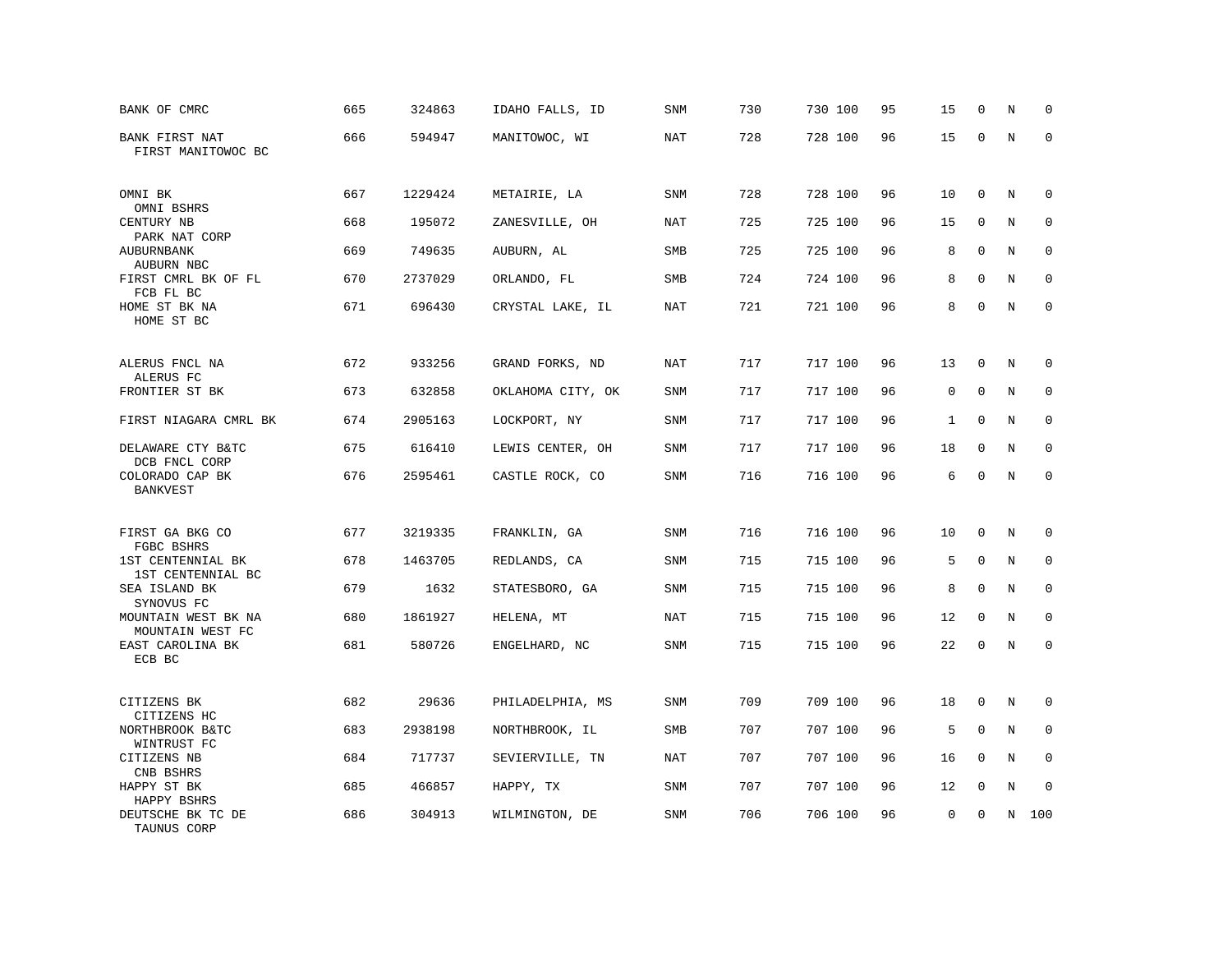| FIRST ST BK<br>HENRY CTY BSHRS            | 687 | 151331  | STOCKBRIDGE, GA       | SNM        | 705 | 705 100 | 96 | 6               | $\mathbf 0$  | N           | $\Omega$     |
|-------------------------------------------|-----|---------|-----------------------|------------|-----|---------|----|-----------------|--------------|-------------|--------------|
| TEAMBANK NA<br>TEAM FNCL ESOP             | 688 | 181851  | PAOLA, KS             | NAT        | 705 | 705 100 | 96 | 16              | $\Omega$     | N           | $\Omega$     |
| TORREY PINES BK<br>WESTERN ALLI BC        | 689 | 3179082 | SAN DIEGO, CA         | SNM        | 704 | 704 100 | 96 | 6               | $\mathbf 0$  | N           | $\mathbf 0$  |
| BANK OF THE WEST<br>WEST FNCL             | 690 | 1447639 | EL PASO, TX           | <b>SMB</b> | 701 | 701 100 | 96 | 6               | $\Omega$     | N           | $\mathbf 0$  |
| COMMUNITY ST BK NA<br>VAN DIEST INV CO    | 691 | 790543  | ANKENY, IA            | NAT        | 701 | 701 100 | 96 | 10              | $\mathbf 0$  | N           | $\mathbf 0$  |
| BANK OF UT<br>BOU BC                      | 692 | 933975  | OGDEN, UT             | <b>SMB</b> | 700 | 700 100 | 96 | 12              | $\mathbf 0$  | N           | $\mathbf 0$  |
| TWIN CITY BK<br>HOME BSHRS                | 693 | 2907484 | NORTH LITTLE ROCK, AR | <b>SMB</b> | 700 | 700 100 | 96 | 16              | $\mathbf{0}$ | N           | $\mathbf 0$  |
| BANK OF FL SW<br>BANK OF FL CORP          | 694 | 2796615 | NAPLES, FL            | SNM        | 699 | 699 100 | 96 | 5               | $\mathbf 0$  | N           | $\mathbf 0$  |
| FIRST GULF BK NA<br>ROYAL BK HOLD         | 695 | 2608905 | PENSACOLA, FL         | NAT        | 699 | 699 100 | 96 | 12              | $\mathbf{0}$ | N           | 99           |
| INDIAN RIVER NB<br>ROYAL BK HOLD          | 696 | 576439  | VERO BEACH, FL        | <b>NAT</b> | 698 | 698 100 | 96 | 9               | $\mathbf 0$  | $\mathbf N$ | 99           |
| CARROLLTON BK<br>CBX CORP                 | 697 | 1001648 | CARROLLTON, IL        | <b>SNM</b> | 698 | 698 100 | 96 | $7\phantom{.0}$ | $\Omega$     | N           | $\mathbf 0$  |
| WAUKESHA ST BK                            | 698 | 290249  | WAUKESHA, WI          | SNM        | 697 | 697 100 | 96 | 16              | 0            | N           | 0            |
| FIRST DAKOTA NB<br>FIRST DAKOTA FC        | 699 | 441256  | YANKTON, SD           | NAT        | 695 | 695 100 | 96 | 12              | $\Omega$     | N           | $\mathbf{0}$ |
| YOUR CMNTY BK<br>COMMUNITY BK SHARES      | 700 | 54375   | NEW ALBANY, IN        | SNM        | 694 | 694 100 | 96 | 17              | 0            | N           | 0            |
| FIRST NB OF VALPARAISO<br>1ST SOURCE CORP | 701 | 703141  | VALPARAISO, IN        | NAT        | 694 | 694 100 | 96 | 15              | $\Omega$     | N           | $\mathbf 0$  |
| FIRST B&TC<br>FIRST TR CORP               | 702 | 1862719 | NEW ORLEANS, LA       | <b>SNM</b> | 691 | 691 100 | 96 | 8               | $\Omega$     | N           | $\mathbf 0$  |
| AMERICAN BK CMRC<br>AMERICO BSHRS         | 703 | 215662  | WOLFFORTH, TX         | SNM        | 691 | 691 100 | 96 | 16              | $\mathbf 0$  | N           | 0            |
| VALLEY VIEW ST BK<br>VALLEY VIEW BSHRS    | 704 | 339951  | OVERLAND PARK, KS     | <b>SNM</b> | 691 | 691 100 | 96 | 9               | $\Omega$     | N           | $\mathbf{0}$ |
| FIRST KEYSTONE NB<br>FIRST KEYSTONE CORP  | 705 | 790918  | BERWICK, PA           | NAT        | 688 | 688 100 | 96 | 13              | $\mathbf 0$  | N           | 0            |
| TOWER B&TC<br>TOWER FC                    | 706 | 2744063 | FORT WAYNE, IN        | SMB        | 687 | 687 100 | 96 | 7               | $\Omega$     | N           | $\mathbf 0$  |
| AMERICAN BK TX NA<br>NORTH AMER BSHRS     | 707 | 485652  | MARBLE FALLS, TX      | NAT        | 684 | 684 100 | 96 | 15              | $\Omega$     | N           | $\mathbf 0$  |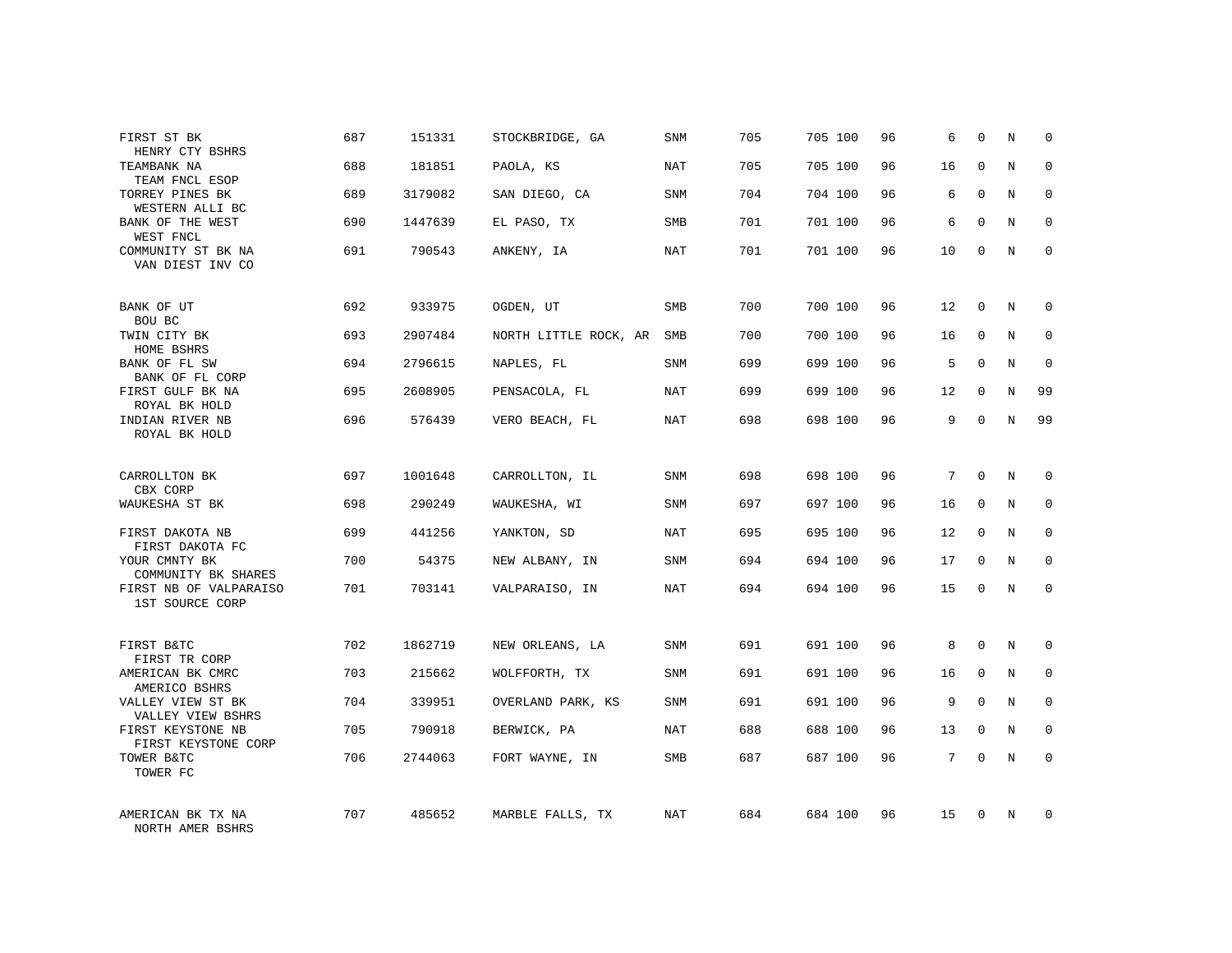| SOUTHERN FIRST BK NA<br>SOUTHERN FIRST BSHRS        | 708 | 2849801 | GREENVILLE, SC        | <b>NAT</b> | 683 | 683 100 | 96 | 3  | $\mathbf 0$  | N       | $\mathbf 0$  |
|-----------------------------------------------------|-----|---------|-----------------------|------------|-----|---------|----|----|--------------|---------|--------------|
| COMMUNITY BK OF MS<br>COMMUNITY BSHRS ESOP          | 709 | 460033  | FOREST, MS            | <b>SNM</b> | 683 | 683 100 | 96 | 6  | $\mathbf{0}$ | N       | $\mathbf 0$  |
| BREMER BK NA<br>OTTO BREMER FOUNDATION              | 710 | 824550  | SAINT CLOUD, MN       | NAT        | 683 | 683 100 | 96 | 4  | $\mathbf{0}$ | N       | $\mathbf 0$  |
| <b>BANKWEST</b><br>SOUTH DAKOTA BSHRS               | 711 | 540551  | PIERRE, SD            | SNM        | 681 | 681 100 | 96 | 12 | $\mathbf{0}$ | N       | $\mathbf 0$  |
| CONESTOGA BK<br>CONESTOGA BC                        | 712 | 833271  | CHESTER SPRINGS, PA   | SMB        | 681 | 681 100 | 96 | 13 | $\mathbf{0}$ | N       | $\mathbf 0$  |
| FIRST NORTHERN BK<br>FIRST NORTHERN CMNTY BC        | 713 | 783161  | DIXON, CA             | SNM        | 681 | 681 100 | 96 | 14 | $\mathbf 0$  | N       | $\mathbf 0$  |
| FIRST AMER B&TC<br>ONE AMER CORP                    | 714 | 101037  | VACHERIE, LA          | <b>SNM</b> | 680 | 680 100 | 96 | 20 | $\Omega$     | N       | $\mathbf 0$  |
| PARK BK<br>PARK BC                                  | 715 | 403946  | MADISON, WI           | <b>SNM</b> | 680 | 680 100 | 96 | 10 | $\Omega$     | N       | $\Omega$     |
| NORTHWAY BK<br>NORTHWAY FNCL                        | 716 | 30502   | BERLIN, NH            | <b>SNM</b> | 679 | 679 100 | 96 | 17 | $\mathbf{0}$ | N       | $\mathbf 0$  |
| CORNERSTONE BK<br>FIRST YORK BC                     | 717 | 403151  | YORK, NE              | SMB        | 676 | 676 100 | 96 | 28 | $\mathbf{0}$ | N       | 0            |
| GREAT LAKES BK NA<br>GREAT LAKES FNCL RESOURCE ESOP | 718 | 395836  | BLUE ISLAND, IL       | <b>NAT</b> | 676 | 676 100 | 96 | 11 | $\mathbf{0}$ | N       | $\mathbf 0$  |
| INDEPENDENCE BK OF KY<br>INDEPENDENCE BSHRS         | 719 | 648242  | OWENSBORO, KY         | <b>SNM</b> | 675 | 675 100 | 96 | 16 | $\mathbf 0$  | N       | 0            |
| FIRST UNITED SCTY BK<br>UNITED SCTY BSHRS           | 720 | 259330  | THOMASVILLE, AL       | <b>SNM</b> | 672 | 672 100 | 96 | 18 | $\mathbf 0$  | N       | $\mathbf{0}$ |
| BANK OF CASTILE<br>TOMPKINS FNCL CORP               | 721 | 165806  | CASTILE, NY           | SNM        | 670 | 670 100 | 96 | 14 | $\Omega$     | $\rm N$ | $\Omega$     |
| FIRSTBANK SW<br>FIRSTPERRYTON BC                    | 722 | 840363  | AMARILLO, TX          | <b>SNM</b> | 668 | 668 100 | 96 | 8  | $\mathbf 0$  | N       | $\mathbf 0$  |
| NEW MEXICO B&TC<br>HEARTLAND FNCL USA               | 723 | 2649122 | ALBUQUERQUE, NM       | <b>SNM</b> | 668 | 668 100 | 96 | 15 | $\mathbf 0$  | N       | $\mathbf 0$  |
| PARK CITIES BK<br>NORTH TX BSHRS                    | 724 | 2955458 | DALLAS, TX            | SNM        | 666 | 666 100 | 96 | 3  | $\mathbf 0$  | N       | $\mathbf 0$  |
| HERITAGE BK<br>LIBERTY SHARES                       | 725 | 507330  | HINESVILLE, GA        | SNM        | 664 | 664 100 | 96 | 26 | $\mathbf 0$  | N       | $\mathbf 0$  |
| AMERICAN B&TC NA<br>AMBANK HOLD                     | 726 | 2733263 | DAVENPORT, IA         | NAT        | 664 | 664 100 | 96 | 13 | $\mathbf 0$  | N       | $\mathbf 0$  |
| COLORADO EAST B&TC<br>COLOEAST BSHRS                | 727 | 320155  | LAMAR, CO             | <b>SNM</b> | 662 | 662 100 | 96 | 18 | $\mathbf 0$  | N       | $\mathbf 0$  |
| BEACH CMNTY BK<br>BEACH CMNTY BSHRS                 | 728 | 3022076 | FORT WALTON BEACH, FL | SNM        | 661 | 661 100 | 96 | 11 | 0            | Ν       | 0            |
| EPHRATA NB<br>HIBSHMAN TR FOR EPHRATA NB STK        | 729 | 425911  | EPHRATA, PA           | NAT        | 660 | 660 100 | 96 | 6  | $\mathbf 0$  | N       | $\mathbf 0$  |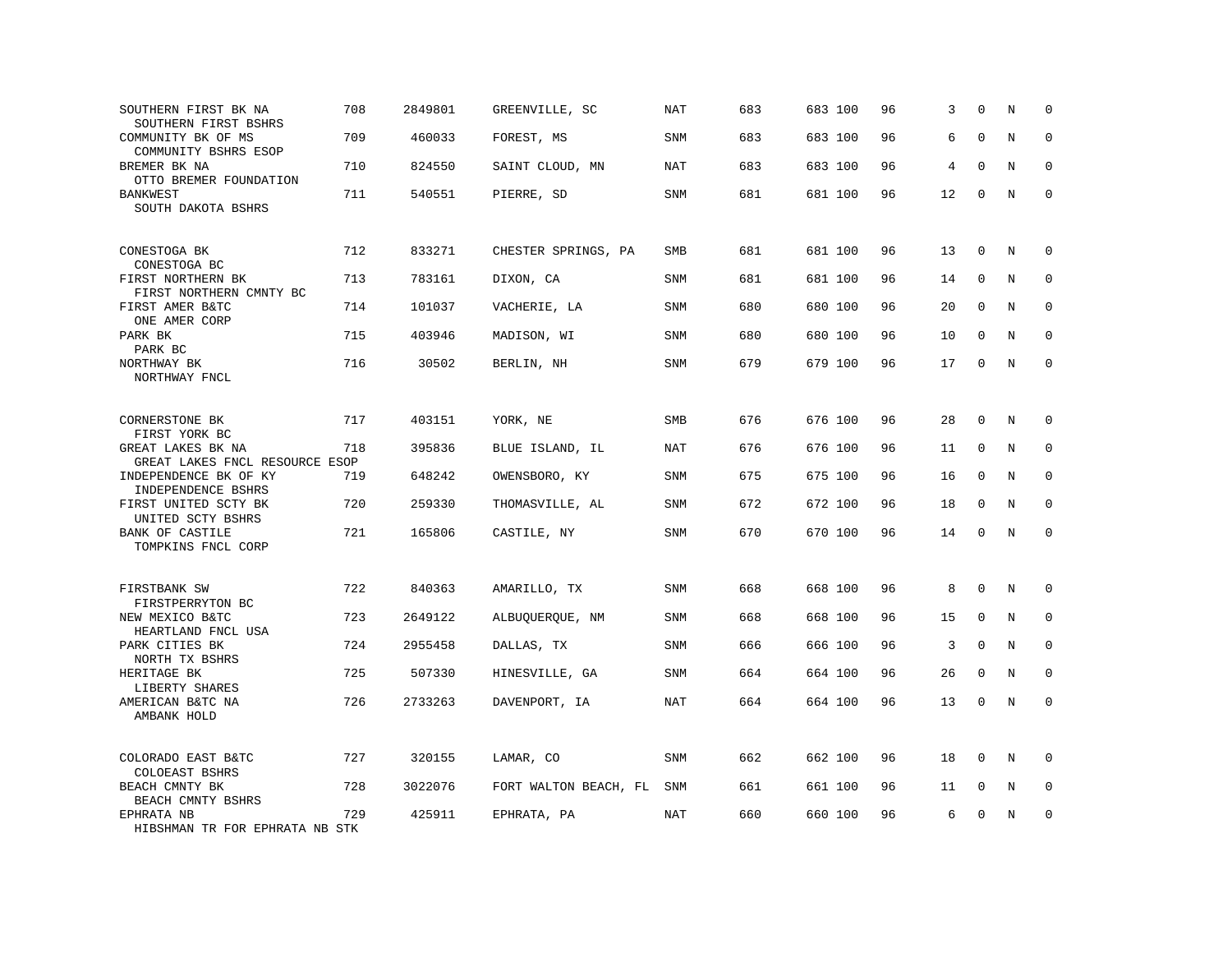| FIRST PRIV BK TR<br>BOSTON PRIVATE FNCL HOLD  | 730 | 193461  | ENCINO, CA                 | <b>SNM</b> | 660 | 660 100 | 96 | 5  | $\mathbf 0$  | N       | $\mathbf 0$  |
|-----------------------------------------------|-----|---------|----------------------------|------------|-----|---------|----|----|--------------|---------|--------------|
| HIGHLANDS UNION BK<br>HIGHLANDS BSHRS         | 731 | 969424  | ABINGDON, VA               | SMB        | 660 | 660 100 | 96 | 12 | $\Omega$     | $\rm N$ | $\mathbf 0$  |
| FIRST CMRL BK OF HUNTSVILLE<br>SYNOVUS FC     | 732 | 130635  | HUNTSVILLE, AL             | <b>SNM</b> | 658 | 658 100 | 96 | 5  | $\mathbf{0}$ | N       | 0            |
| TENNESSEE ST BK<br>TENNESSEE ST BSHRS         | 733 | 479839  | PIGEON FORGE, TN           | SMB        | 656 | 656 100 | 96 | 12 | $\mathbf 0$  | N       | $\mathbf 0$  |
| UNITED BK<br>UNITED BC                        | 734 | 37435   | ZEBULON, GA                | SNM        | 654 | 654 100 | 96 | 14 | $\mathbf{0}$ | N       | $\mathbf 0$  |
| BRIDGEHAMPTON NB<br>BRIDGE BC                 | 735 | 23504   | BRIDGEHAMPTON, NY          | NAT        | 654 | 654 100 | 96 | 11 | 0            | N       | $\mathbf 0$  |
| MOUNTAIN 1ST BK & TR                          | 736 | 3261549 | HENDERSONVILLE, NC         | <b>SNM</b> | 654 | 654 100 | 96 | 13 | $\mathbf 0$  | N       | $\mathbf 0$  |
|                                               |     |         |                            |            |     |         |    |    |              |         |              |
| COCONUT GROVE BK<br>COCONUT GROVE BSHRS       | 737 | 648130  | MIAMI, FL                  | <b>SMB</b> | 652 | 652 100 | 96 | 3  | $\Omega$     | N       | $\mathbf 0$  |
| <b>JEFFERSON BK</b><br><b>JEFFERSON BSHRS</b> | 738 | 45560   | SAN ANTONIO, TX            | SNM        | 652 | 652 100 | 96 | 11 | 0            | N       | $\mathbf 0$  |
| F&M BK<br>F&M FC                              | 739 | 741330  | CLARKSVILLE, TN            | SNM        | 652 | 652 100 | 96 | 12 | $\mathbf 0$  | N       | 0            |
| ALLIANCE BK<br>ALLIANCE FS                    | 740 | 166652  | LAKE CITY, MN              | <b>SNM</b> | 652 | 652 100 | 96 | 13 | $\mathbf 0$  | N       | $\mathbf 0$  |
| FIRST NB OF NORTHERN CA<br>FNB BC             | 741 | 167060  | SOUTH SAN FRANCISCO, CANAT |            | 650 | 650 100 | 96 | 13 | $\mathbf 0$  | N       | $\mathbf 0$  |
| K BK<br>K CAP CORP                            | 742 | 357375  | OWINGS MILLS, MD           | <b>SNM</b> | 649 | 649 100 | 96 | 8  | $\mathbf 0$  | N       | $\mathbf 0$  |
| NODAWAY VALLEY BK<br>NODAWAY VALLEY BSHRS     | 743 | 770657  | MARYVILLE, MO              | <b>SNM</b> | 649 | 649 100 | 96 | 9  | $\Omega$     | N       | $\mathbf 0$  |
| BANK OF TN<br><b>BANCTENN CORP</b>            | 744 | 340135  | KINGSPORT, TN              | SNM        | 649 | 649 100 | 96 | 12 | $\mathbf 0$  | N       | 0            |
| RED RIVER BK<br>RED RIVER BSHRS               | 745 | 2743244 | ALEXANDRIA, LA             | <b>SNM</b> | 647 | 647 100 | 96 | 14 | $\mathbf 0$  | N       | $\mathbf{0}$ |
| REDDING BK OF CMRC<br>BANK OF CMRC HOLD       | 746 | 933863  | REDDING, CA                | SNM        | 647 | 647 100 | 96 | 5  | $\mathbf 0$  | N       | $\mathbf 0$  |
| KANSAS ST BK OF MANHATTAN<br>MANHATTAN BC     | 747 | 160959  | MANHATTAN, KS              | SNM        | 647 | 647 100 | 96 | 5  | $\Omega$     | N       | 0            |
| NICOLET NB<br>NICOLET BSHRS                   | 748 | 2941068 | GREEN BAY, WI              | NAT        | 646 | 646 100 | 96 | 5  | $\mathbf{0}$ | N       | 0            |
| GAINESVILLE B&TC<br><b>GB&amp;T BSHRS</b>     | 749 | 1164329 | GAINESVILLE, GA            | SNM        | 646 | 646 100 | 96 | 9  | $\Omega$     | N       | $\mathbf 0$  |
| NORSTATES BK<br>NORTHERN ST FC                | 750 | 545042  | WAUKEGAN, IL               | SNM        | 645 | 645 100 | 96 | 7  | $\mathbf{0}$ | N       | 0            |
| BANKFIRST FINANCIAL SVC<br>BANKFIRST CAP CORP | 751 | 914648  | MACON, MS                  | <b>SNM</b> | 642 | 642 100 | 96 | 12 | $\mathbf 0$  | N       | $\mathbf 0$  |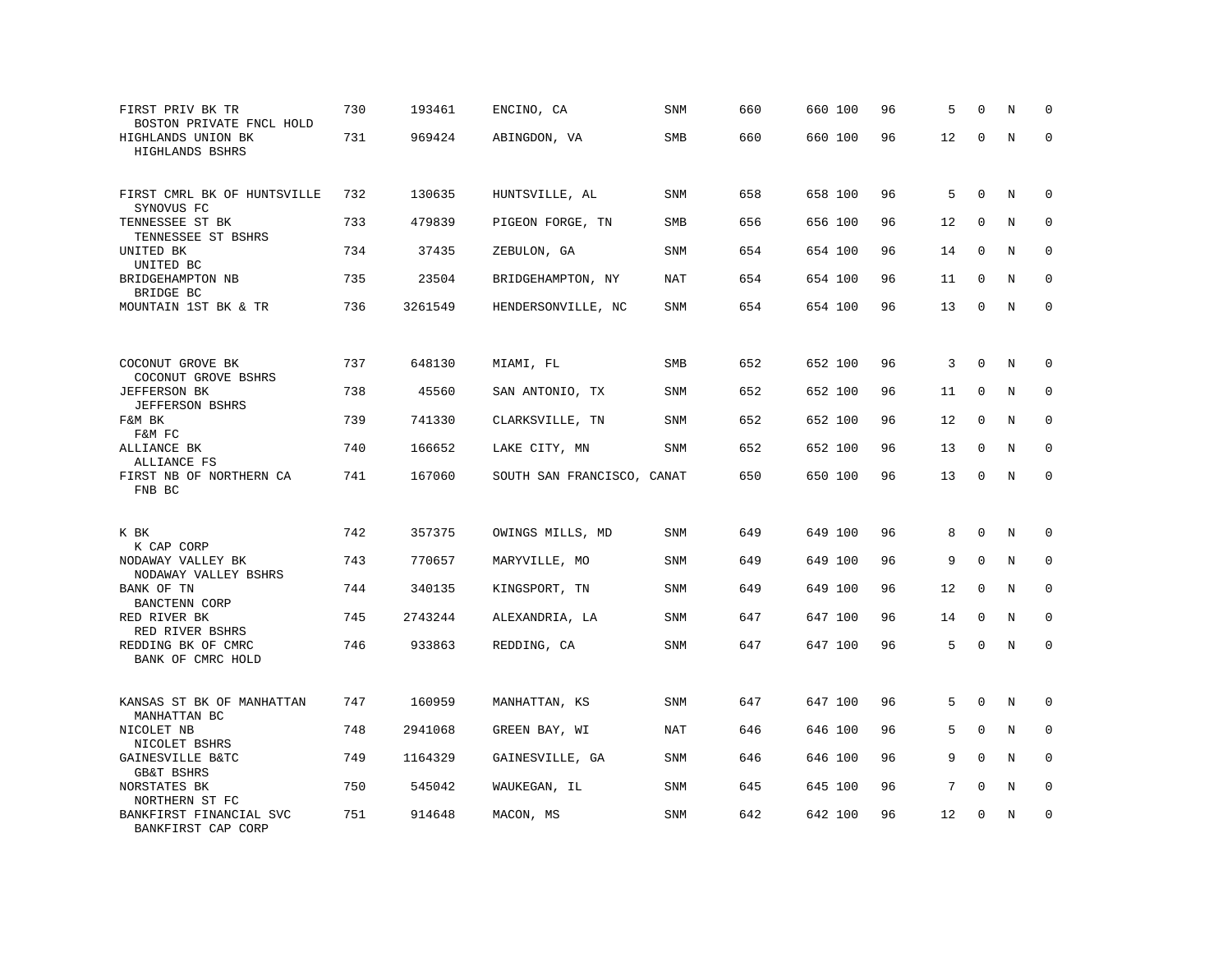| SUBURBAN B&TC<br>SUBURBAN IL BC                  | 752 | 591937  | ELMHURST, IL       | <b>SNM</b> | 640 | 640 100 | 96 | 11          | $\mathbf 0$  | N | $\mathbf 0$  |
|--------------------------------------------------|-----|---------|--------------------|------------|-----|---------|----|-------------|--------------|---|--------------|
| STATE BK OF CROSS PLAINS<br>SBCP BC              | 753 | 525549  | CROSS PLAINS, WI   | <b>SNM</b> | 639 | 639 100 | 96 | 8           | $\Omega$     | N | $\Omega$     |
| FIRST NB<br>WAUPACA BC                           | 754 | 466642  | WAUPACA, WI        | NAT        | 639 | 639 100 | 96 | 10          | $\mathbf 0$  | N | $\mathbf 0$  |
| BANK OF CHOICE COLORADO<br>BANK OF CHOICE HC     | 755 | 875954  | ARVADA, CO         | <b>SNM</b> | 637 | 637 100 | 96 | 10          | $\Omega$     | N | $\mathbf 0$  |
| STRATEGIC CAP BK<br>STRATEGIC CAP BC             | 756 | 2796295 | CHAMPAIGN, IL      | <b>SNM</b> | 636 | 636 100 | 96 | $\Omega$    | $\Omega$     | N | $\Omega$     |
| UMB NB OF AMER                                   | 757 | 597555  | SALINA, KS         | NAT        | 634 | 634 100 | 96 | 8           | $\Omega$     | N | $\mathbf 0$  |
| UMB FC<br>VANGUARD B&TC<br>SYNOVUS FC            | 758 | 293736  | VALPARAISO, FL     | SNM        | 634 | 634 100 | 96 | 12          | $\mathbf 0$  | N | $\mathbf 0$  |
| NORTHWEST GA BK<br>N W SVC CORP                  | 759 | 712031  | RINGGOLD, GA       | <b>SNM</b> | 634 | 634 100 | 96 | 9           | $\Omega$     | N | $\mathbf 0$  |
| KENTUCKY BK<br>KENTUCKY BSHRS INC                | 760 | 373115  | PARIS, KY          | <b>SNM</b> | 633 | 633 100 | 96 | 14          | $\mathbf 0$  | N | 0            |
| COMMUNITY FIRST B&TC<br>COMMUNITY FIRST          | 761 | 2810007 | COLUMBIA, TN       | <b>SNM</b> | 633 | 633 100 | 96 | 8           | $\mathbf 0$  | N | $\mathbf 0$  |
| CITIZENS BK<br>CITCO CMNTY BSHRS                 | 762 | 778738  | ELIZABETHTON, TN   | <b>SNM</b> | 633 | 633 100 | 96 | 12          | 0            | N | 0            |
| BPD BK<br>BPD HOLDING                            | 763 | 66015   | NEW YORK, NY       | <b>SMB</b> | 633 | 556 88  | 96 | $\mathbf 0$ | $\Omega$     | Y | 100          |
| SOVEREIGN BK<br>SOVEREIGN BSHRS                  | 764 | 3269590 | DALLAS, TX         | <b>SNM</b> | 632 | 632 100 | 96 | 8           | $\Omega$     | N | $\mathbf 0$  |
| MARINE BK SPRINGFIELD<br>MARINE BC               | 765 | 258445  | SPRINGFIELD, IL    | <b>SNM</b> | 632 | 632 100 | 96 | 7           | $\Omega$     | N | $\mathbf 0$  |
| COMMUNITY BK OF TRI-CTY<br>TRI-COUNTY FC         | 766 | 697978  | WALDORF, MD        | SMB        | 632 | 632 100 | 96 | 8           | $\mathbf 0$  | N | $\mathbf 0$  |
| FARMERS & MRCH BK<br>F&M FC                      | 767 | 348720  | GRANITE QUARRY, NC | <b>SNM</b> | 631 | 631 100 | 96 | 10          | $\mathbf 0$  | N | 0            |
| GUARANTY BK<br><b>GUARANTY FEDERAL BSHRS</b>     | 768 | 131173  | SPRINGFIELD, MO    | SNM        | 629 | 629 100 | 96 | 7           | $\mathbf{0}$ | N | $\mathbf 0$  |
| COMMUNITY W BK NA<br>COMMUNITY W BSHRS           | 769 | 1412712 | GOLETA, CA         | NAT        | 629 | 629 100 | 96 | 4           | $\Omega$     | N | $\mathbf{0}$ |
| EAGLE B&TC OF MISSOURI<br>JEFFERSON COUNTY BSHRS | 770 | 846356  | HILLSBORO, MO      | SNM        | 628 | 628 100 | 96 | 11          | $\mathbf 0$  | N | 0            |
| BEACH FIRST NB<br>BEACH FIRST NAT BSHRS          | 771 | 2391252 | MYRTLE BEACH, SC   | <b>NAT</b> | 628 | 628 100 | 96 | 6           | $\Omega$     | N | $\Omega$     |
| UNION BK<br>FIRST OLATHE BSHRS                   | 772 | 687858  | KANSAS CITY, MO    | <b>SNM</b> | 627 | 627 100 | 96 | 10          | $\Omega$     | N | $\mathbf 0$  |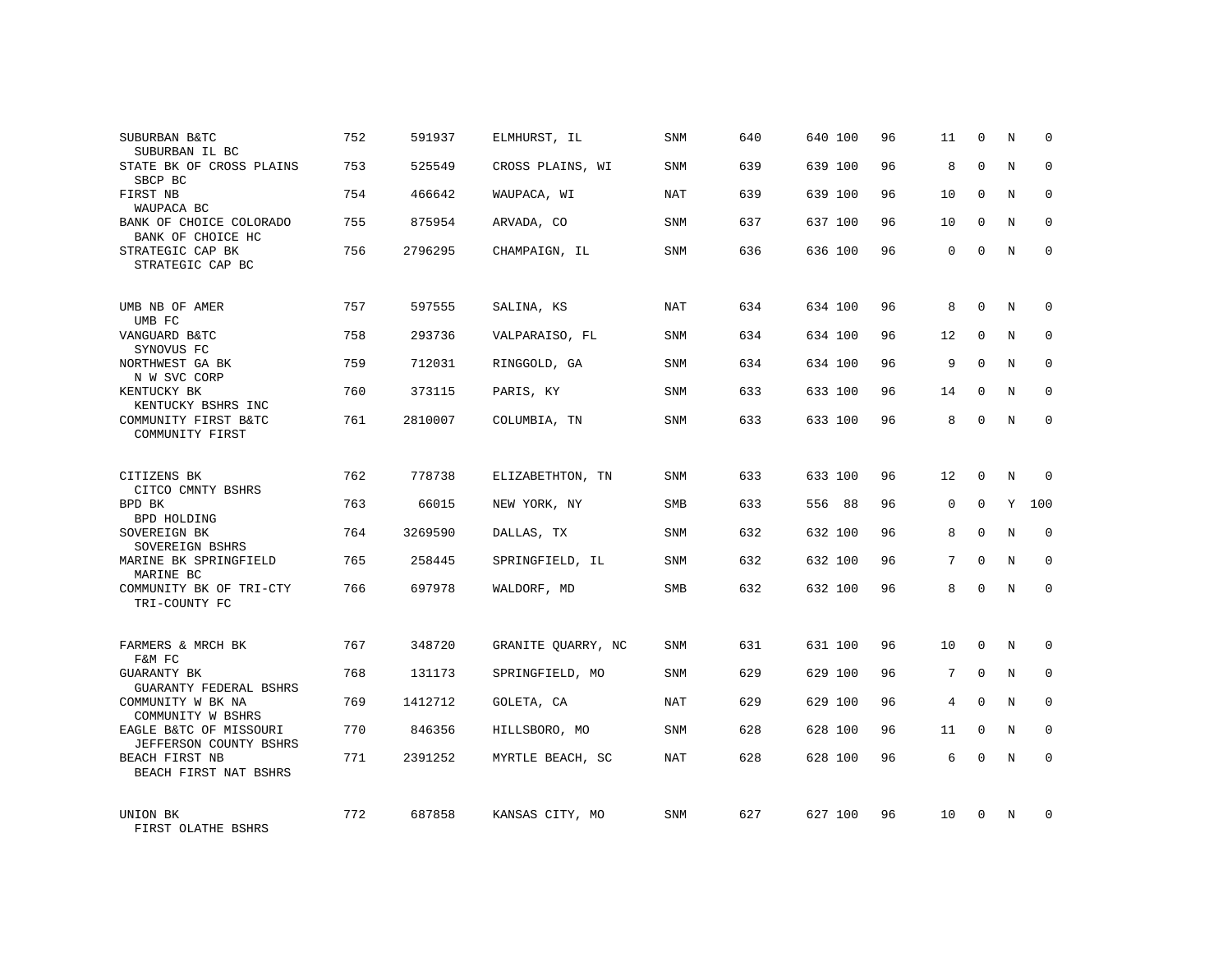| ACCESS NB                                      | 773 | 2859903 | RESTON, VA         | <b>NAT</b> | 627 | 627 100 | 96 | 4  | $\Omega$     | N       | $\mathbf 0$ |
|------------------------------------------------|-----|---------|--------------------|------------|-----|---------|----|----|--------------|---------|-------------|
| ACCESS NAT CORP<br>FIRST ST BK<br>HOME BSHRS   | 774 | 456045  | CONWAY, AR         | SMB        | 626 | 626 100 | 96 | 16 | $\mathbf 0$  | N       | $\mathbf 0$ |
| SAVANNAH BK NA<br>SAVANNAH BC                  | 775 | 1466489 | SAVANNAH, GA       | NAT        | 625 | 625 100 | 96 | 5  | $\Omega$     | N       | $\Omega$    |
| GUARANTY BOND BK<br><b>GUARANTY BSHRS</b>      | 776 | 112163  | MOUNT PLEASANT, TX | SNM        | 624 | 624 100 | 96 | 12 | $\mathbf 0$  | $\rm N$ | $\mathbf 0$ |
| COMMUNITY BK<br>TRIANGLE FNCL GRP              | 777 | 897433  | LOGANVILLE, GA     | <b>SNM</b> | 624 | 624 100 | 96 | 3  | $\mathbf 0$  | N       | $\mathbf 0$ |
| SUN AMER BK<br>SUN AMER BC                     | 778 | 1160732 | BOCA RATON, FL     | SMB        | 621 | 621 100 | 96 | 14 | $\mathbf 0$  | Y       | $\mathbf 0$ |
| FIRST BK RICHMOND NA<br>FIRST MUTUAL RICHMOND  | 779 | 419675  | RICHMOND, IN       | <b>NAT</b> | 621 | 621 100 | 96 | 7  | $\mathbf 0$  | N       | $\mathbf 0$ |
| COMMONWEALTH B&TC<br>COMMONWEALTH BSHRS        | 780 | 189044  | LOUISVILLE, KY     | <b>SNM</b> | 620 | 620 100 | 96 | 14 | $\mathbf 0$  | N       | $\mathbf 0$ |
| JERSEY SHORE ST BK<br>PENNS WOODS BC           | 781 | 732918  | JERSEY SHORE, PA   | SNM        | 617 | 617 100 | 96 | 13 | 0            | $\rm N$ | $\mathbf 0$ |
| CB&T BK OF MIDDLE GA                           | 782 | 23036   | WARNER ROBINS, GA  | SNM        | 617 | 617 100 | 96 | 6  | $\mathbf 0$  | N       | 0           |
| SYNOVUS FC<br>FIRST NB&TC NEWTOWN              | 783 | 1007417 | NEWTOWN, PA        | <b>NAT</b> | 617 | 617 100 | 96 | 15 | $\mathbf 0$  | N       | $\mathbf 0$ |
| FNB BC<br>CENTRAL BK<br>CENTRAL BC             | 784 | 622774  | PROVO, UT          | SNM        | 617 | 617 100 | 96 | 8  | $\mathbf{0}$ | N       | $\mathbf 0$ |
| VALLEY BK<br>RIVER VALLEY BC                   | 785 | 2085177 | MOLINE, IL         | <b>SNM</b> | 616 | 616 100 | 96 | 12 | $\mathbf{0}$ | N       | $\mathbf 0$ |
| PENN SECURITY B&TC<br>PENSECO FNCL SVC CORP    | 786 | 528616  | SCRANTON, PA       | SNM        | 615 | 615 100 | 96 | 8  | $\mathbf 0$  | N       | $\mathbf 0$ |
| QNB BK                                         | 787 | 852713  | QUAKERTOWN, PA     | <b>SNM</b> | 614 | 614 100 | 96 | 8  | $\mathbf{0}$ | N       | 0           |
| QNB CORP<br>FIRST NAT B&TC                     | 788 | 207845  | BELOIT, WI         | <b>NAT</b> | 613 | 613 100 | 96 | 10 | 0            | N       | 0           |
| CENTRE 1 BC<br>REPUBLIC FED BK NA              | 789 | 747435  | MIAMI, FL          | <b>NAT</b> | 613 | 613 100 | 96 | 5  | $\Omega$     | N       | $\mathbf 0$ |
| REMO DUQUOIN LLC<br>FARMERS B&TC               | 790 | 12946   | MAGNOLIA, AR       | SNM        | 613 | 613 100 | 96 | 11 | $\mathbf 0$  | N       | $\mathbf 0$ |
| MAGNOLIA BKG CORP<br>ALPINE BK IL<br>ALPINE BC | 791 | 813947  | ROCKFORD, IL       | <b>SNM</b> | 613 | 613 100 | 96 | 9  | $\mathbf 0$  | N       | $\mathbf 0$ |
| NEVADA SCTY BK<br>BANK HOLD                    | 792 | 3077629 | RENO, NV           | SNM        | 612 | 612 100 | 96 | 7  | 0            | $\rm N$ | 0           |
| AMERICAN BK<br>AMERICAN BC                     | 793 | 34153   | SAINT PAUL, MN     | <b>SMB</b> | 612 | 612 100 | 96 | 13 | $\Omega$     | N       | $\mathbf 0$ |
| IDAHO INDEP BK                                 | 794 | 2110640 | COEUR D'ALENE, ID  | <b>SNM</b> | 611 | 611 100 | 96 | 11 | $\mathbf 0$  | N       | 0           |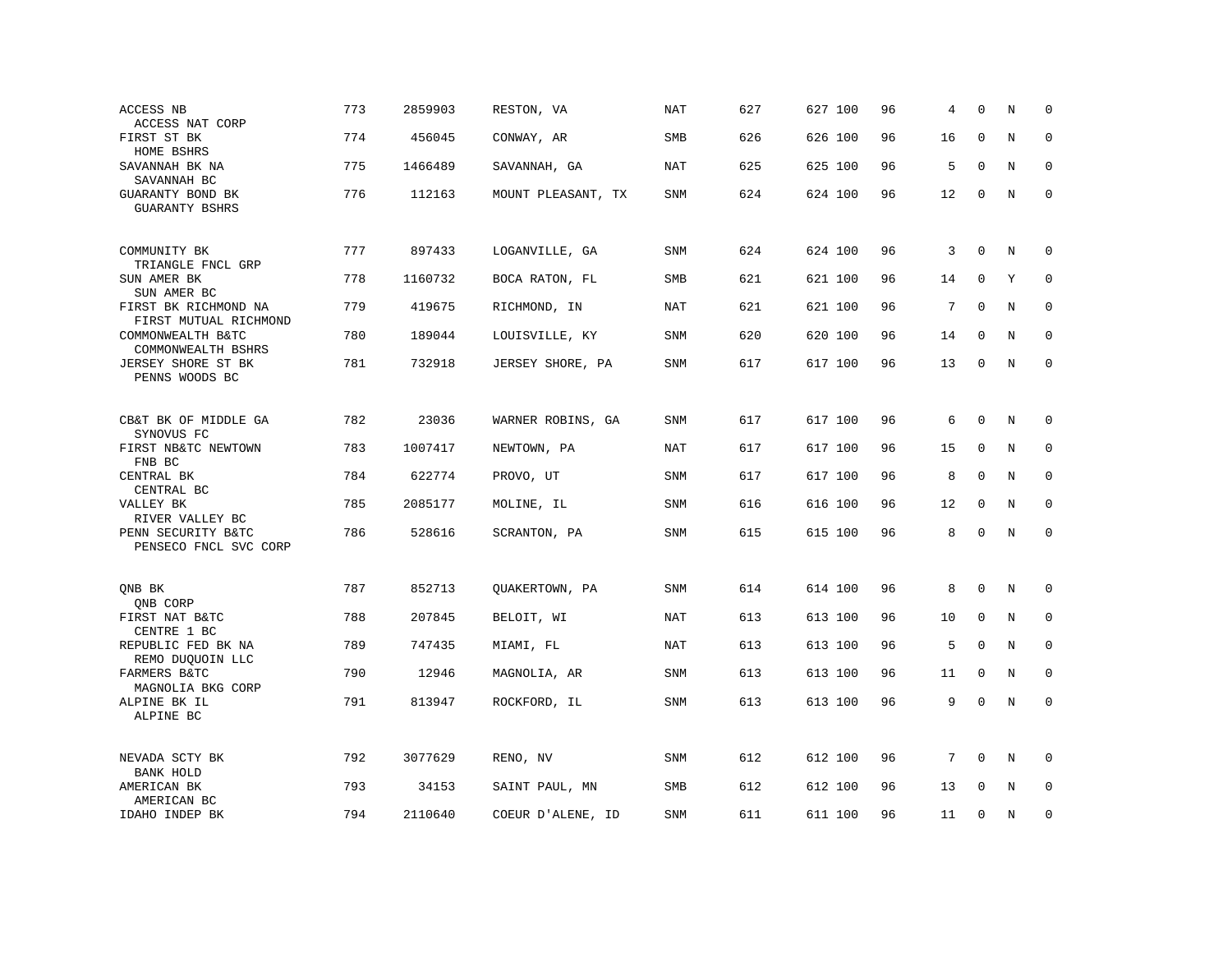| COASTAL BK OF GA<br>SYNOVUS FC                     | 795 | 300531  | BRUNSWICK, GA   | <b>SNM</b> | 611 | 611 100 | 96 | 7           | $\mathbf 0$  | N       | 0            |
|----------------------------------------------------|-----|---------|-----------------|------------|-----|---------|----|-------------|--------------|---------|--------------|
| AMERICAN BK NORTH<br>MESABA BSHRS                  | 796 | 716655  | NASHWAUK, MN    | SNM        | 611 | 611 100 | 96 | 14          | 0            | N       | $\Omega$     |
| AMERICAN BUS BK                                    | 797 | 2734729 | LOS ANGELES, CA | <b>SNM</b> | 610 | 610 100 | 96 | $\mathbf 0$ | $\mathbf{0}$ | N       | 0            |
| FIRST B&TC EAST TX<br>DIBOLL ST BSHRS              | 798 | 642259  | DIBOLL, TX      | <b>SNM</b> | 610 | 610 100 | 96 | 16          | $\mathbf 0$  | N       | 0            |
| ONB B&TC<br>CENTRAL BANCOMPANY                     | 799 | 2826316 | TULSA, OK       | <b>SNM</b> | 610 | 610 100 | 96 | 8           | $\mathbf 0$  | N       | $\mathbf 0$  |
| BREMER BK NA<br>OTTO BREMER FOUNDATION             | 800 | 268556  | ALEXANDRIA, MN  | <b>NAT</b> | 610 | 610 100 | 96 | 7           | $\Omega$     | N       | 0            |
| INDEPENDENT BK<br>INDEPENDENT HOLDINGS             | 801 | 2666400 | MEMPHIS, TN     | SNM        | 610 | 610 100 | 96 | 7           | $\mathbf 0$  | N       | $\mathbf 0$  |
| FARMERS B&TC NA                                    | 802 | 482156  | GREAT BEND, KS  | NAT        | 610 | 610 100 | 96 | 7           | $\Omega$     | N       | $\Omega$     |
| FARMERS ENT<br>VALLEY BK<br>VALLEY FC              | 803 | 2303086 | ROANOKE, VA     | SMB        | 609 | 609 100 | 96 | 7           | $\mathbf{0}$ | N       | $\mathbf 0$  |
| FARMERS BK & CAPITAL TC<br>FARMERS CAPITAL BK CORP | 804 | 728742  | FRANKFORT, KY   | <b>SMB</b> | 609 | 609 100 | 96 | 4           | $\Omega$     | N       | $\mathbf 0$  |
| FIRSTBANK OF SOUTH JEFFCO<br>FIRSTBANK HC          | 805 | 328553  | LITTLETON, CO   | <b>SNM</b> | 608 | 608 100 | 96 | 4           | $\mathbf{0}$ | N       | 0            |
| SECURITY NB SIOUX CITY<br>SECURITY NAT CORP        | 806 | 418249  | SIOUX CITY, IA  | <b>NAT</b> | 608 | 608 100 | 96 | 3           | $\mathbf 0$  | $\rm N$ | $\mathbf 0$  |
| MIZUHO CORPORATE BK OF CA                          | 807 | 742560  | LOS ANGELES, CA | SNM        | 607 | 607 100 | 96 | 1           | $\mathbf 0$  | Y       | 100          |
| SABINE ST B&TC<br>SABINE BSHRS                     | 808 | 125855  | MANY, LA        | SNM        | 607 | 607 100 | 96 | 42          | $\Omega$     | N       | $\Omega$     |
| LANDMARK NB<br>LANDMARK BC INC                     | 809 | 481177  | MANHATTAN, KS   | <b>NAT</b> | 606 | 606 100 | 96 | 20          | $\mathbf{0}$ | N       | 0            |
| PENINSULA BK                                       | 810 | 61533   | ENGLEWOOD, FL   | SNM        | 606 | 606 100 | 96 | 5           | $\Omega$     | N       | $\mathbf{0}$ |
| PEOPLES BK A CODORUS VALLEY<br>CODORUS VALLEY BC   | 811 | 556815  | GLEN ROCK, PA   | <b>SNM</b> | 606 | 606 100 | 96 | 17          | $\mathbf 0$  | N       | $\mathbf 0$  |
| MERCANTILE BK<br>MERCANTILE BANCORP                | 812 | 481542  | QUINCY, IL      | SNM        | 606 | 606 100 | 96 | 5           | $\mathbf{0}$ | N       | 0            |
| IOWA ST B&TC<br>MIDWESTONE FNCL GRP                | 813 | 836843  | IOWA CITY, IA   | <b>SNM</b> | 606 | 606 100 | 96 | 8           | $\mathbf 0$  | N       | 0            |
| LCNB NB<br>LCNB CORP                               | 814 | 785923  | LEBANON, OH     | NAT        | 603 | 603 100 | 96 | 23          | $\Omega$     | N       | 0            |
| ARTHUR ST BK<br>JCO VENTURES LLC                   | 815 | 591320  | UNION, SC       | <b>SNM</b> | 603 | 603 100 | 96 | 63          | $\mathbf 0$  | N       | $\mathbf 0$  |
| ARTHUR ST BK<br>HAO MGMT CO LLC                    | 815 | 591320  | UNION, SC       | <b>SNM</b> |     |         |    |             |              |         |              |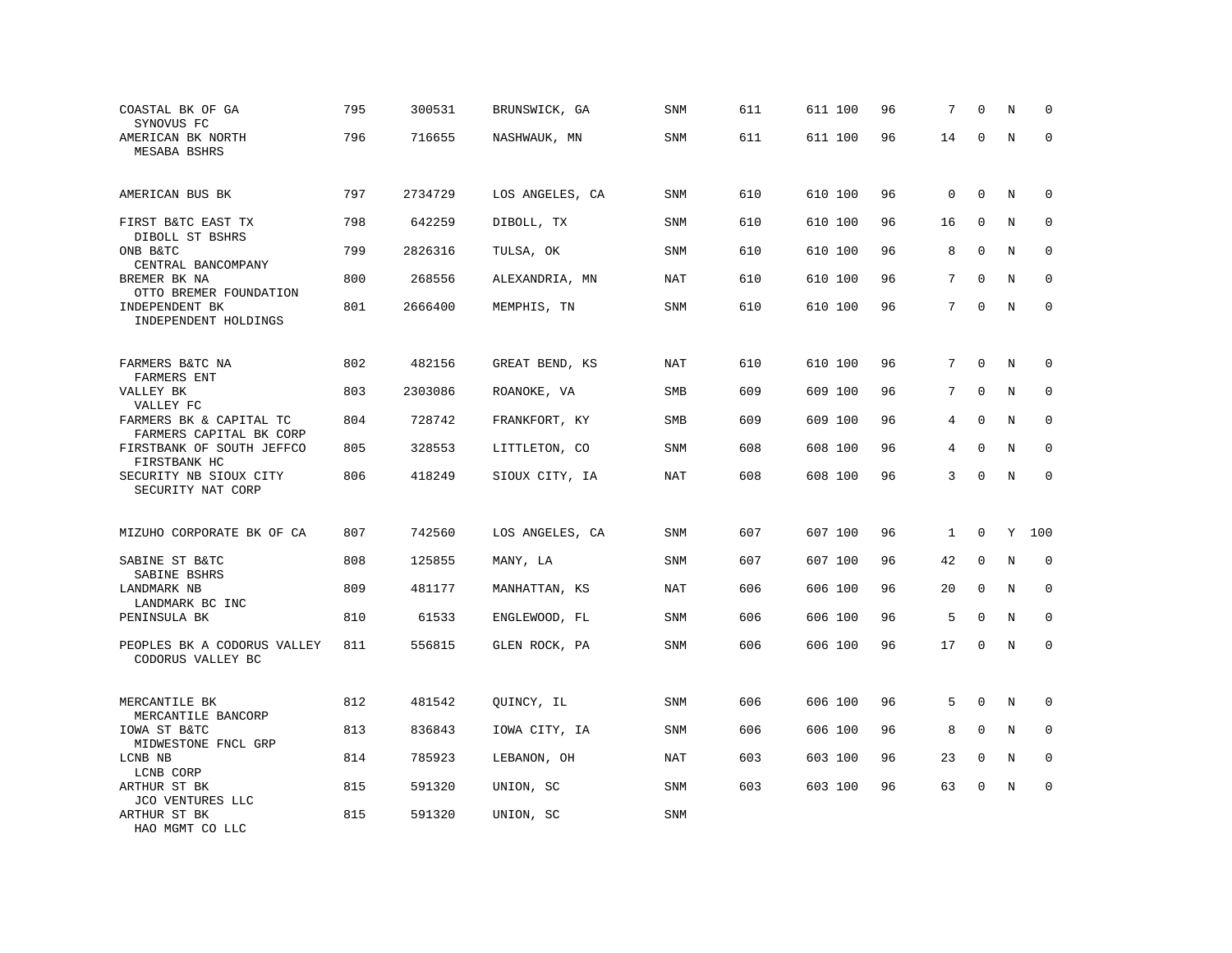| ARTHUR ST BK<br>FOJ MGMT CO LLC             | 815 | 591320  | UNION, SC             | SNM        |     |         |    |              |              |   |              |
|---------------------------------------------|-----|---------|-----------------------|------------|-----|---------|----|--------------|--------------|---|--------------|
| FIRST NB<br>CAPITOL BC                      | 816 | 355858  | FORT PIERRE, SD       | <b>NAT</b> | 602 | 602 100 | 96 | 15           | 0            | N | 0            |
| NEW CENTURY BK<br>NEW CENTURY BC            | 817 | 2913887 | DUNN, NC              | SNM        | 602 | 602 100 | 96 | 10           | $\Omega$     | N | $\mathbf 0$  |
| FIRST CITIZENS NB<br>CITIZENS FNCL SVC      | 818 | 978118  | MANSFIELD, PA         | NAT        | 600 | 600 100 | 96 | 15           | $\mathbf 0$  | N | 0            |
| STATE BK OF SOUTHERN UT<br>SOUTHERN UT BC   | 819 | 656470  | CEDAR CITY, UT        | <b>SNM</b> | 600 | 600 100 | 96 | 14           | $\mathbf{0}$ | N | $\mathbf{0}$ |
| AMERICAN HERITAGE BK                        | 820 | 311050  | SAPULPA, OK           | SMB        | 599 | 599 100 | 96 | 14           | 0            | N | 0            |
| AMERICAN BC<br>CITIZENS 1ST BK              | 821 | 869663  | TYLER, TX             | <b>SNM</b> | 599 | 599 100 | 96 | 3            | $\mathbf{0}$ | N | 0            |
| BANK OF WASHINGTON<br>DIAMOND BANCORP       | 822 | 565750  | WASHINGTON, MO        | <b>SNM</b> | 599 | 599 100 | 96 | 3            | $\mathbf{0}$ | N | 0            |
| BARABOO NB<br>BARABOO BC                    | 823 | 24949   | BARABOO, WI           | NAT        | 597 | 597 100 | 96 | 11           | $\mathbf 0$  | N | 0            |
| FIRST RELIANCE BK<br>FIRST RELIANCE BSHRS   | 824 | 2839790 | FLORENCE, SC          | <b>SNM</b> | 597 | 597 100 | 96 | 4            | $\Omega$     | N | $\mathbf 0$  |
| FIRST FARMERS B&T<br>FIRST FARMERS FC       | 825 | 139843  | CONVERSE, IN          | SMB        | 596 | 596 100 | 96 | 15           | 0            | N | 0            |
| <b>COMMERCE NB</b><br>FIRST MRCH CORP       | 826 | 1866762 | COLUMBUS, OH          | NAT        | 596 | 596 100 | 96 | $\mathbf{1}$ | $\mathbf 0$  | N | $\mathbf 0$  |
| VILLAGE B&TC<br>WINTRUST FC                 | 827 | 2298995 | ARLINGTON HEIGHTS, IL | SMB        | 596 | 596 100 | 96 | 3            | $\mathbf 0$  | N | 0            |
| SOUTH VALLEY B&TC<br>SOUTH VALLEY BC        | 828 | 906063  | KLAMATH FALLS, OR     | SNM        | 595 | 595 100 | 97 | 13           | $\mathbf 0$  | N | $\mathbf 0$  |
| BESSEMER TC<br>BESSEMER GRP                 | 829 | 7009    | WOODBRIDGE, NJ        | <b>SNM</b> | 594 | 594 100 | 97 | $\mathbf 0$  | $\Omega$     | N | $\mathbf 0$  |
| BREMER BK NA<br>OTTO BREMER FOUNDATION      | 830 | 503453  | MENOMONIE, WI         | <b>NAT</b> | 594 | 594 100 | 97 | 16           | $\mathbf 0$  | N | $\mathbf 0$  |
| NORTHSTAR BK OF TX<br>NORTHSTAR FC          | 831 | 998554  | DENTON, TX            | SNM        | 592 | 592 100 | 97 | 9            | $\mathbf{0}$ | N | $\mathbf 0$  |
| UNITED CMNTY BK<br>UNITED CMNTY BC          | 832 | 439338  | CHATHAM, IL           | SNM        | 589 | 589 100 | 97 | 12           | $\mathbf 0$  | N | $\mathbf 0$  |
| BANK OF WHITMAN<br>BANK OF WHITMAN ESOP     | 833 | 123178  | COLFAX, WA            | <b>SMB</b> | 589 | 589 100 | 97 | 19           | $\mathbf 0$  | N | $\mathbf 0$  |
| FIRST WESTERN BK<br>FIRST INTRST BANCSYSTEM | 834 | 353751  | WALL, SD              | SMB        | 589 | 589 100 | 97 | 10           | $\mathbf{0}$ | N | $\mathbf 0$  |
| FIRST CMNTY BK NA<br>FIRST CMNTY CORP       | 835 | 2328137 | LEXINGTON, SC         | NAT        | 589 | 589 100 | 97 | 10           | $\Omega$     | N | $\mathbf 0$  |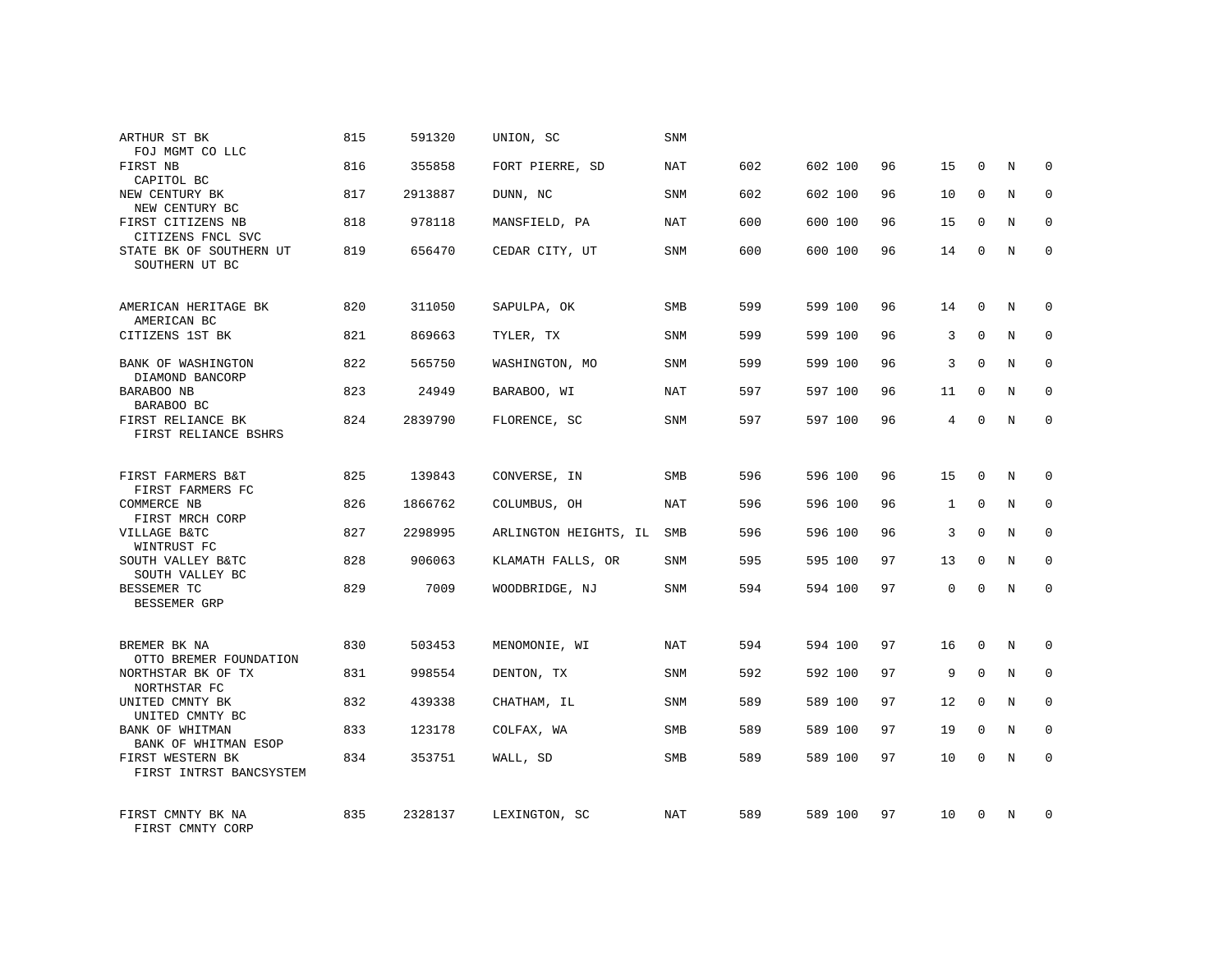| SECURITY ST B&TC<br>SECURITY HC                      | 836 | 247355  | FREDERICKSBURG, TX | <b>SNM</b> | 588 | 588 100 | 97 | 16 | $\mathbf 0$  | N | $\mathbf 0$  |
|------------------------------------------------------|-----|---------|--------------------|------------|-----|---------|----|----|--------------|---|--------------|
| FIDELITY DEPOSIT & DISCOUNT<br>FIDELITY D&D BC INC   | 837 | 1007819 | DUNMORE, PA        | SNM        | 588 | 588 100 | 97 | 11 | $\mathbf{0}$ | N | $\mathbf 0$  |
| STATE BK THE LAKES<br>WINTRUST FC                    | 838 | 595430  | ANTIOCH, IL        | SMB        | 587 | 587 100 | 97 | 4  | $\Omega$     | N | $\mathbf 0$  |
| WARREN BK<br>WARREN BC                               | 839 | 2685504 | WARREN, MI         | <b>SMB</b> | 587 | 587 100 | 97 | 4  | $\mathbf 0$  | N | $\mathbf 0$  |
| FIRST FINANCIAL BK<br>FIRST FINANCIAL BANC CORP      | 840 | 48374   | EL DORADO, AR      | SMB        | 587 | 587 100 | 97 | 8  | $\mathbf 0$  | N | $\mathbf 0$  |
| HELM BK                                              | 841 | 1414819 | MIAMI, FL          | SNM        | 586 | 586 100 | 97 | 0  | $\Omega$     | N | $\mathbf 0$  |
| AMERICAN RIVER BK<br>AMERICAN RIVER BSHRS            | 842 | 735768  | SACRAMENTO, CA     | <b>SNM</b> | 586 | 586 100 | 97 | 11 | $\Omega$     | N | $\mathbf 0$  |
| ATLANTIC STEWARDSHIP BK<br>STEWARDSHIP FNCL CORP     | 843 | 527507  | MIDLAND PARK, NJ   | <b>SNM</b> | 585 | 585 100 | 97 | 12 | $\Omega$     | N | $\Omega$     |
| SECURITY PACIFIC BK<br>SECURITY PACIFIC BC           | 844 | 128164  | LOS ANGELES, CA    | SNM        | 585 | 585 100 | 97 | 3  | $\mathbf{0}$ | N | $\mathbf 0$  |
| CAMERON ST BK                                        | 845 | 472335  | LAKE CHARLES, LA   | SNM        | 585 | 585 100 | 97 | 22 | $\mathbf{0}$ | N | $\mathbf 0$  |
| CAMERON BSHRS<br>NORTHEAST BK                        | 846 | 468806  | AUBURN, ME         | <b>SMB</b> | 584 | 584 100 | 97 | 8  | $\mathbf{0}$ | N | $\mathbf 0$  |
| NORTHEAST BC<br>WASHINGTON FIRST INTL BK             | 847 | 1450620 | SEATTLE, WA        | SNM        | 584 | 584 100 | 97 | 3  | $\mathbf 0$  | N | 0            |
| WASHINGTON FIRST FNCL GRP                            |     |         |                    |            |     |         |    |    |              |   |              |
| MISSION BK<br>VALLEY VIEW BSHRS                      | 848 | 170051  | MISSION, KS        | SNM        | 584 | 584 100 | 97 | 6  | $\Omega$     | N | $\mathbf{0}$ |
| TOWN BK<br>WINTRUST FC                               | 849 | 2693264 | HARTLAND, WI       | SMB        | 584 | 584 100 | 97 | 4  | $\Omega$     | N | $\Omega$     |
| COMMUNITY B&TC<br>COMMUNITY BANC CORP SHEBOYGAN      | 850 | 1393624 | SHEBOYGAN, WI      | <b>SNM</b> | 583 | 583 100 | 97 | 10 | $\mathbf 0$  | N | $\mathbf 0$  |
| FIRST CMNTY BK                                       | 851 | 3232204 | SANTA ROSA, CA     | <b>SNM</b> | 583 | 583 100 | 97 | 4  | $\mathbf{0}$ | N | $\mathbf 0$  |
| FIRST CMNTY HOLD<br>INDEPENDENT BKR BK<br>BANKERS BC | 852 | 343341  | SPRINGFIELD, IL    | <b>SMB</b> | 582 | 582 100 | 97 | 0  | $\Omega$     | N | $\mathbf 0$  |
| STARION FNCL<br>STARION BC                           | 853 | 2009605 | BISMARCK, ND       | SNM        | 582 | 582 100 | 97 | 8  | $\mathbf 0$  | N | $\mathbf 0$  |
| BANK OF HAMPTON ROADS<br>HAMPTON ROADS BSHRS         | 854 | 1161029 | NORFOLK, VA        | SMB        | 581 | 581 100 | 97 | 17 | $\mathbf 0$  | N | $\mathbf 0$  |
| COMMUNITY RESRC BK NA<br>COMMUNITY BSHRS             | 855 | 1159996 | ORANGEBURG, SC     | NAT        | 581 | 581 100 | 97 | 10 | $\mathbf 0$  | N | $\Omega$     |
| CITIZENS UNION BK<br>LEA M MCMULLAN TR               | 856 | 65746   | SHELBYVILLE, KY    | SNM        | 579 | 579 100 | 97 | 18 | 0            | Ν | 0            |
| SKAGIT ST BK<br>SKAGIT ST BC                         | 857 | 227179  | BURLINGTON, WA     | <b>SNM</b> | 579 | 579 100 | 97 | 12 | $\Omega$     | N | $\mathbf 0$  |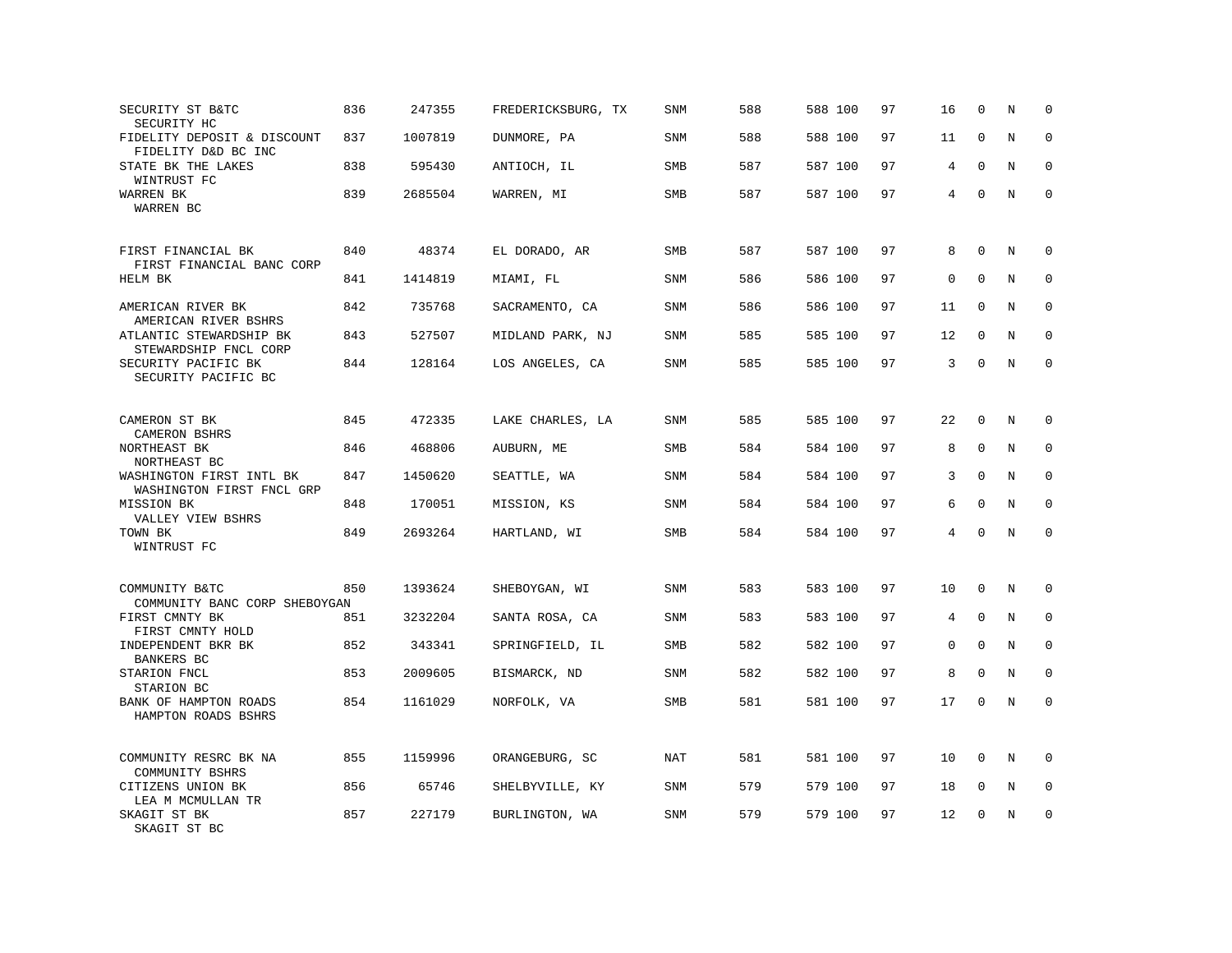| BUTTE CMNTY BK<br>COMMUNITY VALLEY BC                     | 858 | 1821976 | CHICO, CA          | SNM        | 578 | 578 100 | 97 | 15 | $\mathbf 0$  | N       | $\Omega$    |
|-----------------------------------------------------------|-----|---------|--------------------|------------|-----|---------|----|----|--------------|---------|-------------|
| FIRST NB OF SANTA FE<br>NEW MEXICO BANQUEST CORP          | 859 | 787253  | SANTA FE, NM       | <b>NAT</b> | 578 | 578 100 | 97 | 10 | $\Omega$     | $\rm N$ | $\mathbf 0$ |
| BANK OF MISSOURI<br>RELIABLE COMMUNITY BSHRS              | 860 | 330855  | PERRYVILLE, MO     | SNM        | 577 | 577 100 | 97 | 9  | $\mathbf{0}$ | N       | 0           |
| FIRST COLLINSVILLE BK<br>FIRST CO BANCORP                 | 861 | 1459717 | COLLINSVILLE, IL   | <b>SNM</b> | 576 | 576 100 | 97 | 6  | $\mathbf 0$  | N       | $\mathbf 0$ |
| 1ST UNITED BK<br>1ST UNITED BC                            | 862 | 2860440 | BOCA RATON, FL     | SMB        | 576 | 576 100 | 97 | 12 | $\mathbf{0}$ | N       | 0           |
| INSOUTH BK<br>INDEPENDENT SO BSHRS ESOT                   | 863 | 329550  | BROWNSVILLE, TN    | SNM        | 575 | 575 100 | 97 | 7  | $\Omega$     | N       | $\mathbf 0$ |
| MOUNTAIN NB<br>MOUNTAIN NAT BSHRS                         | 864 | 2747420 | SEVIERVILLE, TN    | <b>NAT</b> | 575 | 575 100 | 97 | 8  | $\Omega$     | N       | $\mathbf 0$ |
| BANK OF THE PACIFIC                                       | 865 | 307679  | ABERDEEN, WA       | <b>SNM</b> | 575 | 575 100 | 97 | 18 | $\Omega$     | N       | $\Omega$    |
| PACIFIC FC<br>TRANSATLANTIC BK<br>TRANSATLANTIC HOLD CORP | 866 | 972237  | MIAMI, FL          | SMB        | 574 | 574 100 | 97 | 6  | $\mathbf 0$  | N       | 100         |
| COMMERCIAL B&TC<br>COMMERCIAL HOLDING CO                  | 867 | 467658  | PARIS, TN          | <b>SNM</b> | 574 | 574 100 | 97 | 9  | $\mathbf 0$  | N       | $\mathbf 0$ |
| TALBOT BK OF EASTON MD<br>SHORE BSHRS                     | 868 | 796125  | EASTON, MD         | <b>SNM</b> | 573 | 573 100 | 97 | 4  | $\mathbf 0$  | N       | $\mathbf 0$ |
| UNION BK CO<br>UNITED BSHRS                               | 869 | 780218  | COLUMBUS GROVE, OH | SNM        | 573 | 573 100 | 97 | 12 | $\mathbf 0$  | N       | $\mathbf 0$ |
| FIRST BK FNCL CENTRE                                      | 870 | 806846  | OCONOMOWOC, WI     | <b>SNM</b> | 571 | 571 100 | 97 | 8  | $\Omega$     | N       | $\mathbf 0$ |
| OCONOMOWOC BSHRS<br>NORTH ST BK<br>NORTH STATE BC         | 871 | 2915461 | RALEIGH, NC        | <b>SNM</b> | 571 | 571 100 | 97 | 6  | $\Omega$     | N       | $\mathbf 0$ |
| FIRST CMNTY BK<br>FIRST CMNTY BSHRS                       | 872 | 735852  | LEES SUMMIT, MO    | <b>SNM</b> | 571 | 571 100 | 97 | 16 | $\mathbf{0}$ | N       | 0           |
| COMMUNITY SOUTH BK<br>TENNESSEE CENTRAL BSHRS             | 873 | 590855  | PARSONS, TN        | <b>SNM</b> | 570 | 570 100 | 97 | 15 | $\mathbf 0$  | N       | $\mathbf 0$ |
| AMERICAN CMNTY B&T<br>AMERICAN CMNTY FNCL                 | 874 | 2869162 | WOODSTOCK, IL      | SNM        | 570 | 570 100 | 97 | 2  | $\Omega$     | N       | $\Omega$    |
| FIRST NB                                                  | 875 | 42448   | PARAGOULD, AR      | NAT        | 569 | 569 100 | 97 | 8  | $\Omega$     | N       | 0           |
| FIRST PARAGOULD BSHRS<br>FIRST NB OF PALMERTON<br>PALM BC | 876 | 186717  | PALMERTON, PA      | <b>NAT</b> | 569 | 569 100 | 97 | 8  | $\mathbf 0$  | N       | $\mathbf 0$ |
| GRABILL BK<br>INDEPENDENT ALLI BK                         | 877 | 435349  | GRABILL, IN        | SNM        | 568 | 568 100 | 97 | 7  | $\Omega$     | N       | $\Omega$    |
| WAUCHULA ST BK<br>CREWS BKG CORP                          | 878 | 200435  | WAUCHULA, FL       | <b>SNM</b> | 567 | 567 100 | 97 | 5  | $\mathbf 0$  | N       | 0           |
| COMMUNITY FIRSTBANK<br>CAROLINA FC                        | 879 | 2507802 | CHARLESTON, SC     | SNM        | 566 | 566 100 | 97 | 5  | $\Omega$     | N       | $\mathbf 0$ |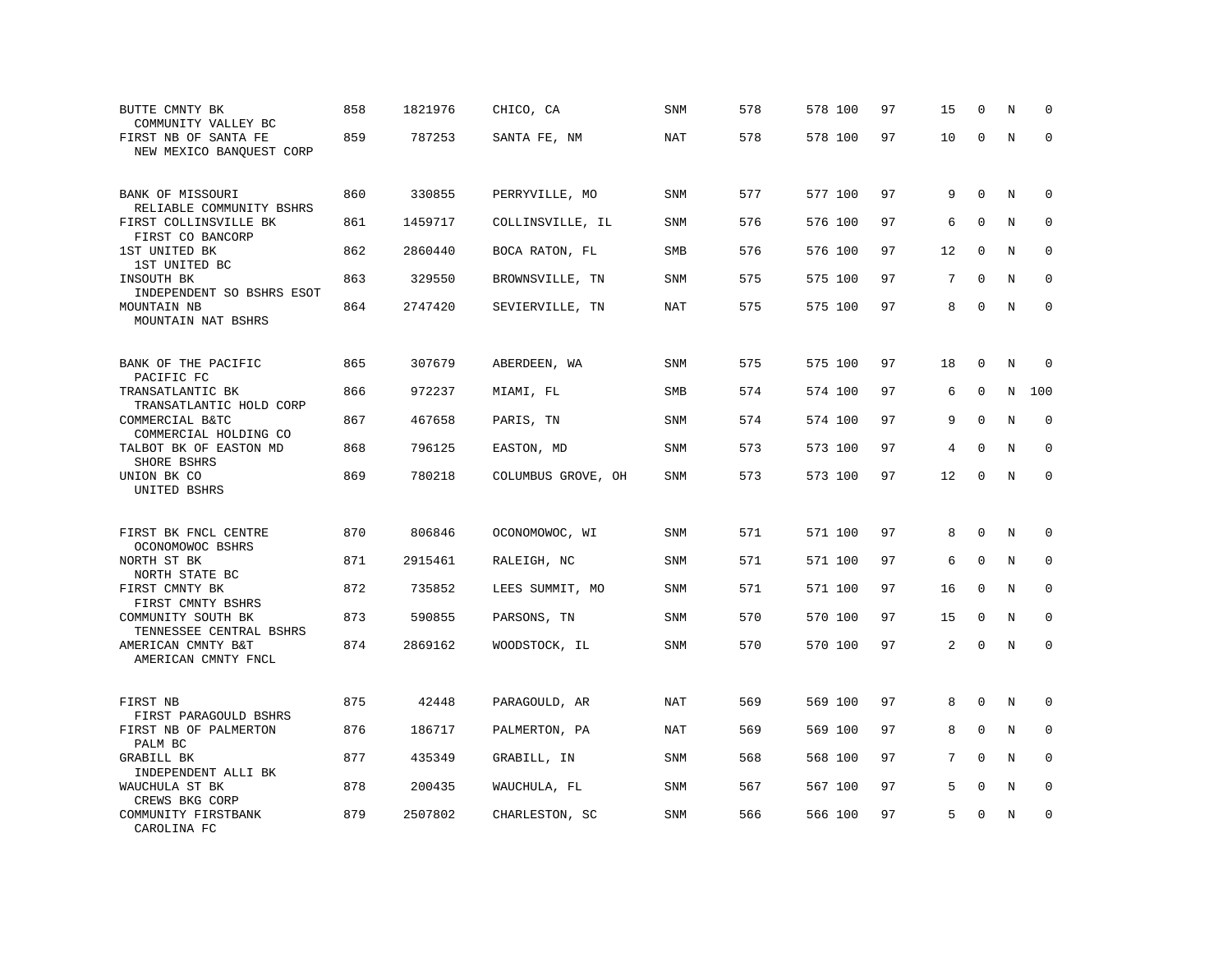| BCB CMNTY BK<br>BCB BC                                          | 880 | 2954059 | BAYONNE, NJ         | <b>SNM</b> | 565 | 565 100 | 97 | 3            | $\Omega$    | N          | $\Omega$     |
|-----------------------------------------------------------------|-----|---------|---------------------|------------|-----|---------|----|--------------|-------------|------------|--------------|
| FIRST INTERNET BK IN<br>FIRST INTERNET BC                       | 881 | 2758613 | INDIANAPOLIS, IN    | SNM        | 565 | 565 100 | 97 | $\mathbf{1}$ | $\Omega$    | N          | $\Omega$     |
| LUBBOCK NB<br>COMMERCE NAT FNCL SVC                             | 882 | 766258  | LUBBOCK, TX         | NAT        | 565 | 565 100 | 97 | 7            | $\Omega$    | N          | $\Omega$     |
| COMMUNITY NB<br>MIDLAND BSHRS                                   | 883 | 293053  | MIDLAND, TX         | NAT        | 564 | 564 100 | 97 | 9            | $\Omega$    | N          | $\Omega$     |
| SECURITY NB OF OMAHA<br>SECURITY NAT CORP                       | 884 | 844053  | OMAHA, NE           | NAT        | 563 | 563 100 | 97 | 13           | $\Omega$    | N          | $\Omega$     |
| TIDELANDS BK                                                    | 885 | 3185485 | MOUNT PLEASANT, SC  | SNM        | 563 | 563 100 | 97 | 4            | $\mathbf 0$ | N          | $\mathbf 0$  |
| TIDELANDS BSHRS<br>METROPOLITAN NB<br>MARSHFIELD INV CO ESOP TR | 886 | 294256  | SPRINGFIELD, MO     | NAT        | 562 | 562 100 | 97 | 11           | $\Omega$    | N          | $\mathbf 0$  |
| COMMUNITY B&TC<br>COMM BC                                       | 887 | 151818  | CLARKS SUMMIT, PA   | <b>SMB</b> | 562 | 562 100 | 97 | 16           | $\mathbf 0$ | N          | $\mathbf 0$  |
| AMERICAN FOUNDERS BK INC<br>AMERICAN FOUNDERS BC                | 888 | 3025134 | FRANKFORT, KY       | SNM        | 561 | 561 100 | 97 | 8            | $\Omega$    | N          | $\mathbf 0$  |
| BANK OF CHOICE<br>BANK OF CHOICE HC                             | 889 | 2622161 | EVANS, CO           | <b>SNM</b> | 561 | 561 100 | 97 | 5            | $\mathbf 0$ | N          | $\mathbf 0$  |
| VIKING BK<br>VIKING FS CORP                                     | 890 | 1973129 | SEATTLE, WA         | SNM        | 560 | 560 100 | 97 | 7            | $\Omega$    | $_{\rm N}$ | $\Omega$     |
| CRESCENT B&TC<br>CB&T HC                                        | 891 | 1885932 | NEW ORLEANS, LA     | <b>SNM</b> | 560 | 560 100 | 97 | 3            | $\mathbf 0$ | N          | 0            |
| CITIZENS NB<br>CITIZENS NBC                                     | 892 | 673132  | ATHENS, TN          | NAT        | 558 | 558 100 | 97 | 8            | $\Omega$    | N          | $\Omega$     |
| CRYSTAL LAKE B&TC NA<br>WINTRUST FC                             | 893 | 2624400 | CRYSTAL LAKE, IL    | NAT        | 557 | 557 100 | 97 | 5            | $\mathbf 0$ | N          | 0            |
| NATIONAL B&TC OF SYCAMORE<br>NI BSHRS CORP                      | 894 | 534345  | SYCAMORE, IL        | NAT        | 557 | 557 100 | 97 | 8            | $\Omega$    | N          | $\Omega$     |
| <b>BANK HOLLAND</b><br>LAKE MI FC                               | 895 | 2721103 | HOLLAND, MI         | SNM        | 556 | 556 100 | 97 | $\mathbf{1}$ | $\Omega$    | N          | $\mathbf 0$  |
| COUNTRY CLUB BK NA<br>CCB FNCL CORP                             | 896 | 625654  | SHAWNEE MISSION, KS | NAT        | 555 | 555 100 | 97 | 13           | $\mathbf 0$ | N          | 0            |
| NORTHSIDE CMNTY BK<br>ALIKAT INV                                | 897 | 2533119 | GURNEE, IL          | <b>SMB</b> | 554 | 554 100 | 97 | 4            | $\Omega$    | N          | $\mathbf{0}$ |
| FIRST VOLUNTEER BK OF TENNES<br>FIRST VOLUNTEER CORP            | 898 | 234739  | CHATTANOOGA, TN     | SNM        | 554 | 554 100 | 97 | 19           | $\mathbf 0$ | N          | 0            |
| BROTHERHOOD B&TC<br>INTERNATIONAL BHOOD BOILERMKRS              | 899 | 246657  | KANSAS CITY, KS     | <b>SNM</b> | 554 | 554 100 | 97 | 7            | $\Omega$    | N          | $\Omega$     |
| ARCHER BK<br>METROPOLITAN BK GRP                                | 900 | 323035  | CHICAGO, IL         | SNM        | 554 | 554 100 | 97 | 15           | $\Omega$    | N          | $\mathbf 0$  |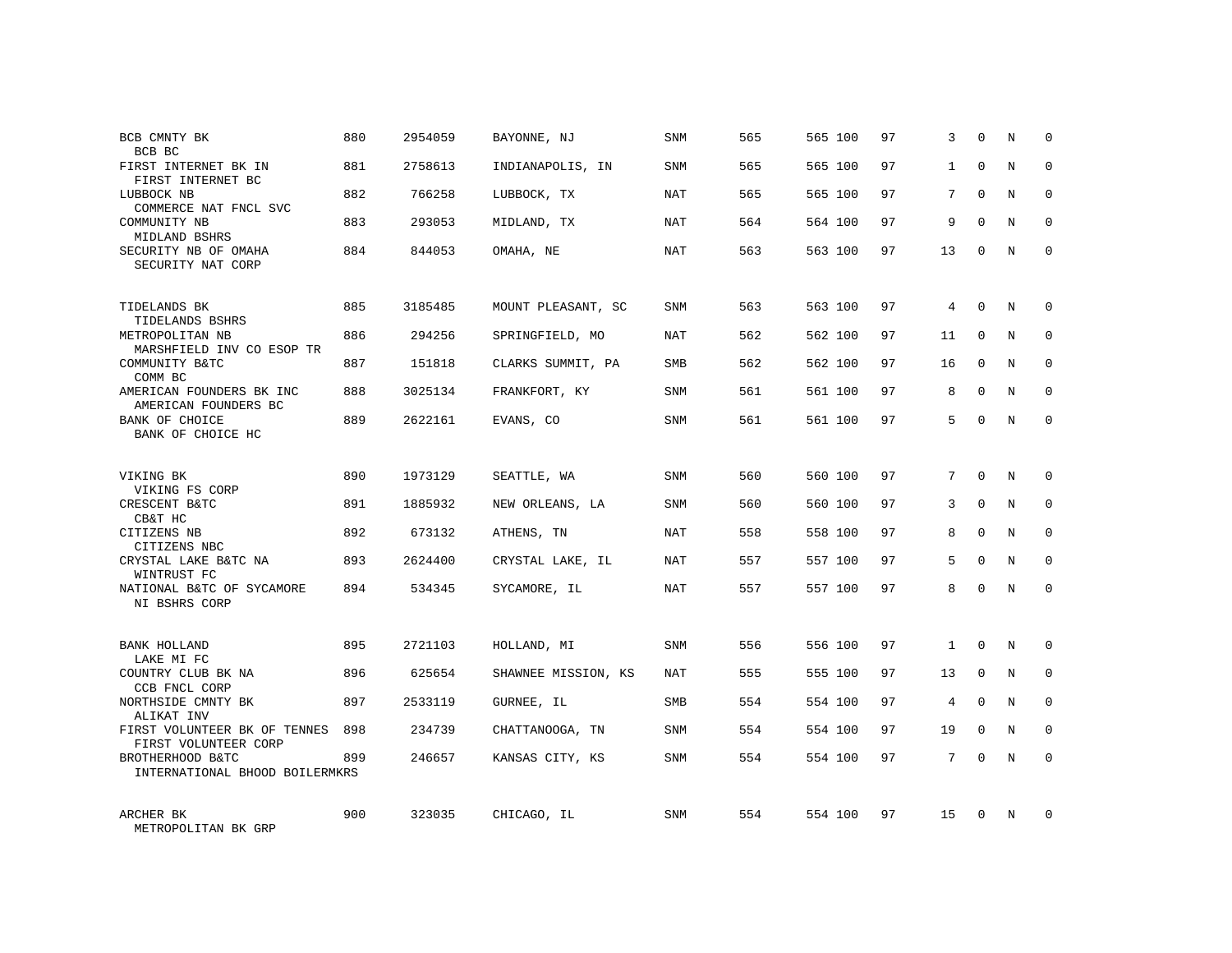| ALLIANCE BK CORP<br>ALLIANCE BSHRS CORP           | 901 | 2712978 | FAIRFAX, VA       | SMB        | 553 | 553 100 | 97 | 4  | $\Omega$    | N           | $\mathbf 0$  |
|---------------------------------------------------|-----|---------|-------------------|------------|-----|---------|----|----|-------------|-------------|--------------|
| COMMERCIAL BK<br>SYNOVUS FC                       | 902 | 438238  | THOMASVILLE, GA   | <b>SNM</b> | 553 | 553 100 | 97 | 3  | $\Omega$    | N           | $\mathbf 0$  |
| CITIZENS NB OF PAINTSVILLE<br>CITIZENS NAT CORP   | 903 | 495419  | PAINTSVILLE, KY   | <b>NAT</b> | 553 | 553 100 | 97 | 14 | $\mathbf 0$ | N           | $\mathbf 0$  |
| PREMIER BK                                        | 904 | 33259   | MAPLEWOOD, MN     | <b>SNM</b> | 553 | 553 100 | 97 | 6  | $\mathbf 0$ | N           | $\mathbf 0$  |
|                                                   |     |         |                   |            |     |         |    |    |             |             |              |
| STATE B&TC<br>RURBAN FNCL CORP                    | 905 | 614313  | DEFIANCE, OH      | <b>SMB</b> | 552 | 552 100 | 97 | 17 | $\mathbf 0$ | N           | 0            |
| LANDMARK BK NA<br>LANDRUM CO                      | 906 | 864752  | ADA, OK           | <b>NAT</b> | 551 | 551 100 | 97 | 17 | $\mathbf 0$ | N           | 0            |
| PINNACLE BK<br>PINNACLE FC                        | 907 | 366238  | ELBERTON, GA      | <b>SNM</b> | 551 | 551 100 | 97 | 11 | 0           | N           | $\mathbf{0}$ |
| FIRST NB OF PULASKI<br>FIRST PULASKI NAT CORP     | 908 | 972732  | PULASKI, TN       | <b>NAT</b> | 549 | 549 100 | 97 | 9  | $\mathbf 0$ | N           | $\mathbf 0$  |
| SIGNATURE BK<br>WHITE RIVER BSHRS CO              | 909 | 3350724 | FAYETTEVILLE, AR  | <b>SNM</b> | 549 | 549 100 | 97 | 7  | $\Omega$    | N           | $\mathbf 0$  |
|                                                   |     |         |                   |            |     |         |    |    |             |             |              |
| CITIZENS BK MUKWONAGO<br>CITIZENS BK HOLD         | 910 | 783844  | MUKWONAGO, WI     | <b>SNM</b> | 549 | 549 100 | 97 | 12 | $\mathbf 0$ | N           | 0            |
| TRUST ONE BK<br>SYNOVUS FC                        | 911 | 2331838 | MEMPHIS, TN       | SNM        | 549 | 549 100 | 97 | 8  | $\mathbf 0$ | N           | $\mathbf 0$  |
| FIRST NB OF JASPER<br>SYNOVUS FC                  | 912 | 157838  | JASPER, AL        | <b>NAT</b> | 549 | 549 100 | 97 | 9  | $\mathbf 0$ | $\mathbf N$ | $\mathbf 0$  |
| COWLITZ BK<br>COWLITZ BC                          | 913 | 547279  | LONGVIEW, WA      | SNM        | 548 | 548 100 | 97 | 8  | $\mathbf 0$ | N           | $\mathbf 0$  |
| FIRST INDEPT BK OF NV<br>WESTERN ALLI BC          | 914 | 2849829 | RENO, NV          | SNM        | 547 | 547 100 | 97 | 3  | $\mathbf 0$ | N           | $\mathbf 0$  |
|                                                   |     |         |                   |            |     |         |    |    |             |             |              |
| PEACHTREE BK<br>ROYAL BK HOLD                     | 915 | 2735913 | DULUTH, GA        | SNM        | 545 | 545 100 | 97 | 3  | $\mathbf 0$ | $\rm N$     | 99           |
| COMMUNITY CENTRAL BK<br>COMMUNITY CENTRAL BK CORP | 916 | 2443535 | MOUNT CLEMENS, MI | SNM        | 545 | 545 100 | 97 | 2  | $\mathbf 0$ | N           | 0            |
| MONARCH BK<br>MONARCH FNCL HOLD                   | 917 | 2718345 | CHESAPEAKE, VA    | SMB        | 543 | 543 100 | 97 | 9  | $\mathbf 0$ | N           | $\mathbf 0$  |
| FIRSTIER BK<br>FIRSTIER BC                        | 918 | 3195895 | LOUISVILLE, CO    | <b>SNM</b> | 543 | 543 100 | 97 | 6  | $\Omega$    | $\rm N$     | 0            |
| FIRST AMER INTL BK<br>FIRST AMER INTL CORP        | 919 | 2857794 | BROOKLYN, NY      | SNM        | 543 | 543 100 | 97 | 8  | $\mathbf 0$ | N           | $\mathbf 0$  |
|                                                   |     |         |                   |            |     |         |    |    |             |             |              |
| SOUTH SIDE T&SB PEORIA<br>MID IL BC               | 920 | 662640  | PEORIA, IL        | SNM        | 542 | 542 100 | 97 | 12 | $\mathbf 0$ | N           | $\mathbf 0$  |
| HOME ST BK<br>HOME ST BC                          | 921 | 89751   | LOVELAND, CO      | <b>SNM</b> | 541 | 541 100 | 97 | 8  | $\mathbf 0$ | N           | $\mathbf 0$  |
| DNB FIRST NA<br>DNB FNCL CORP                     | 922 | 71318   | DOWNINGTOWN, PA   | <b>NAT</b> | 541 | 541 100 | 97 | 11 | $\mathbf 0$ | N           | $\mathbf 0$  |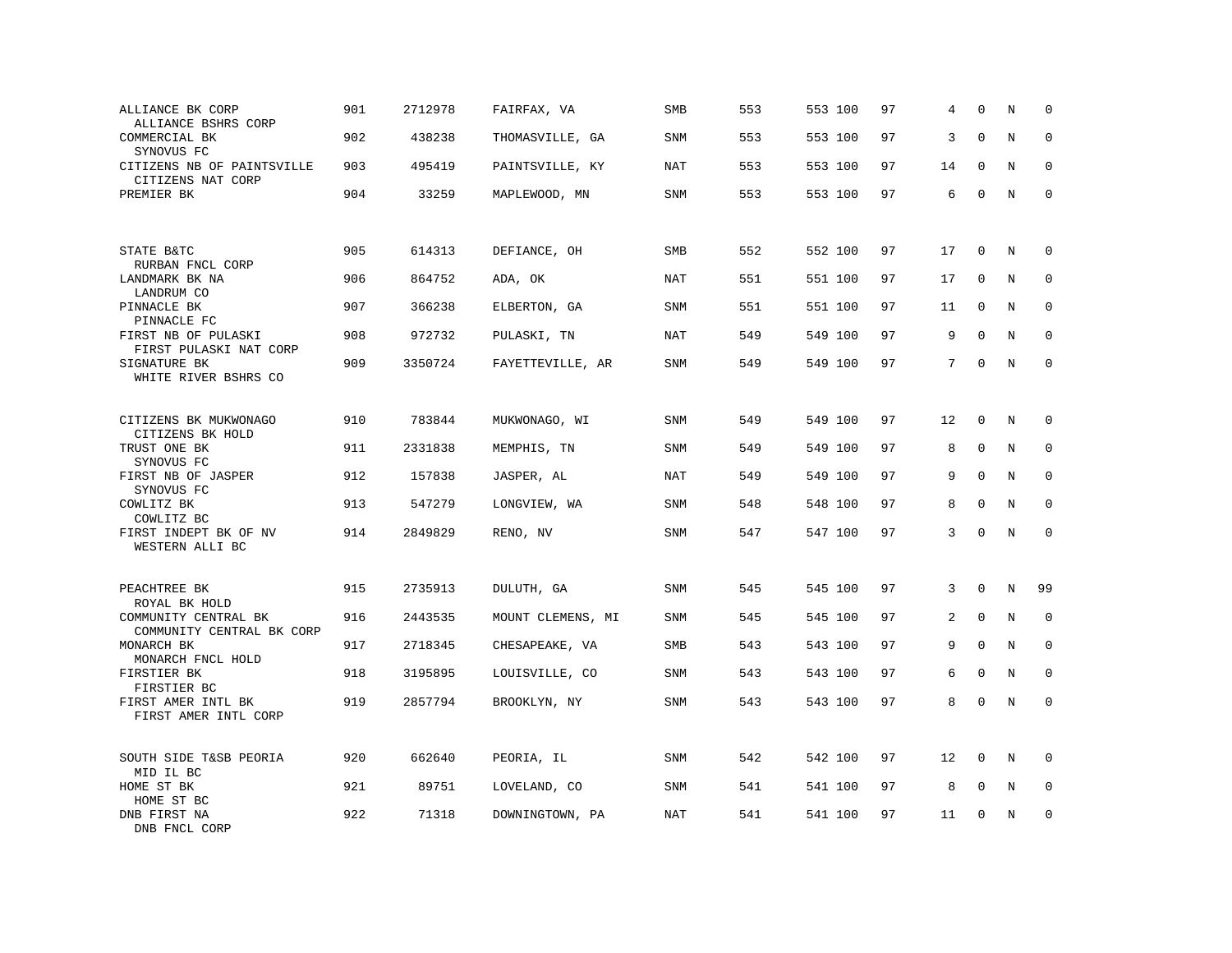| WESTERN SECURITY BK<br>GLACIER BC                           | 923 | 2999845 | BILLINGS, MT      | SMB        | 541 | 541 100 | 97 | 8  | $\Omega$     | N | $\mathbf 0$  |
|-------------------------------------------------------------|-----|---------|-------------------|------------|-----|---------|----|----|--------------|---|--------------|
| FIRST NB OF GREENCASTLE<br>TOWER BC                         | 924 | 275116  | GREENCASTLE, PA   | NAT        | 540 | 540 100 | 97 | 14 | $\Omega$     | N | $\Omega$     |
| STERLING BK                                                 | 925 | 1366909 | MONTGOMERY, AL    | <b>SNM</b> | 539 | 539 100 | 97 | 3  | $\mathbf 0$  | N | 0            |
| SYNOVUS FC<br>STATE BK OF INDIA CA                          | 926 | 779968  | LOS ANGELES, CA   | SNM        | 539 | 539 100 | 97 | 5  | $\mathbf 0$  | N | 100          |
| FIRST NB OF TN                                              | 927 | 283737  | LIVINGSTON, TN    | NAT        | 539 | 539 100 | 97 | 5  | $\Omega$     | N | $\Omega$     |
| CITIZENS BK<br>EMPLOYEE STOCK BONUS TR EMPL                 | 928 | 961259  | FARMINGTON, NM    | <b>SNM</b> | 538 | 538 100 | 97 | 5  | $\mathbf 0$  | N | $\mathbf 0$  |
| VOYAGER BK<br>VOYAGER FS CORP                               | 929 | 430670  | EDEN PRAIRIE, MN  | SNM        | 538 | 538 100 | 97 | 3  | $\mathbf 0$  | N | $\mathbf{0}$ |
| RICHLAND TC                                                 | 930 | 695228  | MANSFIELD, OH     | <b>SNM</b> | 537 | 537 100 | 97 | 11 | $\mathbf 0$  | N | 0            |
| PARK NAT CORP<br>PALOS B&TC<br>PALOS BSHRS                  | 931 | 859945  | PALOS HEIGHTS, IL | SNM        | 537 | 537 100 | 97 | 4  | 0            | N | 0            |
| MID PENN BK<br>MID PENN BC                                  | 932 | 786612  | MILLERSBURG, PA   | <b>SNM</b> | 536 | 536 100 | 97 | 16 | $\mathbf 0$  | N | $\mathbf{0}$ |
| WACCAMAW BK<br>WACCAMAW BSHRS                               | 933 | 2607449 | WHITEVILLE, NC    | SMB        | 536 | 536 100 | 97 | 15 | $\mathbf 0$  | N | $\mathbf 0$  |
| RIVERSIDE BK OF THE GULF COA<br>RIVERSIDE GULF COAST BKG CO | 934 | 2616076 | CAPE CORAL, FL    | SMB        | 535 | 535 100 | 97 | 13 | $\mathbf 0$  | N | $\mathbf 0$  |
| FARMERS & MRCH BK<br>FMB BSHRS                              | 935 | 763930  | LAKELAND, GA      | <b>SNM</b> | 534 | 534 100 | 97 | 5  | $\mathbf 0$  | N | $\mathbf 0$  |
| FIRST BK<br>FIRST NAT CORP                                  | 936 | 899428  | STRASBURG, VA     | SMB        | 534 | 534 100 | 97 | 10 | $\mathbf 0$  | N | $\mathbf 0$  |
| FOSTER BK<br>FOSTER BSHRS                                   | 937 | 1362246 | CHICAGO, IL       | SNM        | 534 | 534 100 | 97 | 6  | $\mathbf{0}$ | N | $\mathbf 0$  |
| FIRST NB OF LITCHFIELD<br>FIRST LITCHFIELD FNCL CORP        | 938 | 695705  | LITCHFIELD, CT    | NAT        | 533 | 533 100 | 97 | 9  | $\mathbf 0$  | N | $\mathbf 0$  |
| <b>GULFSTREAM BUS BK</b><br>GULFSTREAM BSHRS                | 939 | 2814210 | STUART, FL        | SNM        | 533 | 533 100 | 97 | 3  | $\mathbf 0$  | N | $\mathbf 0$  |
| FIRST NB<br>FIRST ARTESIA BSHRS                             | 940 | 771458  | ARTESIA, NM       | <b>NAT</b> | 532 | 532 100 | 97 | 10 | $\mathbf 0$  | N | $\mathbf 0$  |
| PEOPLES ST BK<br>PSB HOLD                                   | 941 | 340144  | WAUSAU, WI        | SNM        | 532 | 532 100 | 97 | 7  | $\Omega$     | N | 0            |
| FIRST NAT BKG ASSN<br>FIRST BSHRS                           | 942 | 2385514 | HATTIESBURG, MS   | <b>NAT</b> | 532 | 532 100 | 97 | 9  | $\Omega$     | N | $\mathbf 0$  |
| FARMERS ST BK<br>NEIGHBOR INS AGY                           | 943 | 1006148 | MARION, IA        | <b>SNM</b> | 529 | 529 100 | 97 | 7  | $\Omega$     | N | $\mathbf 0$  |
| NATIONAL B&TC<br>ESOP NB&T FNCL GROUP                       | 944 | 328423  | WILMINGTON, OH    | NAT        | 529 | 529 100 | 97 | 18 | $\mathbf 0$  | N | $\mathbf 0$  |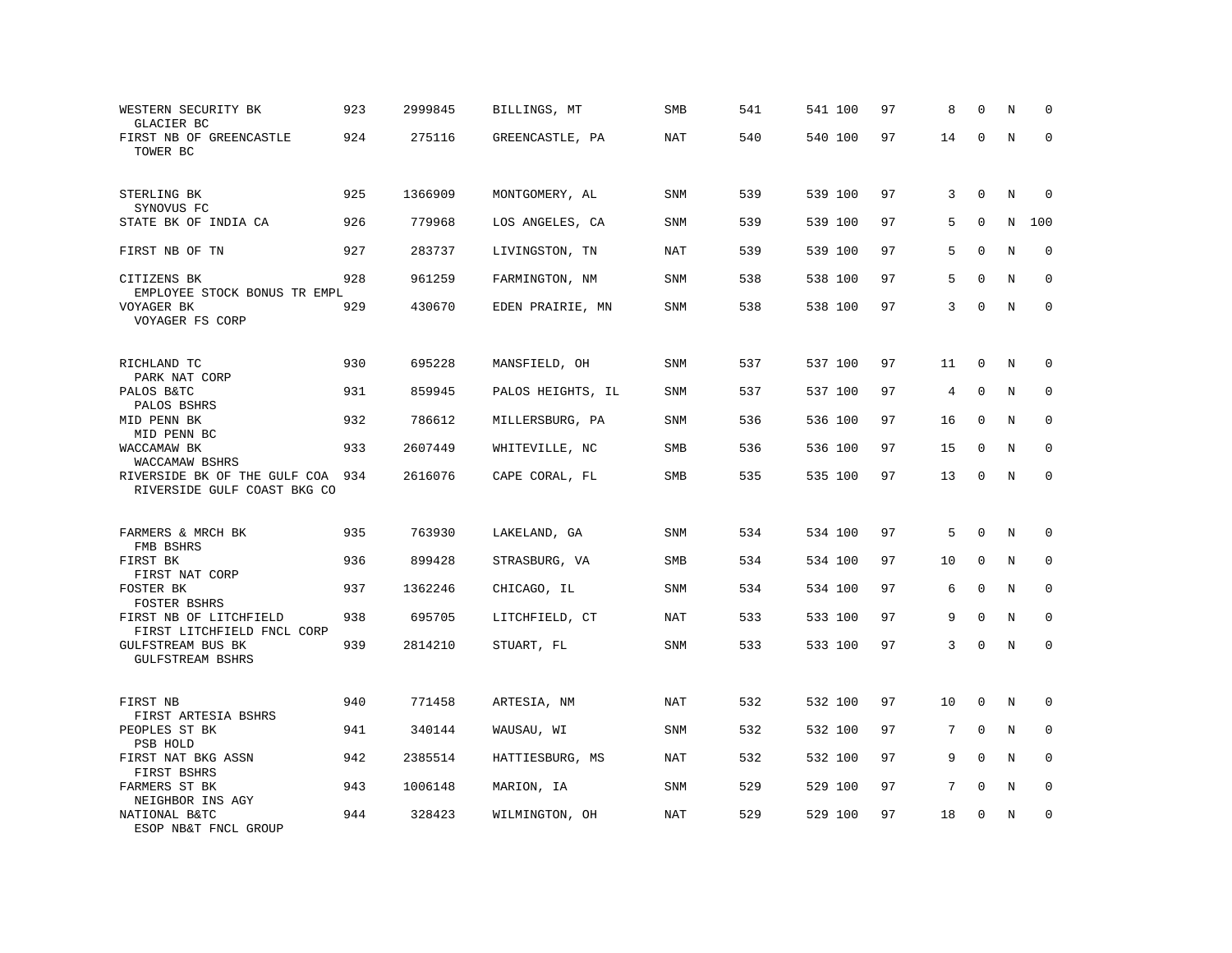| <b>BUILDERS BK</b><br><b>BUILDERS FC</b>            | 945 | 2595975 | CHICAGO, IL      | SNM        | 527 | 527 100 | 97 | 1              | $\mathbf 0$ | N          | $\Omega$    |
|-----------------------------------------------------|-----|---------|------------------|------------|-----|---------|----|----------------|-------------|------------|-------------|
| CENTRAL JERSEY BK NA<br>CENTRAL JERSEY BC           | 946 | 2718297 | LONG BRANCH, NJ  | NAT        | 527 | 527 100 | 97 | 11             | $\Omega$    | N          | $\Omega$    |
| EVANGELINE B&TC<br>EVANGELINE BSHRS                 | 947 | 372538  | VILLE PLATTE, LA | SNM        | 526 | 526 100 | 97 | 8              | $\Omega$    | N          | $\Omega$    |
| SOUTHWEST BK<br>FIRST TX BHC                        | 948 | 423458  | FORT WORTH, TX   | <b>SMB</b> | 526 | 526 100 | 97 | 12             | $\Omega$    | N          | $\Omega$    |
| BANKERS BK OF THE WEST<br>BANKERS BK OF THE WEST BC | 949 | 732758  | DENVER, CO       | SMB        | 525 | 525 100 | 97 | 0              | $\Omega$    | N          | $\Omega$    |
| GRAYSTONE BK<br>GRAYSTONE FNCL CORP                 | 950 | 3379471 | LANCASTER, PA    | SNM        | 524 | 524 100 | 97 | 6              | $\mathbf 0$ | N          | $\mathbf 0$ |
| CAROLINA BK<br>CAROLINA BK HOLD                     | 951 | 2516626 | GREENSBORO, NC   | <b>SNM</b> | 524 | 524 100 | 97 | 5              | $\Omega$    | N          | $\mathbf 0$ |
| PLANTERS B&TC<br>PLANTERS HOLDING COMPANY           | 952 | 972648  | INDIANOLA, MS    | SNM        | 523 | 523 100 | 97 | 13             | $\Omega$    | N          | $\mathbf 0$ |
| AMERICAN CMNTY BK<br>AMERICAN CMNTY BSHRS           | 953 | 2745743 | MONROE, NC       | <b>SNM</b> | 523 | 523 100 | 97 | 12             | $\Omega$    | N          | $\mathbf 0$ |
| BANK OF ST PETERSBURG<br>FLORIDA BK GRP             | 954 | 704737  | TAMPA, FL        | <b>SMB</b> | 522 | 522 100 | 97 | 6              | $\mathbf 0$ | N          | $\mathbf 0$ |
| FIRST NB OF HUTCHINSON<br>FIRST KS BSHRS            | 955 | 754853  | HUTCHINSON, KS   | <b>NAT</b> | 520 | 520 100 | 97 | 5              | $\Omega$    | $_{\rm N}$ | $\Omega$    |
| HABERSHAM BK<br>HABERSHAM BC                        | 956 | 270335  | CLARKESVILLE, GA | SNM        | 520 | 520 100 | 97 | 11             | $\Omega$    | N          | $\mathbf 0$ |
| COMMUNITY FIRST BK<br>COMMUNITY FIRST BSHRS         | 957 | 2619732 | HARRISON, AR     | <b>SNM</b> | 519 | 519 100 | 97 | 4              | $\Omega$    | N          | $\Omega$    |
| AMERICAN FNB<br>AFNB HOLD                           | 958 | 2694681 | HOUSTON, TX      | <b>NAT</b> | 519 | 519 100 | 97 | 6              | $\mathbf 0$ | N          | $\mathbf 0$ |
| TROY B&TC<br>TRUST NO 3 UNDER THE WILL OF           | 959 | 134437  | TROY, AL         | SNM        | 519 | 519 100 | 97 | $\overline{4}$ | $\Omega$    | $_{\rm N}$ | $\Omega$    |
|                                                     |     |         |                  |            |     |         |    |                | $\Omega$    |            |             |
| SOUTHWEST MO BK<br>SOUTHWEST MO BC                  | 960 | 760854  | CARTHAGE, MO     | <b>SNM</b> | 519 | 519 100 | 97 | 10             |             | N          | $\mathbf 0$ |
| ILLINOIS NB<br>ILLINOIS NAT BC                      | 961 | 925037  | SPRINGFIELD, IL  | NAT        | 518 | 518 100 | 97 | 13             | $\mathbf 0$ | N          | 0           |
| INVESTORS CMNTY BK<br>COUNTY BC                     | 962 | 2524797 | MANITOWOC, WI    | <b>SNM</b> | 518 | 518 100 | 97 | $\mathbf 0$    | $\Omega$    | N          | $\mathbf 0$ |
| INDEPENDENT BK<br>INDEPENDENT BK GRP                | 963 | 122854  | MCKINNEY, TX     | SNM        | 517 | 517 100 | 97 | 12             | $\mathbf 0$ | N          | 0           |
| SECURITY FIRST BK<br>STOCKMENS FC                   | 964 | 276850  | LINCOLN, NE      | <b>SNM</b> | 517 | 517 100 | 97 | 23             | $\Omega$    | N          | $\Omega$    |
| WEST AL B&TC<br>WEST AL CAP CORP                    | 965 | 501132  | REFORM, AL       | <b>SNM</b> | 517 | 517 100 | 97 | 12             | $\Omega$    | N          | $\Omega$    |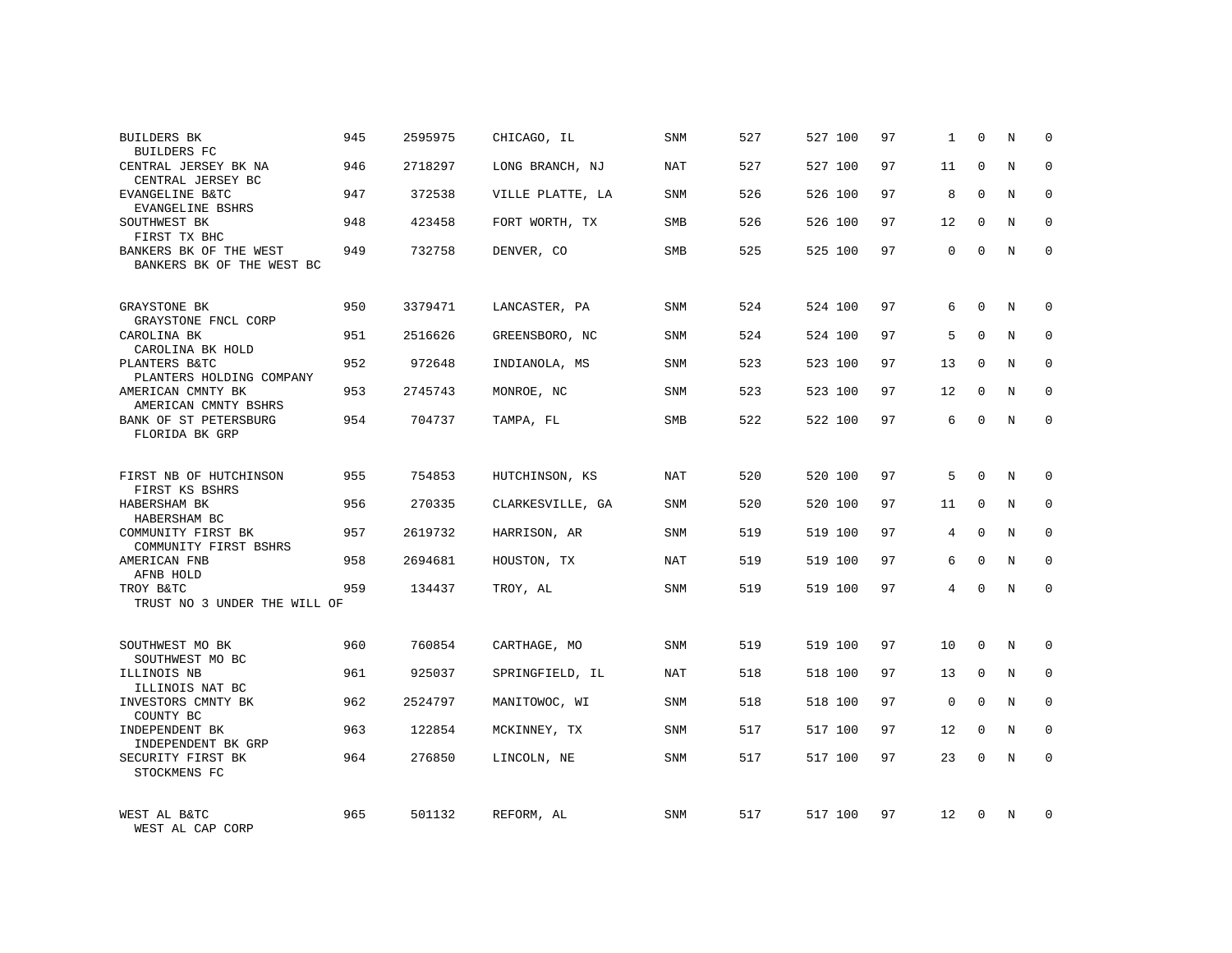| METRO BK                                            | 966 | 1394621 | PELL CITY, AL      | SNM        | 516 | 516 100 | 97 | 5           | $\Omega$     | N       | $\mathbf 0$  |
|-----------------------------------------------------|-----|---------|--------------------|------------|-----|---------|----|-------------|--------------|---------|--------------|
| CRESCENT BK<br>CAROLINA FC                          | 967 | 3013823 | MYRTLE BEACH, SC   | <b>SNM</b> | 516 | 516 100 | 97 | 3           | $\mathbf 0$  | N       | $\mathbf 0$  |
| COMMUNITY BK OF FL<br>COMMUNITY BK OF S FL          | 968 | 999430  | HOMESTEAD, FL      | SNM        | 515 | 515 100 | 97 | 13          | $\mathbf 0$  | N       | $\mathbf 0$  |
| BANK OF THE CAROLINAS<br>BANK OF THE CAROLINAS CORP | 969 | 2750699 | MOCKSVILLE, NC     | <b>SNM</b> | 513 | 513 100 | 97 | 9           | $\mathbf 0$  | N       | $\mathbf 0$  |
| OXFORD B&T<br>OXFORD FC                             | 970 | 647432  | OAK BROOK, IL      | <b>SNM</b> | 513 | 513 100 | 97 | $7^{\circ}$ | $\Omega$     | N       | $\mathbf 0$  |
| HARRIS BK NA<br>HARRIS FC                           | 971 | 528568  | SCOTTSDALE, AZ     | NAT        | 513 | 513 100 | 97 | 9           | $\Omega$     | N       | 100          |
| FIRSTBANK OF BOULDER<br>FIRSTBANK HC                | 972 | 616755  | BOULDER, CO        | SNM        | 513 | 513 100 | 97 | 7           | $\Omega$     | N       | $\mathbf 0$  |
| ALBANY B&TC NA<br>ALBANK CORP                       | 973 | 2732    | CHICAGO, IL        | NAT        | 512 | 512 100 | 97 | 3           | $\Omega$     | N       | $\Omega$     |
| BANK OF CLARKE CTY<br>EAGLE FNCL SVC                | 974 | 753324  | BERRYVILLE, VA     | SMB        | 512 | 512 100 | 97 | 10          | $\mathbf 0$  | N       | $\mathbf 0$  |
| CITIZENS BK<br>CITIZENS BSHRS                       | 975 | 856748  | BATESVILLE, AR     | SMB        | 511 | 511 100 | 97 | 10          | $\mathbf 0$  | N       | 0            |
| SOUTHPORT BK<br>SOUTHPORT FC                        | 976 | 2576143 | KENOSHA, WI        | <b>SNM</b> | 511 | 511 100 | 97 | 4           | $\mathbf{0}$ | N       | $\mathbf 0$  |
| CORTRUST BK NA<br>HOPKINS FC                        | 977 | 61355   | MITCHELL, SD       | <b>NAT</b> | 510 | 510 100 | 97 | 23          | $\mathbf 0$  | N       | 0            |
| TEXAS CMNTY BK NA<br>VISION BSHRS                   | 978 | 528960  | SOMERSET, TX       | <b>NAT</b> | 510 | 510 100 | 97 | 3           | $\mathbf 0$  | N       | $\mathbf{0}$ |
| PARKE BK<br>PARKE BC                                | 979 | 2764212 | SEWELL, NJ         | SNM        | 510 | 510 100 | 97 | 3           | $\Omega$     | $\rm N$ | $\Omega$     |
| SOUTHCOAST CMNTY BK<br>SOUTHCOAST FC                | 980 | 2713555 | MOUNT PLEASANT, SC | <b>SNM</b> | 509 | 509 100 | 97 | 9           | $\mathbf 0$  | N       | 0            |
| BREMER BK NA<br>OTTO BREMER FOUNDATION              | 981 | 224655  | WILLMAR, MN        | NAT        | 509 | 509 100 | 97 | 3           | $\mathbf 0$  | N       | $\mathbf 0$  |
| CENTRAL PROGRESSIVE BK<br>BLOSSMAN BSHRS            | 982 | 185037  | LACOMBE, LA        | SNM        | 509 | 509 100 | 97 | 19          | $\mathbf 0$  | N       | $\mathbf 0$  |
| MAHOPAC NB<br>TOMPKINS FNCL CORP                    | 983 | 521804  | MAHOPAC, NY        | <b>NAT</b> | 509 | 509 100 | 97 | 8           | $\mathbf{0}$ | N       | $\mathbf 0$  |
| TRUPOINT BK<br>MINERS & MRCH BC                     | 984 | 274829  | GRUNDY, VA         | SMB        | 508 | 508 100 | 97 | 10          | $\mathbf 0$  | N       | $\mathbf 0$  |
| UNITED PRAIRIE BK<br>FARMERS ST CORP                | 985 | 712059  | MOUNTAIN LAKE, MN  | SNM        | 508 | 508 100 | 97 | 15          | $\mathbf 0$  | N       | $\mathbf 0$  |
| PACIFIC CITY BK<br>PACIFIC CITY FC                  | 986 | 3212402 | LOS ANGELES, CA    | SNM        | 507 | 507 100 | 97 | 6           | 0            | Ν       | 0            |
| HIGHLAND BK<br>HIGHLAND BSHRS                       | 987 | 764058  | SAINT MICHAEL, MN  | SNM        | 507 | 507 100 | 97 | 6           | $\mathbf 0$  | N       | $\mathbf 0$  |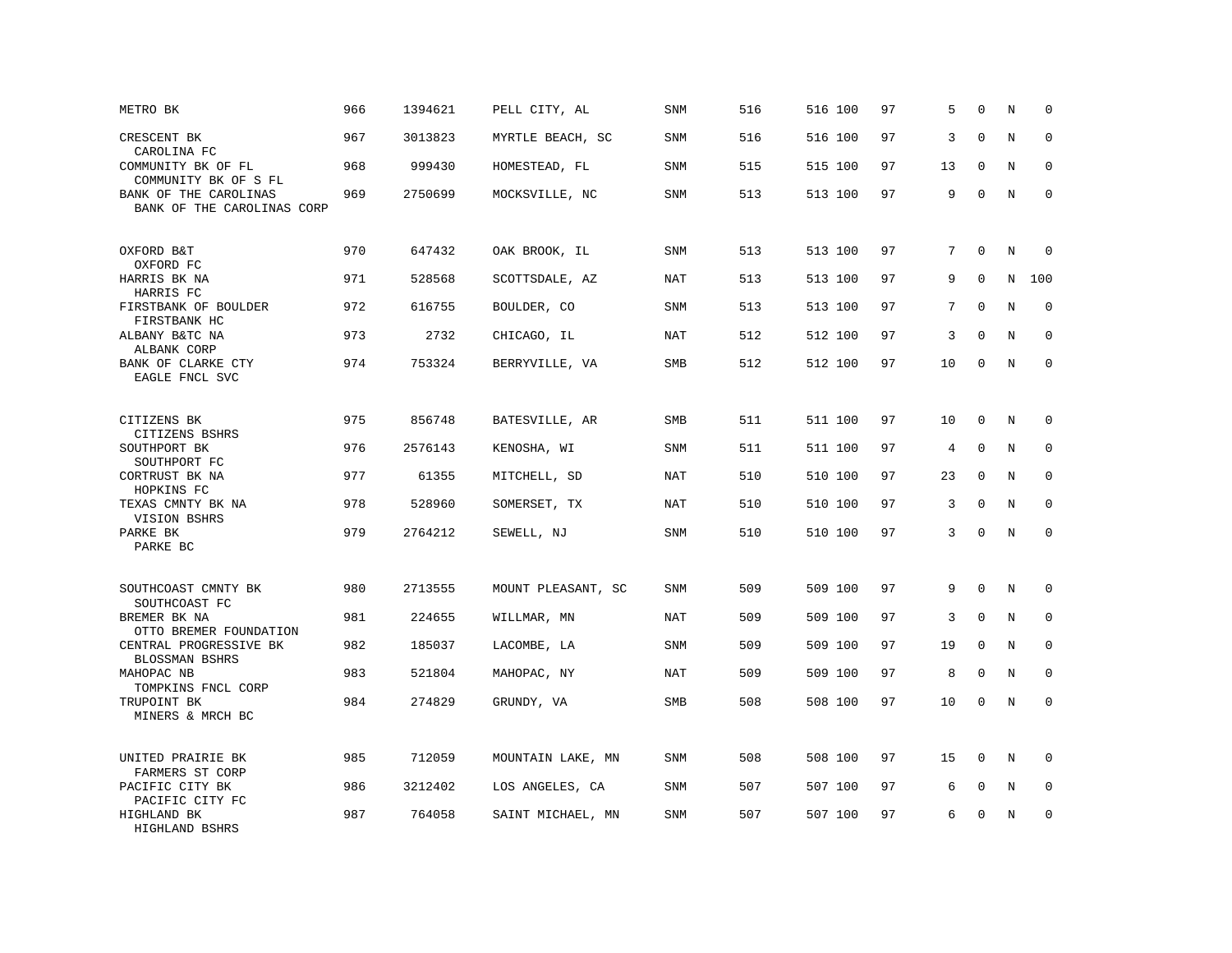| MINNWEST BK MV<br>MINNWEST CORP                     | 988  | 302656  | REDWOOD FALLS, MN | SNM        | 506 | 506 100 | 97 | 7  | $\Omega$     | N       | $\mathbf 0$ |
|-----------------------------------------------------|------|---------|-------------------|------------|-----|---------|----|----|--------------|---------|-------------|
| METROPOLITAN NB<br>PASL HOLD LLC                    | 989  | 2705895 | NEW YORK, NY      | NAT        | 506 | 506 100 | 97 | 3  | $\Omega$     | N       | $\Omega$    |
| FIRST SECURITY BK                                   | 990  | 718145  | BATESVILLE, MS    | <b>SNM</b> | 506 | 506 100 | 97 | 14 | $\mathbf 0$  | N       | $\mathbf 0$ |
| SECURITY CAPITAL CORP<br>NEWFIELD NB<br>NEWFIELD BC | 991  | 632410  | NEWFIELD, NJ      | <b>NAT</b> | 505 | 505 100 | 97 | 11 | $\mathbf 0$  | N       | $\mathbf 0$ |
| CITIZENS B&TC OF W GA<br>SYNOVUS FC                 | 992  | 557933  | CARROLLTON, GA    | <b>SNM</b> | 504 | 504 100 | 97 | 8  | $\mathbf 0$  | N       | $\mathbf 0$ |
| SOLVAY BK<br>SOLVAY BC                              | 993  | 722816  | SOLVAY, NY        | SMB        | 504 | 504 100 | 97 | 6  | $\mathbf 0$  | N       | $\mathbf 0$ |
| PACIFIC NB                                          | 994  | 577137  | MIAMI, FL         | NAT        | 504 | 488 97  | 97 | 0  | $\mathbf 0$  | Y       | 99          |
| TRUMAN BK                                           | 995  | 1213777 | SAINT LOUIS, MO   | <b>SMB</b> | 503 | 503 100 | 97 | 10 | $\mathbf 0$  | N       | 0           |
| TRUBANK SECTY TR<br>TRUMAN BK                       | 995  | 1213777 | SAINT LOUIS, MO   | SMB        |     |         |    |    |              |         |             |
| TEMPLAR FUND<br>WESTSOUND BK<br>WSB FNCL GRP        | 996  | 2791003 | BREMERTON, WA     | <b>SNM</b> | 503 | 503 100 | 97 | 8  | $\mathbf 0$  | N       | 0           |
| DESERT HILLS BK<br>DESERT HILLS CAP CORP            | 997  | 2960434 | PHOENIX, AZ       | SNM        | 502 | 502 100 | 97 | 4  | $\mathbf 0$  | N       | $\mathbf 0$ |
| HAGERSTOWN TC<br>FULTON FNCL CORP                   | 998  | 822529  | HAGERSTOWN, MD    | SNM        | 501 | 501 100 | 97 | 11 | $\mathbf 0$  | N       | $\mathbf 0$ |
| STATE BK OF TX<br>SBT BSHRS                         | 999  | 1157415 | IRVING, TX        | <b>SNM</b> | 501 | 501 100 | 97 | 2  | $\mathbf 0$  | N       | $\mathbf 0$ |
| CITIZENS SECURITY B&TC<br>MABREY BC                 | 1000 | 139553  | BIXBY, OK         | SMB        | 500 | 500 100 | 97 | 10 | $\mathbf 0$  | N       | $\mathbf 0$ |
| NORTH CMNTY BK<br>METROPOLITAN BK GRP               | 1001 | 129732  | CHICAGO, IL       | SNM        | 500 | 500 100 | 97 | 23 | $\mathbf{0}$ | N       | $\mathbf 0$ |
| CENTRAL VA BK<br>CENTRAL VA BSHRS                   | 1002 | 436823  | POWHATAN, VA      | SMB        | 499 | 499 100 | 97 | 7  | $\mathbf 0$  | N       | 0           |
| AMERICAN BK<br>AMERICAN BK INC                      | 1003 | 2580243 | ALLENTOWN, PA     | SMB        | 499 | 499 100 | 97 | 0  | $\mathbf 0$  | N       | $\mathbf 0$ |
| UNITED B&T<br>UNITED BC                             | 1004 | 401148  | TECUMSEH, MI      | <b>SNM</b> | 498 | 498 100 | 97 | 11 | $\mathbf 0$  | N       | $\mathbf 0$ |
| UNION NAT CMNTY BK<br>UNION NAT FNCL CORP           | 1005 | 43511   | LANCASTER, PA     | NAT        | 498 | 498 100 | 97 | 8  | $\Omega$     | $\rm N$ | 0           |
| HEARTLAND BK<br>HEARTLAND BC                        | 1006 | 853112  | GAHANNA, OH       | SMB        | 497 | 497 100 | 97 | 11 | $\mathbf 0$  | N       | $\mathbf 0$ |
| CHESAPEAKE BK<br>CHESAPEAKE FNCL SHARES             | 1007 | 214722  | KILMARNOCK, VA    | <b>SMB</b> | 497 | 497 100 | 97 | 10 | $\mathbf 0$  | N       | $\mathbf 0$ |
| KIRKPATRICK BK<br>AMERICAN BC OF OK                 | 1008 | 67151   | EDMOND, OK        | <b>SNM</b> | 497 | 497 100 | 97 | 5  | $\mathbf 0$  | N       | $\mathbf 0$ |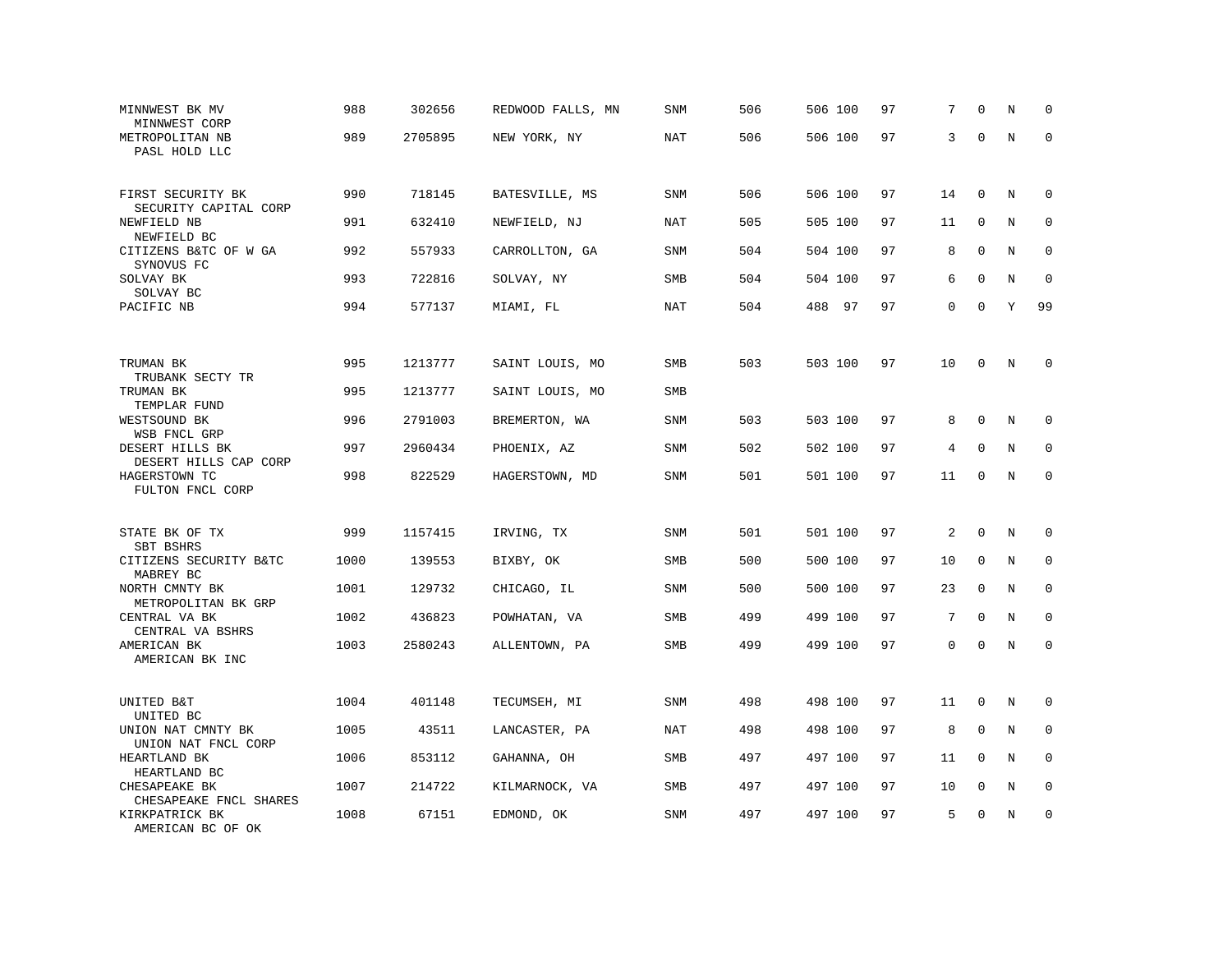| COMMUNITYBANK TX NA<br>HILLISTER ENT II            | 1009 | 774262  | BEAUMONT, TX         | NAT        | 496 | 496 100 | 97 | 10           | $\mathbf 0$  | N          | $\Omega$    |
|----------------------------------------------------|------|---------|----------------------|------------|-----|---------|----|--------------|--------------|------------|-------------|
| COMMUNITY NB<br>COMMUNITY BC                       | 1010 | 270504  | DERBY, VT            | NAT        | 496 | 496 100 | 97 | 14           | $\Omega$     | N          | $\Omega$    |
| FIRST UNITED BK<br>CRETE BC                        | 1011 | 38535   | CRETE, IL            | SNM        | 495 | 495 100 | 97 | 4            | $\Omega$     | N          | $\mathbf 0$ |
| CENTRAL IL BK<br>CIB MARINE BSHRS                  | 1012 | 340742  | CHAMPAIGN, IL        | <b>SNM</b> | 495 | 495 100 | 97 | 11           | $\Omega$     | N          | $\Omega$    |
| CENTRAL VALLEY CMNTY BK<br>CENTRAL VALLEY CMNTY BC | 1013 | 703767  | FRESNO, CA           | <b>SNM</b> | 495 | 495 100 | 97 | 11           | $\Omega$     | N          | $\Omega$    |
| ALLIANCE BK<br>ALLIANCE BSHRS                      | 1014 | 176464  | SULPHUR SPRINGS, TX  | <b>SNM</b> | 495 | 495 100 | 97 | 8            | $\mathbf 0$  | N          | $\mathbf 0$ |
| LEADERS BK<br>LEADERS GRP                          | 1015 | 2855978 | OAK BROOK, IL        | <b>SNM</b> | 495 | 495 100 | 97 | $\mathbf{1}$ | $\Omega$     | N          | $\mathbf 0$ |
| BLUE RIDGE B&TC<br><b>BLUE RIDGE BSHRS</b>         | 1016 | 935250  | INDEPENDENCE, MO     | <b>SNM</b> | 494 | 494 100 | 97 | 11           | $\mathbf 0$  | N          | $\mathbf 0$ |
| PUTNAM CTY BK<br>PUTNAM BSHRS                      | 1017 | 417626  | HURRICANE, WV        | <b>SMB</b> | 494 | 494 100 | 97 | 2            | $\Omega$     | N          | $\mathbf 0$ |
| PEOPLES BK OF N AL<br>ALTRUST FS                   | 1018 | 60330   | CULLMAN, AL          | <b>SNM</b> | 494 | 494 100 | 97 | 28           | $\mathbf 0$  | N          | $\mathbf 0$ |
| ST LOUIS BK<br>ST LOUIS BSHRS                      | 1019 | 3354599 | TOWN AND COUNTRY, MO | SNM        | 494 | 494 100 | 97 | $\Omega$     | $\Omega$     | $_{\rm N}$ | $\Omega$    |
| ATLANTIC CENTRAL BKR BK                            | 1020 | 959715  | CAMP HILL, PA        | SMB        | 494 | 494 100 | 97 | $\mathbf{1}$ | $\mathbf{0}$ | N          | 0           |
| CITIZENS BK                                        | 1021 | 126834  | CARTHAGE, TN         | SNM        | 494 | 494 100 | 97 | 8            | $\Omega$     | N          | $\mathbf 0$ |
| COMMUNITY NB<br>COMMUNITY BC                       | 1022 | 923752  | CHANUTE, KS          | <b>NAT</b> | 494 | 494 100 | 97 | 20           | $\mathbf{0}$ | N          | 0           |
| GIRARD NB<br><b>GN BSHRS</b>                       | 1023 | 928056  | GIRARD, KS           | <b>NAT</b> | 493 | 493 100 | 98 | 14           | $\Omega$     | N          | $\Omega$    |
| FIRST CHATHAM BK<br>FCB FNCL CORP                  | 1024 | 3075474 | SAVANNAH, GA         | <b>SNM</b> | 493 | 493 100 | 98 | 7            | $\Omega$     | N          | $\mathbf 0$ |
| COUNTRY BK<br>COUNTRY BK HOLD CO                   | 1025 | 1191482 | NEW YORK, NY         | SNM        | 493 | 493 100 | 98 | 4            | $\mathbf 0$  | N          | 0           |
| CHARTER BK EAU CLAIRE<br>CHARTER BSHRS             | 1026 | 160650  | EAU CLAIRE, WI       | <b>SNM</b> | 492 | 492 100 | 98 | 0            | $\Omega$     | N          | $\mathbf 0$ |
| NEXTIER BK NA<br>NEXTIER INC                       | 1027 | 315629  | BUTLER, PA           | NAT        | 492 | 492 100 | 98 | 16           | $\mathbf 0$  | N          | 0           |
| HAVEN TR BK<br>HAVEN TR BC                         | 1028 | 2876889 | DULUTH, GA           | <b>SNM</b> | 491 | 491 100 | 98 | 3            | $\Omega$     | N          | $\mathbf 0$ |
| LEGACY BK<br>MIDSTATE BC                           | 1029 | 320052  | HINTON, OK           | <b>SNM</b> | 491 | 491 100 | 98 | 12           | $\Omega$     | N          | $\mathbf 0$ |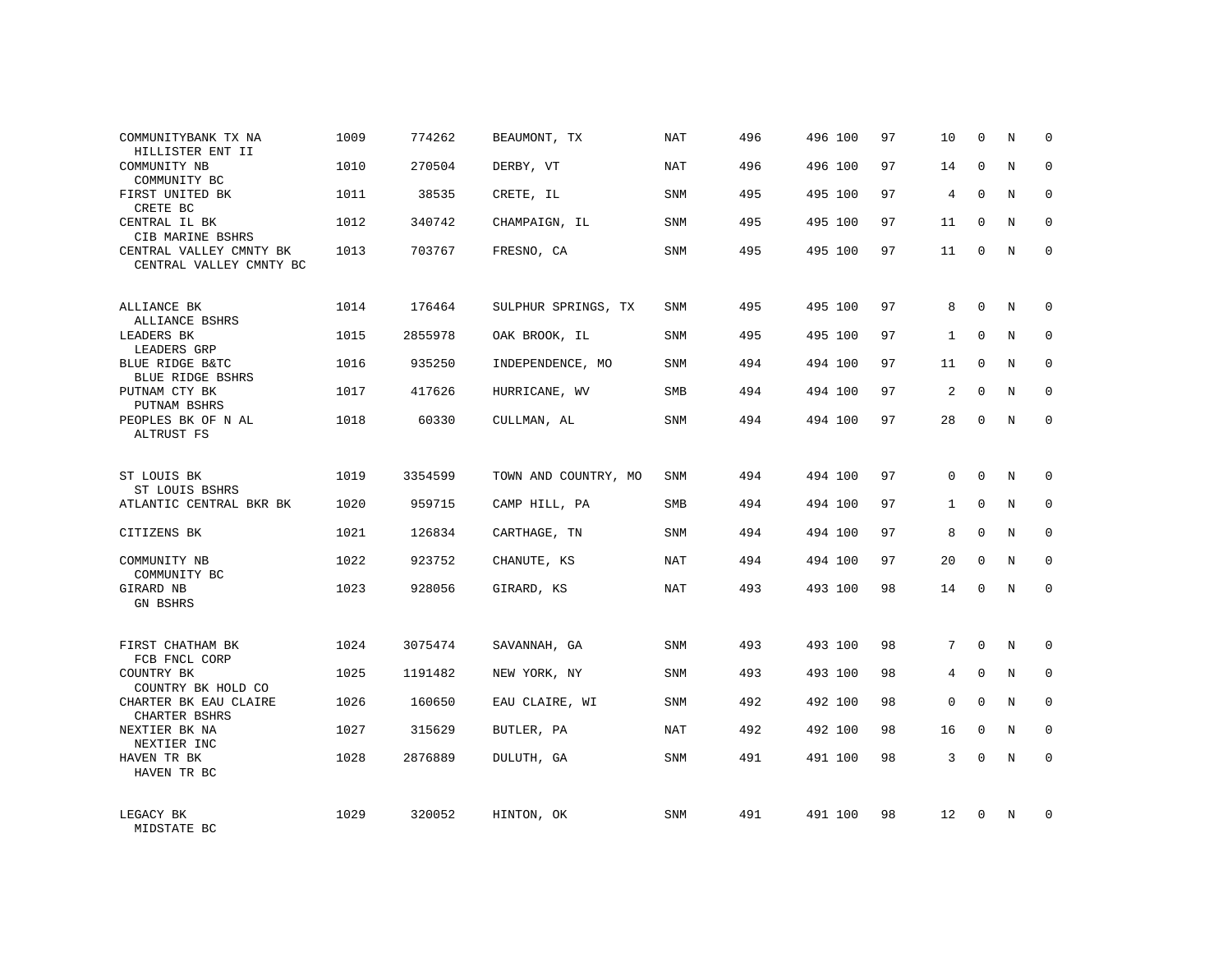| GEORGIA B&TC<br>SYNOVUS FC                      | 1030 | 1165540 | CALHOUN, GA       | <b>SNM</b> | 490 | 490 100 | 98 | 3  | $\Omega$     | N       | $\mathbf 0$ |
|-------------------------------------------------|------|---------|-------------------|------------|-----|---------|----|----|--------------|---------|-------------|
| FAUQUIER BK<br>FAUQUIER BSHRS                   | 1031 | 976226  | WARRENTON, VA     | SMB        | 490 | 490 100 | 98 | 7  | $\mathbf 0$  | N       | $\mathbf 0$ |
| FIVE POINTS BK<br>HOMETOWN BC                   | 1032 | 554857  | GRAND ISLAND, NE  | <b>SMB</b> | 490 | 490 100 | 98 | 7  | $\Omega$     | N       | $\Omega$    |
| MERCHANTS & MARINE BK                           | 1033 | 94139   | PASCAGOULA, MS    | <b>SNM</b> | 490 | 490 100 | 98 | 10 | $\mathbf 0$  | N       | $\mathbf 0$ |
|                                                 |      |         |                   |            |     |         |    |    |              |         |             |
| PACIFIC COAST BKR BK<br>PACIFIC COAST BKR BSHRS | 1034 | 2451240 | SAN FRANCISCO, CA | SMB        | 490 | 490 100 | 98 | 0  | $\mathbf{0}$ | N       | $\mathbf 0$ |
| MIDCAROLINA BK<br>MIDCAROLINA FC                | 1035 | 2602220 | BURLINGTON, NC    | <b>SNM</b> | 489 | 489 100 | 98 | 7  | $\mathbf 0$  | N       | $\mathbf 0$ |
| 1ST SUMMIT BK<br>1ST SUMMIT BC OF JOHNSTOWN     | 1036 | 526519  | JOHNSTOWN, PA     | <b>SNM</b> | 488 | 488 100 | 98 | 13 | $\mathbf 0$  | N       | $\mathbf 0$ |
| SOMERSET TC<br>SOMERSET TR HC                   | 1037 | 212522  | SOMERSET, PA      | <b>SMB</b> | 488 | 488 100 | 98 | 26 | $\Omega$     | N       | $\mathbf 0$ |
| SOMERSET TC<br>PNC FNCL SVC GROUP               | 1037 | 212522  | SOMERSET, PA      | <b>SMB</b> |     |         |    |    |              |         |             |
|                                                 |      |         |                   |            |     |         |    |    |              |         |             |
| FIRST NB AMES IA<br>AMES NAT CORP               | 1038 | 820048  | AMES, IA          | NAT        | 488 | 488 100 | 98 | 4  | $\mathbf 0$  | N       | $\mathbf 0$ |
| BANK OF BARTLETT<br>WEST TENNESSEE BSHRS        | 1039 | 225559  | BARTLETT, TN      | SMB        | 488 | 488 100 | 98 | 7  | $\mathbf 0$  | N       | $\mathbf 0$ |
| FIRST ARKANSAS B&T<br>FIRST ARKANSAS BSHRS      | 1040 | 466240  | JACKSONVILLE, AR  | <b>SNM</b> | 487 | 487 100 | 98 | 24 | $\mathbf{0}$ | N       | $\mathbf 0$ |
| SOUTHERN COMMERCIAL BK<br>SOUTHERN BSHRS CORP   | 1041 | 420457  | SAINT LOUIS, MO   | SMB        | 487 | 487 100 | 98 | 9  | $\mathbf 0$  | N       | $\mathbf 0$ |
| BEVERLY NB<br>BEVERLY NAT CORP                  | 1042 | 161107  | BEVERLY, MA       | NAT        | 486 | 486 100 | 98 | 9  | $\Omega$     | N       | $\mathbf 0$ |
|                                                 |      |         |                   |            |     |         |    |    |              |         |             |
| PEOPLES ST BK<br>PSB GRP                        | 1043 | 749046  | HAMTRAMCK, MI     | SNM        | 486 | 486 100 | 98 | 10 | $\mathbf 0$  | Ν       | 0           |
| FIRST GUARANTY B&TC JACKSONV 1044               |      | 895831  | JACKSONVILLE, FL  | <b>SNM</b> | 486 | 486 100 | 98 | 4  | $\mathbf 0$  | N       | $\mathbf 0$ |
| FIRST SECURITY BK<br>INTER-MOUNTAIN BC          | 1045 | 633154  | BOZEMAN, MT       | <b>SNM</b> | 486 | 486 100 | 98 | 8  | 0            | N       | 0           |
| FOCUS BK<br>SECURITY STATE BSHRS                | 1046 | 498148  | CHARLESTON, MO    | SNM        | 486 | 486 100 | 98 | 12 | $\mathbf 0$  | N       | $\mathbf 0$ |
| PREMIER VALLEY BK                               | 1047 | 3028902 | FRESNO, CA        | SNM        | 485 | 485 100 | 98 | 6  | $\mathbf 0$  | $\rm N$ | $\mathbf 0$ |
|                                                 |      |         |                   |            |     |         |    |    |              |         |             |
| VISION BK NA<br>VISION BSHRS                    | 1048 | 241157  | ADA, OK           | NAT        | 485 | 485 100 | 98 | 5  | $\mathbf 0$  | N       | $\mathbf 0$ |
| CORTLAND SVG & BKG CO<br>CORTLAND BC            | 1049 | 846619  | CORTLAND, OH      | <b>SMB</b> | 485 | 485 100 | 98 | 12 | $\mathbf 0$  | N       | $\mathbf 0$ |
| WAYNE BK<br>NORWOOD FNCL                        | 1050 | 59316   | HONESDALE, PA     | <b>SNM</b> | 485 | 485 100 | 98 | 10 | $\mathbf 0$  | N       | $\mathbf 0$ |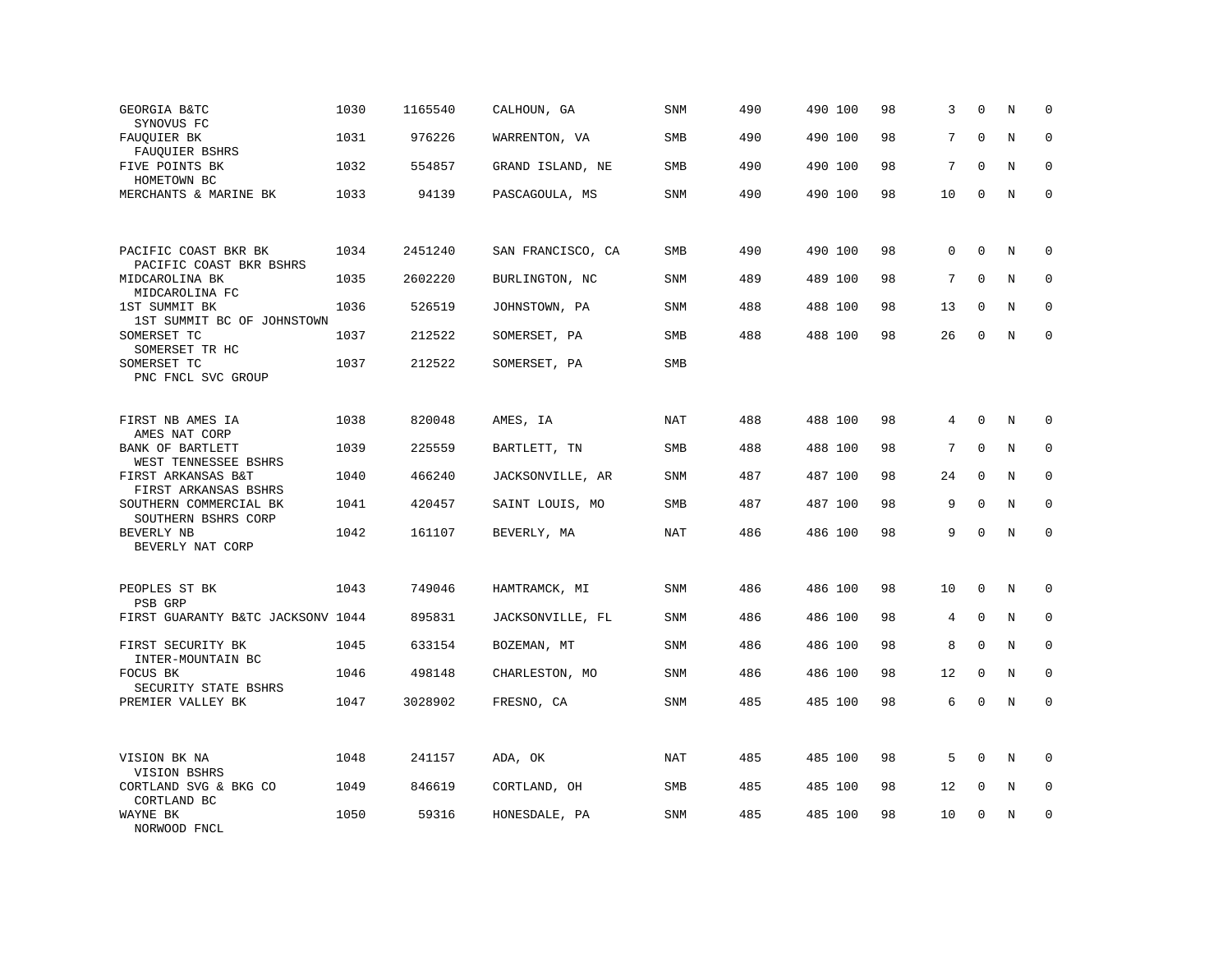| FIRST WESTERN B&TC<br>WESTBRAND                            | 1051 | 687951  | MINOT, ND        | SMB        | 485 | 485 100 | 98 | 2  | $\mathbf 0$ | N       | $\mathbf 0$ |
|------------------------------------------------------------|------|---------|------------------|------------|-----|---------|----|----|-------------|---------|-------------|
| CENTRAL NB<br>CENTRABANC CORP                              | 1052 | 428060  | WOODWAY, TX      | <b>NAT</b> | 484 | 484 100 | 98 | 3  | $\Omega$    | $\rm N$ | $\mathbf 0$ |
| BK OF TUSCALOOSA                                           | 1053 | 1187029 | TUSCALOOSA, AL   | <b>SNM</b> | 484 | 484 100 | 98 | 6  | $\mathbf 0$ | N       | 0           |
| SYNOVUS FC<br>ANCHOR BK SAINT PAUL NA                      | 1054 | 900454  | SAINT PAUL, MN   | NAT        | 483 | 483 100 | 98 | 7  | $\Omega$    | N       | $\mathbf 0$ |
| ANCHOR BC<br>UNITED BK<br>UNITED BC OF AL                  | 1055 | 994435  | ATMORE, AL       | <b>SNM</b> | 483 | 483 100 | 98 | 17 | $\mathbf 0$ | N       | $\mathbf 0$ |
| FIRST CMNTY BK<br>FIRST COMMUNITY BSHRS                    | 1056 | 2596646 | BATESVILLE, AR   | <b>SNM</b> | 483 | 483 100 | 98 | 9  | $\Omega$    | N       | $\mathbf 0$ |
| CITIZENS TRI-CTY BK<br>SEQUATCHIE VALLEY BSHRS             | 1057 | 162337  | DUNLAP, TN       | <b>SNM</b> | 483 | 483 100 | 98 | 20 | $\mathbf 0$ | N       | $\mathbf 0$ |
| BANK MIDWEST MN IA NA                                      | 1058 | 45551   | FAIRMONT, MN     | NAT        | 483 | 483 100 | 98 | 8  | $\Omega$    | N       | $\mathbf 0$ |
| GOODENOW BC<br>CENTRAL NB&TC                               | 1059 | 278555  | ENID, OK         | <b>NAT</b> | 482 | 482 100 | 98 | 8  | $\mathbf 0$ | N       | $\mathbf 0$ |
| CENTRAL SVC CORP<br><b>BUSINESS BK</b><br>BUSINESS BSHRS   | 1060 | 3076220 | CLAYTON, MO      | <b>SNM</b> | 482 | 482 100 | 98 | 0  | $\mathbf 0$ | N       | $\mathbf 0$ |
| BLACKHAWK ST BK<br>BLACKHAWK BC                            | 1061 | 27548   | BELOIT, WI       | <b>SNM</b> | 482 | 482 100 | 98 | 6  | $\mathbf 0$ | N       | $\mathbf 0$ |
| CITIZENS NB<br>CITIZENS BSHRS                              | 1062 | 738013  | BLUFFTON, OH     | <b>NAT</b> | 482 | 482 100 | 98 | 7  | $\mathbf 0$ | N       | $\mathbf 0$ |
| PRIORITYONE BK                                             | 1063 | 956938  | MAGEE, MS        | <b>SNM</b> | 482 | 482 100 | 98 | 10 | $\mathbf 0$ | N       | $\mathbf 0$ |
| PRIORITYONE CAP CORP<br>STONEBRIDGE BK                     | 1064 | 2754389 | WEST CHESTER, PA | <b>SNM</b> | 482 | 482 100 | 98 | 3  | $\Omega$    | N       | $\mathbf 0$ |
| STONEBRIDGE FNCL CORP<br>ORANGE CTY TC<br>ORANGE COUNTY BC | 1065 | 176101  | MIDDLETOWN, NY   | SMB        | 481 | 481 100 | 98 | 4  | $\mathbf 0$ | N       | $\mathbf 0$ |
| CITIZENS NB<br>CITIZENS CENT BC                            | 1066 | 295637  | MACOMB, IL       | <b>NAT</b> | 481 | 481 100 | 98 | 7  | $\mathbf 0$ | N       | $\mathbf 0$ |
| BANK OF SPRINGFIELD<br>SPRING BC                           | 1067 | 248240  | SPRINGFIELD, IL  | SNM        | 481 | 481 100 | 98 | 4  | 0           | N       | $\Omega$    |
| MONTICELLO BKG CO                                          | 1068 | 266945  | MONTICELLO, KY   | SNM        | 480 | 480 100 | 98 | 10 | $\Omega$    | N       | 0           |
| MONTICELLO BSHRS<br>PADUCAH B&TC                           | 1069 | 285740  | PADUCAH, KY      | <b>SNM</b> | 478 | 478 100 | 98 | 4  | $\mathbf 0$ | N       | 0           |
| PADUCAH BSHRS<br>HAWAII NB                                 | 1070 | 915065  | HONOLULU, HI     | NAT        | 478 | 478 100 | 98 | 15 | $\Omega$    | N       | $\mathbf 0$ |
| HAWAII NAT BSHRS<br>CENTURY BK<br>CENTURY FS CORP          | 1071 | 83375   | SANTA FE, NM     | <b>SNM</b> | 478 | 478 100 | 98 | 4  | $\mathbf 0$ | $\rm N$ | 0           |
| JEFF DAVIS B&TC<br>JEFF DAVIS BSHRS                        | 1072 | 980531  | JENNINGS, LA     | <b>SNM</b> | 477 | 477 100 | 98 | 13 | $\mathbf 0$ | N       | $\mathbf 0$ |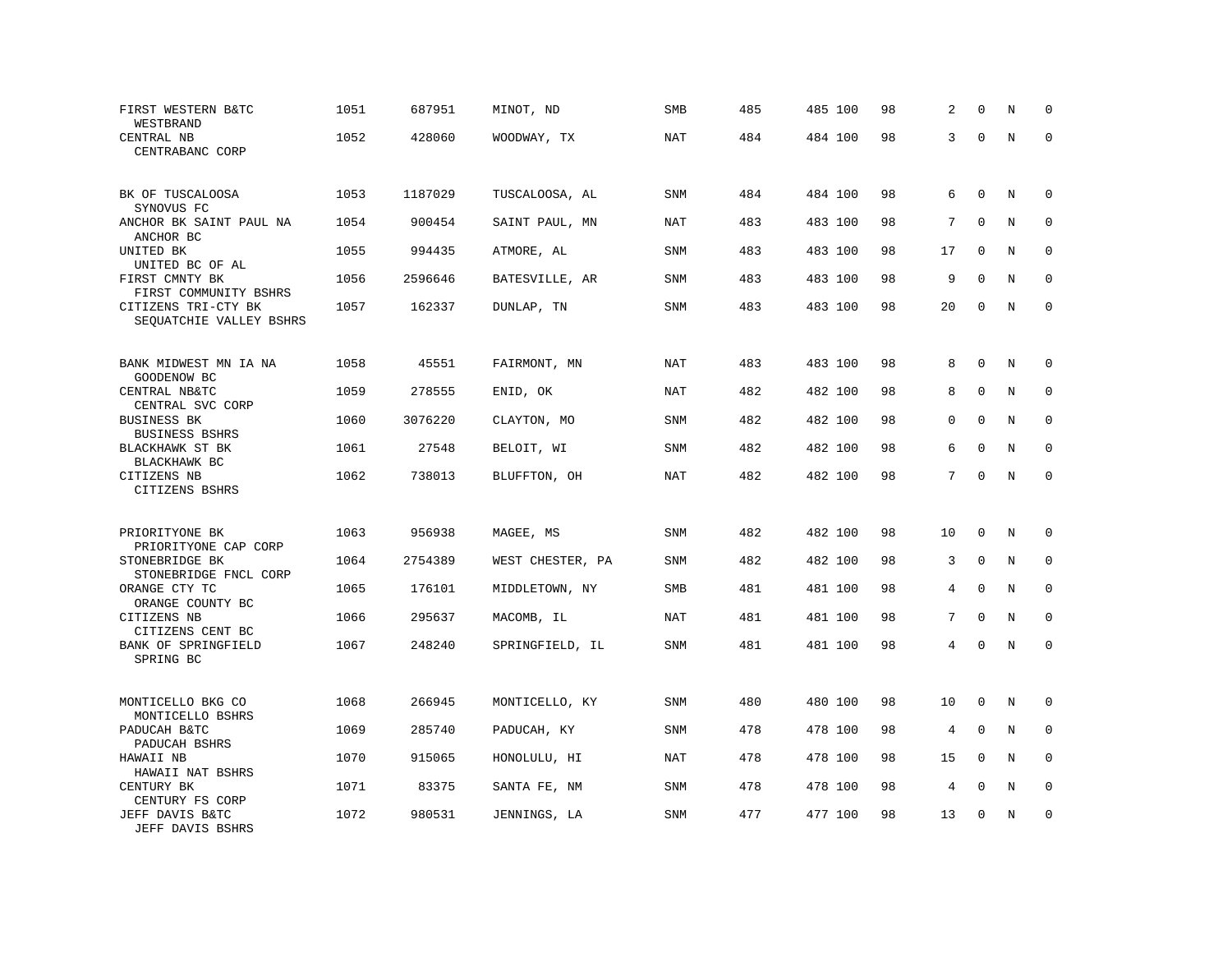| BUSEY BK NA<br>FIRST BUSEY CORP                     | 1073 | 2623494 | FORT MYERS, FL      | NAT        | 477 | 477 100 | 98 | 8              | $\mathbf 0$ | N | $\Omega$    |
|-----------------------------------------------------|------|---------|---------------------|------------|-----|---------|----|----------------|-------------|---|-------------|
| CONCORDIA B&TC<br>CONCORDIA CAP CORP                | 1074 | 819556  | VIDALIA, LA         | <b>SNM</b> | 477 | 477 100 | 98 | 4              | $\Omega$    | N | $\Omega$    |
| NORTHERN B&TC<br>NORTHERN BC                        | 1075 | 900306  | WOBURN, MA          | SNM        | 477 | 477 100 | 98 | 9              | $\Omega$    | N | $\Omega$    |
| LEGEND BK NA<br>LEGEND BC                           | 1076 | 100357  | BOWIE, TX           | NAT        | 476 | 476 100 | 98 | 8              | $\Omega$    | N | $\Omega$    |
| WOOD & HUSTON BK<br>WOOD & HUSTON BC                | 1077 | 671558  | MARSHALL, MO        | SNM        | 476 | 476 100 | 98 | 9              | $\Omega$    | N | $\Omega$    |
| <b>EASTERN NB</b>                                   | 1078 | 171133  | MIAMI, FL           | NAT        | 476 | 465 98  | 98 | 5              | $\mathbf 0$ | Y | $\mathbf 0$ |
| GRAND B&TC OF FL<br>GRAND BSHRS                     | 1079 | 2765611 | WEST PALM BEACH, FL | <b>SNM</b> | 476 | 476 100 | 98 | 5              | $\Omega$    | N | $\mathbf 0$ |
| PEOPLES B&TC<br>PEOPLES BANKTRUST                   | 1080 | 109136  | BUFORD, GA          | <b>SNM</b> | 476 | 476 100 | 98 | 3              | $\Omega$    | N | $\mathbf 0$ |
| FIRST WESTERN BK STURGIS<br>FIRST INTRST BANCSYSTEM | 1081 | 495352  | STURGIS, SD         | <b>SMB</b> | 476 | 476 100 | 98 | 6              | $\Omega$    | N | $\mathbf 0$ |
| WEST TX NB<br>FIRST-WEST TX BSHRS                   | 1082 | 237066  | MIDLAND, TX         | <b>NAT</b> | 475 | 475 100 | 98 | 9              | $\mathbf 0$ | N | $\mathbf 0$ |
| 1ST CONSTITUTION BK<br>1ST CONSTITUTION BC          | 1083 | 1412619 | CRANBURY, NJ        | <b>SNM</b> | 475 | 475 100 | 98 | 10             | $\Omega$    | N | $\mathbf 0$ |
| BANK OF SOUTHSIDE VA<br>BANK OF SOUTHSIDE VA CORP   | 1084 | 610128  | CARSON, VA          | <b>SNM</b> | 475 | 475 100 | 98 | 14             | $\mathbf 0$ | N | 0           |
| BANK OF FL SE<br>BANK OF FL CORP                    | 1085 | 3116274 | FORT LAUDERDALE, FL | <b>SNM</b> | 475 | 475 100 | 98 | 4              | $\Omega$    | N | $\Omega$    |
| PINNACLE BK WY<br>PINNACLE BC                       | 1086 | 561659  | TORRINGTON, WY      | <b>SNM</b> | 475 | 475 100 | 98 | 11             | $\mathbf 0$ | N | 0           |
| JEFFERSON BK OF MO<br>CENTRAL BANCOMPANY            | 1087 | 854454  | JEFFERSON CITY, MO  | <b>SNM</b> | 474 | 474 100 | 98 | 3              | $\Omega$    | N | $\Omega$    |
| BRYANT BK                                           | 1088 | 3356191 | TUSCALOOSA, AL      | <b>SNM</b> | 474 | 474 100 | 98 | 9              | $\Omega$    | N | $\mathbf 0$ |
| BANK OF FAYETTEVILLE<br>BANKSHARES OF FAYETTEVILLE  | 1089 | 308443  | FAYETTEVILLE, AR    | SMB        | 474 | 474 100 | 98 | 7              | $\mathbf 0$ | N | 0           |
| BANK ANN ARBOR<br>ARBOR BC                          | 1090 | 2390929 | ANN ARBOR, MI       | <b>SNM</b> | 474 | 474 100 | 98 | 5              | $\Omega$    | N | $\mathbf 0$ |
| GUARANTY B&TC<br>GUARANTY CAPITAL CORP              | 1091 | 84541   | BELZONI, MS         | SNM        | 474 | 474 100 | 98 | 9              | $\mathbf 0$ | N | 0           |
| AMERICAN BK<br>GUARANTY DEVELOPMENT CO              | 1092 | 630555  | BOZEMAN, MT         | <b>SMB</b> | 474 | 474 100 | 98 | 6              | $\Omega$    | N | $\Omega$    |
| CAMBRIDGE BK<br>INLAND BC                           | 1093 | 2450711 | LAKE ZURICH, IL     | <b>SNM</b> | 473 | 473 100 | 98 | $\overline{2}$ | $\Omega$    | N | 0           |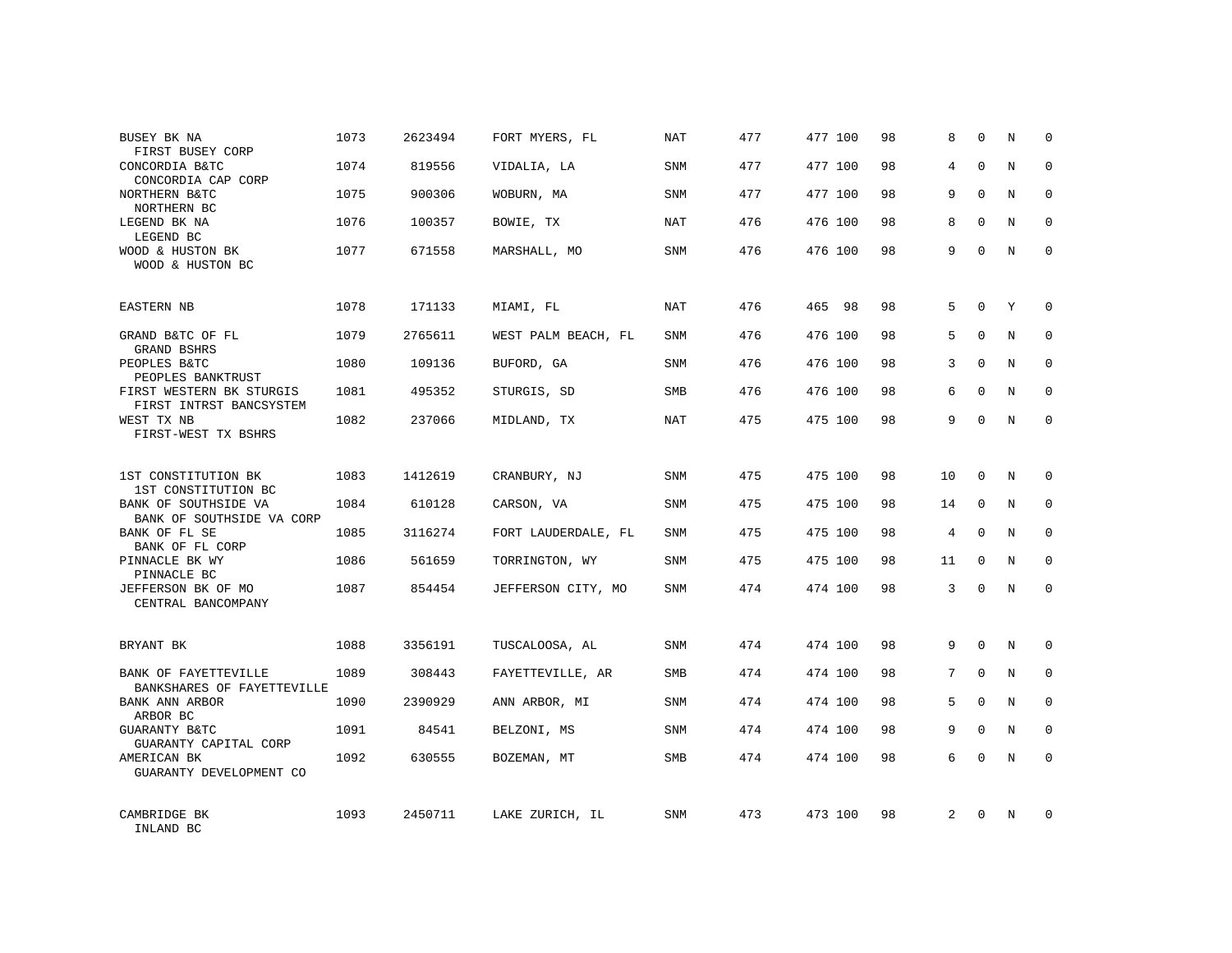| FIRST NB<br>LAURITZEN CORP                              | 1094 | 181459  | NORTH PLATTE, NE  | NAT        | 473 | 473 100 | 98 | 5              | $\Omega$     | N       | $\Omega$    |
|---------------------------------------------------------|------|---------|-------------------|------------|-----|---------|----|----------------|--------------|---------|-------------|
| FIRST ST B&TC VALDOSTA<br>SYNOVUS FC                    | 1095 | 103536  | VALDOSTA, GA      | SNM        | 473 | 473 100 | 98 | 2              | $\Omega$     | N       | $\Omega$    |
| FIRST NB CENT FL<br>FIRST BSHRS                         | 1096 | 605133  | WINTER PARK, FL   | NAT        | 472 | 472 100 | 98 | 6              | $\Omega$     | N       | $\Omega$    |
| CLAYTON B&TC<br>CLAYTON BC                              | 1097 | 146654  | KNOXVILLE, TN     | SNM        | 472 | 472 100 | 98 | 8              | $\mathbf 0$  | $\rm N$ | $\mathbf 0$ |
| ARMSTRONG BK<br>IRONHORSE FNCL GRP                      | 1098 | 470452  | MUSKOGEE, OK      | <b>SNM</b> | 472 | 472 100 | 98 | 13             | 0            | N       | 0           |
| SALISBURY B&TC<br>SALISBURY BC                          | 1099 | 821906  | LAKEVILLE, CT     | SNM        | 472 | 472 100 | 98 | 6              | $\mathbf 0$  | N       | 0           |
| ADIRONDACK BK<br>ADIRONDACK BC                          | 1100 | 101671  | UTICA, NY         | SMB        | 471 | 471 100 | 98 | 16             | $\mathbf 0$  | N       | $\mathbf 0$ |
| GWINNETT CMNTY BK<br>COMMUNITY FHC                      | 1101 | 2853358 | DULUTH, GA        | <b>SNM</b> | 471 | 471 100 | 98 | $\overline{2}$ | $\mathbf{0}$ | N       | $\mathbf 0$ |
| MID-WISCONSIN BK<br>MID-WISCONSIN FNCL SVC              | 1102 | 645054  | MEDFORD, WI       | SNM        | 471 | 471 100 | 98 | 13             | 0            | N       | $\mathbf 0$ |
| CAPE FEAR BK                                            | 1103 | 2706016 | WILMINGTON, NC    | <b>SNM</b> | 470 | 470 100 | 98 | 7              | $\Omega$     | N       | 0           |
| CAPE FEAR BK CORP<br>BANK OF NEW ENGLAND                | 1104 | 113601  | SALEM, NH         | <b>SNM</b> | 470 | 470 100 | 98 | 8              | $\mathbf 0$  | N       | $\mathbf 0$ |
| FIRST ST BK<br>FIRST ST FNCL CORP                       | 1105 | 1219591 | SARASOTA, FL      | SNM        | 470 | 470 100 | 98 | 6              | $\mathbf{0}$ | N       | $\mathbf 0$ |
| FIRST NBC BK<br>FIRST NBC BHC                           | 1106 | 3445769 | NEW ORLEANS, LA   | <b>SNM</b> | 469 | 469 100 | 98 | 3              | $\Omega$     | N       | 0           |
| CENTRAL BK LAKE OF THE OZARK 1107<br>CENTRAL BANCOMPANY |      | 1015243 | OSAGE BEACH, MO   | SNM        | 469 | 469 100 | 98 | 7              | $\Omega$     | N       | $\mathbf 0$ |
| CHOICE FNCL GRP<br>CHOICE FNCL HOLD                     | 1108 | 826956  | GRAFTON, ND       | <b>SNM</b> | 468 | 468 100 | 98 | 10             | $\mathbf{0}$ | N       | 0           |
| HOMESTAR BK<br>HOMESTAR FNCL GRP                        | 1109 | 300036  | MANTENO, IL       | SNM        | 467 | 467 100 | 98 | 5              | $\mathbf 0$  | N       | 0           |
| WAKULLA BK<br>WAKULLA BC                                | 1110 | 16337   | CRAWFORDVILLE, FL | <b>SNM</b> | 467 | 467 100 | 98 | 15             | $\Omega$     | N       | $\mathbf 0$ |
| TOMATOBANK NA<br>TFC HC                                 | 1111 | 2943389 | ALHAMBRA, CA      | NAT        | 467 | 467 100 | 98 | 6              | $\Omega$     | N       | 0           |
| BRANNEN BK<br>BRANNEN BK OF FL                          | 1112 | 760331  | INVERNESS, FL     | <b>SNM</b> | 467 | 467 100 | 98 | 11             | $\mathbf 0$  | N       | $\mathbf 0$ |
| KAW VALLEY BK<br>KAW VALLEY BC                          | 1113 | 485456  | TOPEKA, KS        | SNM        | 466 | 466 100 | 98 | 7              | 0            | $\rm N$ | 0           |
| PEOPLES BK<br>PEOPLES HC                                | 1114 | 454434  | WINDER, GA        | <b>SNM</b> | 466 | 466 100 | 98 | 6              | $\Omega$     | N       | $\mathbf 0$ |
| NEWDOMINION BK                                          | 1115 | 3299814 | CHARLOTTE, NC     | <b>SNM</b> | 466 | 466 100 | 98 | $\mathbf{1}$   | $\mathbf 0$  | N       | 0           |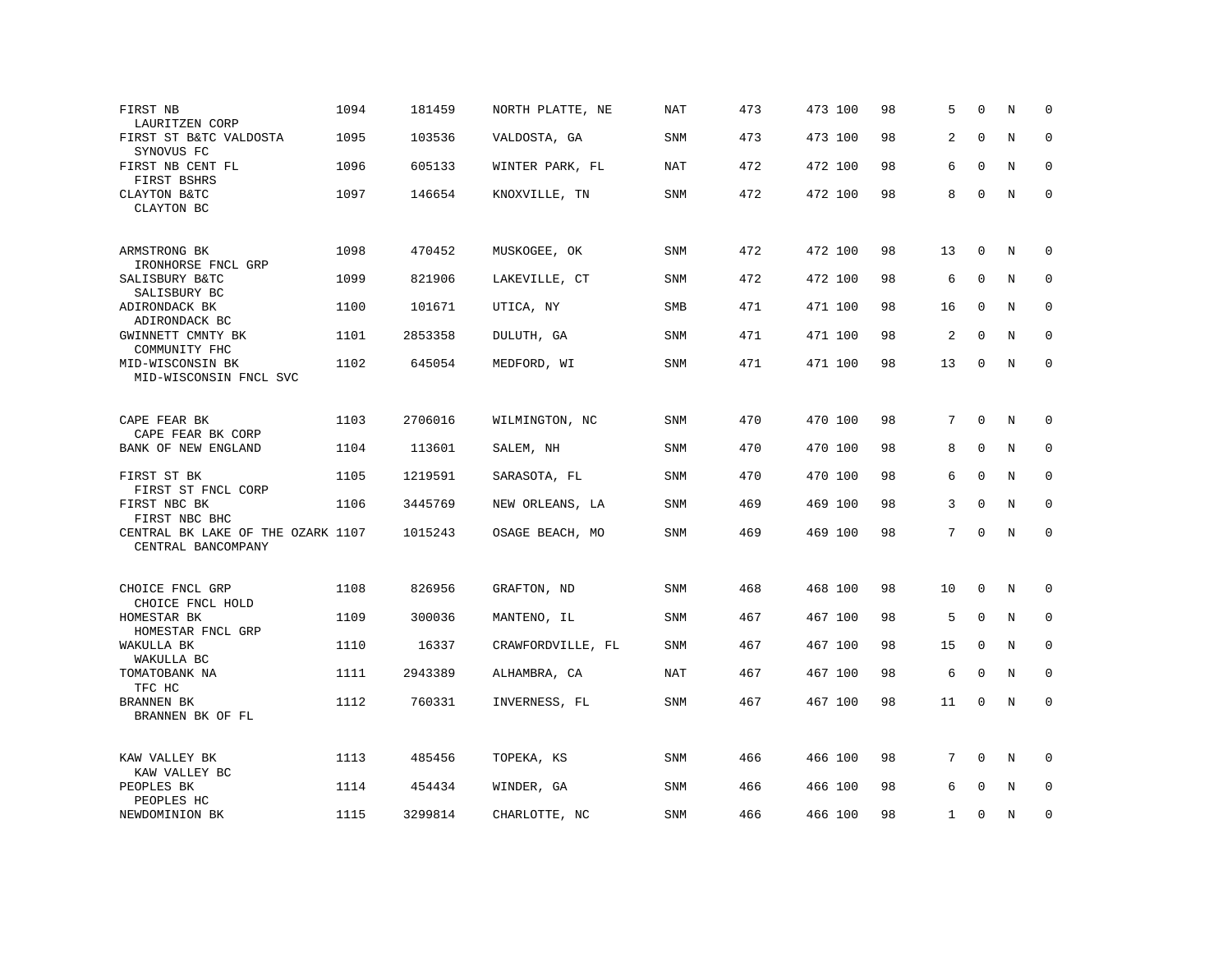| NEW CENTURY BK<br>NCB HOLD                             | 1116 | 2713461 | CHICAGO, IL        | <b>SNM</b> | 466 | 466 100 | 98 | 2  | $\mathbf 0$  | N | 0            |
|--------------------------------------------------------|------|---------|--------------------|------------|-----|---------|----|----|--------------|---|--------------|
| HORRY CTY ST BK<br>HCSB FC                             | 1117 | 1162530 | LORIS, SC          | <b>SNM</b> | 466 | 466 100 | 98 | 13 | $\mathbf 0$  | N | $\mathbf 0$  |
| RIVERBANK<br>OSCEOLA BC                                | 1118 | 30258   | WYOMING, MN        | <b>SNM</b> | 465 | 465 100 | 98 | 6  | $\mathbf 0$  | N | 0            |
| FIRST ST BK                                            | 1119 | 273662  | UVALDE, TX         | SNM        | 465 | 465 100 | 98 | 7  | $\mathbf 0$  | N | 0            |
| BRISCOE RANCH<br>DELAWARE NB                           | 1120 | 26916   | GEORGETOWN, DE     | <b>NAT</b> | 465 | 465 100 | 98 | 14 | $\mathbf{0}$ | N | $\mathbf 0$  |
| FULTON FNCL CORP<br>CITIZENS NB                        | 1121 | 870650  | MAPLEWOOD, MO      | NAT        | 464 | 464 100 | 98 | 5  | $\Omega$     | N | $\mathbf 0$  |
| CARDINAL BANCORP<br>CHOICEONE BK<br>CHOICEONE FS       | 1122 | 324340  | SPARTA, MI         | SMB        | 464 | 464 100 | 98 | 12 | $\mathbf 0$  | N | $\mathbf 0$  |
| PEOPLESSOUTH BK                                        | 1123 | 518037  | COLQUITT, GA       | SNM        | 463 | 463 100 | 98 | 17 | 0            | N | 0            |
| PEOPLESSOUTH BSHRS<br>OAK VALLEY CMNTY BK              | 1124 | 1864197 |                    | <b>SMB</b> | 463 | 463 100 | 98 | 12 | $\mathbf 0$  | N | 0            |
|                                                        |      |         | OAKDALE, CA        |            |     |         |    |    |              |   |              |
| FARMERS ST BK<br>F S BC                                | 1125 | 113441  | LAGRANGE, IN       | SNM        | 462 | 462 100 | 98 | 12 | $\mathbf{0}$ | N | $\mathbf 0$  |
| FIRST B&T<br>FIRST EVANSTON BC                         | 1126 | 2333298 | EVANSTON, IL       | SMB        | 461 | 461 100 | 98 | 4  | $\mathbf 0$  | N | $\Omega$     |
| FIRST BK OF GA<br>GEORGIA-CAROLINA BSHRS               | 1127 | 1356852 | AUGUSTA, GA        | SNM        | 461 | 461 100 | 98 | 5  | $\mathbf 0$  | N | $\mathbf 0$  |
| MCINTOSH ST BK                                         | 1128 | 569534  | JACKSON, GA        | SNM        | 460 | 460 100 | 98 | 4  | $\Omega$     | N | 0            |
| MCINTOSH BSHRS<br>FIDELITY & TR BK                     | 1129 | 3211768 | BETHESDA, MD       | <b>SMB</b> | 459 | 459 100 | 98 | 5  | $\mathbf{0}$ | N | $\mathbf 0$  |
| FIDELITY & TR FC<br>CITY NB OF NJ                      | 1130 | 567905  | NEWARK, NJ         | NAT        | 458 | 458 100 | 98 | 9  | $\mathbf{0}$ | N | $\mathbf 0$  |
| CITY NAT BSHRS CORP                                    |      |         |                    |            |     |         |    |    |              |   |              |
| TOWN & COUNTRY BK<br>TOWN & COUNTRY BSHRS              | 1131 | 487357  | SALEM, MO          | <b>SNM</b> | 458 | 458 100 | 98 | 9  | $\mathbf{0}$ | N | $\mathbf{0}$ |
| BNYM DE<br>BANK OF NY MELLON CORP                      | 1132 | 488318  | NEWARK, DE         | SNM        | 457 | 457 100 | 98 | 0  | 1            | N | $\mathbf 0$  |
| CITIZENS NB                                            | 1133 | 552161  | WAXAHACHIE, TX     | NAT        | 456 | 456 100 | 98 | 16 | 0            | N | 0            |
| FIRST CITIZENS BSHRS<br>BANK OF TRAVELERS REST         | 1134 | 589523  | TRAVELERS REST, SC | SNM        | 456 | 456 100 | 98 | 8  | $\mathbf 0$  | N | 0            |
| TRAVELERS REST BSHRS<br>FIRST NB&TC                    | 1135 | 103255  | COLUMBIA, MO       | <b>NAT</b> | 456 | 456 100 | 98 | 10 | $\Omega$     | N | $\mathbf 0$  |
| LANDRUM CO<br>COMMERCIAL BK                            | 1136 | 497039  | HARROGATE, TN      | SMB        | 456 | 456 100 | 98 | 13 | 0            | Ν | 0            |
| ROBERTSON HC LP<br>KISHACOQUILLAS VALLEY NB<br>KISH BC | 1137 | 600419  | BELLEVILLE, PA     | <b>NAT</b> | 455 | 455 100 | 98 | 9  | $\mathbf 0$  | N | $\mathbf 0$  |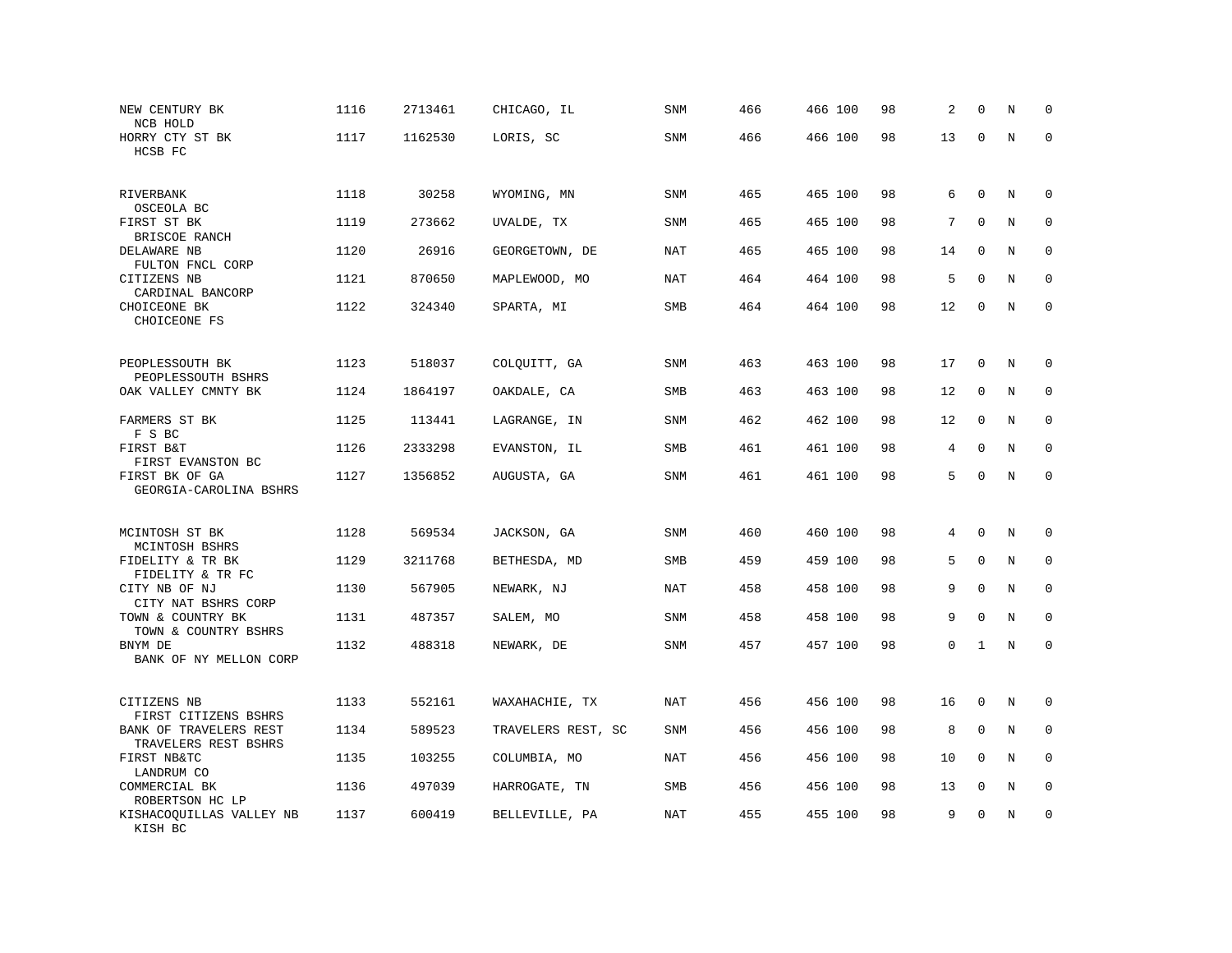| FRONTENAC BK<br>FRONTENAC BSHRS                           | 1138 | 2724757 | EARTH CITY, MO        | SNM        | 455 | 455 100 | 98 | 2  | $\mathbf 0$  | N       | $\Omega$    |
|-----------------------------------------------------------|------|---------|-----------------------|------------|-----|---------|----|----|--------------|---------|-------------|
| NORTH SIDE B&TC                                           | 1139 | 615217  | CINCINNATI, OH        | <b>SMB</b> | 455 | 455 100 | 98 | 6  | $\Omega$     | N       | $\Omega$    |
| CROGHAN COLONIAL BK<br>CROGHAN BSHRS                      | 1140 | 362717  | FREMONT, OH           | SMB        | 454 | 454 100 | 98 | 10 | $\Omega$     | N       | $\mathbf 0$ |
| NATIONAL BK<br>NATIONAL UNITED BSHRS                      | 1141 | 322056  | GATESVILLE, TX        | <b>NAT</b> | 453 | 453 100 | 98 | 6  | $\Omega$     | N       | $\Omega$    |
| FIRSTBANK OF TECH CTR<br>FIRSTBANK HC                     | 1142 | 271855  | GREENWOOD VILLAGE, CO | SNM        | 452 | 452 100 | 98 | 3  | $\Omega$     | N       | $\Omega$    |
| 1ST BK                                                    | 1143 | 888253  | EVANSTON, WY          | <b>SMB</b> | 451 | 451 100 | 98 | 7  | $\Omega$     | N       | $\Omega$    |
| GLACIER BC<br>PEOPLES ST BK<br>PSB FC                     | 1144 | 939753  | MANY, LA              | <b>SNM</b> | 451 | 451 100 | 98 | 15 | $\Omega$     | N       | $\Omega$    |
| HORICON BK<br>SWORD FC                                    | 1145 | 528849  | HORICON, WI           | SNM        | 451 | 451 100 | 98 | 11 | $\Omega$     | N       | $\Omega$    |
| CHAMBERS BK<br>CHAMBERS BSHRS                             | 1146 | 517049  | DANVILLE, AR          | SNM        | 450 | 450 100 | 98 | 12 | $\Omega$     | N       | $\Omega$    |
| LINCOLN SVG BK<br>LINCOLN BC                              | 1147 | 589943  | CEDAR FALLS, IA       | SNM        | 450 | 450 100 | 98 | 11 | $\Omega$     | N       | $\Omega$    |
| FIRST CMRL BK USA                                         | 1148 | 2332910 | ALHAMBRA, CA          | <b>SNM</b> | 449 | 449 100 | 98 | 5  | $\Omega$     | N       | 7           |
| COMMERCE BK<br>INTERNATIONAL BSHRS CORP                   | 1149 | 625159  | LAREDO, TX            | SNM        | 449 | 449 100 | 98 | 3  | $\Omega$     | $\rm N$ | $\mathbf 0$ |
| COMMUNITY BK ELLISVILLE MISS 1150<br>COMMUNITY BSHRS ESOP |      | 517834  | ELLISVILLE, MS        | SNM        | 448 | 448 100 | 98 | 6  | $\Omega$     | N       | $\mathbf 0$ |
| MIRAE BK<br>MIRAE BC                                      | 1151 | 3125016 | LOS ANGELES, CA       | SNM        | 448 | 448 100 | 98 | 3  | $\mathbf{0}$ | $\rm N$ | $\mathbf 0$ |
| NATIONAL BK OF CMRC<br>NATCOM BSHRS                       | 1152 | 775456  | SUPERIOR, WI          | <b>NAT</b> | 448 | 448 100 | 98 | 5  | $\Omega$     | N       | $\mathbf 0$ |
| EVANS NB<br>EVANS BC                                      | 1153 | 292908  | ANGOLA, NY            | NAT        | 448 | 448 100 | 98 | 10 | $\mathbf 0$  | N       | $\mathbf 0$ |
| CORNERSTONE CMNTY BK<br><b>CORNERSTONE BSHRS</b>          | 1154 | 2398596 | CHATTANOOGA, TN       | <b>SNM</b> | 448 | 448 100 | 98 | 4  | $\mathbf{0}$ | N       | $\mathbf 0$ |
| SECOND NB<br>PARK NAT CORP                                | 1155 | 236519  | GREENVILLE, OH        | NAT        | 447 | 447 100 | 98 | 8  | $\Omega$     | N       | $\mathbf 0$ |
| FIRST BKR TC NA<br>FIRST BKR TRUSTSHARES                  | 1156 | 344647  | QUINCY, IL            | <b>NAT</b> | 447 | 447 100 | 98 | 9  | $\mathbf{0}$ | N       | $\mathbf 0$ |
| FARMERS BK<br>FIRST FARMERS BSHRS                         | 1157 | 901938  | PORTLAND, TN          | <b>SNM</b> | 447 | 447 100 | 98 | 8  | $\Omega$     | N       | $\Omega$    |
| FARMERS NB OF DANVILLE<br>BOYLE BANCORP                   | 1158 | 785147  | DANVILLE, KY          | NAT        | 447 | 447 100 | 98 | 9  | $\Omega$     | N       | $\Omega$    |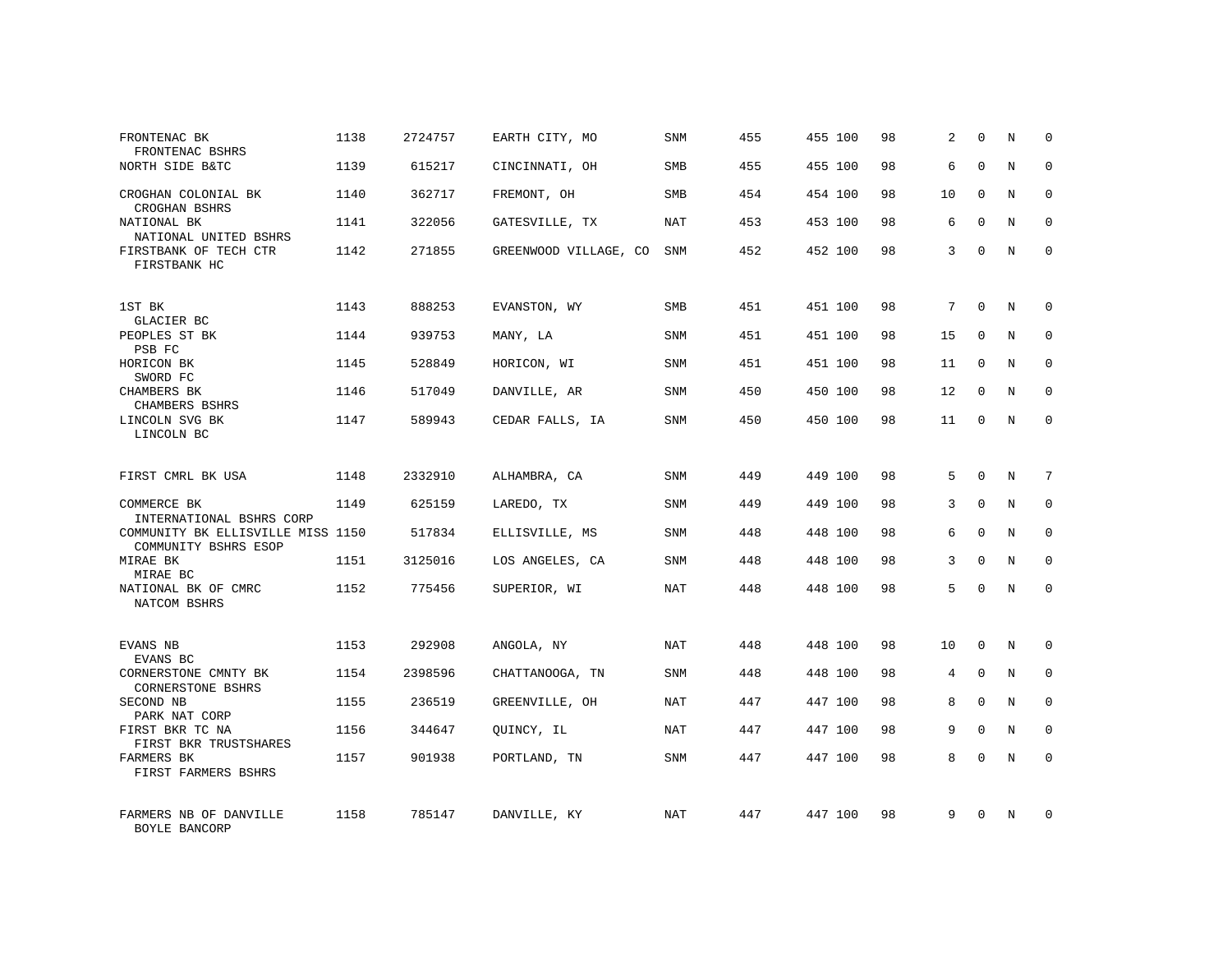| CITIZENS SVG BK<br>UNITED BC                         | 1159 | 584724  | MARTINS FERRY, OH  | <b>SNM</b> | 446 | 446 100 | 98 | 16           | $\mathbf 0$  | N | $\mathbf 0$ |
|------------------------------------------------------|------|---------|--------------------|------------|-----|---------|----|--------------|--------------|---|-------------|
| AMERICAN SCTY BK<br>AMERICA BSHRS                    | 1160 | 1471577 | SANTA ANA, CA      | <b>SMB</b> | 446 | 446 100 | 98 | 6            | $\mathbf{0}$ | N | $\mathbf 0$ |
| MORRILL & JANES B&TC<br>MORRILL BSHRS                | 1161 | 680354  | MERRIAM, KS        | <b>SNM</b> | 446 | 446 100 | 98 | 6            | $\mathbf{0}$ | N | $\mathbf 0$ |
| FIRST NB SD<br>LAURITZEN CORP                        | 1162 | 379359  | YANKTON, SD        | <b>NAT</b> | 446 | 446 100 | 98 | 4            | $\mathbf 0$  | N | $\mathbf 0$ |
| ROCKY MOUNTAIN BK<br>HEARTLAND FNCL USA              | 1163 | 663058  | BILLINGS, MT       | <b>SNM</b> | 446 | 446 100 | 98 | 8            | $\mathbf{0}$ | N | $\mathbf 0$ |
| BANK OF ELK RIVER<br>METRO NORTH BSHRS               | 1164 | 10250   | ELK RIVER, MN      | <b>SNM</b> | 446 | 446 100 | 98 | 6            | $\mathbf 0$  | N | $\mathbf 0$ |
| KATAHDIN TC<br>KATAHDIN BSHRS CORP                   | 1165 | 327305  | PATTEN, ME         | SNM        | 445 | 445 100 | 98 | 13           | $\mathbf 0$  | N | $\mathbf 0$ |
| PUTNAM FIDUCIARY TC                                  | 1166 | 913203  | BOSTON, MA         | <b>SNM</b> | 445 | 445 100 | 98 | 0            | $\Omega$     | N | $\mathbf 0$ |
| 1ST FNCL BK USA                                      | 1167 | 526452  | DAKOTA DUNES, SD   | SNM        | 445 | 445 100 | 98 | $\mathbf{1}$ | $\Omega$     | N | $\Omega$    |
|                                                      |      |         |                    |            |     |         |    |              |              |   |             |
| BANK FORWARD<br>SECURITY ST BHC                      | 1168 | 812557  | HANNAFORD, ND      | <b>SNM</b> | 445 | 445 100 | 98 | 11           | $\mathbf 0$  | N | 0           |
| OXFORD BK<br>OXFORD BK CORP                          | 1169 | 448040  | OXFORD, MI         | <b>SNM</b> | 445 | 445 100 | 98 | 7            | $\mathbf{0}$ | N | 0           |
| PLUMAS BK<br>PLUMAS BC                               | 1170 | 670467  | QUINCY, CA         | SNM        | 444 | 444 100 | 98 | 13           | $\mathbf{0}$ | N | $\mathbf 0$ |
| HONESDALE NB<br>HONAT BC                             | 1171 | 465618  | HONESDALE, PA      | <b>NAT</b> | 444 | 444 100 | 98 | 8            | $\mathbf 0$  | N | 0           |
| PARK AVENUE BK<br>PARK AVE BC                        | 1172 | 1160152 | NEW YORK, NY       | <b>SNM</b> | 444 | 444 100 | 98 | 4            | $\mathbf{0}$ | N | $\mathbf 0$ |
| NORTH HOUSTON BK<br>FBOP CORP                        | 1173 | 215756  | HOUSTON, TX        | <b>SNM</b> | 443 | 443 100 | 98 | $\mathbf{1}$ | $\mathbf 0$  | N | 0           |
| MAGNET BK                                            | 1174 | 3385285 | SALT LAKE CITY, UT | SNM        | 443 | 443 100 | 98 | $\mathbf 0$  | $\Omega$     | N | $\mathbf 0$ |
| CUMBERLAND VALLEY NB&TC<br>CUMBERLAND VALLEY FNCL CO | 1175 | 647218  | EAST BERNSTADT, KY | <b>NAT</b> | 443 | 443 100 | 98 | 16           | $\mathbf 0$  | N | 0           |
| BANKIOWA<br>FIDELITY BAN CORP                        | 1176 | 737548  | CEDAR RAPIDS, IA   | <b>SNM</b> | 443 | 443 100 | 98 | 10           | $\mathbf{0}$ | N | $\Omega$    |
| FIRST NB OF BEMIDJI<br>FIRST NB BEMIDJI ESOP & TR    | 1177 | 363657  | BEMIDJI, MN        | <b>NAT</b> | 442 | 442 100 | 98 | 3            | $\mathbf 0$  | N | $\mathbf 0$ |
| COMMUNITY B&TC OF SE AL<br>SYNOVUS FC                | 1178 | 313531  | ENTERPRISE, AL     | SNM        | 442 | 442 100 | 98 | 6            | $\Omega$     | N | 0           |
| PACIFIC ST BK<br>PACIFIC ST BC                       | 1179 | 1158832 | STOCKTON, CA       | SMB        | 441 | 441 100 | 98 | 8            | $\mathbf 0$  | N | $\mathbf 0$ |
| FIRST B&TC OF IL<br>HERSHENHORN BC                   | 1180 | 646444  | PALATINE, IL       | <b>SNM</b> | 441 | 441 100 | 98 | 0            | $\mathbf{0}$ | N | $\mathbf 0$ |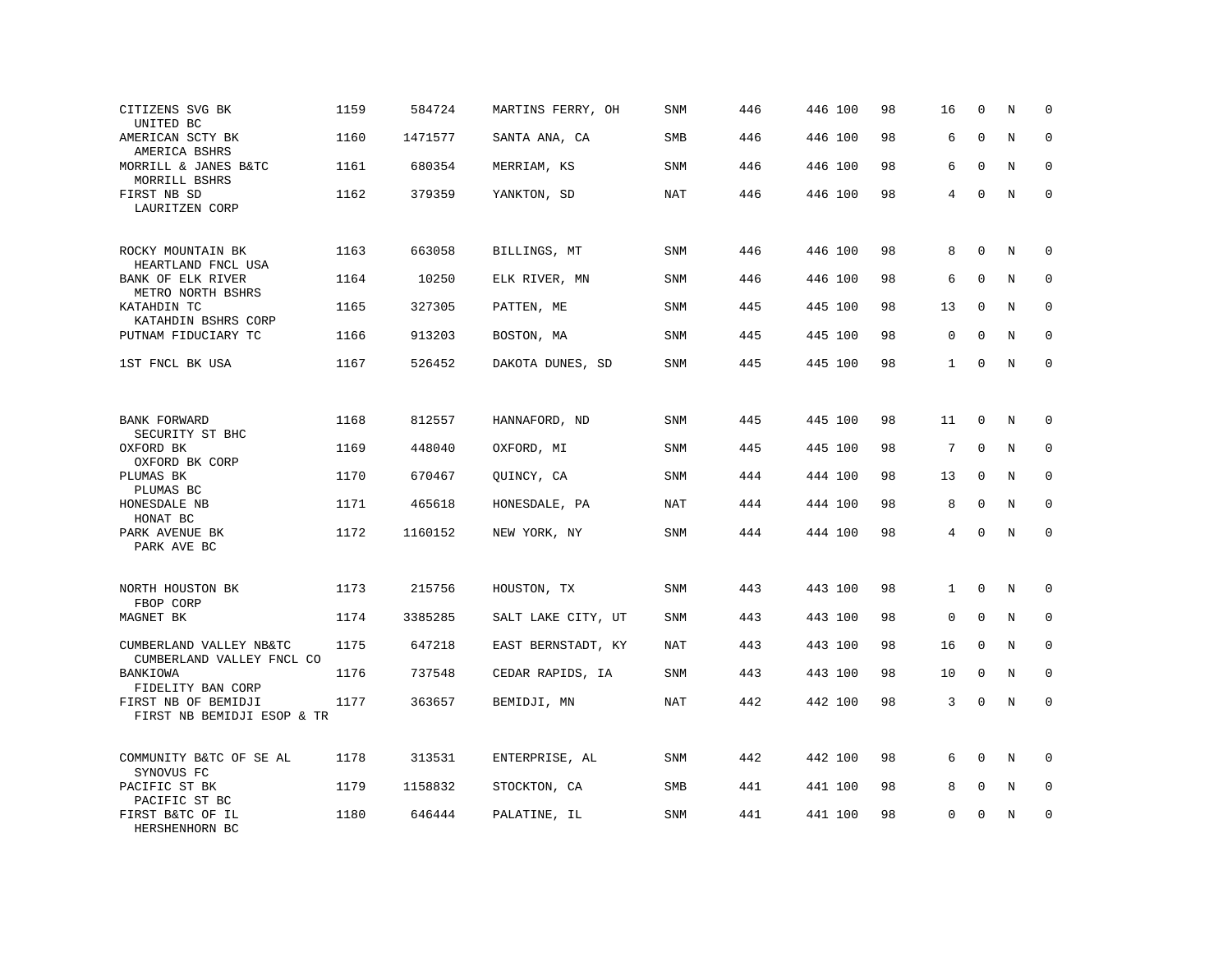| SOUTHEASTERN BK<br>SOUTHEASTERN BKG CORP     | 1181 | 210238  | DARIEN, GA           | <b>SNM</b> | 440 | 440 100 | 98 | 16             | $\mathbf 0$  | N       | $\mathbf 0$ |
|----------------------------------------------|------|---------|----------------------|------------|-----|---------|----|----------------|--------------|---------|-------------|
| FIDELITY BK OF FL NA                         | 1182 | 1516423 | MERRITT ISLAND, FL   | NAT        | 438 | 438 100 | 98 | $\overline{a}$ | $\mathbf 0$  | $\rm N$ | $\mathbf 0$ |
|                                              |      |         |                      |            |     |         |    |                |              |         |             |
| EVERTRUST BK<br>IBT HOLD CORP                | 1183 | 2297998 | CITY OF INDUSTRY, CA | <b>SNM</b> | 438 | 438 100 | 98 | 3              | $\mathbf 0$  | N       | 90          |
| GOLDEN BK NA                                 | 1184 | 536059  | HOUSTON, TX          | NAT        | 438 | 438 100 | 98 | 4              | $\Omega$     | N       | $\Omega$    |
| DIME BK<br>DIMECO                            | 1185 | 56717   | HONESDALE, PA        | <b>SNM</b> | 438 | 438 100 | 98 | 4              | $\mathbf 0$  | N       | $\mathbf 0$ |
| MAINSTREET BK<br>BANCMIDWEST CORP            | 1186 | 371353  | FOREST LAKE, MN      | <b>SNM</b> | 436 | 436 100 | 98 | 8              | $\mathbf{0}$ | N       | $\mathbf 0$ |
| FIRSTBANK DENVER<br>FIRSTBANK HC             | 1187 | 1187494 | DENVER, CO           | <b>SNM</b> | 436 | 436 100 | 98 | 5              | $\Omega$     | N       | $\mathbf 0$ |
|                                              |      |         |                      |            |     |         |    |                |              |         |             |
| HERITAGE BK<br>HERITAGE GROUP                | 1188 | 666554  | WOOD RIVER, NE       | SNM        | 436 | 436 100 | 98 | 14             | $\mathbf 0$  | N       | $\mathbf 0$ |
| COMMUNITY BK OF THE S<br>CBS FC              | 1189 | 2837200 | SMYRNA, GA           | SNM        | 436 | 436 100 | 98 | 3              | 0            | N       | 0           |
| PEOPLES NB<br>PEOPLES FNCL SVC CORP          | 1190 | 278818  | HALLSTEAD, PA        | <b>NAT</b> | 435 | 435 100 | 98 | 10             | $\mathbf 0$  | N       | $\mathbf 0$ |
| FIRST NB IN STAUNTON<br>FIRST STAUNTON BSHRS | 1191 | 126740  | STAUNTON, IL         | NAT        | 435 | 435 100 | 98 | 9              | $\Omega$     | N       | $\Omega$    |
| FIRST NB OF THE ROCKIES<br>FNBR HC           | 1192 | 338758  | GRAND JUNCTION, CO   | <b>NAT</b> | 435 | 435 100 | 98 | 8              | $\mathbf 0$  | N       | $\mathbf 0$ |
|                                              |      |         |                      |            |     |         |    |                |              |         |             |
| AMERICAN ST BK<br>AMBANK CO                  | 1193 | 735441  | SIOUX CENTER, IA     | <b>SNM</b> | 435 | 435 100 | 98 | 5              | $\mathbf 0$  | N       | $\mathbf 0$ |
| BANK OF HIAWASSEE<br>CHATUGE BK SHARES       | 1194 | 506838  | HIAWASSEE, GA        | <b>SNM</b> | 435 | 435 100 | 98 | 4              | $\Omega$     | N       | $\mathbf 0$ |
| SUN SCTY BK<br>SUN FNCL CORP                 | 1195 | 564155  | ELLINGTON, MO        | SNM        | 434 | 434 100 | 98 | 30             | $\mathbf 0$  | N       | $\mathbf 0$ |
| ADAMS B&TC<br>ADBANC                         | 1196 | 463650  | OGALLALA, NE         | SMB        | 434 | 434 100 | 98 | 15             | $\Omega$     | N       | 0           |
| FIRST NB OF FL                               | 1197 | 252836  | MILTON, FL           | <b>NAT</b> | 433 | 433 100 | 98 | 7              | $\mathbf 0$  | N       | $\mathbf 0$ |
|                                              |      |         |                      |            |     |         |    |                |              |         |             |
| F&M BK IA<br>CITIZENS REPUBLIC BC            | 1198 | 689740  | MARSHALLTOWN, IA     | SMB        | 432 | 432 100 | 98 | 10             | $\mathbf 0$  | N       | 0           |
| FIRSTBANK FS<br>FIRSTBANK FNCL SVC           | 1199 | 3083741 | MCDONOUGH, GA        | <b>SNM</b> | 432 | 432 100 | 98 | 3              | $\mathbf 0$  | N       | 0           |
| <b>EVERGREENBANK</b><br>EVERGREENBANCORP     | 1200 | 942874  | SEATTLE, WA          | SNM        | 432 | 432 100 | 98 | 5              | $\Omega$     | N       | $\mathbf 0$ |
| FARMERS & MRCH BK<br>FMB BKG CORP            | 1201 | 271631  | MONTICELLO, FL       | <b>SNM</b> | 432 | 432 100 | 98 | 8              | $\mathbf 0$  | N       | $\mathbf 0$ |
| PLAZA BK<br>METROPOLITAN BK GRP              | 1202 | 724847  | NORRIDGE, IL         | <b>SNM</b> | 431 | 431 100 | 98 | 9              | $\Omega$     | N       | $\mathbf 0$ |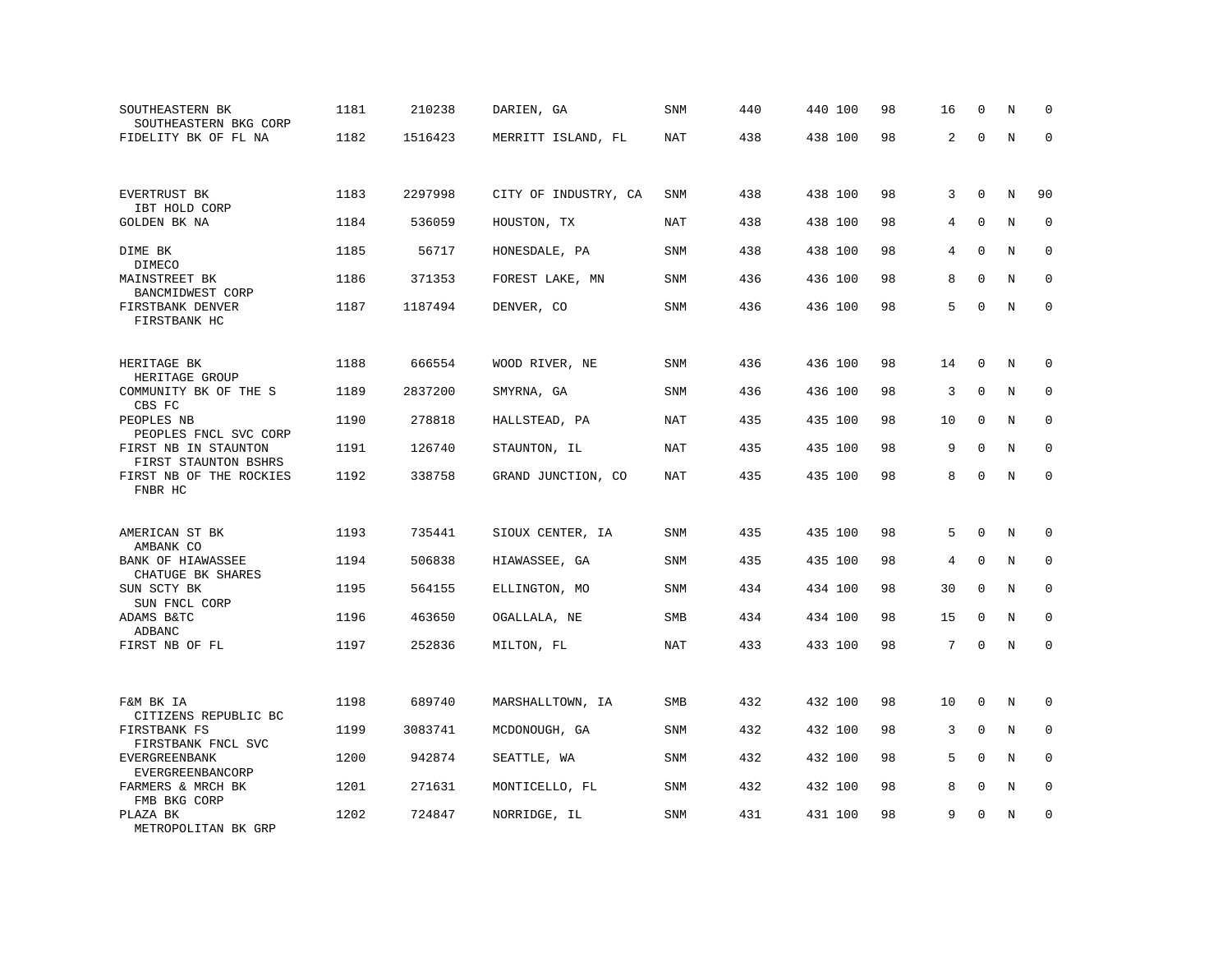| HERITAGE BK<br>CCF HC                      | 1203 | 628178  | JONESBORO, GA   | <b>SNM</b> | 431 | 431 100 | 98 | 6              | $\mathbf 0$  | Ν | $\mathbf 0$  |
|--------------------------------------------|------|---------|-----------------|------------|-----|---------|----|----------------|--------------|---|--------------|
| GRAND BK                                   | 1204 | 3117431 | DALLAS, TX      | <b>SNM</b> | 431 | 431 100 | 98 | $\mathbf{1}$   | $\mathbf 0$  | N | $\mathbf 0$  |
| FIRSTBANK OF AURORA<br>FIRSTBANK HC        | 1205 | 939155  | AURORA, CO      | SNM        | 430 | 430 100 | 98 | 9              | $\Omega$     | N | $\mathbf 0$  |
| FIRSTBANK OF LITTLETON<br>FIRSTBANK HC     | 1206 | 297453  | LITTLETON, CO   | <b>SNM</b> | 430 | 430 100 | 98 | 5              | $\Omega$     | N | $\mathbf 0$  |
| FIRST CENTURY BK NA<br>FIRST CENTURY BSHRS | 1207 | 569422  | BLUEFIELD, WV   | NAT        | 430 | 430 100 | 98 | 11             | $\Omega$     | N | $\mathbf{0}$ |
| BANK OF CLARK CTY<br>CLARK CTY BC          | 1208 | 2769383 | VANCOUVER, WA   | <b>SNM</b> | 428 | 428 100 | 98 | $\mathbf{1}$   | 0            | N | $\mathbf 0$  |
| COLORADO CMNTY BK<br>WASHINGTON INV CO     | 1209 | 132853  | YUMA, CO        | <b>SMB</b> | 428 | 428 100 | 98 | 15             | $\Omega$     | N | $\mathbf 0$  |
| YELLOWSTONE BK<br>YELLOWSTONE HC           | 1210 | 680457  | LAUREL, MT      | SMB        | 427 | 427 100 | 98 | 7              | $\Omega$     | N | $\mathbf 0$  |
| PLATTE VALLEY ST B&TC<br>LAURITZEN CORP    | 1211 | 10858   | KEARNEY, NE     | <b>SMB</b> | 426 | 426 100 | 98 | 5              | $\Omega$     | N | $\mathbf 0$  |
| FIRST & FARMERS NB<br>ALBANY BANCORP       | 1212 | 721949  | SOMERSET, KY    | <b>NAT</b> | 425 | 425 100 | 98 | 10             | 0            | N | $\mathbf 0$  |
| COMMUNITY FIRST BK<br>COMMUNITY FIRST BC   | 1213 | 1440117 | WALHALLA, SC    | <b>SNM</b> | 425 | 425 100 | 98 | 6              | $\Omega$     | N | $\mathbf 0$  |
| GEORGIA ST BK<br>ROYAL BK HOLD             | 1214 | 781130  | MABLETON, GA    | SNM        | 425 | 425 100 | 98 | 10             | $\mathbf 0$  | N | 99           |
| FIRST NB OF MO<br>CENTRAL BANCOMPANY       | 1215 | 704559  | LEES SUMMIT, MO | NAT        | 424 | 424 100 | 98 | 9              | $\Omega$     | N | $\mathbf 0$  |
| MCINTOSH CMRL BK<br>MCB FNCL GRP           | 1216 | 3123106 | CARROLLTON, GA  | SNM        | 423 | 423 100 | 98 | 5              | $\mathbf 0$  | N | 0            |
| COMMUNITY BK<br>COMMUNITY BKR              | 1217 | 268257  | GRANBURY, TX    | SMB        | 423 | 423 100 | 98 | 8              | $\Omega$     | N | $\mathbf 0$  |
| PREMIER BK<br>PREMIER BHC                  | 1218 | 2286554 | TALLAHASSEE, FL | SNM        | 423 | 423 100 | 98 | 7              | $\Omega$     | N | 0            |
| FIRST TR BK                                | 1219 | 2761912 | CHARLOTTE, NC   | <b>SNM</b> | 422 | 422 100 | 98 | $\overline{a}$ | $\mathbf{0}$ | N | $\mathbf 0$  |
| TRADITION BK<br>TRADITION BSHRS            | 1220 | 468954  | HOUSTON, TX     | SMB        | 422 | 422 100 | 98 | 6              | $\Omega$     | N | $\mathbf 0$  |
| 1ST PACIFIC BK CA<br>1ST PACIFIC BC        | 1221 | 2912367 | SAN DIEGO, CA   | <b>SMB</b> | 422 | 422 100 | 98 | 7              | $\Omega$     | N | $\mathbf 0$  |
| FIRST NB IN HOWELL<br>FNBH BC              | 1222 | 755047  | HOWELL, MI      | NAT        | 421 | 421 100 | 98 | 9              | $\Omega$     | N | $\Omega$     |
| SUN W BK<br>SUN W CAP CORP                 | 1223 | 2714570 | LAS VEGAS, NV   | <b>SNM</b> | 420 | 420 100 | 98 | 6              | $\Omega$     | N | $\mathbf 0$  |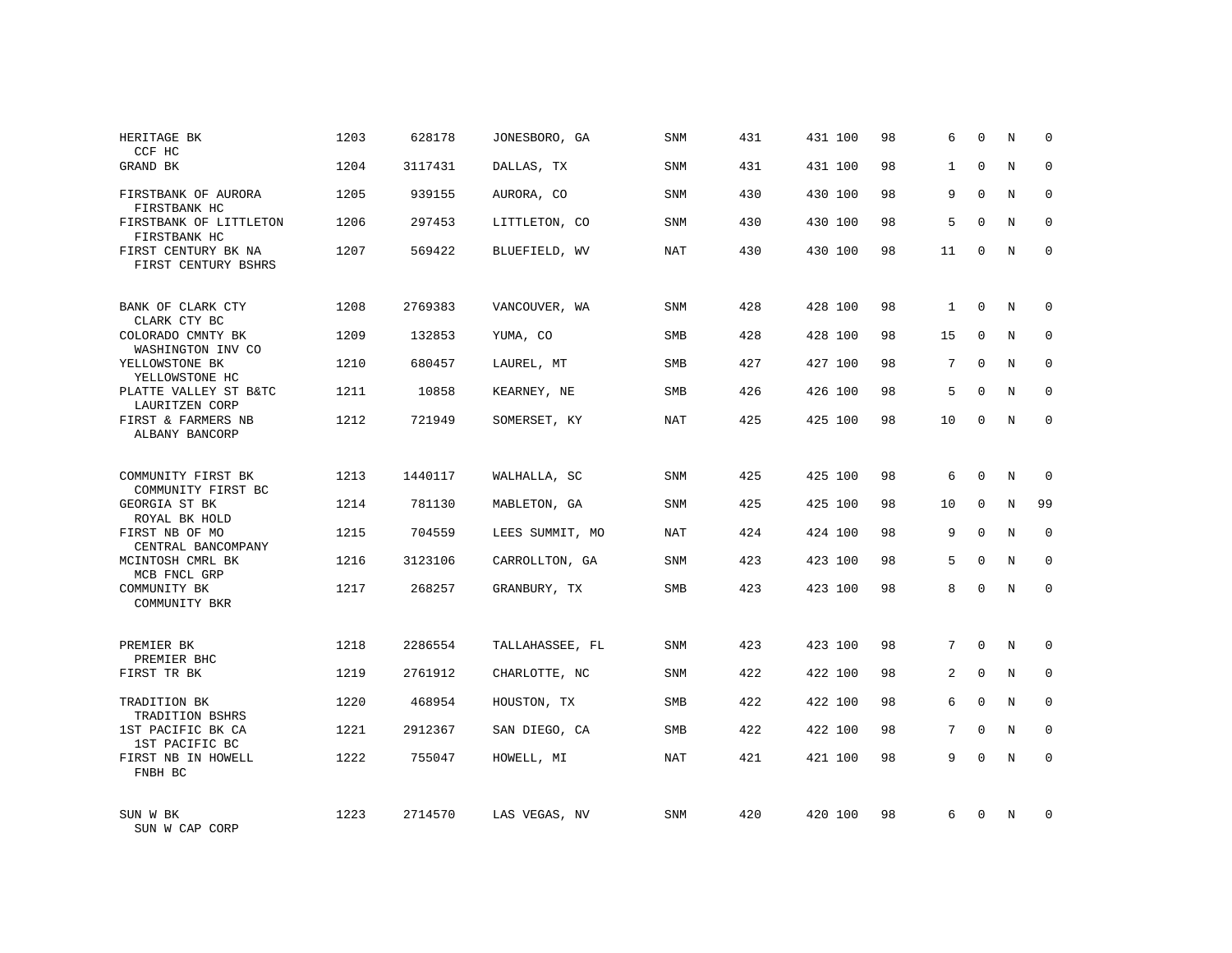| FIRST BK OF MO<br>VALLEY VIEW BSHRS           | 1224 | 954457  | GLADSTONE, MO         | SNM        | 419 | 419 100 | 98 | 9            | $\Omega$     | N           | $\mathbf 0$  |
|-----------------------------------------------|------|---------|-----------------------|------------|-----|---------|----|--------------|--------------|-------------|--------------|
| AMERICAN MARINE BK<br>AMB FS CORP ESOP 401K   | 1225 | 691079  | BAINBRIDGE ISLAND, WA | SNM        | 418 | 418 100 | 98 | 11           | $\mathbf 0$  | N           | $\Omega$     |
| JUNIATA VALLEY BK<br>JUNIATA VALLEY FNCL CORP | 1226 | 215710  | MIFFLINTOWN, PA       | <b>SNM</b> | 418 | 418 100 | 98 | 11           | $\mathbf 0$  | N           | $\mathbf 0$  |
| HILLTOP NB<br>MIDLAND FC                      | 1227 | 1454    | CASPER, WY            | NAT        | 418 | 418 100 | 98 | 5            | $\mathbf 0$  | N           | $\mathbf{0}$ |
| CECIL BK<br>CECIL BC                          | 1228 | 813572  | ELKTON, MD            | <b>SMB</b> | 418 | 418 100 | 98 | 10           | $\mathbf 0$  | N           | $\Omega$     |
| ENTERPRISE BK<br>FARMERS & MRCH BSHRS         | 1229 | 365455  | HOUSTON, TX           | <b>SNM</b> | 418 | 418 100 | 98 | 8            | $\mathbf{0}$ | N           | $\mathbf 0$  |
| MODERN BK NA                                  | 1230 | 2398701 | NEW YORK, NY          | NAT        | 418 | 414 99  | 98 | $\mathbf{1}$ | $\Omega$     | Y           | $\Omega$     |
| MARINE BK<br>CIB MARINE BSHRS                 | 1231 | 998974  | WAUWATOSA, WI         | <b>SNM</b> | 418 | 418 100 | 98 | 5            | $\Omega$     | N           | $\mathbf 0$  |
| SECURITY B&TC OF ALBANY<br>SYNOVUS FC         | 1232 | 2938    | ALBANY, GA            | <b>SNM</b> | 418 | 418 100 | 98 | 3            | $\Omega$     | $\rm N$     | $\mathbf 0$  |
| UNITED BK MI<br>UNITED CMNTY FC               | 1233 | 150044  | GRAND RAPIDS, MI      | SNM        | 417 | 417 100 | 98 | 10           | $\mathbf 0$  | N           | 0            |
| MBANK<br>MACKINAC FC                          | 1234 | 132554  | MANISTIQUE, MI        | <b>SNM</b> | 417 | 417 100 | 98 | 12           | 0            | N           | $\mathbf 0$  |
| PALMETTO ST BK<br>PALMETTO ST BSHRS           | 1235 | 277820  | HAMPTON, SC           | SNM        | 416 | 416 100 | 98 | 7            | $\Omega$     | $\mathbf N$ | $\mathbf 0$  |
| CENTRIX B&TC                                  | 1236 | 2816474 | BEDFORD, NH           | SNM        | 416 | 416 100 | 98 | 5            | $\mathbf 0$  | N           | $\mathbf 0$  |
| ESPIRITO SANTO BK                             | 1237 | 729132  | MIAMI, FL             | SNM        | 416 | 416 100 | 98 | 0            | $\Omega$     | Y           | 16           |
| FIRST NAT BKG CO<br>FNBC BC                   | 1238 | 100843  | ASH FLAT, AR          | <b>NAT</b> | 416 | 416 100 | 98 | 17           | $\mathbf{0}$ | N           | 0            |
| BANKFIRST<br>MARSHALL BANKFIRST CORP          | 1239 | 2352507 | SIOUX FALLS, SD       | SMB        | 416 | 416 100 | 98 | 2            | $\mathbf 0$  | N           | 0            |
| PRAIRIE ST B&TC<br>AMERICAN CENTRAL BANCORP   | 1240 | 1222948 | MOUNT ZION, IL        | <b>SNM</b> | 416 | 416 100 | 98 | 18           | $\mathbf 0$  | N           | $\mathbf 0$  |
| ASIA BK NA<br>ASIA BSHRS                      | 1241 | 810900  | FLUSHING, NY          | <b>NAT</b> | 415 | 415 100 | 98 | 4            | $\Omega$     | Y           | $\Omega$     |
| NATIONAL BK OF COMMERCE<br>COMMERCE BC        | 1242 | 442039  | BERKELEY, IL          | <b>NAT</b> | 414 | 414 100 | 98 | $\mathbf{1}$ | $\mathbf 0$  | N           | $\mathbf 0$  |
| BANK OF AGRI & CMRC<br>BAC FNCL               | 1243 | 5461    | STOCKTON, CA          | <b>SNM</b> | 413 | 413 100 | 98 | 8            | $\mathbf 0$  | N           | $\mathbf 0$  |
| INDEPENDENT BKR BK OF FL<br>BANKERS BC OF FL  | 1244 | 190639  | LAKE MARY, FL         | <b>SMB</b> | 413 | 413 100 | 98 | $\mathbf 0$  | $\mathbf 0$  | N           | $\mathbf 0$  |
| FREESTAR BK NA<br>PNB HC                      | 1245 | 36344   | PONTIAC, IL           | NAT        | 413 | 413 100 | 98 | 11           | $\mathbf 0$  | N           | $\mathbf 0$  |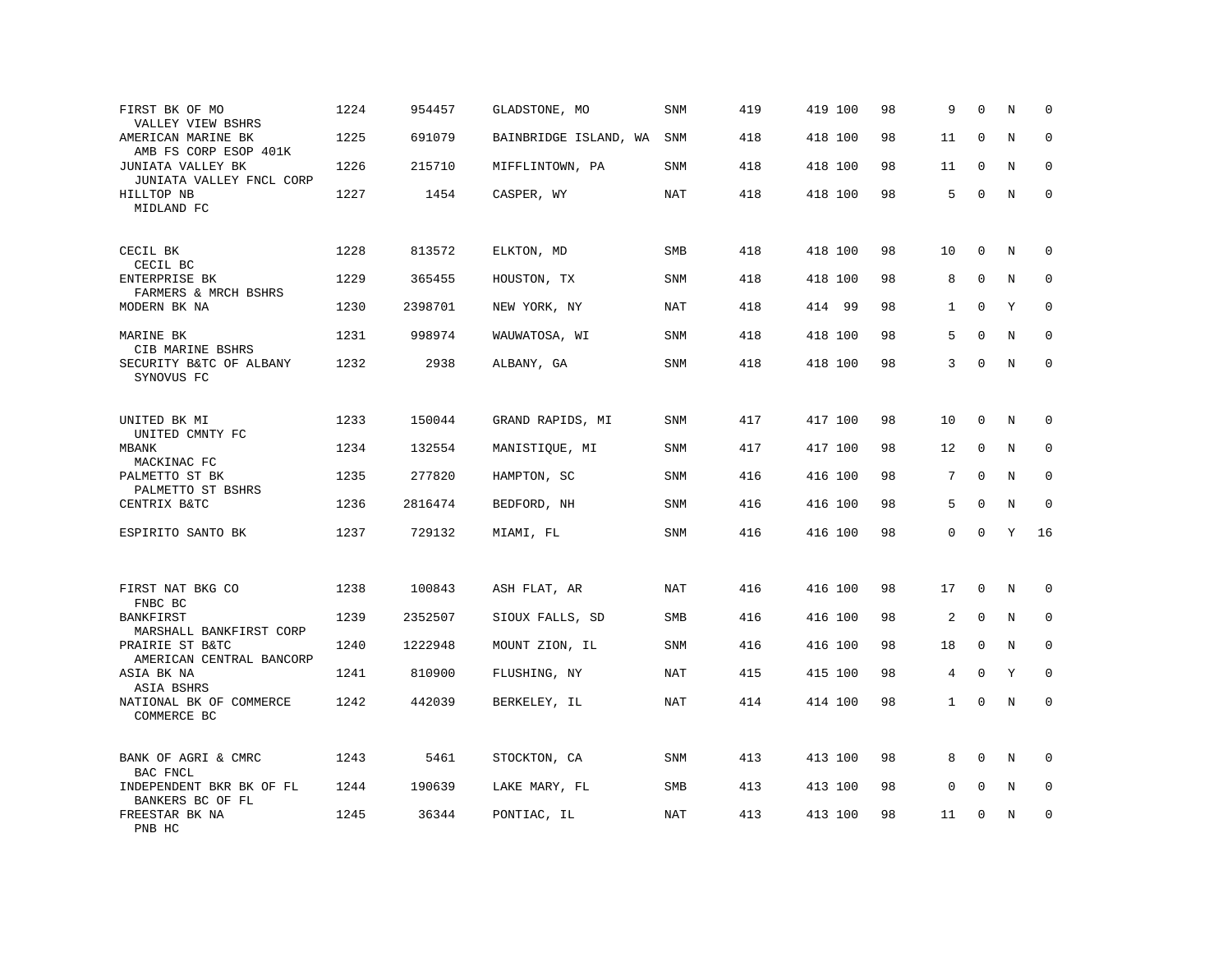| FIRST NB&TC OF COLUMBUS<br>LAURITZEN CORP       | 1246 | 77758   | COLUMBUS, NE     | <b>NAT</b> | 412 | 412 100 | 98 | 3            | $\Omega$    | N       | $\mathbf 0$  |
|-------------------------------------------------|------|---------|------------------|------------|-----|---------|----|--------------|-------------|---------|--------------|
| BLOOMFIELD ST BK<br>UNIVERSAL BANCORP           | 1247 | 64543   | BLOOMFIELD, IN   | SNM        | 412 | 412 100 | 98 | 14           | $\Omega$    | $\rm N$ | $\mathbf 0$  |
| HEBRON SVG BK<br>HSB BANCORP                    | 1248 | 780722  | HEBRON, MD       | <b>SNM</b> | 411 | 411 100 | 98 | 9            | $\mathbf 0$ | N       | $\mathbf 0$  |
| CEDAR RAPIDS B&TC<br>QCR HOLD                   | 1249 | 3029589 | CEDAR RAPIDS, IA | SMB        | 411 | 411 100 | 98 | $\mathbf{1}$ | $\mathbf 0$ | N       | $\mathbf 0$  |
| UNITED B&TC<br><b>UBT BSHRS</b>                 | 1250 | 990352  | MARYSVILLE, KS   | <b>SMB</b> | 410 | 410 100 | 98 | 13           | $\mathbf 0$ | N       | $\mathbf 0$  |
| JACKSONVILLE BK<br>JACKSONVILLE BC              | 1251 | 2737775 | JACKSONVILLE, FL | SNM        | 410 | 410 100 | 98 | 4            | $\Omega$    | N       | $\mathbf 0$  |
| BANK OF HEMET<br>HEMET BC                       | 1252 | 183668  | RIVERSIDE, CA    | <b>SNM</b> | 409 | 409 100 | 98 | 5            | $\Omega$    | N       | $\mathbf 0$  |
| CENTERSTATE BK OF FL NA<br>CENTERSTATE BK OF FL | 1253 | 1929247 | WINTER HAVEN, FL | <b>NAT</b> | 409 | 409 100 | 98 | 11           | $\mathbf 0$ | N       | 0            |
| FIRST ST BK<br>TRI-CTY FNCL GRP                 | 1254 | 887340  | MENDOTA, IL      | <b>SNM</b> | 408 | 408 100 | 98 | 7            | $\mathbf 0$ | N       | $\mathbf 0$  |
| PROVIDENT CMNTY BK NA<br>PROVIDENT CMNTY BSHRS  | 1255 | 937674  | ROCK HILL, SC    | <b>NAT</b> | 408 | 408 100 | 99 | 8            | $\mathbf 0$ | N       | $\mathbf 0$  |
| MERCHANTS NB<br>MERCHANTS BC                    | 1256 | 701222  | HILLSBORO, OH    | NAT        | 407 | 407 100 | 99 | $7^{\circ}$  | $\Omega$    | N       | $\Omega$     |
| COMMUNITY BK OF NAPLES NA<br>ROYAL BK HOLD      | 1257 | 2746348 | NAPLES, FL       | <b>NAT</b> | 406 | 406 100 | 99 | 5            | $\mathbf 0$ | $\rm N$ | 99           |
| CENTRAL BK                                      | 1258 | 1189041 | STILLWATER, MN   | SNM        | 406 | 406 100 | 99 | 5            | $\Omega$    | N       | 0            |
| CENTRAL BSHRS<br>PREMIER AMER BK                | 1259 | 3048067 | MIAMI, FL        | <b>SNM</b> | 406 | 406 100 | 99 | 0            | $\Omega$    | N       | $\mathbf 0$  |
| BANK OF KIRKSVILLE<br>ROCKHOLD BANCORP          | 1260 | 796451  | KIRKSVILLE, MO   | <b>SNM</b> | 406 | 406 100 | 99 | 7            | $\Omega$    | N       | $\mathbf 0$  |
| COMMUNITY BK<br>HOME BSHRS                      | 1261 | 35244   | CABOT, AR        | <b>SMB</b> | 405 | 405 100 | 99 | 9            | $\mathbf 0$ | N       | $\mathbf{0}$ |
| WISCONSIN CMNTY BK<br>HEARTLAND FNCL USA        | 1262 | 463342  | MADISON, WI      | SNM        | 404 | 404 100 | 99 | 6            | $\mathbf 0$ | N       | $\mathbf 0$  |
| FIRST NB OF ELK RIVER<br>FIRST NAT FS           | 1263 | 970055  | MAPLE LAKE, MN   | NAT        | 404 | 404 100 | 99 | 6            | $\Omega$    | N       | 0            |
| FIRST BK<br>FIRST BC                            | 1264 | 451068  | KETCHIKAN, AK    | SNM        | 403 | 403 100 | 99 | 8            | $\mathbf 0$ | N       | 0            |
| GREER ST BK<br>GREER BSHRS                      | 1265 | 1356526 | GREER, SC        | SNM        | 403 | 403 100 | 99 | 3            | $\Omega$    | N       | $\mathbf 0$  |
| SOUTHERN MO B&TC<br>SOUTHERN MO BANCORP         | 1266 | 272272  | POPLAR BLUFF, MO | SNM        | 403 | 403 100 | 99 | 8            | $\mathbf 0$ | $\rm N$ | 0            |
| SUSSEX BK<br>SUSSEX BC                          | 1267 | 403106  | FRANKLIN, NJ     | <b>SNM</b> | 403 | 403 100 | 99 | 9            | $\mathbf 0$ | N       | $\mathbf 0$  |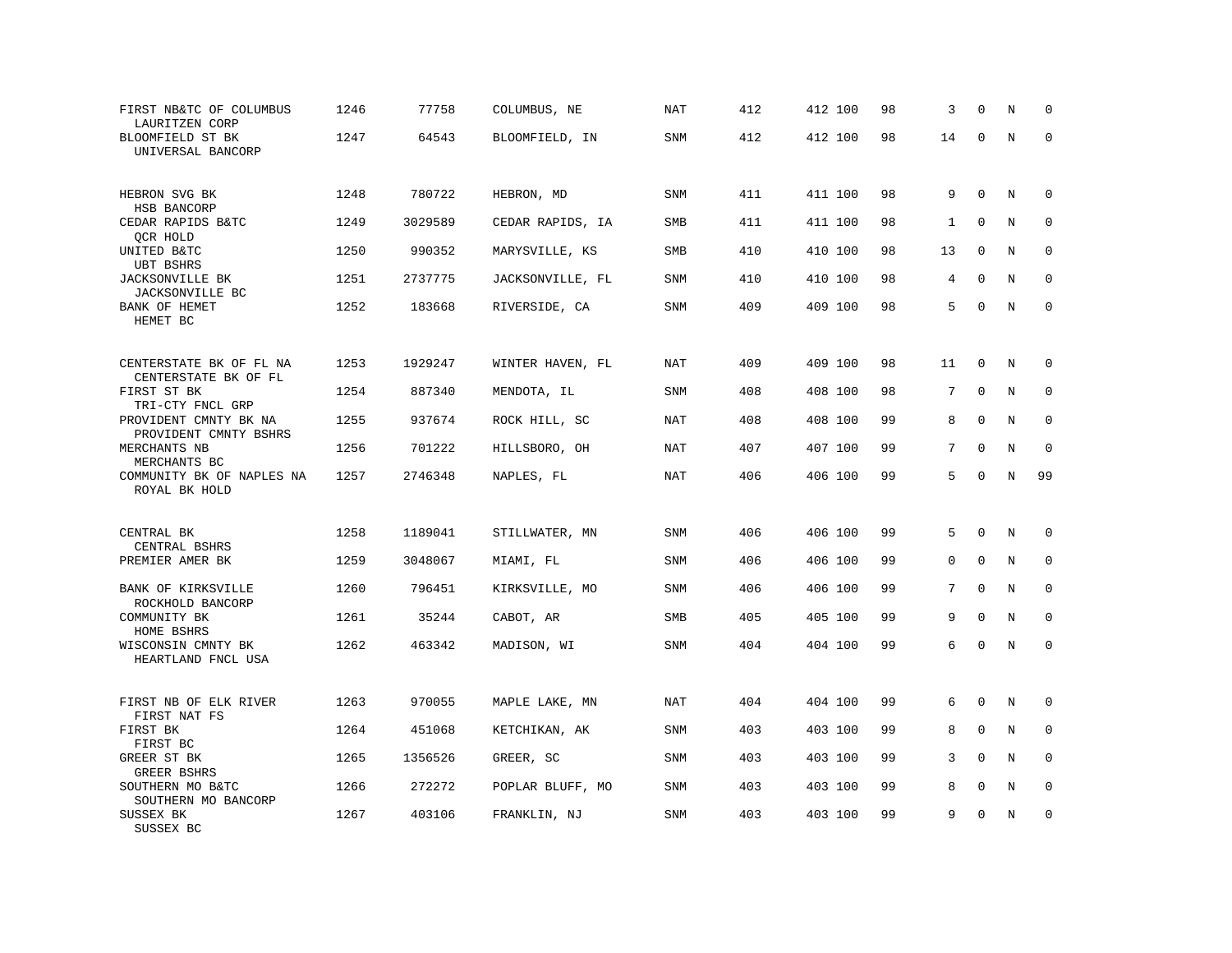| COMMUNITY FNCL SVC BK<br>COMMUNITY FNCL SVC ESOP           | 1268 | 698144  | BENTON, KY          | <b>SNM</b> | 402 | 402 100 | 99 | 5              | $\mathbf 0$  | N | $\Omega$     |
|------------------------------------------------------------|------|---------|---------------------|------------|-----|---------|----|----------------|--------------|---|--------------|
| <b>BANKFIRST</b><br>CAPGEN CAP GRP LLC                     | 1269 | 1401686 | WINTER PARK, FL     | <b>SNM</b> | 401 | 401 100 | 99 | 24             | $\Omega$     | N | $\Omega$     |
| <b>BANKFIRST</b><br>LEGIONS IV ADVIS CORP                  | 1269 | 1401686 | WINTER PARK, FL     | SNM        |     |         |    |                |              |   |              |
| <b>BANKFIRST</b><br>RUH CAP LLC                            | 1269 | 1401686 | WINTER PARK, FL     | <b>SNM</b> |     |         |    |                |              |   |              |
| <b>BANKFIRST</b><br>EGGEMEYER CAP LLC                      | 1269 | 1401686 | WINTER PARK, FL     | SNM        |     |         |    |                |              |   |              |
| SONABANK NA                                                | 1270 | 3325759 | CHARLOTTESVILLE, VA | <b>NAT</b> | 400 | 400 100 | 99 | 6              | $\Omega$     | N | $\Omega$     |
| SOUTHERN NAT BC OF VA INC<br>FIRST FL BK                   | 1271 | 2808358 | NAPLES, FL          | SMB        | 400 | 400 100 | 99 | 8              | $\mathbf 0$  | N | $\mathbf 0$  |
| SYNOVUS FC<br>FIRST SOUTH BK<br>HARDEMAN COUNTY INVESTMENT | 1272 | 327453  | JACKSON, TN         | <b>SNM</b> | 400 | 400 100 | 99 | 10             | $\Omega$     | N | $\mathbf 0$  |
| FIRST NB OF DURANGO<br>FIRST BC                            | 1273 | 68859   | DURANGO, CO         | <b>NAT</b> | 400 | 400 100 | 99 | 4              | $\mathbf 0$  | N | 0            |
| EASTWOOD BK<br>EASTWOOD FC                                 | 1274 | 315852  | KASSON, MN          | <b>SNM</b> | 400 | 400 100 | 99 | 9              | $\Omega$     | N | $\mathbf 0$  |
| HABIB AMER BK                                              | 1275 | 245016  | NEW YORK, NY        | SNM        | 400 | 333 83  | 99 | 5              | $\Omega$     | Y | 25           |
| MAHAM BETEILIGUNGSGESELLSCHAFT<br>METRO UNITED BK          | 1276 | 1864601 | SAN DIEGO, CA       | SNM        | 399 | 399 100 | 99 | 6              | $\Omega$     | N | $\mathbf 0$  |
| METROCORP BSHRS<br><b>EVABANK</b>                          | 1277 | 498531  | EVA, AL             | <b>SNM</b> | 399 | 399 100 | 99 | 4              | $\Omega$     | N | $\mathbf 0$  |
| SEVIER CTY BK<br>SEVIER CTY BSHRS                          | 1278 | 982937  | SEVIERVILLE, TN     | SNM        | 398 | 398 100 | 99 | 5              | $\Omega$     | N | $\mathbf 0$  |
| PEOPLES B&TC OF MADISON CTY<br>WHITAKER BC                 | 1279 | 746513  | BEREA, KY           | SMB        | 398 | 398 100 | 99 | 10             | $\mathbf 0$  | N | $\mathbf 0$  |
| PLANTERSFIRST                                              | 1280 | 300933  | CORDELE, GA         | <b>SNM</b> | 398 | 398 100 | 99 | 8              | $\mathbf{0}$ | N | $\mathbf 0$  |
| MID ST BK<br>DOUGLAS CTY BK                                | 1281 | 201638  | DOUGLASVILLE, GA    | SNM        | 398 | 398 100 | 99 | 3              | $\mathbf{0}$ | N | $\mathbf 0$  |
| THORNTON HC<br>FIRST CMNTY BK                              | 1282 | 3263833 | JOLIET, IL          | SNM        | 398 | 398 100 | 99 | $\overline{2}$ | $\Omega$     | N | $\mathbf{0}$ |
| FIRST CMNTY FNCL PTNR<br>FIRST NB AMER<br>FIRST NAT BSHRS  | 1283 | 413141  | EAST LANSING, MI    | NAT        | 398 | 398 100 | 99 | 0              | $\Omega$     | N | $\mathbf 0$  |
| ANDERSON BROS BK<br>ANDERSON BSHRS                         | 1284 | 6329    | MULLINS, SC         | SNM        | 397 | 397 100 | 99 | 17             | $\Omega$     | N | $\Omega$     |
| VERMILLION ST BK<br>VERMILLION BSHRS                       | 1285 | 208057  | VERMILLION, MN      | SNM        | 396 | 396 100 | 99 | 4              | $\Omega$     | N | $\Omega$     |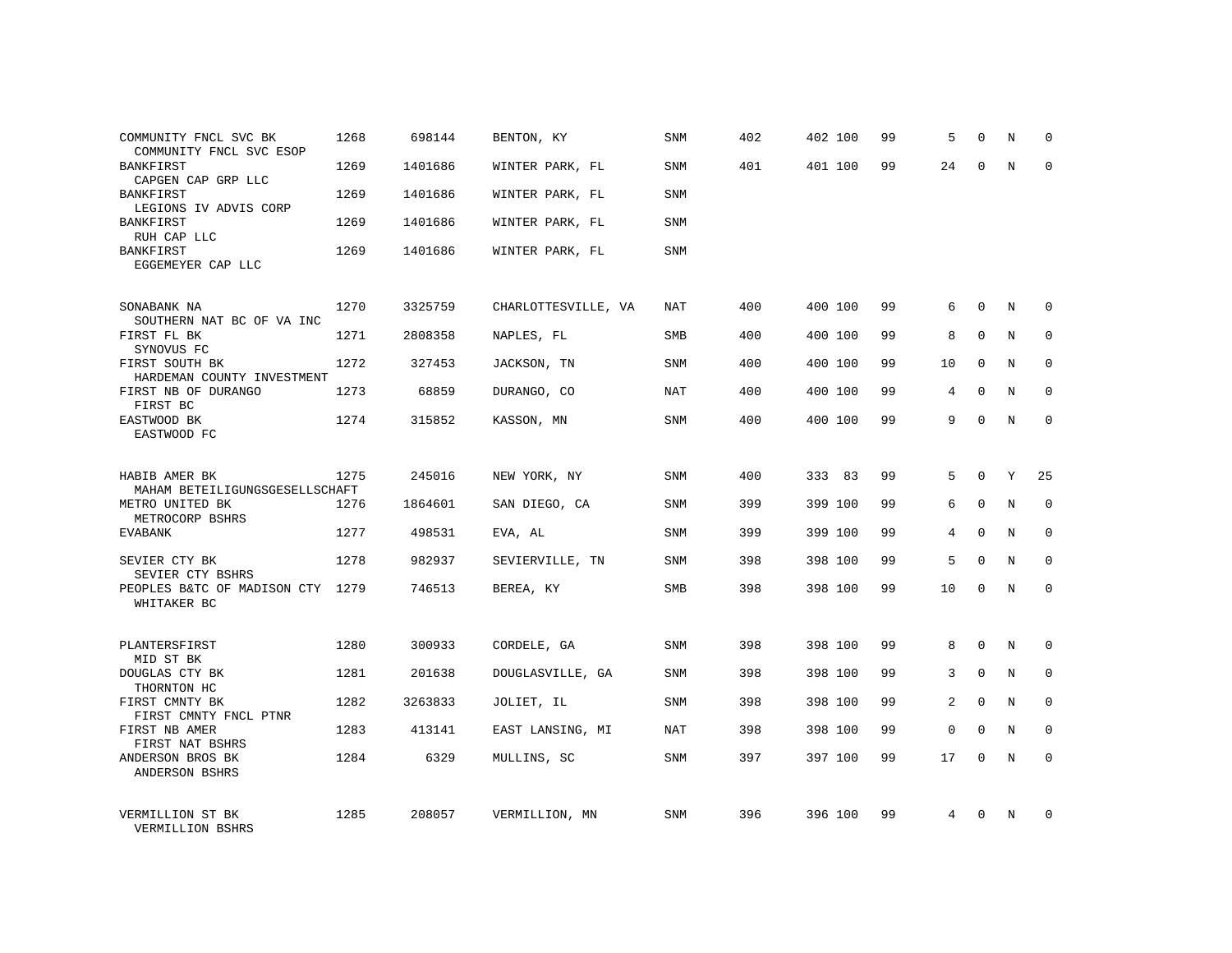| FIRST SECURITY BK OF CONWAY 1286<br>FIRST SECURITY BANCORP |      | 1890374 | CONWAY, AR        | SMB        | 396 | 396 100 | 99 | 9           | $\mathbf 0$  | N           | $\mathbf 0$  |
|------------------------------------------------------------|------|---------|-------------------|------------|-----|---------|----|-------------|--------------|-------------|--------------|
| AMERICAN GATEWAY BK<br>AMERICAN GATEWAY FNCL CORP          | 1287 | 893538  | BATON ROUGE, LA   | SNM        | 396 | 396 100 | 99 | 9           | $\mathbf{0}$ | $\rm N$     | $\mathbf 0$  |
| FIRST NB&TC<br>FIRST OF MCALESTER CORP                     | 1288 | 830355  | MCALESTER, OK     | <b>NAT</b> | 396 | 396 100 | 99 | 3           | $\mathbf 0$  | N           | $\mathbf 0$  |
| FIRST NB IL<br>FIRST LANSING BC                            | 1289 | 1017032 | LANSING, IL       | <b>NAT</b> | 396 | 396 100 | 99 | $7^{\circ}$ | $\mathbf{0}$ | $\mathbf N$ | $\mathbf{0}$ |
| FIRST SOUTH BK<br>FIRST SOUTH BC                           | 1290 | 2491291 | SPARTANBURG, SC   | <b>SNM</b> | 396 | 396 100 | 99 | 3           | $\mathbf{0}$ | N           | $\mathbf 0$  |
| COMMUNITY B&TC OF FL<br>FLORIDA CMTY BSHRS                 | 1291 | 2655495 | OCALA, FL         | <b>SNM</b> | 395 | 395 100 | 99 | 6           | $\mathbf{0}$ | N           | $\mathbf 0$  |
| FARMERS NB<br>FARMERS BC                                   | 1292 | 307062  | BUHL, ID          | <b>NAT</b> | 395 | 395 100 | 99 | 4           | $\Omega$     | N           | $\mathbf 0$  |
| FIRST BK OF BERNE<br>FIRST BERNE FC                        | 1293 | 312244  | BERNE, IN         | <b>SMB</b> | 395 | 395 100 | 99 | 7           | $\Omega$     | N           | $\mathbf 0$  |
| FIRSTBANK<br>FIRSTBANK HC                                  | 1294 | 365651  | LONGMONT, CO      | <b>SNM</b> | 394 | 394 100 | 99 | 4           | $\Omega$     | N           | $\mathbf 0$  |
| SCOTT VALLEY BK<br>LEARNER FC                              | 1295 | 852263  | YREKA, CA         | SNM        | 394 | 394 100 | 99 | 11          | 0            | N           | 0            |
| STERLING BK<br>STERLING BK INC                             | 1296 | 1819366 | MOUNT LAUREL, NJ  | <b>SMB</b> | 394 | 394 100 | 99 | 11          | $\mathbf{0}$ | N           | $\mathbf 0$  |
| METRO BK OF DADE CTY<br>METROBANK FNCL SVC                 | 1297 | 664336  | MIAMI, FL         | SMB        | 394 | 394 100 | 99 | 6           | $\mathbf{0}$ | N           | $\mathbf 0$  |
| LYONS NB<br>LYONS BC                                       | 1298 | 323204  | LYONS, NY         | NAT        | 394 | 394 100 | 99 | 9           | $\Omega$     | N           | $\Omega$     |
| SOLUTIONSBANK<br>FIRST MEDICINE LODGE BSHRS                | 1299 | 449953  | OVERLAND PARK, KS | SMB        | 393 | 393 100 | 99 | 9           | $\Omega$     | N           | $\mathbf 0$  |
| INTERNATIONAL BK CMRC<br>INTERNATIONAL BSHRS CORP          | 1300 | 382069  | ZAPATA, TX        | <b>SNM</b> | 393 | 393 100 | 99 | 23          | 0            | N           | 0            |
| ITASCA B&TC<br>ITASCA BC                                   | 1301 | 812436  | ITASCA, IL        | SNM        | 393 | 393 100 | 99 | $\mathbf 0$ | $\mathbf 0$  | N           | $\mathbf 0$  |
| BANK NA<br>NBM CORP                                        | 1302 | 829050  | MCALESTER, OK     | <b>NAT</b> | 393 | 393 100 | 99 | 6           | $\Omega$     | N           | $\Omega$     |
| FIRST CAP BK<br>FIRST CAP BC                               | 1303 | 2742153 | GLEN ALLEN, VA    | SMB        | 392 | 392 100 | 99 | 5           | $\mathbf{0}$ | $\rm N$     | $\mathbf 0$  |
| MIDDLEFIELD BKG CO<br>MIDDLEFIELD BC                       | 1304 | 177920  | MIDDLEFIELD, OH   | SNM        | 392 | 392 100 | 99 | 6           | $\Omega$     | N           | $\mathbf 0$  |
| COMMUNITY BK OF BROWARD                                    | 1305 | 3082052 | DANIA BEACH, FL   | SNM        | 392 | 392 100 | 99 | 3           | $\Omega$     | N           | $\Omega$     |
| MARINE BK<br>HOME BSHRS                                    | 1306 | 2289537 | MARATHON, FL      | SMB        | 392 | 392 100 | 99 | 11          | 0            | Ν           | 0            |
| STERLING BK<br>STERLING BANCGROUP                          | 1307 | 147174  | LANTANA, FL       | <b>SMB</b> | 391 | 391 100 | 99 | 5           | $\mathbf{0}$ | N           | $\mathbf 0$  |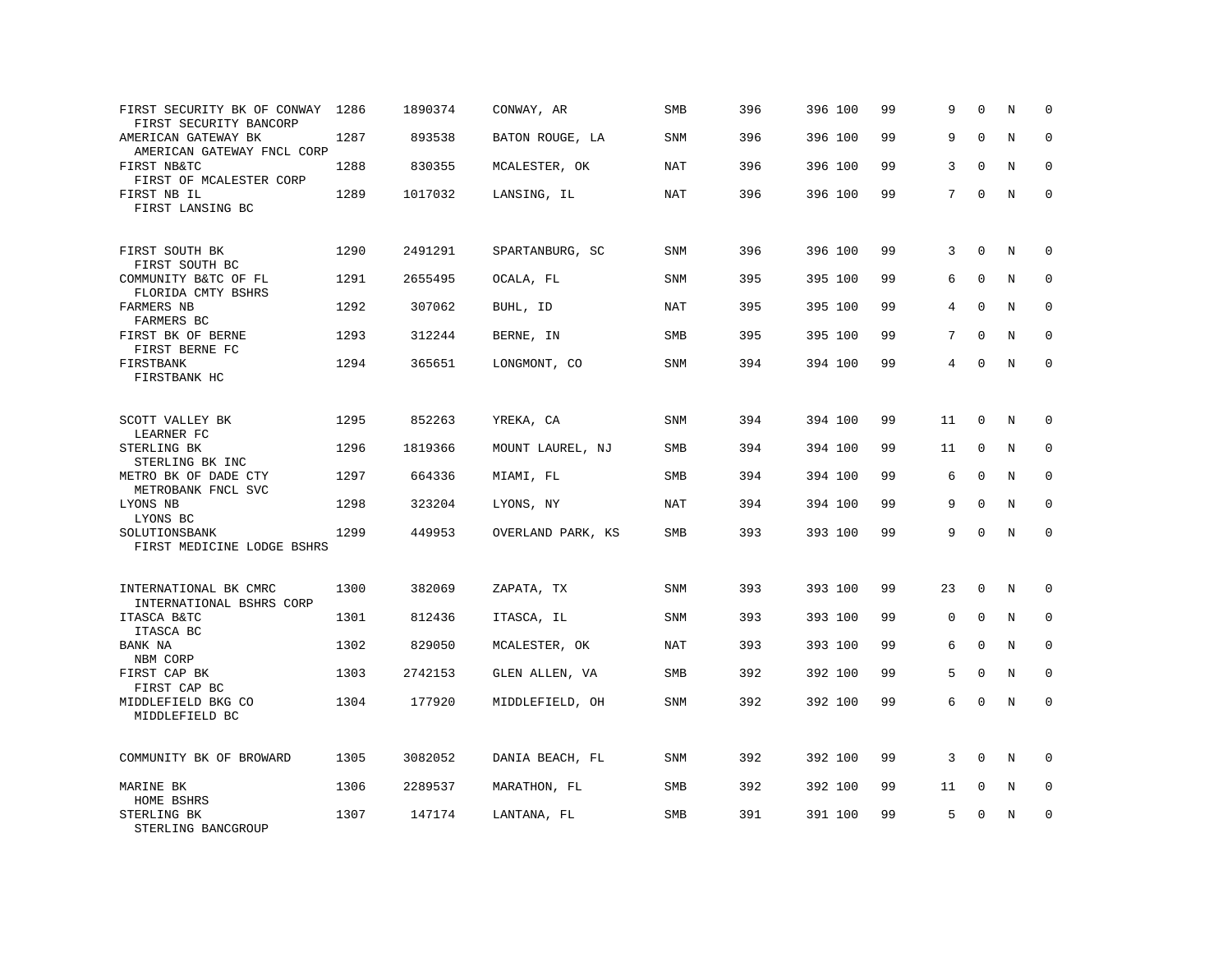| FNB BK NA<br>FULTON FNCL CORP                                   | 1308 | 131418  | DANVILLE, PA               | <b>NAT</b> | 391 | 391 100 | 99 | 7            | $\Omega$    | N           | $\mathbf 0$  |
|-----------------------------------------------------------------|------|---------|----------------------------|------------|-----|---------|----|--------------|-------------|-------------|--------------|
| INDEPENDENCE BK                                                 | 1309 | 3295320 | NEWPORT BEACH, CA          | SNM        | 391 | 391 100 | 99 | 2            | $\Omega$    | N           | $\Omega$     |
|                                                                 |      |         |                            |            |     |         |    |              |             |             |              |
| FIRST NB OF JEFFERSONVILLE<br>JEFFERSONVILLE BC                 | 1310 | 306908  | JEFFERSONVILLE, NY         | NAT        | 391 | 391 100 | 99 | 9            | $\Omega$    | N           | 0            |
| CAPITAL CITY BK                                                 | 1311 | 348551  | TOPEKA, KS                 | <b>SNM</b> | 390 | 390 100 | 99 | 9            | $\mathbf 0$ | N           | $\mathbf 0$  |
| CAPITAL CITY BSHRS<br>NORTHEAST BK<br>NORTHEAST SECURITIES CORP | 1312 | 689357  | MINNEAPOLIS, MN            | <b>SNM</b> | 390 | 390 100 | 99 | 2            | $\Omega$    | N           | $\Omega$     |
| CENTERSTATE BK NA                                               | 1313 | 1407512 | ZEPHYRHILLS, FL            | <b>NAT</b> | 390 | 390 100 | 99 | 14           | $\mathbf 0$ | N           | $\mathbf 0$  |
| CENTERSTATE BK OF FL<br>SECURITY ST BK<br>SECURITY ST CORP      | 1314 | 111979  | CENTRALIA, WA              | <b>SNM</b> | 390 | 390 100 | 99 | 12           | $\mathbf 0$ | N           | $\mathbf{0}$ |
|                                                                 |      |         |                            |            |     |         |    |              |             |             |              |
| VILLAGE BK<br>VILLAGE BK & TR FC                                | 1315 | 2760232 | MIDLOTHIAN, VA             | <b>SNM</b> | 389 | 389 100 | 99 | 9            | $\Omega$    | N           | 0            |
| ROCKWOOD BK<br>ROCKWOOD BSHRS                                   | 1316 | 1439456 | EUREKA, MO                 | SNM        | 389 | 389 100 | 99 | 3            | $\mathbf 0$ | N           | 0            |
| FIRSTBANK CHERRY CREEK<br>FIRSTBANK HC                          | 1317 | 662453  | DENVER, CO                 | <b>SNM</b> | 389 | 389 100 | 99 | 4            | $\mathbf 0$ | N           | $\mathbf 0$  |
| TEXAS CMNTY BK NA<br>TCB HC                                     | 1318 | 3135097 | THE WOODLANDS, TX          | <b>NAT</b> | 389 | 389 100 | 99 | 4            | $\mathbf 0$ | N           | $\mathbf 0$  |
| PEOPLES B&TC<br>LINCOLN COUNTY BANCORP                          | 1319 | 909055  | TROY, MO                   | SMB        | 389 | 389 100 | 99 | 6            | $\Omega$    | $\rm N$     | $\mathbf 0$  |
|                                                                 |      |         |                            |            |     |         |    |              |             |             |              |
| QUAIL CREEK BK NA<br><b>OUAIL CREEK BSHRS</b>                   | 1320 | 507152  | OKLAHOMA CITY, OK          | <b>NAT</b> | 389 | 389 100 | 99 | $\mathbf{1}$ | $\mathbf 0$ | N           | $\mathbf 0$  |
| FIRST B&TC<br>FIRST BK LUBBOCK BSHRS                            | 1321 | 294564  | LUBBOCK, TX                | SNM        | 389 | 389 100 | 99 | 5            | $\mathbf 0$ | N           | $\mathbf 0$  |
| FIRST NB<br>MONEYTREE CORP                                      | 1322 | 198831  | LENOIR CITY, TN            | <b>NAT</b> | 388 | 388 100 | 99 | 9            | $\mathbf 0$ | $\mathbf N$ | $\mathbf 0$  |
| UNION BK<br>UNION BSHRS                                         | 1323 | 333203  | MORRISVILLE, VT            | SNM        | 388 | 388 100 | 99 | 12           | $\mathbf 0$ | N           | $\mathbf 0$  |
| PALM DESERT NB<br>PALM DESERT INV                               | 1324 | 1004265 | PALM DESERT, CA            | <b>NAT</b> | 388 | 388 100 | 99 | 3            | $\mathbf 0$ | N           | $\mathbf 0$  |
|                                                                 |      |         |                            |            |     |         |    |              |             |             |              |
| COASTALSTATES BK<br>COASTAL SOUTH BSHRS                         | 1325 | 3274709 | HILTON HEAD ISLAND, SC SNM |            | 388 | 388 100 | 99 | 3            | $\Omega$    | N           | $\mathbf 0$  |
| OMNIBANK NA<br><b>BANCSHARES</b>                                | 1326 | 26859   | HOUSTON, TX                | NAT        | 387 | 387 100 | 99 | 7            | $\Omega$    | N           | 0            |
| FIRST MN BK<br>MCLEOD BSHRS                                     | 1327 | 75053   | MINNETONKA, MN             | <b>SNM</b> | 387 | 387 100 | 99 | 8            | $\Omega$    | N           | $\mathbf 0$  |
| FARMERS & MERCHANTS BK                                          | 1328 | 713926  | TIMBERVILLE, VA            | <b>SMB</b> | 387 | 387 100 | 99 | 8            | $\Omega$    | N           | $\mathbf 0$  |
| F&M BK CORP<br>BANK OF COWETA<br>SYNOVUS FC                     | 1329 | 810834  | NEWNAN, GA                 | SNM        | 387 | 387 100 | 99 | 5            | $\mathbf 0$ | N           | $\mathbf 0$  |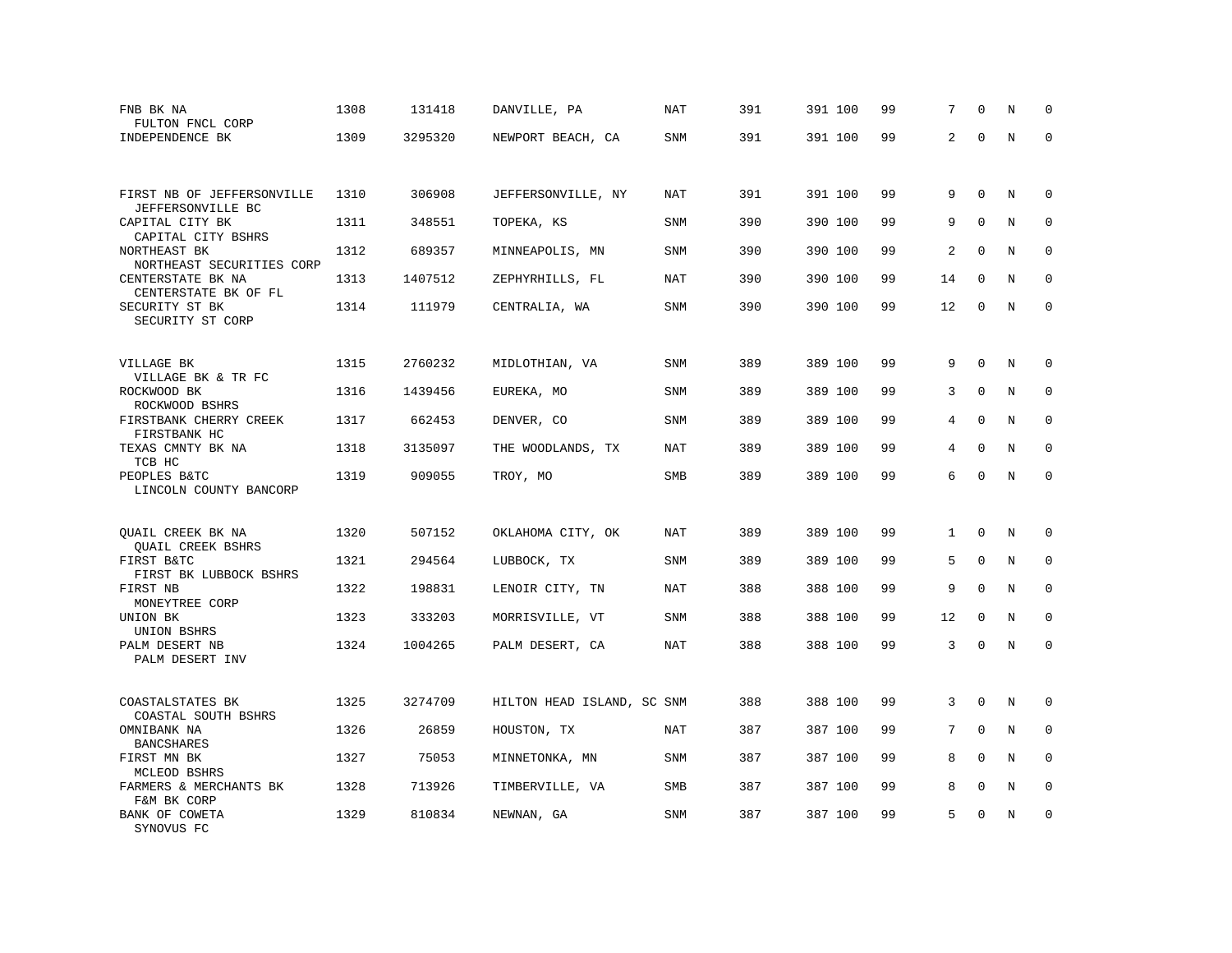| TRISTATE CAP BK<br>TRISTATE CAP HLD INC            | 1330 | 3475083 | PITTSBURGH, PA      | <b>SNM</b> | 386 | 386 100 | 99 | 0            | $\mathbf 0$  | N          | $\mathbf 0$ |
|----------------------------------------------------|------|---------|---------------------|------------|-----|---------|----|--------------|--------------|------------|-------------|
| ROYAL BK MO<br>ROYAL BSHRS                         | 1331 | 501459  | UNIVERSITY CITY, MO | <b>SNM</b> | 386 | 386 100 | 99 | 6            | $\Omega$     | N          | $\mathbf 0$ |
| COMMUNITY BK COAST<br>COMMUNITY BSHRS ESOP         | 1332 | 2376464 | BILOXI, MS          | <b>SNM</b> | 386 | 386 100 | 99 | 6            | $\mathbf 0$  | N          | $\mathbf 0$ |
| SECURITY BK OF JONES CTY<br>SECURITY BK CORP       | 1333 | 622831  | GRAY, GA            | <b>SNM</b> | 386 | 386 100 | 99 | 0            | $\mathbf 0$  | N          | $\mathbf 0$ |
| FIRST METRO BK<br>FIRST METRO BC                   | 1334 | 1222519 | MUSCLE SHOALS, AL   | <b>SNM</b> | 386 | 386 100 | 99 | 6            | $\Omega$     | $_{\rm N}$ | $\Omega$    |
| CENTRAL BK                                         | 1335 | 546544  | STORM LAKE, IA      | <b>SMB</b> | 385 | 385 100 | 99 | 8            | $\Omega$     | N          | $\mathbf 0$ |
| COMMERCIAL FC<br>ALPHA B&TC                        | 1336 | 3442834 | ALPHARETTA, GA      | <b>SNM</b> | 385 | 385 100 | 99 | $\mathbf{1}$ | $\mathbf{0}$ | N          | $\mathbf 0$ |
| MIDSOUTH BK NA<br>MIDSOUTH BC                      | 1337 | 929932  | DOTHAN, AL          | NAT        | 385 | 385 100 | 99 | 7            | $\Omega$     | N          | $\mathbf 0$ |
| MALVERN NB<br>MNB BSHRS                            | 1338 | 906241  | MALVERN, AR         | <b>NAT</b> | 385 | 385 100 | 99 | 9            | $\mathbf{0}$ | N          | 0           |
| WORLDS FOREMOST BK                                 | 1339 | 2931603 | SIDNEY, NE          | SNM        | 384 | 384 100 | 99 | 0            | $\mathbf{0}$ | N          | $\mathbf 0$ |
| DIAMOND BK<br>BAINUM BANCORP                       | 1340 | 27847   | MURFREESBORO, AR    | <b>SNM</b> | 383 | 383 100 | 99 | 11           | $\mathbf 0$  | N          | $\mathbf 0$ |
| COLUMBIA CMNTY BK<br>COLUMBIA CMRL BC              | 1341 | 2802664 | HILLSBORO, OR       | SNM        | 383 | 383 100 | 99 | 3            | $\mathbf{0}$ | N          | $\mathbf 0$ |
| COMMUNITY BK<br>CB FNCL SERV INC                   | 1342 | 371924  | CARMICHAELS, PA     | <b>SNM</b> | 383 | 383 100 | 99 | 10           | $\Omega$     | N          | $\mathbf 0$ |
| BANKANNAPOLIS<br>ANNAPOLIS BC                      | 1343 | 1434826 | ANNAPOLIS, MD       | <b>SMB</b> | 383 | 383 100 | 99 | 6            | $\Omega$     | N          | $\mathbf 0$ |
| FIRST ST BK<br>FIRST ST CORP                       | 1344 | 924236  | WAYNESBORO, MS      | <b>SNM</b> | 383 | 383 100 | 99 | 10           | $\mathbf 0$  | N          | $\mathbf 0$ |
| FIRSTBANK NORTH<br>FIRSTBANK HC                    | 1345 | 538352  | WESTMINSTER, CO     | <b>SNM</b> | 383 | 383 100 | 99 | 5            | $\mathbf 0$  | N          | 0           |
| COMMUNITYSOUTH BK AND TR<br>COMMUNITYSOUTH FC      | 1346 | 3299159 | EASLEY, SC          | <b>SNM</b> | 382 | 382 100 | 99 | 5            | $\mathbf 0$  | N          | 0           |
| BAKER BOYER NB<br>BAKER BOYER BC                   | 1347 | 69678   | WALLA WALLA, WA     | NAT        | 382 | 382 100 | 99 | 7            | $\Omega$     | N          | $\mathbf 0$ |
| QUEENSTOWN BK OF MD<br>QUEENSTOWN BC OF MD         | 1348 | 429021  | QUEENSTOWN, MD      | <b>SNM</b> | 382 | 382 100 | 99 | 6            | $\mathbf 0$  | N          | 0           |
| EDMONTON ST BK<br>EDMONTON BSHRS                   | 1349 | 845247  | GLASGOW, KY         | <b>SNM</b> | 382 | 382 100 | 99 | 10           | $\Omega$     | N          | $\mathbf 0$ |
| FIRST HOPE BK A NAT BKG ASSN 1350<br>FIRST HOPE BC |      | 434203  | HOPE, NJ            | NAT        | 382 | 382 100 | 99 | 5            | $\Omega$     | N          | $\mathbf 0$ |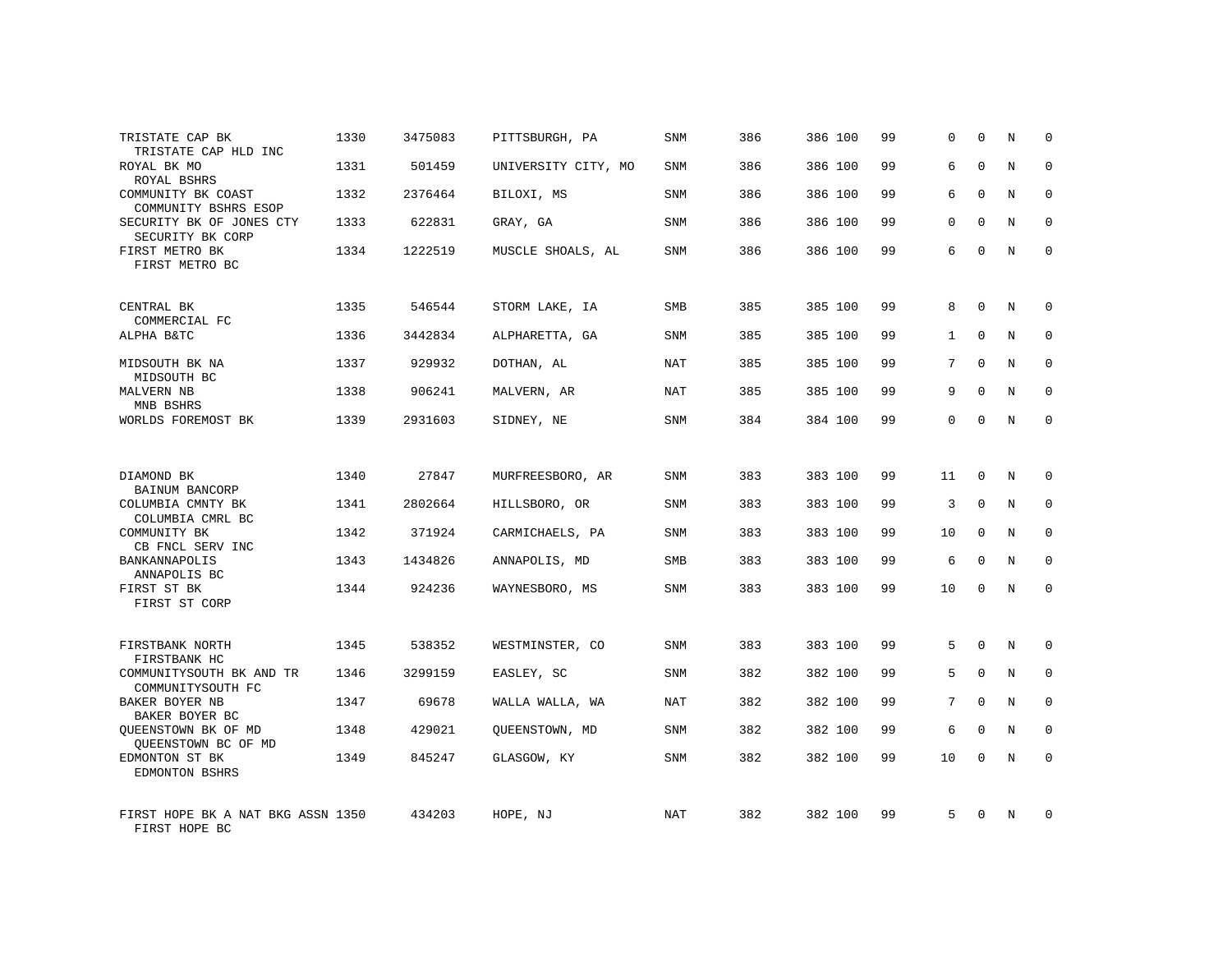| BARTOW CTY BK<br><b>BARTOW BSHRS</b>            | 1351 | 152235  | CARTERSVILLE, GA     | SNM        | 382 | 382 100 | 99 | 3        | $\Omega$     | N | $\mathbf 0$ |
|-------------------------------------------------|------|---------|----------------------|------------|-----|---------|----|----------|--------------|---|-------------|
| ACADEMY BK NA<br>DICKINSON FC II                | 1352 | 535753  | COLORADO SPRINGS, CO | <b>NAT</b> | 381 | 381 100 | 99 | 50       | $\mathbf{0}$ | N | $\mathbf 0$ |
| STATE BK<br>FENTURA FNCL                        | 1353 | 602048  | FENTON, MI           | SNM        | 381 | 381 100 | 99 | 7        | $\Omega$     | N | $\mathbf 0$ |
| ENTERPRISE BK OF SC                             | 1354 | 457426  | EHRHARDT, SC         | SNM        | 381 | 381 100 | 99 | 11       | $\Omega$     | N | $\mathbf 0$ |
|                                                 |      |         |                      |            |     |         |    |          |              |   |             |
| FIRST ST FNCL<br>FIRST ST BSHRS                 | 1355 | 961811  | PINEVILLE, KY        | <b>SNM</b> | 380 | 380 100 | 99 | 11       | $\mathbf{0}$ | N | $\mathbf 0$ |
| ADVANTAGE BK<br>ADVANTAGE BC                    | 1356 | 2927615 | LOVELAND, CO         | <b>SNM</b> | 380 | 380 100 | 99 | 3        | $\mathbf{0}$ | N | 0           |
| FIRST ST BK<br>RED RIVER BC                     | 1357 | 435750  | GAINESVILLE, TX      | SNM        | 380 | 380 100 | 99 | 6        | $\Omega$     | N | $\Omega$    |
| ONE B&T NA<br>ONEFINANCIAL CORP                 | 1358 | 568144  | LITTLE ROCK, AR      | NAT        | 379 | 379 100 | 99 | 8        | $\Omega$     | N | $\Omega$    |
| COMMUNITY B&T<br>COMMUNITY CO                   | 1359 | 549862  | WACO, TX             | <b>SNM</b> | 378 | 378 100 | 99 | 2        | $\Omega$     | N | $\mathbf 0$ |
|                                                 |      |         |                      |            |     |         |    |          |              |   |             |
| LIBERTY B&TC<br>LIBERTY FNCL SVC                | 1360 | 283438  | NEW ORLEANS, LA      | <b>SNM</b> | 378 | 378 100 | 99 | 11       | 0            | N | $\mathbf 0$ |
| 21ST CENTURY BK<br>DOLPHIN FAMILY MGMT CO       | 1361 | 340256  | LORETTO, MN          | <b>SNM</b> | 378 | 378 100 | 99 | 5        | $\Omega$     | N | $\mathbf 0$ |
| DAIRY ST BK<br>DAIRY ST BC                      | 1362 | 57451   | RICE LAKE, WI        | <b>SNM</b> | 377 | 377 100 | 99 | 9        | $\Omega$     | N | $\mathbf 0$ |
| MILLENNIUM BK NA<br>MILLENNIUM BSHRS CORP       | 1363 | 2767763 | RESTON, VA           | <b>NAT</b> | 377 | 377 100 | 99 | 5        | $\Omega$     | N | $\Omega$    |
| BANK OF GA<br>GEORGIA BSHRS                     | 1364 | 2885171 | PEACHTREE CITY, GA   | SNM        | 377 | 377 100 | 99 | 8        | $\mathbf 0$  | N | $\mathbf 0$ |
|                                                 |      |         |                      |            |     |         |    |          |              |   |             |
| AMERICAUNITED B&TC USA<br>NATIONAL BC           | 1365 | 397447  | SCHAUMBURG, IL       | <b>SNM</b> | 377 | 377 100 | 99 | 4        | $\mathbf{0}$ | N | $\mathbf 0$ |
| CHARTER BK<br>BOSTON PRIVATE FNCL HOLD          | 1366 | 2648460 | BELLEVUE, WA         | <b>SNM</b> | 376 | 376 100 | 99 | 3        | $\mathbf{0}$ | N | $\mathbf 0$ |
| OLD FT BKG CO<br>GILLMOR FNCL SVC               | 1367 | 564324  | OLD FORT, OH         | <b>SNM</b> | 375 | 375 100 | 99 | 6        | $\mathbf 0$  | N | 0           |
| FIRST COUNTY BK<br>FIRST CO BANCORP             | 1368 | 327949  | NEW BADEN, IL        | SNM        | 375 | 375 100 | 99 | 4        | $\mathbf 0$  | N | $\mathbf 0$ |
| FARMERS BK FRANKFORT IN<br>FARMERS BC           | 1369 | 423449  | FRANKFORT, IN        | SNM        | 375 | 375 100 | 99 | 8        | $\Omega$     | N | $\Omega$    |
|                                                 |      |         |                      |            |     |         |    |          |              |   |             |
| ISB CMNTY BK<br>IXONIA BSHRS                    | 1370 | 529341  | IXONIA, WI           | <b>SNM</b> | 374 | 374 100 | 99 | 6        | $\mathbf{0}$ | N | $\mathbf 0$ |
| FIRSTBANK OF AVON<br>FIRSTBANK HC               | 1371 | 943059  | AVON, CO             | <b>SNM</b> | 374 | 374 100 | 99 | 3        | $\mathbf{0}$ | N | 0           |
| SECURITY BK OF GWINNETT CTY<br>SECURITY BK CORP | 1372 | 3172038 | SUWANEE, GA          | SNM        | 374 | 374 100 | 99 | $\Omega$ | $\Omega$     | N | $\mathbf 0$ |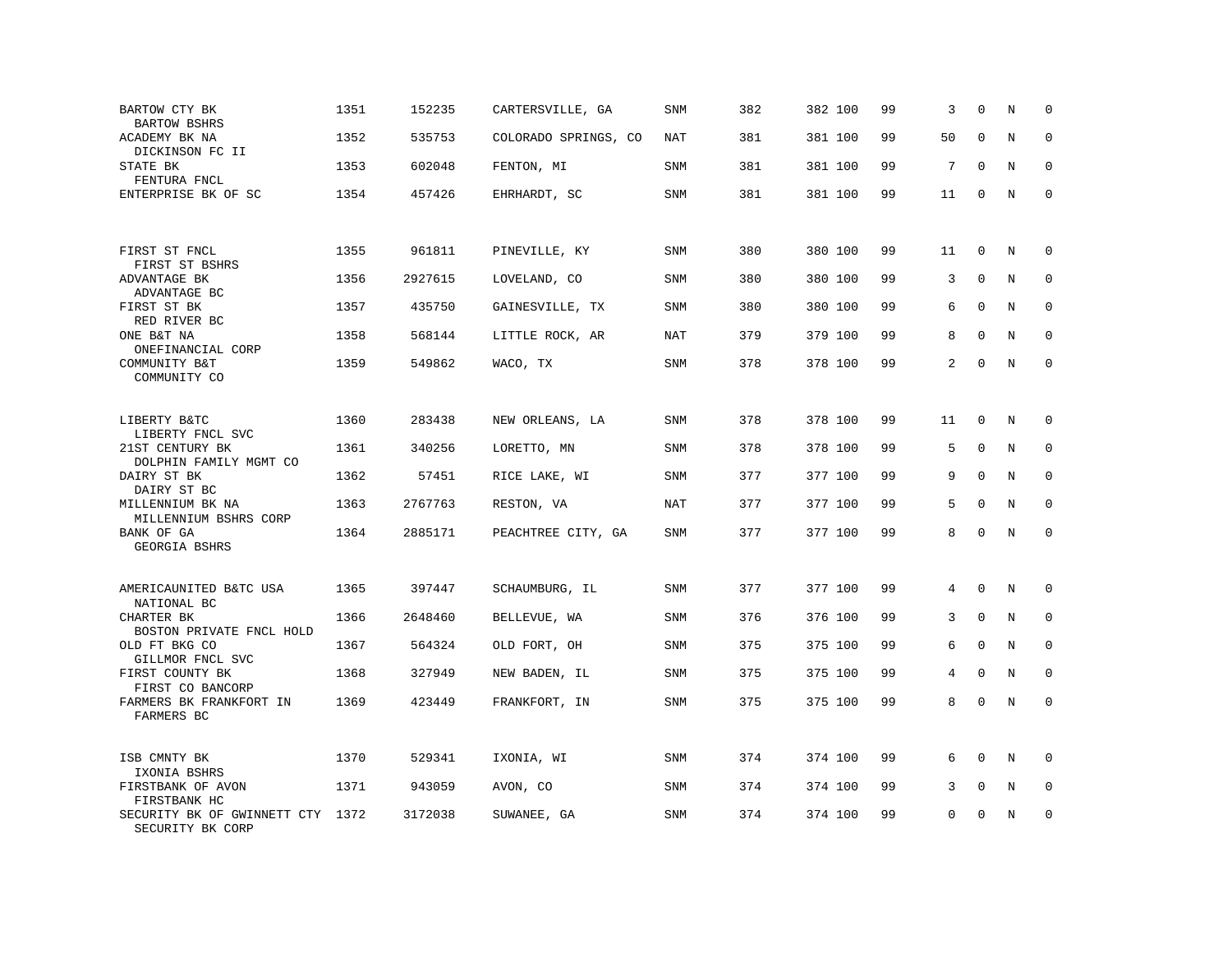| FIRST ST BK MIDDLEBURY<br>CRYSTAL VALLEY FC                             | 1373 | 967046  | MIDDLEBURY, IN        | SNM        | 374 | 374 100 | 99 | 5              | $\mathbf 0$  | N       | $\mathbf 0$  |
|-------------------------------------------------------------------------|------|---------|-----------------------|------------|-----|---------|----|----------------|--------------|---------|--------------|
| PUEBLO B&TC<br>PUEBLO BC                                                | 1374 | 106452  | PUEBLO, CO            | <b>SNM</b> | 373 | 373 100 | 99 | 10             | $\Omega$     | N       | $\mathbf 0$  |
| FIRST S BK<br>FIRST SOUTHERN BC                                         | 1375 | 279338  | BOCA RATON, FL        | SMB        | 373 | 373 100 | 99 | 7              | $\Omega$     | N       | $\mathbf 0$  |
| SOUTHERN CMNTY BK<br>SOUTHERN CMNTY BSHRS                               | 1376 | 2916365 | FAYETTEVILLE, GA      | <b>SNM</b> | 372 | 372 100 | 99 | 6              | $\mathbf 0$  | $\rm N$ | $\mathbf 0$  |
| FIRST NB&TC<br>SOUTHERN NB                                              | 1377 | 697231  | FORT WALTON BEACH, FL | NAT        | 372 | 372 100 | 99 | 10             | $\mathbf 0$  | N       | 0            |
| BREMER BK NA<br>OTTO BREMER FOUNDATION                                  | 1378 | 275750  | BRAINERD, MN          | <b>NAT</b> | 371 | 371 100 | 99 | 4              | $\Omega$     | N       | $\mathbf 0$  |
| UNITED S BK<br>UNISOUTH                                                 | 1379 | 327435  | UMATILLA, FL          | SNM        | 371 | 371 100 | 99 | 11             | $\Omega$     | N       | $\Omega$     |
| CONNECTICUT CMNTY BK NA                                                 | 1380 | 2756909 | WESTPORT, CT          | <b>NAT</b> | 370 | 370 100 | 99 | 8              | $\Omega$     | N       | $\mathbf 0$  |
| ASSOCIATED CMNTY BC<br><b>BUSINESS FIRST BK</b><br>BUSINESS FIRST BSHRS | 1381 | 3408728 | BATON ROUGE, LA       | <b>SNM</b> | 370 | 370 100 | 99 | 2              | $\mathbf 0$  | N       | $\mathbf 0$  |
| WEST POINTE BK<br>WEST POINTE BSHRS                                     | 1382 | 2371816 | OSHKOSH, WI           | <b>SNM</b> | 370 | 370 100 | 99 | 0              | $\mathbf{0}$ | N       | $\mathbf 0$  |
| SIGNATURE BK NA<br>SIGNATURE BC                                         | 1383 | 3076604 | TOLEDO, OH            | <b>NAT</b> | 370 | 370 100 | 99 | $\mathbf{1}$   | $\Omega$     | N       | $\mathbf{0}$ |
| MIDLAND ST BK<br>MIDLAND STATES BANCORP                                 | 1384 | 773247  | EFFINGHAM, IL         | SMB        | 369 | 369 100 | 99 | 6              | $\Omega$     | N       | $\Omega$     |
| TALLAHASSEE ST BK                                                       | 1385 | 149235  | TALLAHASSEE, FL       | SNM        | 369 | 369 100 | 99 | 3              | $\Omega$     | N       | $\Omega$     |
| SYNOVUS FC<br>PEOPLES BK OF CMRC<br>DUKE FNCL GROUP                     | 1386 | 151751  | CAMBRIDGE, MN         | <b>SNM</b> | 369 | 369 100 | 99 | 5              | $\mathbf{0}$ | N       | 0            |
| BNA BK<br>BNA BSHRS                                                     | 1387 | 916745  | NEW ALBANY, MS        | <b>SNM</b> | 369 | 369 100 | 99 | $\overline{4}$ | $\mathbf{0}$ | N       | $\mathbf 0$  |
| PLANTERS BK<br>PLANTERS FNCL GROUP                                      | 1388 | 2497181 | HOPKINSVILLE, KY      | <b>SNM</b> | 368 | 368 100 | 99 | 7              | $\Omega$     | N       | $\mathbf 0$  |
| PORT WASHINGTON ST BK<br>PORT BSHRS                                     | 1389 | 937740  | PORT WASHINGTON, WI   | <b>SNM</b> | 368 | 368 100 | 99 | $7^{\circ}$    | $\mathbf 0$  | N       | $\mathbf 0$  |
| TRADERS & FARMERS BK<br>TRADERS & FARMERS BSHRS                         | 1390 | 390336  | HALEYVILLE, AL        | SNM        | 367 | 367 100 | 99 | 6              | $\Omega$     | N       | $\Omega$     |
| ANCHOR BK NA<br>ANCHOR BC                                               | 1391 | 776350  | WAYZATA, MN           | NAT        | 367 | 367 100 | 99 | 3              | $\Omega$     | N       | $\mathbf 0$  |
| ALLEGHENY VALLEY BK<br>ALLEGHENY VALLEY BC                              | 1392 | 1829    | PITTSBURGH, PA        | <b>SNM</b> | 367 | 367 100 | 99 | 7              | $\Omega$     | N       | $\Omega$     |
| FIRST NB CENTRAL TX<br>FCT BSHRS                                        | 1393 | 369659  | WACO, TX              | <b>NAT</b> | 367 | 367 100 | 99 | 3              | $\mathbf{0}$ | N       | 0            |
| PEOPLES BK<br>PEOPLES SERVICE CO                                        | 1394 | 417149  | NIXA, MO              | <b>SNM</b> | 367 | 367 100 | 99 | 11             | $\Omega$     | N       | $\mathbf 0$  |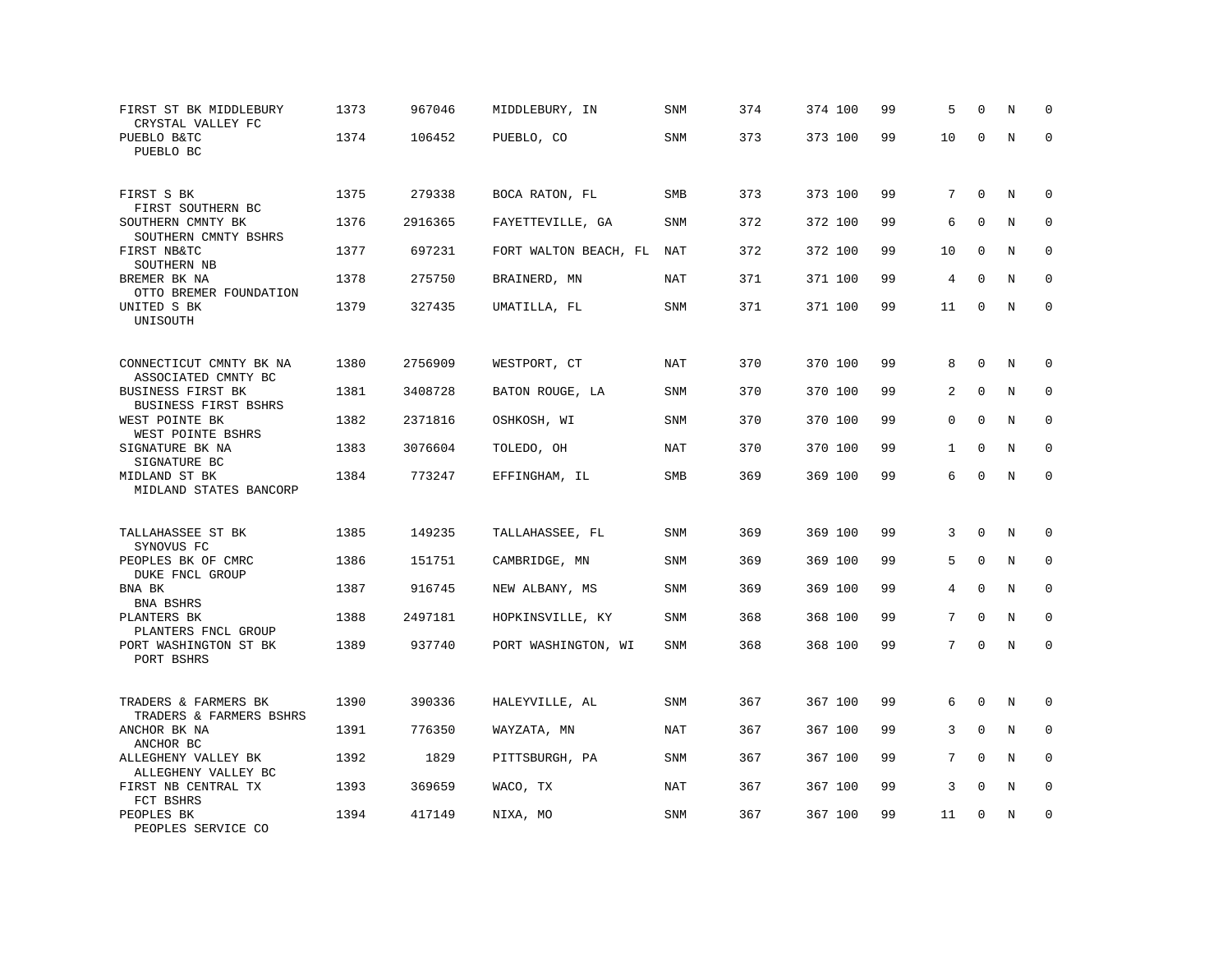| SECURITY ST BK<br>BRISCOE RANCH                      | 1395 | 839068  | PEARSALL, TX          | <b>SNM</b> | 366 | 366 100 | 99 | 2              | $\Omega$     | N          | $\Omega$    |
|------------------------------------------------------|------|---------|-----------------------|------------|-----|---------|----|----------------|--------------|------------|-------------|
| BENCHMARK CMNTY BK<br>BENCHMARK BSHRS                | 1396 | 94522   | KENBRIDGE, VA         | <b>SMB</b> | 366 | 366 100 | 99 | 10             | $\Omega$     | N          | $\Omega$    |
| BRITTON & KOONTZ BK NA<br>BRITTON & KOONTZ CAP CORP  | 1397 | 539939  | NATCHEZ, MS           | NAT        | 366 | 366 100 | 99 | 5              | $\Omega$     | N          | $\Omega$    |
| FIRST NB&TC<br>MOUNTAIN HOME BSHRS                   | 1398 | 26242   | MOUNTAIN HOME, AR     | NAT        | 366 | 366 100 | 99 | 8              | $\Omega$     | N          | $\Omega$    |
| NORTHUMBERLAND NB<br>NORTHUMBERLAND BC               | 1399 | 70414   | NORTHUMBERLAND, PA    | NAT        | 365 | 365 100 | 99 | 4              | $\Omega$     | N          | $\Omega$    |
| UNION NB                                             | 1400 | 963730  | ELGIN, IL             | <b>NAT</b> | 365 | 365 100 | 99 | $\mathbf{1}$   | $\mathbf 0$  | N          | $\mathbf 0$ |
| ELGIN BSHRS<br>HERITAGE BK CENTRAL IL<br>TRIVOLI BC  | 1401 | 181347  | TRIVOLI, IL           | <b>SNM</b> | 365 | 365 100 | 99 | 5              | $\Omega$     | N          | $\Omega$    |
| INTERNATIONAL FNC BK                                 | 1402 | 867632  | MIAMI, FL             | <b>SNM</b> | 365 | 365 100 | 99 | 3              | $\Omega$     | Y          | $\mathbf 0$ |
| BANK OF CMRC<br>BANK OF CMRC HOLD                    | 1403 | 2938143 | SARASOTA, FL          | <b>SNM</b> | 365 | 365 100 | 99 | $\overline{2}$ | $\Omega$     | N          | $\mathbf 0$ |
| WESTERN ST BK<br>WESTERN ST AGY                      | 1404 | 233554  | DEVILS LAKE, ND       | SNM        | 364 | 364 100 | 99 | 7              | $\Omega$     | N          | $\mathbf 0$ |
| MERCHANTS & SOUTHERN BK<br>MERCHANTS & S BK OF FL    | 1405 | 726234  | GAINESVILLE, FL       | SNM        | 364 | 364 100 | 99 | 12             | $\Omega$     | N          | $\Omega$    |
| COASTAL CMNTY BK<br>COASTAL CMNTY INV                | 1406 | 296438  | PANAMA CITY BEACH, FL | <b>SNM</b> | 364 | 364 100 | 99 | 8              | $\mathbf 0$  | N          | $\mathbf 0$ |
| FIRST KENTUCKY BK INC<br>EXCHANGE BSHRS              | 1407 | 263243  | MAYFIELD, KY          | <b>SNM</b> | 363 | 363 100 | 99 | 11             | $\Omega$     | N          | $\Omega$    |
| FIRSTBANK OF VAIL<br>FIRSTBANK HC                    | 1408 | 122658  | VAIL, CO              | <b>SMB</b> | 362 | 362 100 | 99 | 3              | $\Omega$     | N          | $\mathbf 0$ |
| INTERCREDIT BK NA                                    | 1409 | 44433   | MIAMI, FL             | <b>NAT</b> | 362 | 362 100 | 99 | 5              | $\Omega$     | $_{\rm N}$ | $\Omega$    |
| BANK OF ELMWOOD<br>BANK ELMWOOD ESOP & 401K PLAN     | 1410 | 264941  | RACINE, WI            | <b>SMB</b> | 362 | 362 100 | 99 | 6              | $\Omega$     | N          | $\mathbf 0$ |
| CARROLLTON BK<br>CARROLLTON BC                       | 1411 | 854520  | BALTIMORE, MD         | SNM        | 362 | 362 100 | 99 | 9              | $\mathbf{0}$ | N          | $\mathbf 0$ |
| NATIONAL BK OF CA<br>NCAL BC                         | 1412 | 667869  | LOS ANGELES, CA       | NAT        | 362 | 362 100 | 99 | 4              | $\Omega$     | N          | $\mathbf 0$ |
| COMMERCIAL BK & TR OF PA<br>COMMERCIAL NAT FNCL CORP | 1413 | 945026  | LATROBE, PA           | SNM        | 361 | 361 100 | 99 | 8              | $\Omega$     | N          | $\mathbf 0$ |
| ADVANTAGE NB<br>WINTRUST FC                          | 1414 | 2970657 | ELK GROVE VILLAGE, IL | NAT        | 361 | 361 100 | 99 | $\overline{a}$ | $\Omega$     | N          | $\Omega$    |
| GRAYSON NB<br>GRAYSON BSHRS                          | 1415 | 90328   | INDEPENDENCE, VA      | NAT        | 361 | 361 100 | 99 | 8              | $\Omega$     | N          | $\Omega$    |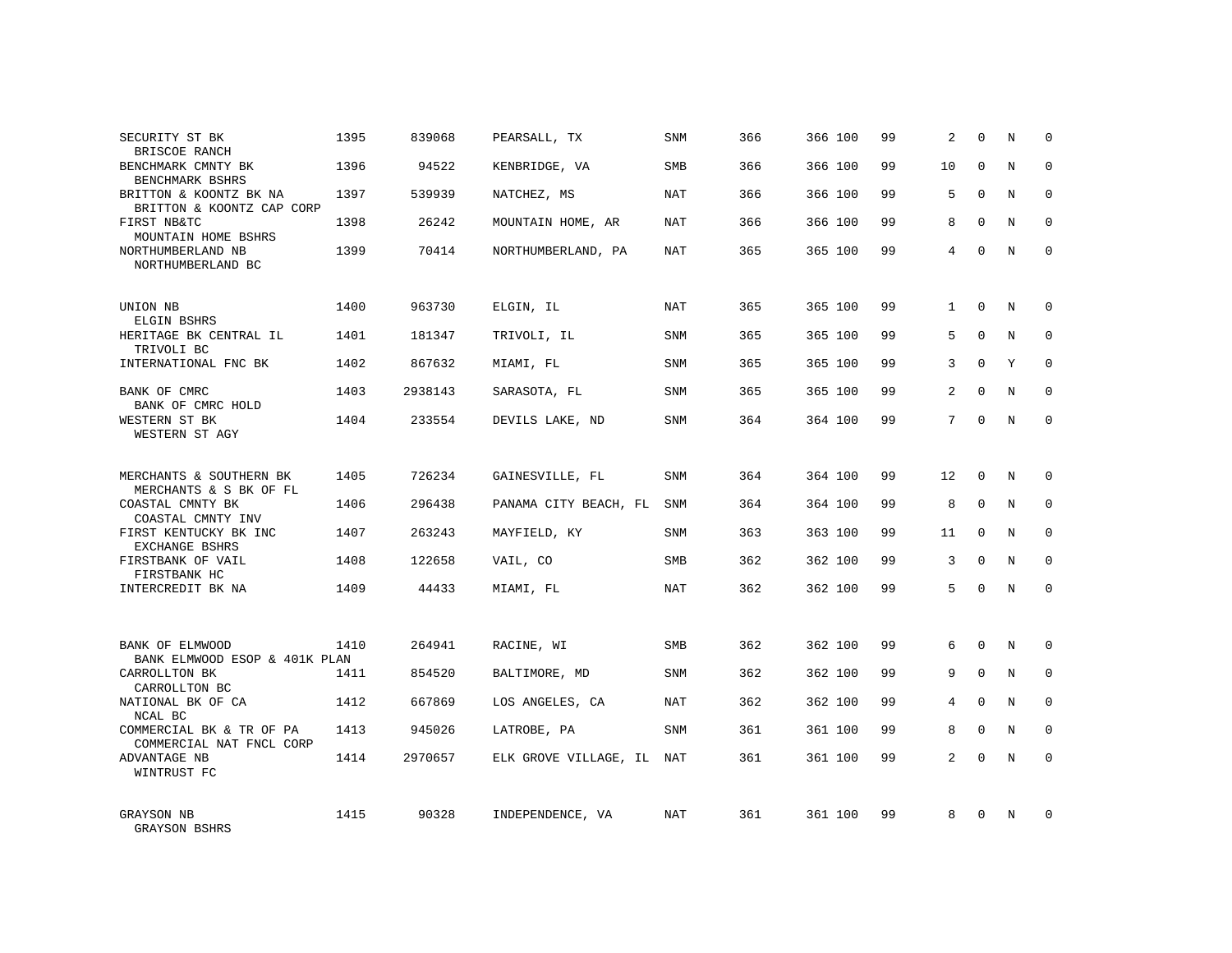| PRIMESOUTH BK<br><b>JONES BSHRS</b>                        | 1416 | 1011638 | BLACKSHEAR, GA       | SNM        | 361 | 361 100 | 99 | 2        | $\mathbf 0$  | N       | $\mathbf 0$ |
|------------------------------------------------------------|------|---------|----------------------|------------|-----|---------|----|----------|--------------|---------|-------------|
| ATLANTA BUS BK<br>UCB FNCL GRP                             | 1417 | 3118447 | ATLANTA, GA          | SNM        | 361 | 361 100 | 99 | 0        | $\mathbf{0}$ | N       | $\mathbf 0$ |
| MIDSTATES BK NA<br>MIDSTATES BSHRS                         | 1418 | 728948  | COUNCIL BLUFFS, IA   | NAT        | 360 | 360 100 | 99 | 5        | $\Omega$     | N       | $\mathbf 0$ |
| KLEBERG FIRST NB<br>KLEBERG AND CO BKR                     | 1419 | 556459  | KINGSVILLE, TX       | <b>NAT</b> | 360 | 360 100 | 99 | 9        | $\mathbf 0$  | N       | $\mathbf 0$ |
| 1ST NB OF S FL<br>HOMETOWN BKG CO                          | 1420 | 737632  | HOMESTEAD, FL        | <b>NAT</b> | 360 | 360 100 | 99 | 5        | $\Omega$     | N       | 0           |
| BORDER ST BK<br>BORDER BSHRS                               | 1421 | 977951  | GREENBUSH, MN        | <b>SNM</b> | 360 | 360 100 | 99 | 6        | $\mathbf{0}$ | N       | $\mathbf 0$ |
| DENMARK ST BK<br>DENMARK BSHRS                             | 1422 | 222446  | DENMARK, WI          | <b>SNM</b> | 360 | 360 100 | 99 | 5        | $\Omega$     | N       | $\mathbf 0$ |
| FIRST NB<br>HIGHLANDS BSHRS                                | 1423 | 597751  | JACKSBORO, TX        | NAT        | 360 | 360 100 | 99 | 5        | $\mathbf{0}$ | N       | $\mathbf 0$ |
| CITIZENS BK<br>CITIZENS BC                                 | 1424 | 98463   | CORVALLIS, OR        | SNM        | 360 | 360 100 | 99 | 11       | $\mathbf{0}$ | N       | $\mathbf 0$ |
| MOHAVE ST BK<br>STATE BK CORP                              | 1425 | 1897270 | LAKE HAVASU CITY, AZ | SNM        | 360 | 360 100 | 99 | 5        | $\mathbf 0$  | N       | $\mathbf 0$ |
| FARMERS B&TC<br>FARMERS CAPITAL BK CORP                    | 1426 | 607511  | GEORGETOWN, KY       | SNM        | 360 | 360 100 | 99 | 5        | $\Omega$     | N       | $\mathbf 0$ |
| M&T BK NA<br>M&T BK CORP                                   | 1427 | 2265456 | OAKFIELD, NY         | NAT        | 359 | 359 100 | 99 | 0        | $\mathbf{0}$ | N       | 24          |
| ANN ARBOR COMMERCE BK<br>CAPITOL BC                        | 1428 | 1478222 | ANN ARBOR, MI        | <b>SNM</b> | 359 | 359 100 | 99 | 0        | $\Omega$     | N       | $\mathbf 0$ |
| FIRST ST B&TC<br>MURPHY-PAYNE INV                          | 1429 | 1012251 | CARTHAGE, TX         | SNM        | 359 | 359 100 | 99 | $\Omega$ | $\Omega$     | $\rm N$ | $\mathbf 0$ |
| SHOSHONE FIRST BK<br>UNITED BC OF WY                       | 1430 | 884059  | CODY, WY             | SMB        | 358 | 358 100 | 99 | 4        | $\mathbf{0}$ | N       | 0           |
| INLAND B&TC<br>INLAND BC                                   | 1431 | 1978535 | HILLSIDE, IL         | SNM        | 358 | 358 100 | 99 | 2        | $\mathbf{0}$ | N       | $\mathbf 0$ |
| CITIZENS FIRST BK<br>CITIZENS FIRST CORP                   | 1432 | 2751007 | BOWLING GREEN, KY    | SNM        | 358 | 358 100 | 99 | 9        | $\Omega$     | N       | $\mathbf 0$ |
| RAVENSWOOD BK<br>CBR HOLD                                  | 1433 | 2435615 | CHICAGO, IL          | <b>SNM</b> | 357 | 357 100 | 99 | 1        | $\mathbf 0$  | N       | $\mathbf 0$ |
| FIRST BK & TR NA<br>FISHBACK FC                            | 1434 | 550756  | SIOUX FALLS, SD      | <b>NAT</b> | 357 | 357 100 | 99 | 5        | $\Omega$     | N       | $\mathbf 0$ |
| UNITED BKR BK<br>UNITED BKR BC                             | 1435 | 930358  | BLOOMINGTON, MN      | <b>SMB</b> | 356 | 356 100 | 99 | 0        | $\mathbf 0$  | N       | $\mathbf 0$ |
| FIRST B&TC                                                 | 1436 | 1228034 | DUNCAN, OK           | <b>SNM</b> | 356 | 356 100 | 99 | 8        | $\mathbf{0}$ | N       | 0           |
| CALVIN B TAYLOR BKG CO BERLI 1437<br>CALVIN B TAYLOR BSHRS |      | 39327   | BERLIN, MD           | <b>SNM</b> | 356 | 356 100 | 99 | 9        | $\Omega$     | N       | $\mathbf 0$ |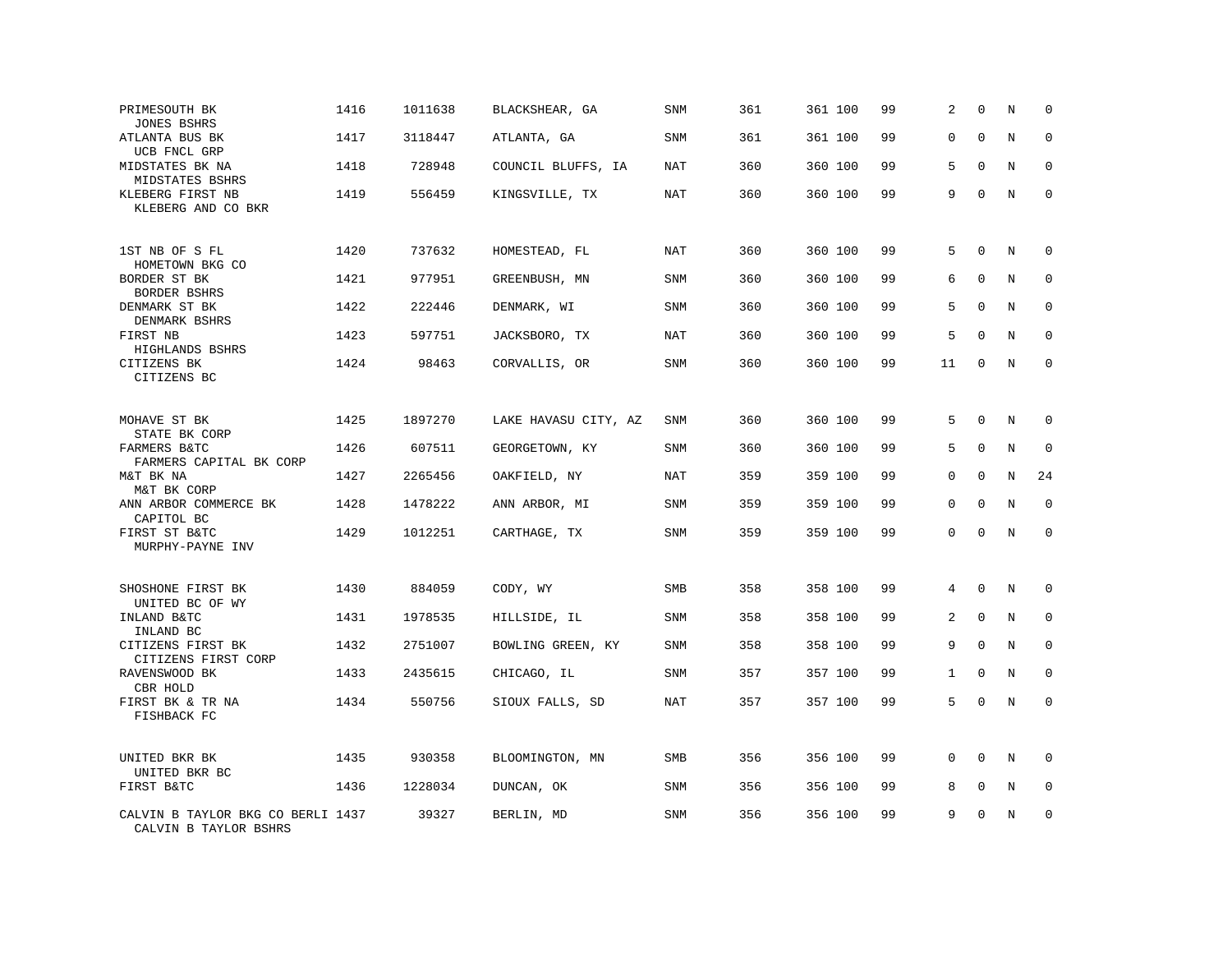| JACKSON COUNTY BK<br>BANCORP OF SOUTHERN IN                | 1438 | 884442  | SEYMOUR, IN        | SNM        | 355 | 355 100 | 99 | 11           | $\mathbf 0$  | N       | $\Omega$    |
|------------------------------------------------------------|------|---------|--------------------|------------|-----|---------|----|--------------|--------------|---------|-------------|
| OUACHITA INDP BK<br>OUACHITA BSHRS CORP                    | 1439 | 2454607 | MONROE, LA         | SNM        | 355 | 355 100 | 99 | 9            | $\Omega$     | $\rm N$ | $\mathbf 0$ |
| BANK OF JACKSON HOLE<br>BANCSHARES OF JACKSON HOLE         | 1440 | 898458  | JACKSON, WY        | SMB        | 354 | 354 100 | 99 | 9            | $\mathbf 0$  | N       | 0           |
| CITIZENS TR BK<br>CITIZENS BSHRS CORP                      | 1441 | 680130  | ATLANTA, GA        | <b>SMB</b> | 354 | 354 100 | 99 | 14           | $\Omega$     | N       | $\mathbf 0$ |
| PEOPLES NB<br>PEOPLES BC                                   | 1442 | 698322  | EASLEY, SC         | <b>NAT</b> | 354 | 354 100 | 99 | 5            | $\mathbf 0$  | N       | 0           |
| AMERICAN ENT BK<br>A E BC                                  | 1443 | 2339535 | BUFFALO GROVE, IL  | <b>SNM</b> | 354 | 354 100 | 99 | 2            | $\Omega$     | N       | $\mathbf 0$ |
| CROSBY ST BK<br>CROSBY BSHRS                               | 1444 | 968351  | CROSBY, TX         | <b>SNM</b> | 354 | 354 100 | 99 | 7            | $\Omega$     | N       | $\mathbf 0$ |
| COUNTY BK                                                  | 1445 | 1459735 | REHOBOTH BEACH, DE | <b>SNM</b> | 353 | 353 100 | 99 | 8            | $\Omega$     | N       | $\mathbf 0$ |
| CB FNCL CORP<br>FIRST NB<br>FIRST MIDWEST ACQUISITION CORP | 1446 | 839255  | MIDWEST CITY, OK   | NAT        | 353 | 353 100 | 99 | 4            | $\mathbf{0}$ | N       | $\mathbf 0$ |
| FIRST CR BK                                                | 1447 | 5069    | LOS ANGELES, CA    | SNM        | 353 | 353 100 | 99 | $\mathbf{1}$ | $\Omega$     | N       | $\mathbf 0$ |
| FARMERS B&TC<br>FARMERS BANCORP                            | 1448 | 33147   | BLYTHEVILLE, AR    | <b>SMB</b> | 352 | 352 100 | 99 | 6            | $\mathbf 0$  | N       | $\mathbf 0$ |
| CLINTON NB<br>W J YOUNG & CO                               | 1449 | 773443  | CLINTON, IA        | <b>NAT</b> | 352 | 352 100 | 99 | 8            | $\Omega$     | N       | $\mathbf 0$ |
| PEOPLES BK                                                 | 1450 | 177957  | LAWRENCE, KS       | SMB        | 351 | 351 100 | 99 | 14           | $\mathbf 0$  | N       | $\mathbf 0$ |
| WINTER TR OF 12/3/74<br>GRANDSOUTH BK<br>GRANDSOUTH BC     | 1451 | 2728661 | GREENVILLE, SC     | <b>SNM</b> | 351 | 351 100 | 99 | 2            | $\Omega$     | N       | $\mathbf 0$ |
| BAY CITIES NB<br>CMNTY FIRST FNCL GROUP                    | 1452 | 2047504 | REDONDO BEACH, CA  | <b>NAT</b> | 351 | 351 100 | 99 | 4            | $\mathbf{0}$ | N       | 0           |
| INLAND NW BK<br>NORTHWEST BC                               | 1453 | 1411032 | SPOKANE, WA        | <b>SNM</b> | 350 | 350 100 | 99 | 11           | $\mathbf{0}$ | N       | $\mathbf 0$ |
| BAY CITIES BK<br>FLORIDA BUS BANCGROUP                     | 1454 | 2805441 | TAMPA, FL          | SNM        | 350 | 350 100 | 99 | 5            | $\Omega$     | N       | $\Omega$    |
| INFIBANK NA<br>LAURITZEN CORP                              | 1455 | 2689191 | ATLANTA, GA        | NAT        | 350 | 350 100 | 99 | $\Omega$     | $\Omega$     | N       | 0           |
| PREMIER CMRL BK NA<br>PREMIER CMRL BC                      | 1456 | 3073199 | ANAHEIM, CA        | <b>NAT</b> | 349 | 349 100 | 99 | 1            | $\mathbf 0$  | N       | $\mathbf 0$ |
| FARMERS NB PROPHETSTOWN<br>PROPHETSTOWN BKG CO             | 1457 | 933041  | PROPHETSTOWN, IL   | NAT        | 349 | 349 100 | 99 | 2            | $\Omega$     | N       | $\Omega$    |
| FIRST UT BK<br>FIRST UT BC                                 | 1458 | 207872  | SALT LAKE CITY, UT | SMB        | 349 | 349 100 | 99 | 6            | $\mathbf 0$  | $\rm N$ | 0           |
| TOWN & COUNTRY B&TC<br>FIRST FARMERS BK HC                 | 1459 | 692946  | BARDSTOWN, KY      | <b>SNM</b> | 348 | 348 100 | 99 | 6            | $\mathbf 0$  | N       | $\mathbf 0$ |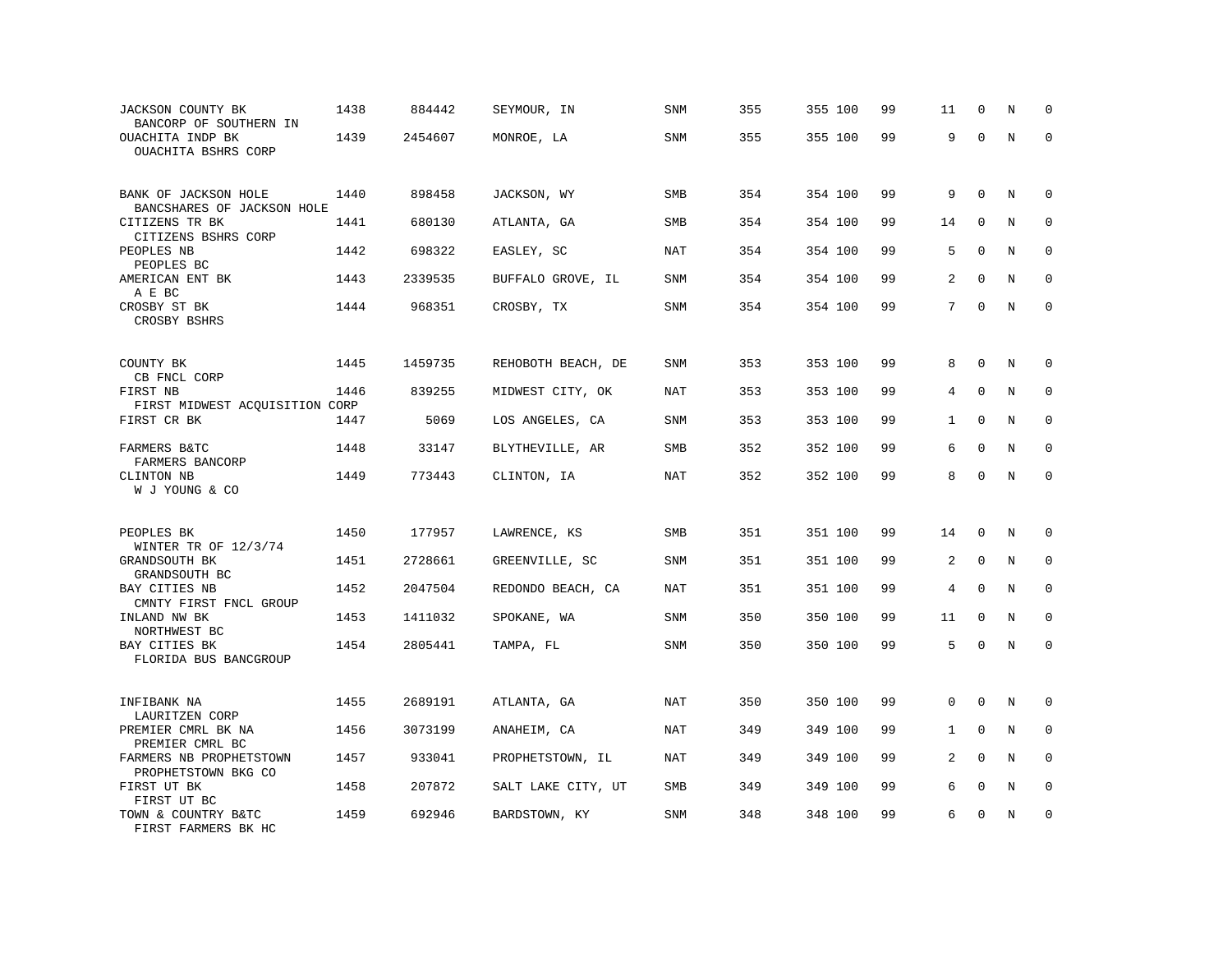| WEATHERFORD NB<br>FIRST FNCL BSHRS                 | 1460 | 553766  | WEATHERFORD, TX     | NAT        | 348 | 348 100 | 99 | 6              | $\mathbf 0$  | N          | $\Omega$     |
|----------------------------------------------------|------|---------|---------------------|------------|-----|---------|----|----------------|--------------|------------|--------------|
| SAINT JOHNS B&TC<br>UNITY BSHRS                    | 1461 | 173557  | SAINT JOHN, MO      | <b>SNM</b> | 348 | 348 100 | 99 | 6              | $\Omega$     | N          | $\Omega$     |
| BANKERS BK<br>BANKERS BC                           | 1462 | 408642  | MADISON, WI         | SMB        | 348 | 348 100 | 99 | 0              | $\Omega$     | N          | $\Omega$     |
| ELKHORN VALLEY B&TC<br>FEO INV                     | 1463 | 439356  | NORFOLK, NE         | <b>SNM</b> | 348 | 348 100 | 99 | 5              | $\Omega$     | N          | $\Omega$     |
| LANDMARK BK NA<br>GIANT HOLD                       | 1464 | 2721765 | FORT LAUDERDALE, FL | NAT        | 348 | 348 100 | 99 | $\mathbf{1}$   | $\Omega$     | N          | $\Omega$     |
| HYDE PARK B&TC<br>HPK FC                           | 1465 | 5331    | CHICAGO, IL         | SNM        | 348 | 348 100 | 99 | $\mathbf{1}$   | $\mathbf 0$  | N          | $\mathbf 0$  |
| DEPARTMENT STORES NB<br>CITIGROUP                  | 1466 | 3382547 | SIOUX FALLS, SD     | <b>NAT</b> | 347 | 347 100 | 99 | 0              | $\Omega$     | N          | $\mathbf 0$  |
| PRIVATEBANK<br>PRIVATEBANCORP                      | 1467 | 3058842 | ATLANTA, GA         | SNM        | 346 | 346 100 | 99 | $\overline{a}$ | $\Omega$     | N          | $\mathbf 0$  |
| FIRST NB IN GREEN FOREST<br>FIRST NATIONAL BANCORP | 1468 | 261940  | GREEN FOREST, AR    | NAT        | 346 | 346 100 | 99 | 7              | $\Omega$     | N          | $\mathbf 0$  |
| AMERICAN NB<br>AMERIBANCSHARES                     | 1469 | 498362  | WICHITA FALLS, TX   | <b>NAT</b> | 346 | 346 100 | 99 | 4              | $\mathbf 0$  | N          | $\mathbf 0$  |
| TWO RIVER CMNTY BK<br>COMMUNITY PTNR BC            | 1470 | 2888789 | MIDDLETOWN, NJ      | SNM        | 345 | 345 100 | 99 | 9              | $\Omega$     | $_{\rm N}$ | $\mathbf 0$  |
| FIRSTBANK OF SUMMIT CTY<br>FIRSTBANK HC            | 1471 | 409555  | SILVERTHORNE, CO    | SNM        | 345 | 345 100 | 99 | $\overline{a}$ | $\mathbf{0}$ | N          | 0            |
| PIONEER B&TC<br>BELLE FOURCHE BSHRS                | 1472 | 65559   | BELLE FOURCHE, SD   | <b>SMB</b> | 345 | 345 100 | 99 | $\overline{4}$ | $\Omega$     | N          | $\Omega$     |
| WESTERN BK<br>WESTERN BSHRS                        | 1473 | 829256  | SAINT PAUL, MN      | SNM        | 345 | 345 100 | 99 | 5              | $\mathbf{0}$ | N          | $\mathbf 0$  |
| COMMERCIAL & SVG BK<br>CSB BC                      | 1474 | 189129  | MILLERSBURG, OH     | SMB        | 344 | 344 100 | 99 | 9              | $\Omega$     | $_{\rm N}$ | $\Omega$     |
| FIRSTBANK ARVADA<br>FIRSTBANK HC                   | 1475 | 936556  | ARVADA, CO          | <b>SNM</b> | 344 | 344 100 | 99 | 3              | $\Omega$     | N          | $\mathbf 0$  |
| VIRGINIA NB                                        | 1476 | 2708122 | CHARLOTTESVILLE, VA | NAT        | 344 | 344 100 | 99 | 7              | $\mathbf{0}$ | N          | 0            |
| CITIZENS BK OF EDMOND<br>CITIZENS BSHRS ESOP       | 1477 | 172457  | EDMOND, OK          | <b>SMB</b> | 344 | 344 100 | 99 | 5              | $\Omega$     | N          | $\mathbf{0}$ |
| EMBASSY BK FOR THE LEHIGH VA 1478                  |      | 3068579 | BETHLEHEM, PA       | SNM        | 344 | 344 100 | 99 | 3              | $\mathbf{0}$ | N          | 0            |
| FIRST NB<br>FIRST NAT BSHRS ESOP & 401 K T         | 1479 | 805250  | GOODLAND, KS        | <b>NAT</b> | 344 | 344 100 | 99 | 8              | $\Omega$     | N          | $\Omega$     |
| FOUNDERS B&TC<br>FOUNDERS FC                       | 1480 | 1933927 | GRAND RAPIDS, MI    | <b>SNM</b> | 344 | 344 100 | 99 | 3              | $\Omega$     | N          | $\mathbf 0$  |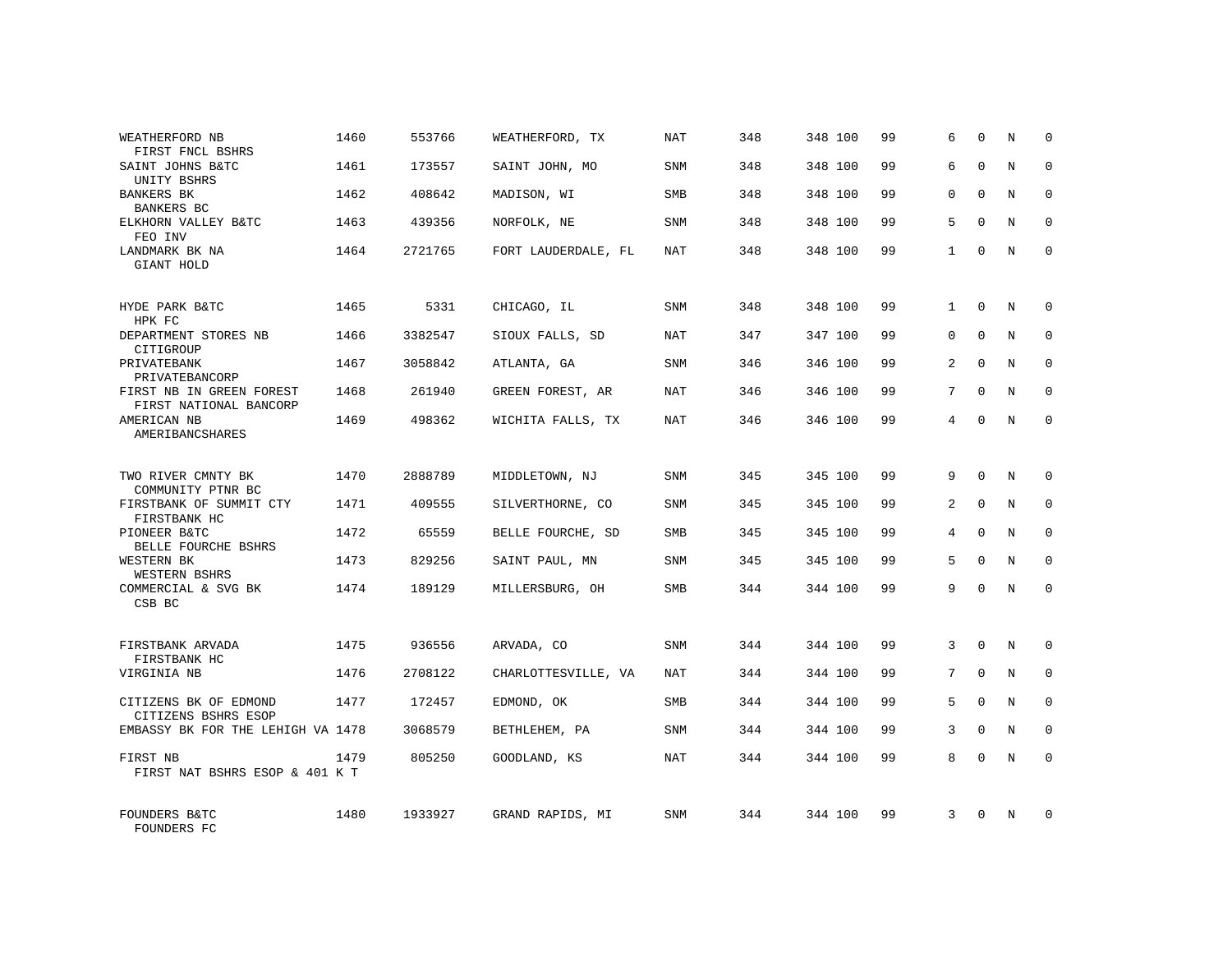| MIDWEST BANK NA<br>MIDWEST BANC HC                  | 1481 | 669555  | PIERCE, NE         | <b>NAT</b> | 344 | 344 100 | 99 | 6              | $\mathbf 0$  | N       | $\mathbf 0$  |
|-----------------------------------------------------|------|---------|--------------------|------------|-----|---------|----|----------------|--------------|---------|--------------|
| FIRST NB OF GILLETTE<br>FIRST NAT BK OF GILLETTE HC | 1482 | 890050  | GILLETTE, WY       | NAT        | 344 | 344 100 | 99 | 0              | $\mathbf 0$  | N       | $\mathbf 0$  |
| SAN ANGELO NB<br>FIRST FNCL BSHRS                   | 1483 | 673963  | SAN ANGELO, TX     | <b>NAT</b> | 344 | 344 100 | 99 | $\overline{a}$ | $\Omega$     | N       | $\mathbf 0$  |
| TRUST CO OF AMER                                    | 1484 | 1977248 | ENGLEWOOD, CO      | <b>SNM</b> | 344 | 344 100 | 99 | 0              | $\mathbf 0$  | N       | $\mathbf 0$  |
| FIRST INTL BK<br>FIRST INTL BC TX                   | 1485 | 1899902 | PLANO, TX          | <b>SNM</b> | 343 | 343 100 | 99 | 8              | $\mathbf 0$  | N       | 72           |
| COASTAL BK<br>COASTAL BSHRS                         | 1486 | 224637  | SAVANNAH, GA       | SNM        | 343 | 343 100 | 99 | 4              | $\Omega$     | N       | $\mathbf 0$  |
| <b>BALLSTON SPA NB</b><br>BALLSTON SPA BC           | 1487 | 505     | BALLSTON SPA, NY   | <b>NAT</b> | 343 | 343 100 | 99 | 8              | $\Omega$     | N       | $\mathbf 0$  |
| CITIZENS BK OF NORTHERN CA<br>CITIZENS BC           | 1488 | 2269847 | NEVADA CITY, CA    | <b>SNM</b> | 343 | 343 100 | 99 | 6              | $\Omega$     | N       | $\Omega$     |
| SOY CAP B&TC<br>SCB BC                              | 1489 | 899736  | DECATUR, IL        | SNM        | 343 | 343 100 | 99 | 8              | $\mathbf 0$  | N       | $\mathbf 0$  |
| SEAWAY B&TC<br>SEAWAY BSHRS                         | 1490 | 673431  | CHICAGO, IL        | SNM        | 343 | 343 100 | 99 | 5              | $\mathbf 0$  | N       | 0            |
| CORNERSTONE NB&TC<br>CORNERSTONE BC                 | 1491 | 2929392 | PALATINE, IL       | <b>NAT</b> | 343 | 343 100 | 99 | $\mathbf{1}$   | $\mathbf 0$  | N       | $\mathbf 0$  |
| SECURITY BK OF HOUSTON CTY<br>SECURITY BK CORP      | 1492 | 708137  | PERRY, GA          | SNM        | 342 | 342 100 | 99 | 4              | $\mathbf{0}$ | N       | 0            |
| FIRSTBANK OF ARAPAHOE CTY<br>FIRSTBANK HC           | 1493 | 1216974 | CENTENNIAL, CO     | SNM        | 342 | 342 100 | 99 | 3              | $\Omega$     | N       | $\mathbf{0}$ |
| SOUTHERN MI B&TC<br>SOUTHERN MI BC                  | 1494 | 822042  | COLDWATER, MI      | SNM        | 342 | 342 100 | 99 | 12             | $\Omega$     | $\rm N$ | $\Omega$     |
| ADAMS NB<br>ABIGAIL ADAMS NAT BC                    | 1495 | 659622  | WASHINGTON, DC     | NAT        | 341 | 341 100 | 99 | 6              | $\mathbf 0$  | N       | $\mathbf 0$  |
| FIRST NB<br>FIRST GRANBURY BC                       | 1496 | 329952  | GRANBURY, TX       | NAT        | 341 | 341 100 | 99 | 7              | $\mathbf 0$  | N       | $\mathbf 0$  |
| METCALF BK<br>CENTRAL BANCOMPANY                    | 1497 | 522557  | OVERLAND PARK, KS  | SNM        | 341 | 341 100 | 99 | 5              | $\Omega$     | N       | $\mathbf 0$  |
| BANK OF MARION<br>SOUTHWEST VA BSHRS                | 1498 | 858528  | MARION, VA         | SMB        | 341 | 341 100 | 99 | 12             | $\mathbf 0$  | N       | $\mathbf 0$  |
| SOUTH LA BK<br>SOUTH LA FC                          | 1499 | 616036  | HOUMA, LA          | SNM        | 341 | 341 100 | 99 | 5              | $\mathbf 0$  | N       | $\mathbf 0$  |
| MISSOURI B&TC<br>MBT BSHRS                          | 1500 | 615459  | KANSAS CITY, MO    | SNM        | 341 | 341 100 | 99 | 2              | $\Omega$     | N       | $\Omega$     |
| RIDGESTONE BK<br>RIDGESTONE FS                      | 1501 | 2342160 | BROOKFIELD, WI     | SNM        | 340 | 340 100 | 99 | 2              | $\mathbf 0$  | Ν       | 0            |
| NORTHWESTERN BK<br><b>NW BSHRS</b>                  | 1502 | 153054  | CHIPPEWA FALLS, WI | <b>SMB</b> | 340 | 340 100 | 99 | 6              | $\mathbf 0$  | N       | $\mathbf 0$  |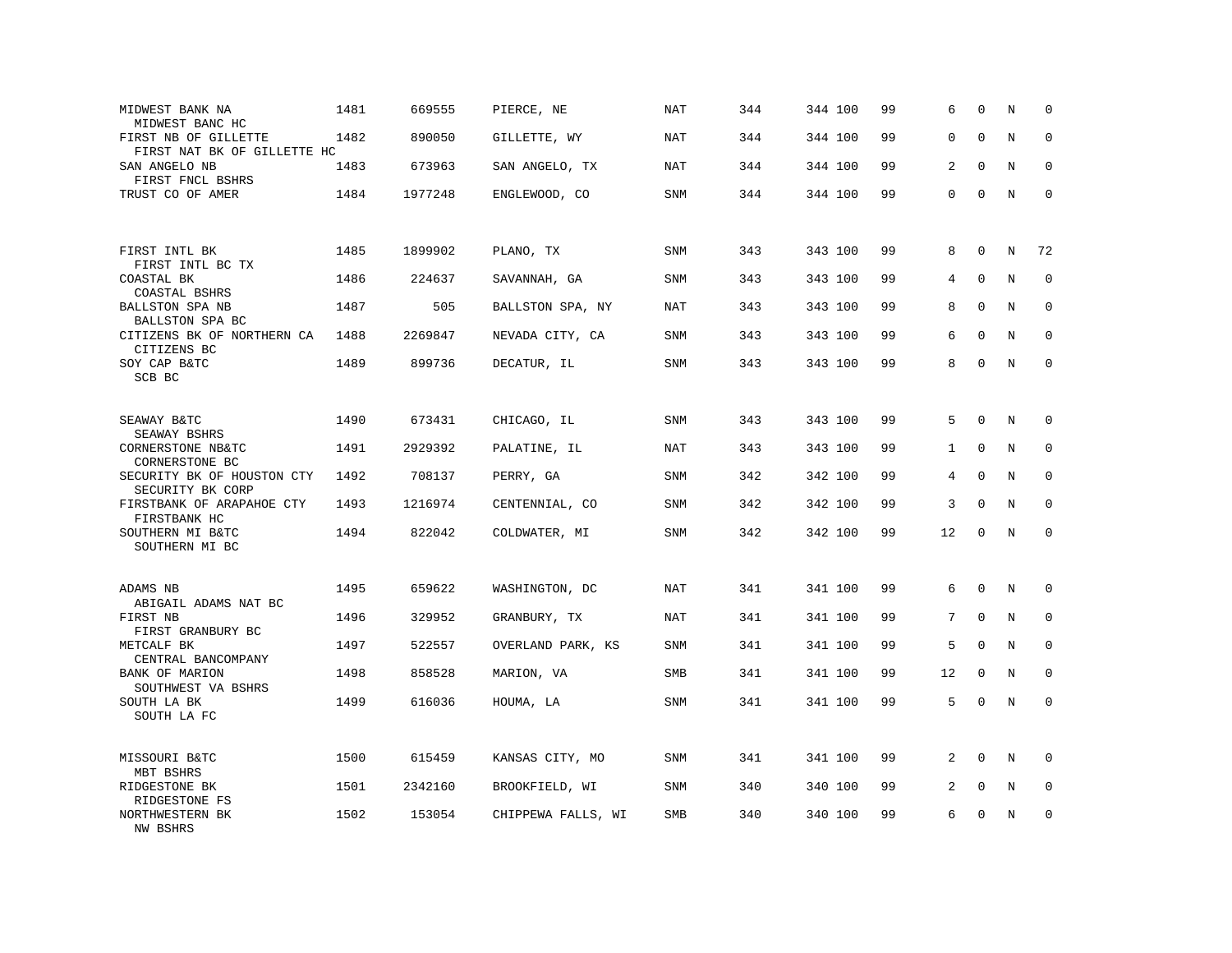| BANK OF PUTNAM CTY<br>BPC CORP                               | 1503 | 99536   | COOKEVILLE, TN       | SNM        | 340 | 340 100 | 99 | 7            | $\Omega$     | N       | $\mathbf 0$  |
|--------------------------------------------------------------|------|---------|----------------------|------------|-----|---------|----|--------------|--------------|---------|--------------|
| CITIZENS BK<br>CITIZENS CORP                                 | 1504 | 514132  | COLUMBIA, MS         | <b>SNM</b> | 340 | 340 100 | 99 | 6            | $\Omega$     | $\rm N$ | $\mathbf 0$  |
| CITIZENS NB SPRINGFIELD<br>CITIZENS NATIONAL BANCORP         | 1505 | 1367858 | SPRINGFIELD, MO      | NAT        | 340 | 340 100 | 99 | 4            | $\mathbf 0$  | N       | $\mathbf 0$  |
| FIRST CAPITAL BK OF KY                                       | 1506 | 2399119 | LOUISVILLE, KY       | SNM        | 340 | 340 100 | 99 | 3            | $\mathbf{0}$ | N       | $\mathbf 0$  |
| FCB BANCORP<br>KILLBUCK SVGS BK CO<br>KILLBUCK BSHRS         | 1507 | 1017425 | KILLBUCK, OH         | SMB        | 339 | 339 100 | 99 | 8            | $\mathbf 0$  | N       | $\mathbf 0$  |
| FIRST NB S                                                   | 1508 | 12030   | ALMA, GA             | NAT        | 339 | 339 100 | 99 | 4            | $\Omega$     | N       | $\mathbf 0$  |
| FIRST BSHRS OF THE SE<br>CORN BELT B&TC<br>CORN BELT BANCORP | 1509 | 391249  | PITTSFIELD, IL       | SNM        | 339 | 339 100 | 99 | 2            | $\Omega$     | N       | $\mathbf 0$  |
| WESTERN ST BK                                                | 1510 | 988153  | GARDEN CITY, KS      | SNM        | 339 | 339 100 | 99 | 7            | $\mathbf 0$  | N       | $\mathbf 0$  |
| WHITCORP FC<br>FIDELITY BK                                   | 1511 | 9357    | EDINA, MN            | <b>SNM</b> | 339 | 339 100 | 99 | $\mathbf{1}$ | $\mathbf 0$  | N       | $\mathbf 0$  |
| FIDELITY HC<br>FIRSTBANK OF WHEAT RIDGE<br>FIRSTBANK HC      | 1512 | 128959  | WHEAT RIDGE, CO      | <b>SNM</b> | 338 | 338 100 | 99 | 3            | $\mathbf{0}$ | N       | $\mathbf 0$  |
| FREMONT NB&TC<br>LAURITZEN CORP                              | 1513 | 264558  | FREMONT, NE          | <b>NAT</b> | 338 | 338 100 | 99 | 4            | $\Omega$     | N       | $\Omega$     |
| BANKTRUST<br>BANCTRUST FNCL GRP                              | 1514 | 913034  | SANTA ROSA BEACH, FL | <b>SNM</b> | 338 | 338 100 | 99 | 9            | $\mathbf 0$  | N       | $\mathbf 0$  |
| INDUSTRIAL BK                                                | 1515 | 536527  | WASHINGTON, DC       | SNM        | 337 | 337 100 | 99 | 6            | $\Omega$     | N       | 0            |
| IBW FC<br>FIRSTBANK OF LAKEWOOD                              | 1516 | 291152  | LAKEWOOD, CO         | <b>SNM</b> | 337 | 337 100 | 99 | 2            | $\Omega$     | N       | $\mathbf 0$  |
| FIRSTBANK HC<br>CITY NB<br>SULPHUR SPRINGS BSHRS             | 1517 | 596062  | SULPHUR SPRINGS, TX  | NAT        | 337 | 337 100 | 99 | 6            | $\Omega$     | N       | $\mathbf 0$  |
| HAMLIN B&TC                                                  | 1518 | 291611  | SMETHPORT, PA        | <b>SNM</b> | 337 | 337 100 | 99 | 6            | $\mathbf{0}$ | N       | $\mathbf{0}$ |
| SECURITY FNCL BK<br>SECURITY FS CORP                         | 1519 | 450959  | DURAND, WI           | SMB        | 337 | 337 100 | 99 | $\mathbf{1}$ | $\mathbf 0$  | N       | $\mathbf 0$  |
| HOME FED BK CORP<br>HFB FNCL CORP                            | 1520 | 902672  | MIDDLESBORO, KY      | SNM        | 336 | 336 100 | 99 | 4            | $\Omega$     | N       | 0            |
| FARMERS & MRCH BK                                            | 1521 | 455552  | MILFORD, NE          | <b>SNM</b> | 336 | 336 100 | 99 | 10           | $\mathbf 0$  | N       | 0            |
| <b>COUNTRY BSHRS</b><br>FIRST CMRL BK<br>METROPOLITAN BK GRP | 1522 | 48730   | CHICAGO, IL          | <b>SNM</b> | 336 | 336 100 | 99 | 6            | $\Omega$     | N       | $\mathbf 0$  |
| UNION ST BK<br>UNION BSHRS                                   | 1523 | 467733  | PELL CITY, AL        | <b>SNM</b> | 336 | 336 100 | 99 | 15           | $\mathbf{0}$ | N       | 0            |
| 1ST INDEPENDENCE BK<br>1ST INDEPENDENCE FNCL GROUP           | 1524 | 234645  | LOUISVILLE, KY       | <b>SNM</b> | 336 | 336 100 | 99 | 7            | $\Omega$     | N       | $\mathbf 0$  |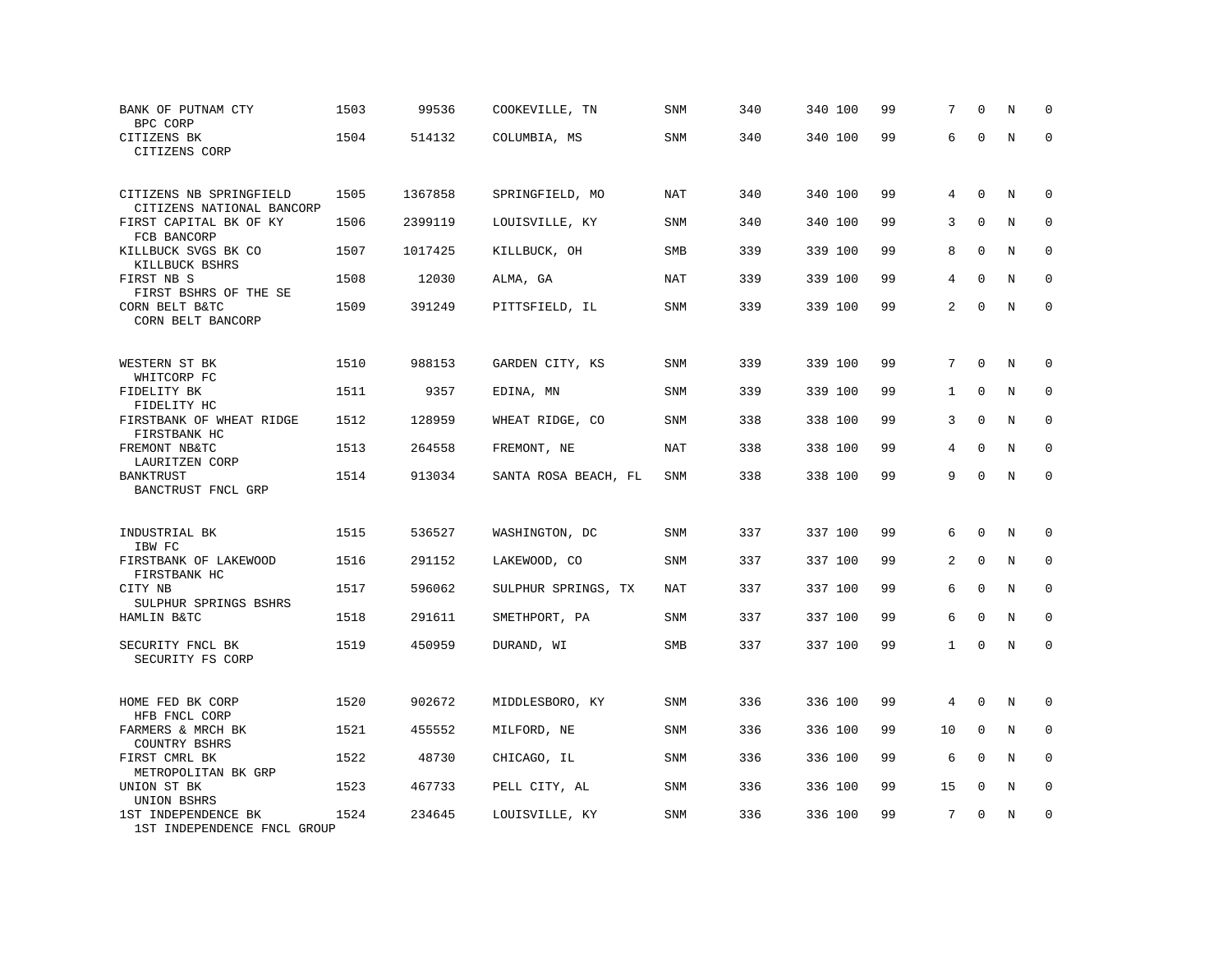| QUANTUM NB<br>QUANTUM CAP CORP                                  | 1525 | 2354387 | SUWANEE, GA         | NAT        | 336 | 336 100 | 99  | $\mathbf{1}$ | $\mathbf 0$ | N              | $\Omega$    |
|-----------------------------------------------------------------|------|---------|---------------------|------------|-----|---------|-----|--------------|-------------|----------------|-------------|
| FOUNDATION BK<br>FOUNDATION BC                                  | 1526 | 2941509 | BELLEVUE, WA        | <b>SNM</b> | 335 | 335 100 | 99  | 0            | $\Omega$    | N              | $\Omega$    |
| RIVER BK<br>RIVER HC                                            | 1527 | 279842  | STODDARD, WI        | SNM        | 335 | 335 100 | 99  | 10           | $\Omega$    | N              | $\Omega$    |
| FIRST ST BK<br>LONOKE BSHRS                                     | 1528 | 10849   | LONOKE, AR          | <b>SNM</b> | 335 | 335 100 | 99  | 6            | $\Omega$    | N              | $\Omega$    |
| STATE BK FNCL<br>FIRST BC                                       | 1529 | 2631172 | LA CROSSE, WI       | SMB        | 335 | 335 100 | 99  | 6            | $\Omega$    | N              | $\Omega$    |
| FARMERS & MERCHANTS BK                                          | 1530 | 677644  | STUTTGART, AR       | <b>SMB</b> | 335 | 335 100 | 99  | 8            | $\mathbf 0$ | N              | $\mathbf 0$ |
| FARMERS & MERCHANTS BSHRS<br>NORTHERN NECK ST BK<br>UNION BSHRS | 1531 | 550327  | WARSAW, VA          | <b>SMB</b> | 335 | 335 100 | 99  | 8            | $\Omega$    | N              | $\mathbf 0$ |
| BANK OF WI DELLS<br>DELLS BSHRS                                 | 1532 | 894348  | WISCONSIN DELLS, WI | <b>SNM</b> | 335 | 335 100 | 99  | 2            | $\Omega$    | N              | $\mathbf 0$ |
| MIDWEST BK WESTERN IL<br>WESTERN IL BSHRS                       | 1533 | 709143  | MONMOUTH, IL        | <b>SMB</b> | 335 | 335 100 | 99  | 6            | $\Omega$    | N              | $\mathbf 0$ |
| SUMMIT ST BK                                                    | 1534 | 561574  | SANTA ROSA, CA      | SNM        | 334 | 334 100 | 99  | 3            | $\mathbf 0$ | N              | $\mathbf 0$ |
|                                                                 |      |         |                     |            |     |         |     |              |             |                |             |
| CITIZENS B&TC<br>CITIZENS BKG CORP                              | 1535 | 701839  | FROSTPROOF, FL      | SNM        | 334 | 334 100 | 99  | 11           | $\Omega$    | $_{\rm N}$     | $\mathbf 0$ |
| PLATINUM BK                                                     | 1536 | 2631314 | BRANDON, FL         | <b>SNM</b> | 334 | 334 100 | 99  | $\mathbf{1}$ | $\mathbf 0$ | N              | 0           |
| SECURITY BK<br>PAWNEE HC                                        | 1537 | 516855  | PAWNEE, OK          | <b>SMB</b> | 333 | 333 100 | 99  | $\mathbf{1}$ | $\Omega$    | N              | $\mathbf 0$ |
| BANK OF DELMARVA<br>DELMAR BC                                   | 1538 | 885225  | SEAFORD, DE         | <b>SNM</b> | 333 | 333 100 | 99  | 8            | $\mathbf 0$ | N              | 0           |
| FLORIDA GULF BK<br>FLORIDA GULF BC                              | 1539 | 2986304 | FORT MYERS, FL      | SNM        | 333 | 333 100 | 99  | 6            | $\Omega$    | $\overline{N}$ | $\Omega$    |
|                                                                 |      |         |                     |            |     |         |     |              |             |                |             |
| DAKOTA CMNTY BK NA<br>DAKOTA CMNTY BSHRS                        | 1540 | 815156  | HEBRON, ND          | NAT        | 333 | 333 100 | 99  | 10           | $\Omega$    | N              | $\mathbf 0$ |
| CLEARFIELD B&TC<br>CBT FNCL CORP                                | 1541 | 975911  | CLEARFIELD, PA      | SNM        | 331 | 331 100 | 99  | 12           | $\mathbf 0$ | N              | 0           |
| PRIMEBANK<br>PRIMEBANK                                          | 1542 | 671147  | LE MARS, IA         | <b>SMB</b> | 331 | 331 100 | 100 | 2            | $\Omega$    | N              | $\mathbf 0$ |
| WOODHAVEN NB<br><b>MYERS BSHRS</b>                              | 1543 | 513050  | FORT WORTH, TX      | NAT        | 331 | 331 100 | 100 | 6            | $\mathbf 0$ | N              | 0           |
| BANK OF SACRAMENTO<br>GREATER SACRAMENTO BC                     | 1544 | 2714217 | SACRAMENTO, CA      | <b>SMB</b> | 331 | 331 100 | 100 | 3            | $\Omega$    | N              | $\mathbf 0$ |
| PLATTE VALLEY BK<br>PLATTE VALLEY FS CO                         | 1545 | 2465881 | SCOTTSBLUFF, NE     | <b>SMB</b> | 330 | 330 100 | 100 | 5            | $\Omega$    | N              | $\mathbf 0$ |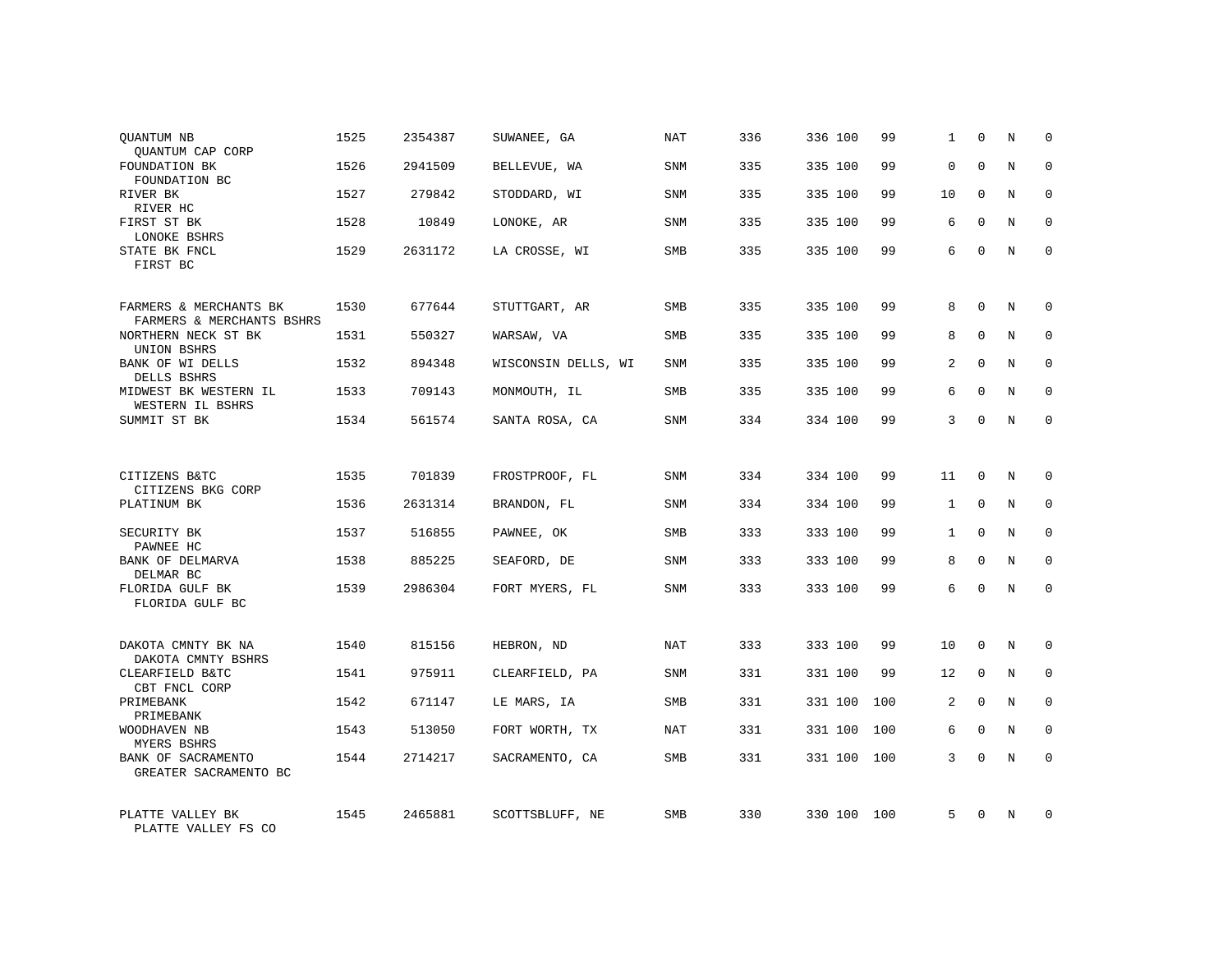| SWINEFORD NB<br>FULTON FNCL CORP                  | 1546 | 203418  | MIDDLEBURG, PA   | <b>NAT</b> | 330 | 330 100 | 100 | 6  | $\Omega$     | N | $\mathbf 0$  |
|---------------------------------------------------|------|---------|------------------|------------|-----|---------|-----|----|--------------|---|--------------|
| STEUBEN TC<br>STEUBEN TR CORP                     | 1547 | 929802  | HORNELL, NY      | <b>SNM</b> | 330 | 330 100 | 100 | 11 | $\mathbf 0$  | N | $\mathbf 0$  |
| PEOPLES BK WI<br>HAYWARD BSHRS                    | 1548 | 456157  | HAYWARD, WI      | SMB        | 330 | 330 100 | 100 | 2  | $\Omega$     | N | $\mathbf 0$  |
| TOWN N BK NV NA<br>CU BK SHARES                   | 1549 | 3385324 | HENDERSON, NV    | NAT        | 330 | 330 100 | 100 | 0  | $\mathbf{0}$ | N | $\mathbf 0$  |
| FIRST NB OF TALLADEGA<br>FIRST NAT TALLADEGA CORP | 1550 | 257233  | TALLADEGA, AL    | <b>NAT</b> | 330 | 330 100 | 100 | 2  | $\mathbf{0}$ | N | $\mathbf 0$  |
| FIVE STAR BK<br>FIVE STAR BC                      | 1551 | 2867337 | ROCKLIN, CA      | <b>SNM</b> | 329 | 329 100 | 100 | 3  | $\Omega$     | N | $\mathbf 0$  |
| GREAT PLAINS NB<br>GREAT PLAINS BSHRS             | 1552 | 2482824 | ELK CITY, OK     | <b>NAT</b> | 329 | 329 100 | 100 | 9  | $\Omega$     | N | $\mathbf 0$  |
| FIRST NB OF ALBANY BRECKENRI 1553<br>ALBANY BSHRS |      | 340751  | ALBANY, TX       | NAT        | 329 | 329 100 | 100 | 3  | $\Omega$     | N | $\Omega$     |
| WINONA NB<br>WINONA BANC HC                       | 1554 | 220059  | WINONA, MN       | <b>NAT</b> | 329 | 329 100 | 100 | 2  | $\mathbf{0}$ | N | $\mathbf 0$  |
| CITIZENS BK<br>AMADOR BSHRS                       | 1555 | 1016857 | LAS CRUCES, NM   | SNM        | 329 | 329 100 | 100 | 4  | $\mathbf 0$  | N | $\mathbf 0$  |
| FIRST NB OF GRIFFIN                               | 1556 | 563233  | GRIFFIN, GA      | <b>NAT</b> | 329 | 329 100 | 100 | 7  | $\Omega$     | N | $\Omega$     |
| ROCKY MNT BK<br>ROCKY MNT BANKHOLDINGS            | 1557 | 24453   | ROCK SPRINGS, WY | SMB        | 329 | 329 100 | 100 | 2  | $\mathbf 0$  | N | $\mathbf 0$  |
| VINTON CNTY NB OF MC<br>COMMUNITY BSHRS           | 1558 | 754826  | MC ARTHUR, OH    | <b>NAT</b> | 328 | 328 100 | 100 | 6  | $\Omega$     | N | $\mathbf{0}$ |
| CENTRAL BK OF GA<br>MIDDLE GA CORP                | 1559 | 66837   | ELLAVILLE, GA    | SNM        | 328 | 328 100 | 100 | 4  | $\Omega$     | N | $\Omega$     |
| BANKEAST<br>BANKEAST CORP                         | 1560 | 230535  | KNOXVILLE, TN    | <b>SMB</b> | 328 | 328 100 | 100 | 10 | $\mathbf 0$  | N | 0            |
| HERITAGE BK INC<br>COMMONWEALTH HOLDINGS LLC      | 1561 | 1469677 | ERLANGER, KY     | <b>SNM</b> | 328 | 328 100 | 100 | 8  | $\mathbf 0$  | N | $\mathbf 0$  |
| BANK OF LANCASTER<br>BAY BK OF VA                 | 1562 | 34425   | KILMARNOCK, VA   | <b>SMB</b> | 328 | 328 100 | 100 | 6  | $\Omega$     | N | $\mathbf 0$  |
| GREENFIELD BKG CO<br><b>GREENFIELD BSHRS</b>      | 1563 | 592644  | GREENFIELD, IN   | SNM        | 328 | 328 100 | 100 | 5  | $\mathbf 0$  | N | $\mathbf 0$  |
| CECILIAN BK<br>FIRST CECILIAN BANCORP             | 1564 | 982142  | CECILIA, KY      | SNM        | 328 | 328 100 | 100 | 7  | $\Omega$     | N | $\mathbf 0$  |
| LANDMARK BK OF FL<br>LANDMARK FNCL HOLD CO        | 1565 | 2849212 | SARASOTA, FL     | <b>SMB</b> | 328 | 328 100 | 100 | 5  | $\Omega$     | N | $\Omega$     |
| METROPOLITAN B&TC<br>METROPOLITAN BK GRP          | 1566 | 718930  | CHICAGO, IL      | SNM        | 328 | 328 100 | 100 | 7  | $\mathbf{0}$ | Ν | 0            |
| PEOPLES BK<br>PEOPLES CORP                        | 1567 | 593249  | RIPLEY, MS       | <b>SNM</b> | 328 | 328 100 | 100 | 5  | $\Omega$     | N | $\mathbf 0$  |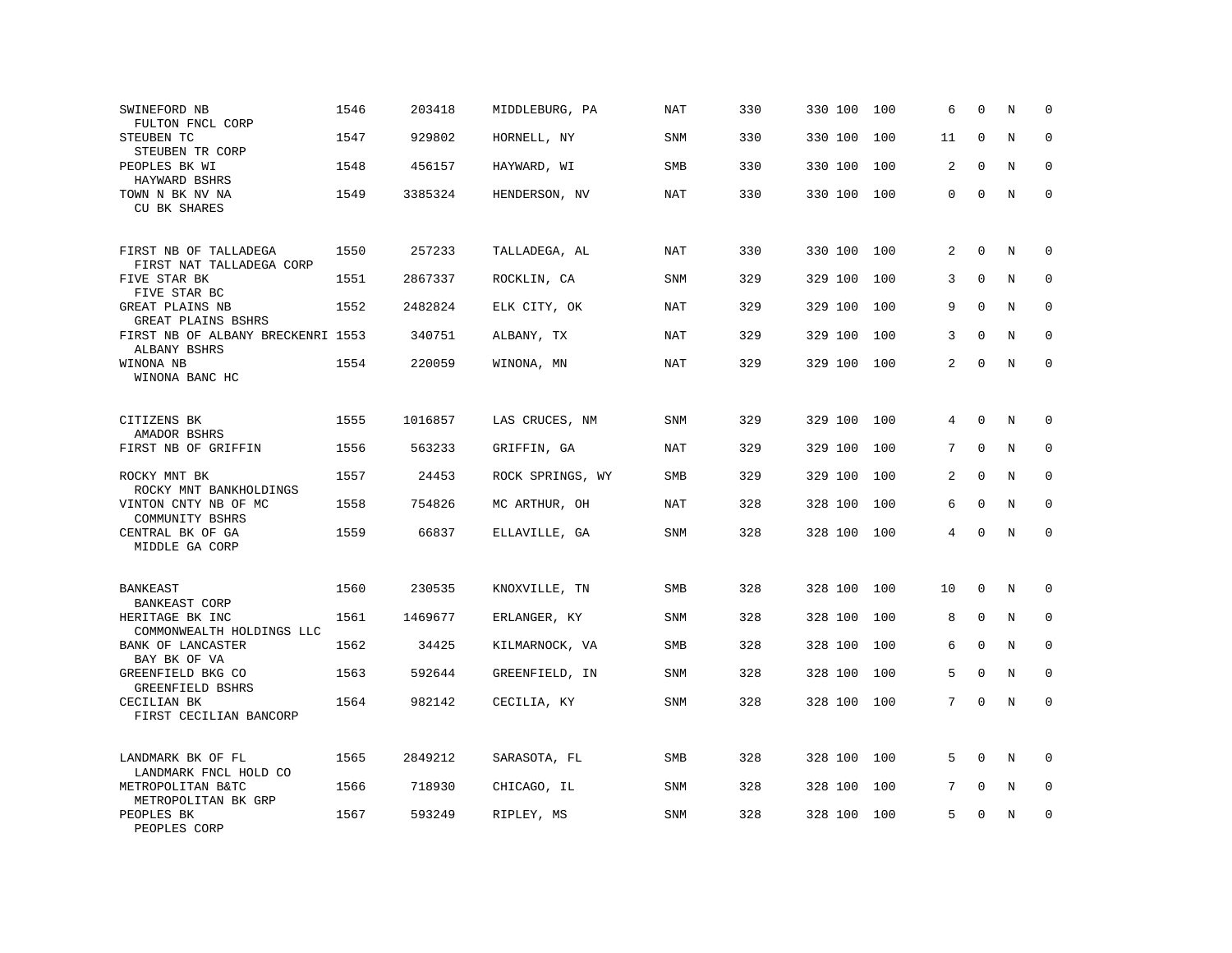| MILFORD NB&TC<br>MNB BC                             | 1568 | 879000  | MILFORD, MA          | NAT        | 327 | 327 100 | 100 | 6            | $\mathbf 0$ | N       | $\Omega$     |
|-----------------------------------------------------|------|---------|----------------------|------------|-----|---------|-----|--------------|-------------|---------|--------------|
| CAROLINA B&TC<br>FIRST CAROLINA BSHRS CORP          | 1569 | 355120  | LAMAR, SC            | SNM        | 327 | 327 100 | 100 | 14           | $\Omega$    | $\rm N$ | $\mathbf 0$  |
| CORNERSTONE CMNTY BK<br>CORNERSTONE BC              | 1570 | 2791076 | SAINT PETERSBURG, FL | SNM        | 327 | 327 100 | 100 | 7            | $\mathbf 0$ | N       | $\mathbf 0$  |
| SOUTHWEST NB                                        | 1571 | 499855  | WICHITA, KS          | NAT        | 327 | 327 100 | 100 | 5            | $\Omega$    | N       | $\Omega$     |
| REPUBLIC FC<br>HERRING BK<br>HERRING BC             | 1572 | 610164  | AMARILLO, TX         | SNM        | 327 | 327 100 | 100 | 7            | $\mathbf 0$ | N       | $\mathbf 0$  |
| PLAINS CMRC BK                                      | 1573 | 593052  | HOVEN, SD            | <b>SNM</b> | 327 | 327 100 | 100 | 5            | $\Omega$    | N       | $\mathbf 0$  |
| FIRST NB&TC OF ARDMORE<br>FIRST NAT CORP            | 1574 | 984258  | ARDMORE, OK          | <b>NAT</b> | 326 | 326 100 | 100 | 8            | $\Omega$    | N       | $\mathbf 0$  |
| CITIZENS FIRST BK                                   | 1575 | 634272  | ROME, GA             | <b>SNM</b> | 326 | 326 100 | 100 | $\mathbf{1}$ | $\Omega$    | N       | 0            |
| SYNOVUS FC<br>COLONY BK OF ASHBURN                  | 1576 | 22235   | ASHBURN, GA          | SNM        | 326 | 326 100 | 100 | 7            | $\mathbf 0$ | N       | 0            |
| COLONY BC<br>RESOURCE BK<br>RESOURCE BSHRS          | 1577 | 2716088 | MANDEVILLE, LA       | <b>SNM</b> | 326 | 326 100 | 100 | 7            | $\Omega$    | N       | $\mathbf 0$  |
| FIRST COLUMBIA B&TC<br>COLUMBIA FNCL CORP           | 1578 | 881012  | BLOOMSBURG, PA       | <b>SNM</b> | 325 | 325 100 | 100 | 9            | $\mathbf 0$ | N       | $\mathbf 0$  |
| DEMOTTE ST BK<br>DEMOTTE BC                         | 1579 | 539340  | DE MOTTE, IN         | SMB        | 325 | 325 100 | 100 | 10           | $\mathbf 0$ | N       | $\mathbf 0$  |
| LEDYARD NB<br>LEDYARD FNCL GRP                      | 1580 | 1863097 | NORWICH, VT          | <b>NAT</b> | 325 | 325 100 | 100 | 6            | $\mathbf 0$ | N       | $\mathbf 0$  |
| PEOPLES ST BK                                       | 1581 | 262844  | PRAIRIE DU CHIEN, WI | <b>SNM</b> | 325 | 325 100 | 100 | 9            | $\Omega$    | N       | $\mathbf 0$  |
| PEOPLES BC<br>FIRST EAGLE BK<br>FIRST EAGLE BSHRS   | 1582 | 759045  | HANOVER PARK, IL     | SMB        | 325 | 325 100 | 100 | $\mathbf{1}$ | $\mathbf 0$ | N       | 0            |
| NORTHPOINTE BK<br>NORTHPOINTE BSHRS                 | 1583 | 2737980 | GRAND RAPIDS, MI     | <b>SNM</b> | 325 | 325 100 | 100 | 0            | $\mathbf 0$ | N       | $\mathbf{0}$ |
| CITIZENS ST BK OF CLARA CITY 1584<br>FORSTROM BC    |      | 279954  | CLARA CITY, MN       | SNM        | 325 | 325 100 | 100 | 5            | $\Omega$    | N       | $\Omega$     |
| NEWFIRST NB                                         | 1585 | 938859  | EL CAMPO, TX         | NAT        | 325 | 325 100 | 100 | 8            | $\Omega$    | N       | 0            |
| NEWFIRST FNCL GROUP<br>MONONA ST BK                 | 1586 | 1872996 | MONONA, WI           | SNM        | 325 | 325 100 | 100 | 1            | $\mathbf 0$ | N       | $\mathbf 0$  |
| MONONA BSHRS<br>NORTHEAST GA BK<br>FIRST SCTY BSHRS | 1587 | 888833  | LAVONIA, GA          | <b>SNM</b> | 324 | 324 100 | 100 | 12           | $\Omega$    | N       | $\Omega$     |
| PARAGON NB                                          | 1588 | 3288452 | MEMPHIS, TN          | NAT        | 324 | 324 100 | 100 | 3            | $\mathbf 0$ | Ν       | 0            |
| CITIZENS BK<br>CITIZENS BC INV                      | 1589 | 63733   | LAFAYETTE, TN        | <b>SNM</b> | 324 | 324 100 | 100 | 8            | $\mathbf 0$ | N       | $\mathbf 0$  |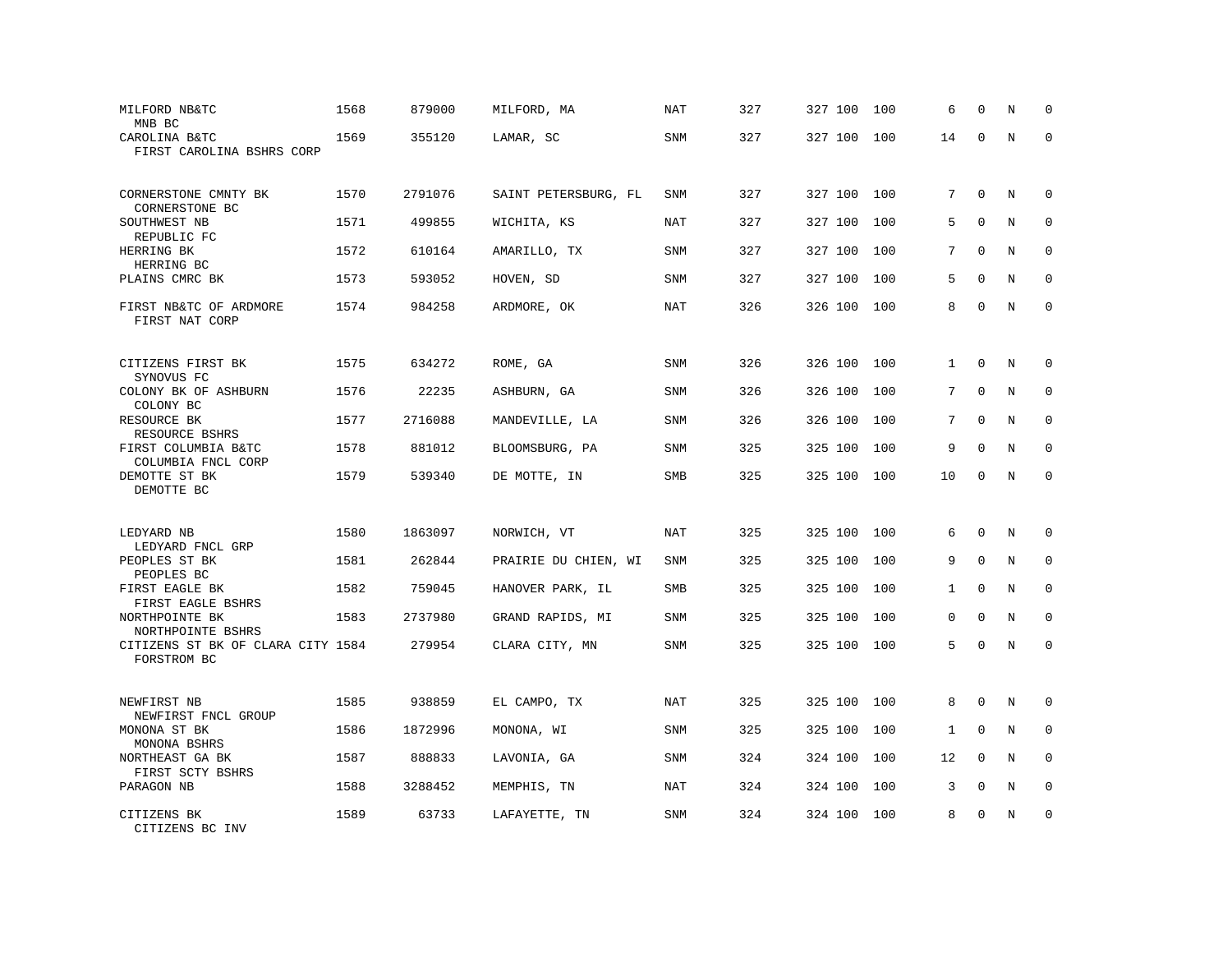| SOUTHWESTERN NB<br>SWNB BC                                     | 1590 | 2625724 | HOUSTON, TX          | <b>NAT</b> | 324 | 324 100 | 100 | 5            | $\mathbf 0$  | Ν | $\mathbf 0$ |
|----------------------------------------------------------------|------|---------|----------------------|------------|-----|---------|-----|--------------|--------------|---|-------------|
| FIRST ST BK<br>JANE AUSTIN CHAPMAN LP                          | 1591 | 264455  | ATHENS, TX           | <b>SNM</b> | 324 | 324 100 | 100 | 8            | $\Omega$     | N | $\mathbf 0$ |
| FIRST ST BK<br>JSA FAM LP                                      | 1591 | 264455  | ATHENS, TX           | SNM        |     |         |     |              |              |   |             |
| FIRST NB&TC<br>FIRST INDEPENDENT BC                            | 1592 | 154154  | CHICKASHA, OK        | <b>NAT</b> | 324 | 324 100 | 100 | 9            | $\mathbf 0$  | N | $\mathbf 0$ |
| FIRST BREMEN BK<br>COMMUNITY BSHRS                             | 1593 | 873914  | BREMEN, OH           | <b>SNM</b> | 324 | 324 100 | 100 | 4            | $\Omega$     | N | $\mathbf 0$ |
| PROGRESSIVE BK<br>PROGRESSIVE BC                               | 1594 | 1007154 | WINNSBORO, LA        | SNM        | 324 | 324 100 | 100 | 5            | $\Omega$     | N | $\mathbf 0$ |
| CITIZENS NB OF SOMERSET<br>CITIZENS BSHRS                      | 1595 | 410917  | SOMERSET, KY         | NAT        | 323 | 323 100 | 100 | 7            | $\Omega$     | N | $\mathbf 0$ |
| DECORAH B&TC<br>SECURITY AGY                                   | 1596 | 872047  | DECORAH, IA          | SNM        | 323 | 323 100 | 100 | 3            | $\Omega$     | N | $\mathbf 0$ |
| WILSON & MUIR B&TC<br>WILSON & MUIR BANCORP                    | 1597 | 899343  | BARDSTOWN, KY        | <b>SNM</b> | 323 | 323 100 | 100 | 10           | $\Omega$     | N | $\mathbf 0$ |
| OCONEE ST BK<br>OCONEE FC                                      | 1598 | 573036  | WATKINSVILLE, GA     | SNM        | 322 | 322 100 | 100 | 5            | $\mathbf{0}$ | N | $\mathbf 0$ |
| SUNWEST BK<br>WESTERN ACQ LLC                                  | 1599 | 140362  | TUSTIN, CA           | <b>SNM</b> | 321 | 321 100 | 100 | 3            | $\Omega$     | N | $\mathbf 0$ |
| FIRST CMNTY BK<br>SOUTHWEST BSHRS                              | 1600 | 186838  | CHATOM, AL           | SNM        | 321 | 321 100 | 100 | 8            | $\mathbf 0$  | N | 0           |
| WHEATLAND BK                                                   | 1601 | 3547449 | NAPERVILLE, IL       | <b>SNM</b> | 321 | 321 100 | 100 | $\Omega$     | $\Omega$     | N | $\mathbf 0$ |
| SUTTON BK<br>SUTTON BSHRS                                      | 1602 | 110413  | ATTICA, OH           | SNM        | 321 | 321 100 | 100 | 7            | $\mathbf 0$  | N | 0           |
| WOODTRUST BK NA<br>WOODTRUST FC                                | 1603 | 833749  | WISCONSIN RAPIDS, WI | <b>NAT</b> | 321 | 321 100 | 100 | 4            | $\Omega$     | N | $\mathbf 0$ |
| FIRST CMRL BK<br>COMMERCIAL BSHRS                              | 1604 | 2802945 | BLOOMINGTON, MN      | SNM        | 321 | 321 100 | 100 | $\mathbf 0$  | $\mathbf 0$  | N | 0           |
| FARMERS NB<br>EMCLAIRE FNCL CORP                               | 1605 | 119528  | EMLENTON, PA         | <b>NAT</b> | 320 | 320 100 | 100 | 11           | $\mathbf 0$  | N | $\mathbf 0$ |
| CMNTY BK OAK PARK RIVER FORE 1606<br>OAK PK RIVER FOREST BSHRS |      | 2445052 | OAK PARK, IL         | SNM        | 320 | 320 100 | 100 | $\mathbf{1}$ | $\Omega$     | N | 0           |
| INTEGRITY BK                                                   | 1607 | 3188646 | CAMP HILL, PA        | SNM        | 320 | 320 100 | 100 | 5            | $\mathbf 0$  | N | $\mathbf 0$ |
| PLATTE VALLEY BK OF MO<br>PLATTE CTY BSHRS                     | 1608 | 701259  | PLATTE CITY, MO      | <b>SNM</b> | 320 | 320 100 | 100 | $7^{\circ}$  | $\Omega$     | N | $\Omega$    |
| BENNINGTON ST BK<br><b>BERCO</b>                               | 1609 | 1016259 | SALINA, KS           | <b>SNM</b> | 320 | 320 100 | 100 | 4            | $\Omega$     | N | $\mathbf 0$ |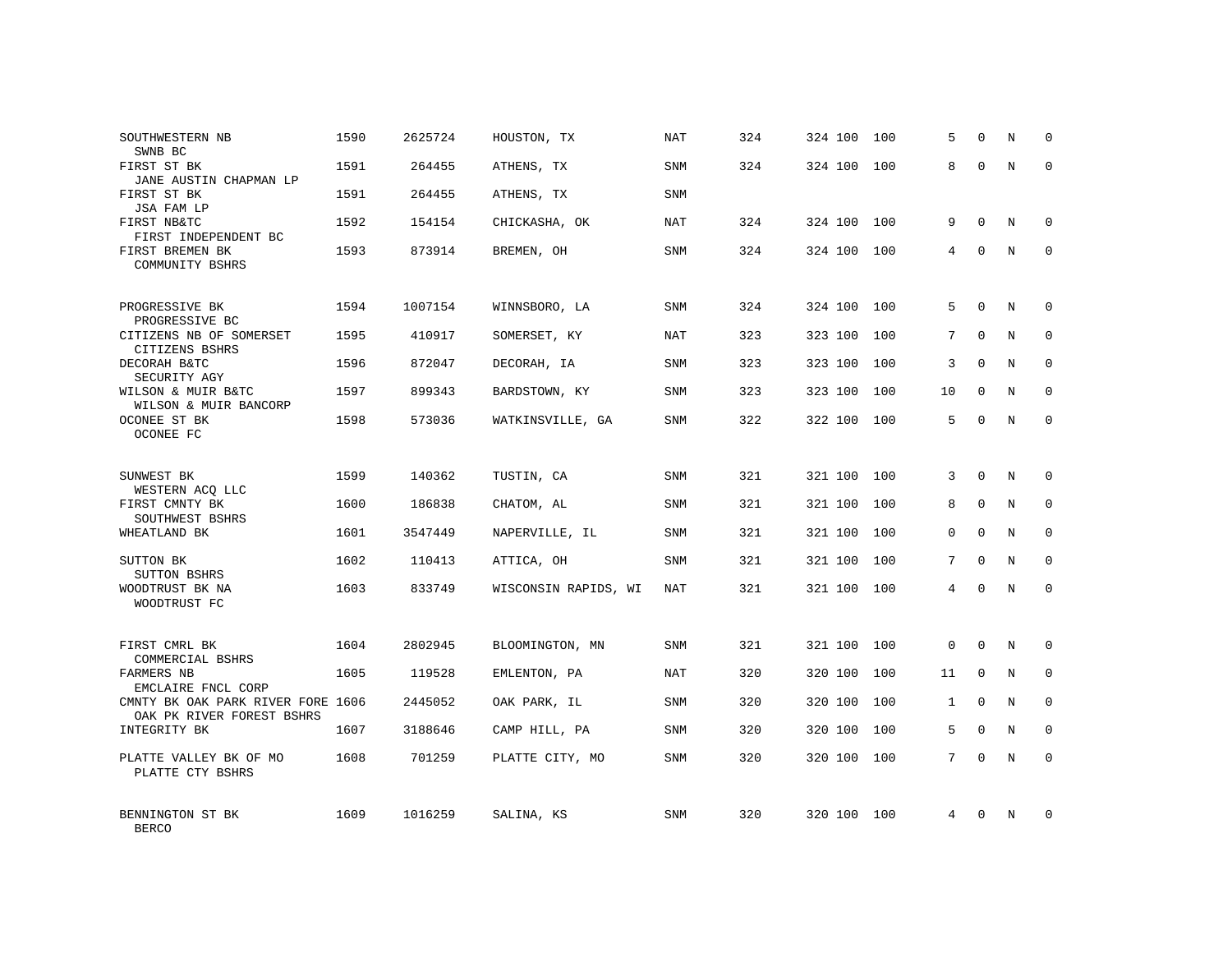| SOUTH GA BKG CO<br>SOUTH GA BHC                   | 1610 | 767732  | OMEGA, GA           | SNM        | 320 | 320 100 | 100 | 7            | $\Omega$    | N           | $\mathbf 0$  |
|---------------------------------------------------|------|---------|---------------------|------------|-----|---------|-----|--------------|-------------|-------------|--------------|
| FIRST FNCL BK NA<br>FIRST FNCL BSHRS              | 1611 | 2562838 | STEPHENVILLE, TX    | NAT        | 320 | 320 100 | 100 | 7            | $\Omega$    | N           | $\Omega$     |
| REGENT BK<br>REGENT BC                            | 1612 | 1008731 | DAVIE, FL           | SNM        | 319 | 319 100 | 100 | 6            | $\Omega$    | N           | $\mathbf 0$  |
| HIGHLANDS INDEP BK<br>HIGHLANDS INDEP BSHRS       | 1613 | 659538  | SEBRING, FL         | <b>SNM</b> | 319 | 319 100 | 100 | 5            | $\Omega$    | N           | $\mathbf{0}$ |
| BANKERS TC NA<br>BTC FC                           | 1614 | 3142358 | CEDAR RAPIDS, IA    | NAT        | 319 | 319 100 | 100 | 3            | $\Omega$    | N           | $\Omega$     |
| METAIRIE B&TC<br>ALBERT J ORTTE FAM LP            | 1615 | 55336   | METAIRIE, LA        | SNM        | 319 | 319 100 | 100 | 6            | $\mathbf 0$ | N           | 0            |
| CITIZENS BK<br>CITIZENS BSHRS CORP                | 1616 | 898627  | OLANTA, SC          | <b>SNM</b> | 319 | 319 100 | 100 | 14           | $\Omega$    | N           | $\mathbf{0}$ |
| CENTRAL BK IL<br>CENTRAL BANC                     | 1617 | 931038  | FULTON, IL          | SNM        | 319 | 319 100 | 100 | 4            | $\Omega$    | N           | $\mathbf 0$  |
| THOMASVILLE NB<br>THOMASVILLE BSHRS               | 1618 | 2344753 | THOMASVILLE, GA     | NAT        | 318 | 318 100 | 100 | $\mathbf{1}$ | $\Omega$    | N           | $\mathbf 0$  |
| CALLAWAY BK<br>CALLAWAY SECURITY BK               | 1619 | 719656  | FULTON, MO          | <b>SMB</b> | 318 | 318 100 | 100 | 8            | $\mathbf 0$ | N           | 0            |
| CITIZENS BK OF BLOUNT CTY<br>TWIN CITIES FNCL SVC | 1620 | 218131  | MARYVILLE, TN       | SNM        | 318 | 318 100 | 100 | 10           | $\mathbf 0$ | N           | $\mathbf 0$  |
| INDEPENDENCE BK<br>MONTANA SECURITY               | 1621 | 606653  | HAVRE, MT           | SNM        | 318 | 318 100 | 100 | 4            | $\Omega$    | $\mathbf N$ | $\mathbf 0$  |
| STILLMAN BANCCORP NA<br>STILLMAN BANCCORP         | 1622 | 407645  | STILLMAN VALLEY, IL | NAT        | 318 | 318 100 | 100 | 5            | $\Omega$    | N           | $\mathbf 0$  |
| PINE BLUFF NB<br><b>JEFFERSON BSHRS</b>           | 1623 | 49241   | PINE BLUFF, AR      | <b>NAT</b> | 318 | 318 100 | 100 | 8            | $\Omega$    | N           | $\mathbf 0$  |
| FIRST ST B&TC<br>TONGANOXIE BSHRS                 | 1624 | 605656  | TONGANOXIE, KS      | SNM        | 318 | 318 100 | 100 | 7            | $\mathbf 0$ | N           | 0            |
| FIRST NB OF MIFFLINTOWN<br>FIRST CMNTY FNCL CORP  | 1625 | 212018  | MIFFLINTOWN, PA     | NAT        | 318 | 318 100 | 100 | 10           | $\mathbf 0$ | N           | 0            |
| LINDELL B&TC<br>FIRST IL BANCORP                  | 1626 | 185859  | SAINT LOUIS, MO     | SMB        | 318 | 318 100 | 100 | 5            | $\mathbf 0$ | N           | $\mathbf 0$  |
| FIRST NB OF MCMINNVILLE<br>FIRST MCMINNVILLE CORP | 1627 | 87234   | MCMINNVILLE, TN     | <b>NAT</b> | 318 | 318 100 | 100 | 4            | $\Omega$    | N           | 0            |
| FRONTIER BK<br>FRONTIER NAT CORP                  | 1628 | 255136  | LA GRANGE, GA       | SNM        | 318 | 318 100 | 100 | 9            | $\Omega$    | N           | $\mathbf 0$  |
| CB&T BK OF E AL<br>SYNOVUS FC                     | 1629 | 87533   | PHENIX CITY, AL     | SNM        | 318 | 318 100 | 100 | 4            | $\Omega$    | N           | $\mathbf 0$  |
| FIRST SOUTHERN NB<br>FIRST SOUTHERN BC            | 1630 | 3051021 | STATESBORO, GA      | NAT        | 317 | 317 100 | 100 | 0            | $\mathbf 0$ | N           | $\mathbf 0$  |
| UNITED BK & TR WASHTENAW<br>UNITED BC             | 1631 | 2978297 | ANN ARBOR, MI       | SNM        | 317 | 317 100 | 100 | 4            | $\mathbf 0$ | N           | $\mathbf 0$  |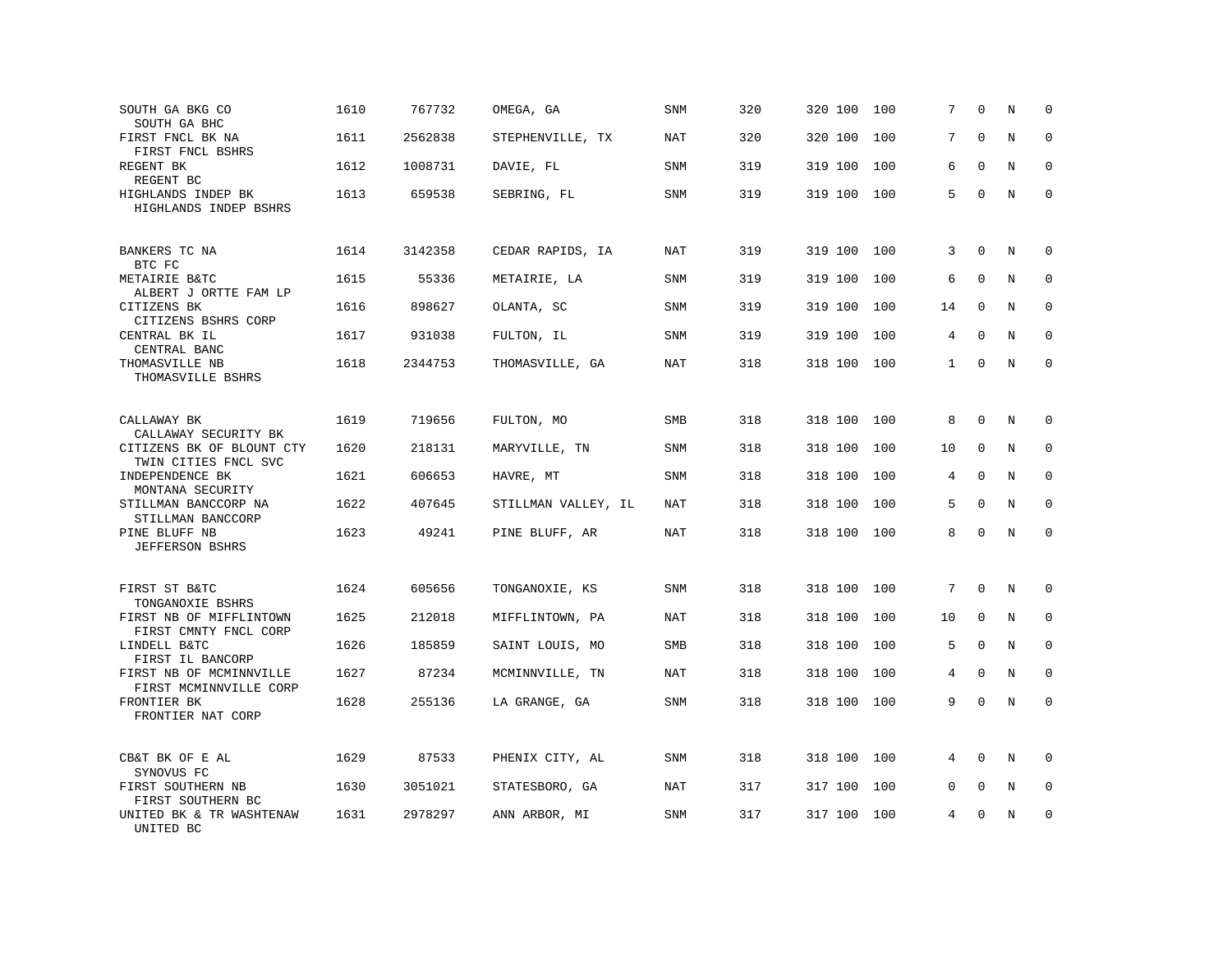| CHICAGO CMNTY BK<br>METROPOLITAN BK GRP        | 1632 | 287539  | CHICAGO, IL      | SNM        | 317 | 317 100 | 100 | 5            | $\mathbf 0$  | Ν | $\mathbf 0$  |
|------------------------------------------------|------|---------|------------------|------------|-----|---------|-----|--------------|--------------|---|--------------|
| COMMERCIAL BK<br>NACOGDOCHES CMRL BSHRS        | 1633 | 885869  | NACOGDOCHES, TX  | NAT        | 317 | 317 100 | 100 | 13           | $\Omega$     | N | $\mathbf 0$  |
| CASS COMMERCIAL BK<br>CASS INFORMATION SYSTEMS | 1634 | 177751  | BRIDGETON, MO    | <b>SMB</b> | 316 | 316 100 | 100 | 5            | $\mathbf{0}$ | N | $\mathbf 0$  |
| IRON & GLASS BK<br>IRON & GLASS BC             | 1635 | 38526   | PITTSBURGH, PA   | SMB        | 316 | 316 100 | 100 | 7            | $\mathbf 0$  | N | 0            |
| COMMUNITY BK<br>COMMUNITY BSHRS                | 1636 | 779360  | JOSEPH, OR       | <b>SNM</b> | 316 | 316 100 | 100 | 14           | $\Omega$     | N | $\mathbf{0}$ |
| BANK OF ESSEX<br>BOE FS OF VA                  | 1637 | 781028  | TAPPAHANNOCK, VA | <b>SMB</b> | 315 | 315 100 | 100 | 7            | $\Omega$     | N | $\mathbf 0$  |
| FIRST ST BK<br>NEBRASKA BSHRS                  | 1638 | 151957  | GOTHENBURG, NE   | <b>SNM</b> | 315 | 315 100 | 100 | 4            | $\mathbf 0$  | N | $\mathbf 0$  |
| FIRST CHEROKEE ST BK<br>FIRST CHEROKEE BSHRS   | 1639 | 1407530 | WOODSTOCK, GA    | <b>SNM</b> | 315 | 315 100 | 100 | 3            | $\mathbf{0}$ | N | $\Omega$     |
| CITIZENS BK<br>CITBA FC                        | 1640 | 44741   | MOORESVILLE, IN  | <b>SNM</b> | 315 | 315 100 | 100 | 13           | $\mathbf{0}$ | N | $\mathbf 0$  |
| BANK OF CHARLES TOWN<br>POTOMAC BSHRS          | 1641 | 1014125 | CHARLES TOWN, WV | SNM        | 315 | 315 100 | 100 | 4            | $\Omega$     | N | 0            |
| BANK OF GLEN BURNIE<br>GLEN BURNIE BC          | 1642 | 628123  | GLEN BURNIE, MD  | <b>SNM</b> | 314 | 314 100 | 100 | 7            | $\Omega$     | N | $\mathbf{0}$ |
| FARMERS BK WINDSOR VA                          | 1643 | 619327  | WINDSOR, VA      | SMB        | 314 | 314 100 | 100 | 3            | $\mathbf{0}$ | N | $\mathbf 0$  |
| UNITY NB<br>UNITY HOLD                         | 1644 | 2683555 | CARTERSVILLE, GA | NAT        | 314 | 314 100 | 100 | 4            | $\mathbf 0$  | N | 0            |
| 1ST CHOICE BK<br>1ST CHOICE BC                 | 1645 | 2799250 | HOUSTON, TX      | <b>SNM</b> | 314 | 314 100 | 100 | $\mathbf 1$  | $\mathbf 0$  | N | $\mathbf 0$  |
| FIRST AMER B&TC<br>FIRST AMER BC               | 1646 | 921039  | ATHENS, GA       | <b>SNM</b> | 314 | 314 100 | 100 | 7            | $\mathbf{0}$ | N | 0            |
| COMMUNITY NB<br>COMMUNITY NBC                  | 1647 | 2577243 | WATERLOO, IA     | NAT        | 314 | 314 100 | 100 | 6            | $\Omega$     | N | $\Omega$     |
| FIRST DUPAGE BK<br>FIRST DUPAGE BC             | 1648 | 2755733 | WESTMONT, IL     | <b>SNM</b> | 313 | 313 100 | 100 | $\Omega$     | $\Omega$     | N | $\Omega$     |
| CENTREVILLE NB OF MD<br>SHORE BSHRS            | 1649 | 933023  | CENTREVILLE, MD  | NAT        | 313 | 313 100 | 100 | 8            | $\Omega$     | N | 0            |
| FIRSTBANK OF DOUGLAS CTY<br>FIRSTBANK HC       | 1650 | 710251  | CASTLE ROCK, CO  | <b>SNM</b> | 313 | 313 100 | 100 | 3            | $\mathbf{0}$ | N | $\mathbf 0$  |
| DELTA NB&TC<br>DELTA INV CO CAYMAN             | 1651 | 65513   | NEW YORK, NY     | NAT        | 313 | 313 100 | 100 | $\mathbf{1}$ | $\mathbf{0}$ | Y | 79           |
| CORNHUSKER BK<br>CORNHUSKER GROWTH CORP        | 1652 | 544652  | LINCOLN, NE      | <b>SNM</b> | 312 | 312 100 | 100 | 7            | $\Omega$     | N | $\mathbf 0$  |
| PREMIER BK<br>PREMIER BC                       | 1653 | 2869199 | WILMETTE, IL     | SNM        | 312 | 312 100 | 100 | $\mathbf{1}$ | $\Omega$     | N | $\mathbf 0$  |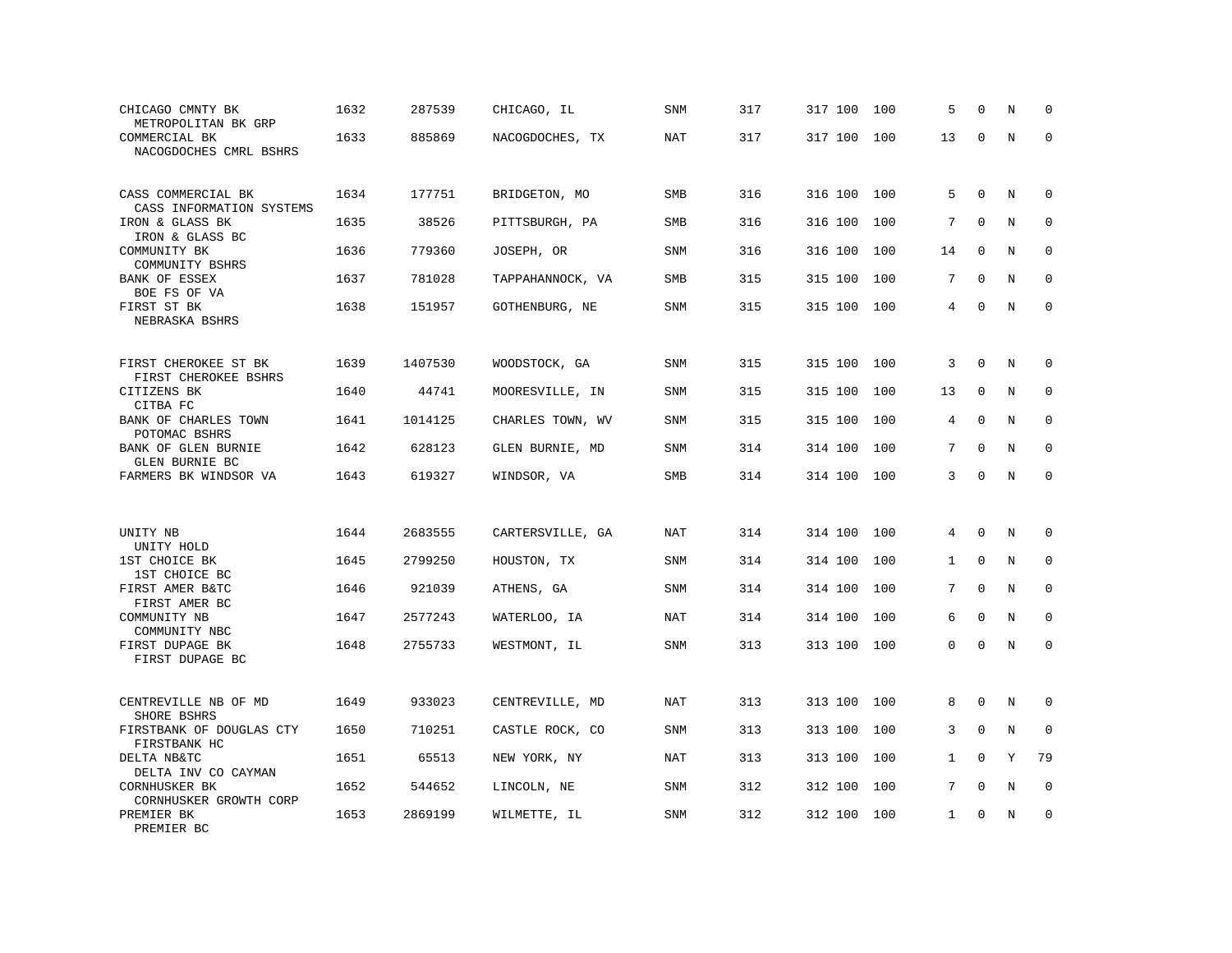| MAUCH CHUNK TC<br>MAUCH CHUNK TR FC                 | 1654 | 857811  | JIM THORPE, PA        | SNM        | 312 | 312 100 | 100 | 4            | $\Omega$    | N | $\Omega$    |
|-----------------------------------------------------|------|---------|-----------------------|------------|-----|---------|-----|--------------|-------------|---|-------------|
| TIOGA ST BK<br>TSB SVC                              | 1655 | 910118  | SPENCER, NY           | <b>SMB</b> | 312 | 312 100 | 100 | 10           | $\Omega$    | N | $\Omega$    |
| BIG SKY WESTERN BK<br>GLACIER BC                    | 1656 | 1441600 | BOZEMAN, MT           | SMB        | 312 | 312 100 | 100 | 4            | $\Omega$    | N | $\Omega$    |
| FIRST CITY BK OF FL<br>FLORIDA FIRST CITY BK        | 1657 | 695134  | FORT WALTON BEACH, FL | <b>SNM</b> | 312 | 312 100 | 100 | 4            | $\Omega$    | N | $\Omega$    |
| WHEATON B&TC<br>WINTRUST FC                         | 1658 | 2044811 | WHEATON, IL           | SMB        | 312 | 312 100 | 100 | 2            | $\Omega$    | N | $\Omega$    |
| CLEAR MNT BK<br>STATE BC                            | 1659 | 886624  | BRUCETON MILLS, WV    | SMB        | 311 | 311 100 | 100 | 10           | $\mathbf 0$ | N | $\mathbf 0$ |
| FIRST ST B&TC<br>FIRST ST BANCORP                   | 1660 | 489548  | CARUTHERSVILLE, MO    | SNM        | 311 | 311 100 | 100 | 4            | $\Omega$    | N | $\mathbf 0$ |
| MIDWEST INDEPENDENT BK<br>MIDWEST INDEPENDENT BSHRS | 1661 | 977250  | JEFFERSON CITY, MO    | SMB        | 311 | 311 100 | 100 | 0            | $\Omega$    | N | $\mathbf 0$ |
| FIRST ST BK<br>FIRST ST BSHRS                       | 1662 | 801047  | NEW LONDON, WI        | SNM        | 311 | 311 100 | 100 | 6            | $\Omega$    | N | $\mathbf 0$ |
| CCB CMNTY BK<br>SOUTHERN NAT CORP                   | 1663 | 655839  | ANDALUSIA, AL         | SMB        | 310 | 310 100 | 100 | 2            | $\Omega$    | N | $\mathbf 0$ |
| <b>GREENVILLE NB</b><br>GREENVILLE NAT BC           | 1664 | 295011  | GREENVILLE, OH        | <b>NAT</b> | 310 | 310 100 | 100 | 6            | $\Omega$    | N | $\Omega$    |
| ROCK SPRINGS NB<br>RSNB BC                          | 1665 | 550952  | ROCK SPRINGS, WY      | NAT        | 310 | 310 100 | 100 | 2            | $\mathbf 0$ | N | $\mathbf 0$ |
| DELAWARE PLACE BK<br>CHICAGO SHORE CORP             | 1666 | 352035  | CHICAGO, IL           | SNM        | 310 | 310 100 | 100 | $\Omega$     | $\Omega$    | N | $\Omega$    |
| GERMANTOWN T&SB<br>GERMANTOWN BANC CORP             | 1667 | 830748  | BREESE, IL            | SNM        | 310 | 310 100 | 100 | 3            | $\Omega$    | N | $\mathbf 0$ |
| CITIZENS B&TC<br>FIRST BK CORP                      | 1668 | 192147  | VAN BUREN, AR         | SMB        | 309 | 309 100 | 100 | 6            | $\Omega$    | N | $\Omega$    |
| <b>BUSINESS BK</b><br>FOX RIVER VALLEY BC           | 1669 | 2747242 | APPLETON, WI          | <b>SNM</b> | 309 | 309 100 | 100 | $\mathbf{1}$ | $\Omega$    | N | $\mathbf 0$ |
| PEOPLES BK CO<br>PEOPLES HC                         | 1670 | 702911  | COLDWATER, OH         | SNM        | 309 | 309 100 | 100 | 6            | $\mathbf 0$ | N | $\mathbf 0$ |
| HERITAGE BK OF NV<br>HERITAGE BC                    | 1671 | 2349301 | RENO, NV              | <b>SNM</b> | 309 | 309 100 | 100 | 4            | $\Omega$    | N | $\mathbf 0$ |
| LAKE AREA BK<br>FREEDOM BC                          | 1672 | 987053  | LINDSTROM, MN         | SNM        | 309 | 309 100 | 100 | 10           | $\Omega$    | N | $\mathbf 0$ |
| MCFARLAND ST BK<br>NORTHERN BSHRS                   | 1673 | 663647  | MCFARLAND, WI         | <b>SNM</b> | 309 | 309 100 | 100 | $\Omega$     | $\Omega$    | N | $\Omega$    |
| FNB BK<br>FNS BSHRS                                 | 1674 | 441434  | SCOTTSBORO, AL        | <b>SNM</b> | 309 | 309 100 | 100 | 9            | $\Omega$    | N | $\Omega$    |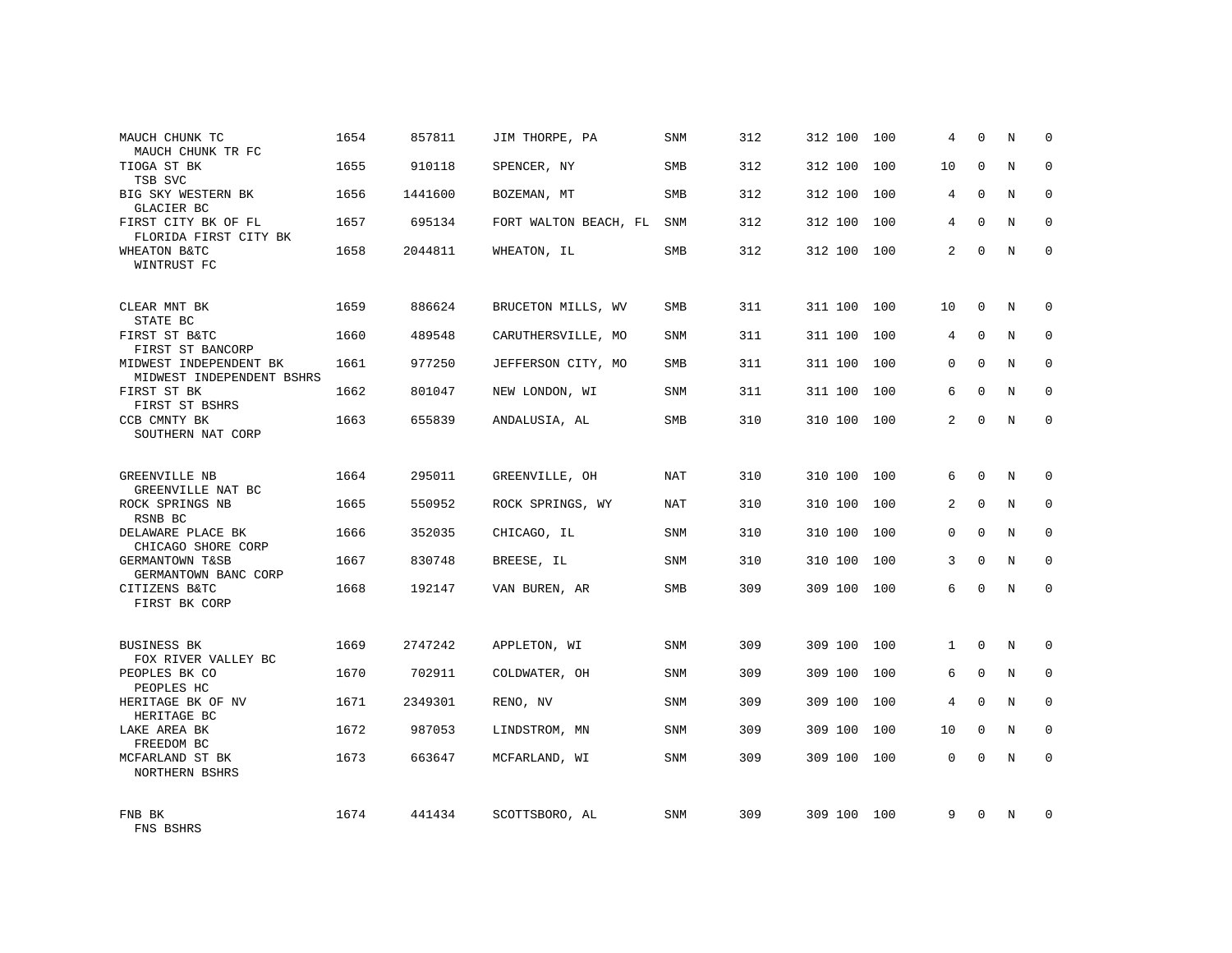| FIRST NB<br>NATIONAL BSHRS CORP                  | 1675 | 217620  | ORRVILLE, OH         | NAT        | 308 | 308 100 | 100 | 12 | $\mathbf 0$  | N       | $\mathbf 0$  |
|--------------------------------------------------|------|---------|----------------------|------------|-----|---------|-----|----|--------------|---------|--------------|
| <b>JEFFERSON BK</b><br>OUTSOURCE HOLD            | 1676 | 2480790 | DALLAS, TX           | SNM        | 308 | 308 100 | 100 | 6  | $\mathbf{0}$ | $\rm N$ | $\mathbf 0$  |
| AMERICAN BK NA<br>AMERICAN NAT BSHRS             | 1677 | 307361  | WACO, TX             | NAT        | 308 | 308 100 | 100 | 1  | $\mathbf 0$  | N       | 0            |
| <b>BANK OF VERSAILLES</b><br>BOV HC              | 1678 | 625850  | VERSAILLES, MO       | SMB        | 307 | 307 100 | 100 | 3  | $\mathbf{0}$ | N       | $\mathbf 0$  |
| FIRST NB OF MUSCATINE<br>IOWA FIRST BSHRS        | 1679 | 893248  | MUSCATINE, IA        | <b>NAT</b> | 307 | 307 100 | 100 | 4  | $\mathbf{0}$ | N       | 0            |
| NORTH JERSEY CMNTY BK                            | 1680 | 3317932 | ENGLEWOOD CLIFFS, NJ | <b>SNM</b> | 307 | 307 100 | 100 | 0  | $\mathbf{0}$ | N       | $\mathbf 0$  |
| FARMERS & MRCH BK<br>FMB EQUIBANC                | 1681 | 22936   | STATESBORO, GA       | SNM        | 307 | 307 100 | 100 | 4  | $\Omega$     | N       | $\mathbf 0$  |
| HCSB ST BKG ASSN<br>HALECO BSHRS                 | 1682 | 973364  | PLAINVIEW, TX        | <b>SMB</b> | 306 | 306 100 | 100 | 5  | $\Omega$     | N       | $\mathbf 0$  |
| SIMMONS FIRST BK NW AR<br>SIMMONS FIRST NAT CORP | 1683 | 2493110 | ROGERS, AR           | SNM        | 306 | 306 100 | 100 | 8  | $\Omega$     | N       | $\mathbf 0$  |
| COMMERCIAL ST BK                                 | 1684 | 361653  | ANDREWS, TX          | <b>SNM</b> | 306 | 306 100 | 100 | 5  | $\mathbf 0$  | N       | 0            |
| ANDREWS HC<br>COMMERCIAL BK<br>COMMERCIAL NAT FC | 1685 | 513340  | ALMA, MI             | <b>SNM</b> | 305 | 305 100 | 100 | 9  | $\mathbf{0}$ | N       | $\mathbf 0$  |
| <b>MBANK</b><br>MERCHANTS BC                     | 1686 | 2370994 | GRESHAM, OR          | SNM        | 305 | 305 100 | 100 | 5  | $\mathbf{0}$ | N       | $\mathbf 0$  |
| PEOPLES BK<br>PEOPLES BC                         | 1687 | 998844  | ROCK VALLEY, IA      | <b>SNM</b> | 305 | 305 100 | 100 | 6  | $\Omega$     | N       | $\Omega$     |
| WEST SHORE BK<br>WEST SHORE BK CORP              | 1688 | 832546  | LUDINGTON, MI        | SNM        | 305 | 305 100 | 100 | 6  | $\Omega$     | N       | $\mathbf 0$  |
| PROFINIUM FNCL<br>PROFINIUM FNCL HOLD            | 1689 | 865450  | TRUMAN, MN           | SMB        | 305 | 305 100 | 100 | 2  | $\mathbf 0$  | N       | 0            |
| GRUNDY NB<br>GNB BSHRS CORP                      | 1690 | 268828  | GRUNDY, VA           | <b>NAT</b> | 305 | 305 100 | 100 | 6  | $\mathbf{0}$ | N       | $\mathbf{0}$ |
| SUPERIOR NB&TC<br>KEWEENAW FC                    | 1691 | 245557  | HANCOCK, MI          | <b>NAT</b> | 305 | 305 100 | 100 | 8  | $\Omega$     | N       | $\Omega$     |
| VALLEY B&TC<br>FIRST EXPRESS OF NE               | 1692 | 2472508 | SCOTTSBLUFF, NE      | <b>SNM</b> | 305 | 305 100 | 100 | 11 | $\mathbf 0$  | N       | $\mathbf 0$  |
| COMMUNITY TR BK<br><b>GB&amp;T BSHRS</b>         | 1693 | 1164347 | HIRAM, GA            | SNM        | 305 | 305 100 | 100 | 5  | $\Omega$     | N       | $\mathbf 0$  |
| NORTH CTY BK<br>COUNTY BC                        | 1694 | 2796017 | ARLINGTON, WA        | SNM        | 304 | 304 100 | 100 | 3  | $\Omega$     | N       | $\Omega$     |
| FIRST CMRC BK<br>FIRST CMRC BC                   | 1695 | 621674  | ENCINO, CA           | SNM        | 304 | 304 100 | 100 | 2  | $\mathbf 0$  | Ν       | 0            |
| SOUTH CENTRAL BK<br>SOUTH CENTRAL BSHRS OF KY    | 1696 | 473042  | GLASGOW, KY          | <b>SNM</b> | 303 | 303 100 | 100 | 6  | $\mathbf 0$  | N       | $\mathbf 0$  |